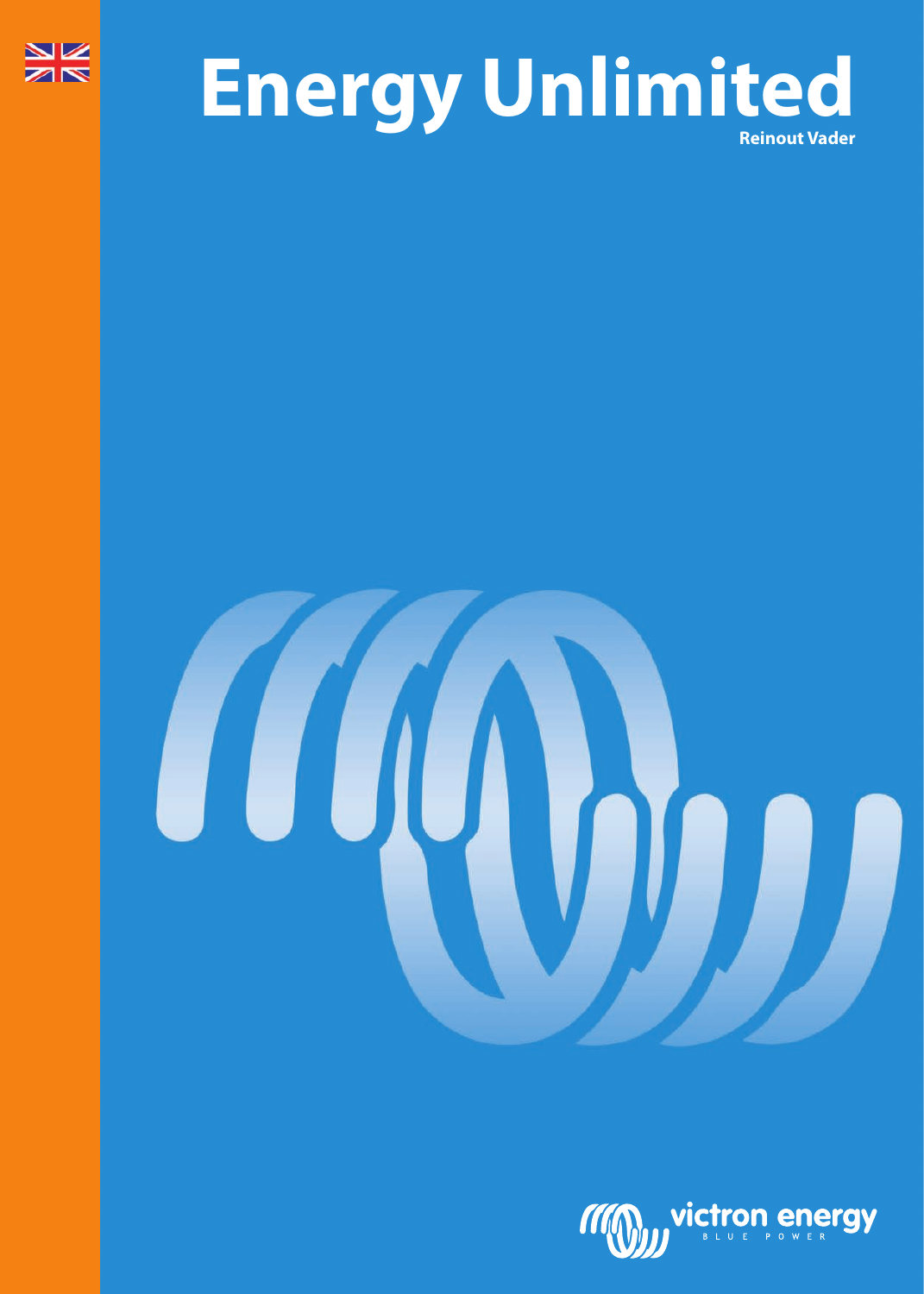# **Electricity on Board**

**(And other off-grid applications)** 

# **Revision 9 June 2011**

Electricity plays an increasing role on board yachts. Modern navigation and communication equipment depends on it, as well as the growing list of household appliances that are taken on board.

This is the concept text for a booklet about electricity on board small and large yachts. The intention of the book is twofold:

Firstly I try to cover in depth a few matters that over and again are subject to discussion and misunderstanding, such as batteries and management of batteries, or electric power consumption of refrigerators, freezers and air conditioning.

My second intention is to help designers, electricians and boat owners to decide on how to manage and generate electricity on board. Several new products and concepts have substantially broadened the range of alternatives here.

Together with some unavoidable theory, I use examples of small and large yachts to clarify the consequences of choosing one alternative or another. The consequences are sometimes so unexpected and far reaching that, writing it all down, I have also helped my own understanding!

Reinout Vader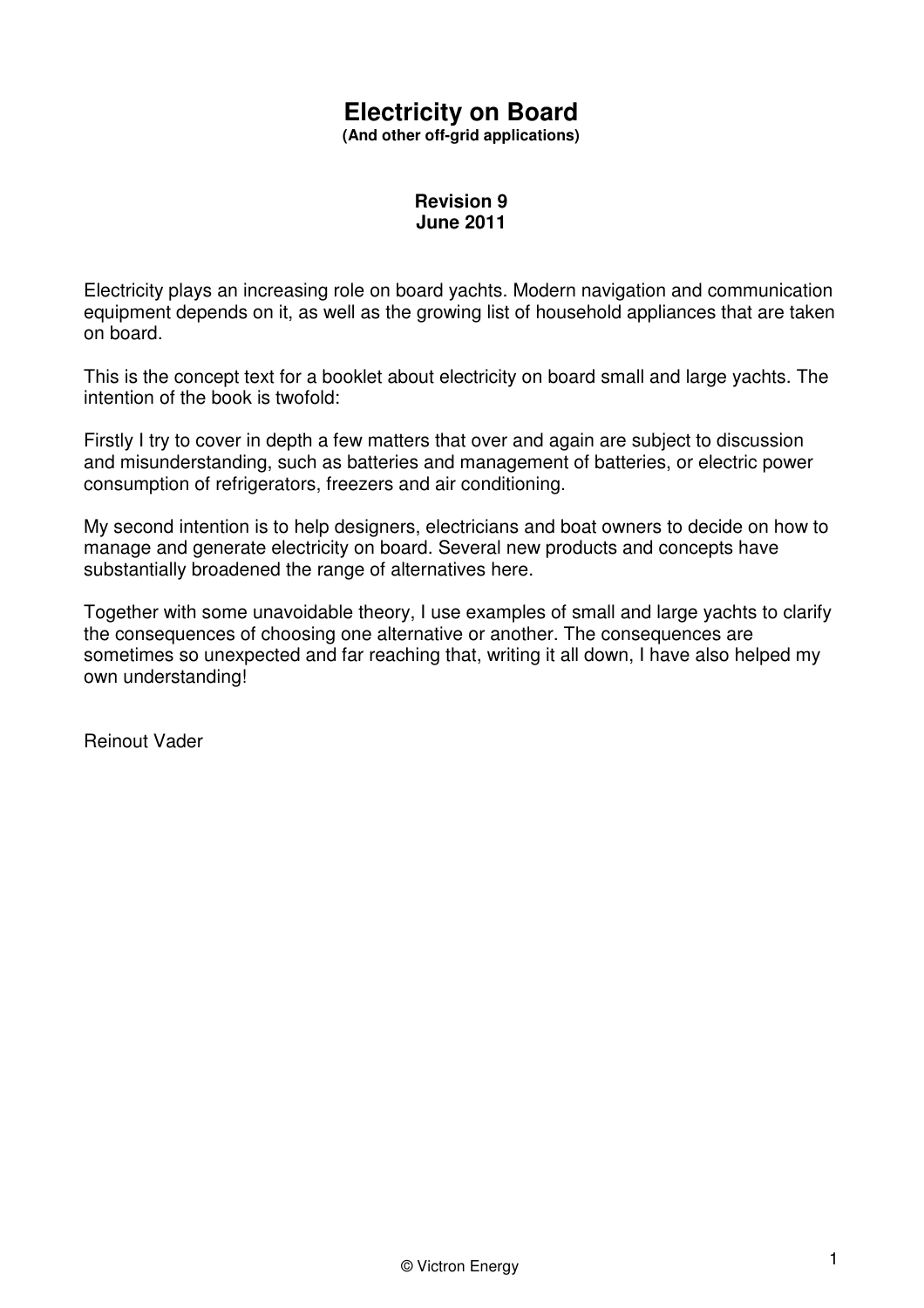#### Copyright © 2000 Victron Energy B.V. All Rights Reserved

This publication or part thereof, may not be reproduced in any form by any method, for any purpose.

**VICTRON ENERGY B.V. MAKES NO WARRANTY, EITHER EXPRESSED OR IMPLIED, INCLUDING BUT NOT LIMITED TO ANY IMPLIED WARRANTIES OF MERCHANTABILITY OR FITNESS FOR A PARTICULAR PURPOSE, REGARDING VICTRON ENERGIE PRODUCTS AND MAKES SUCH VICTRON ENERGY PRODUCTS AVAILABLE SOLELY ON AN "AS-IS" BASIS.**

**IN NO EVENT SHALL VICTRON ENERGY B.V. BE LIABLE TO ANYONE FOR SPECIAL, COLLATERAL, INCIDENTAL, OR CONSEQUENTIAL DAMAGES IN CONNECTION WITH OR ARISING OUT OF PURCHASE OR USE OF VICTRON ENERGY PRODUCTS. THE SOLE AND EXCLUSIVE LIABILITY TO VICTRON ENERGY B.V., REGARDLESS OF THE FORM OF ACTION, SHALL NOT EXCEED THE PURCHASE PRICE OF THE VICTRON ENERGY PRODUCTS DESCRIBED HEREIN.**

For conditions of use and permission to use this book for publication in other than the Dutch language, contact Victron Energy B.V.

Victron Energy B.V. reserves the right to revise and improve its products as it sees fit.

# **Victron Energy B.V.**

De Paal 35 1351 JG Almere-Haven

P.O. Box 50016 1305 AA Almere-Haven

Tel : +31 (0)36 535 97 00 Fax : +31 (0)36 535 97 40

E-mail : mailto:sales@victronenergy.com Website : http://www.victronenergy.com/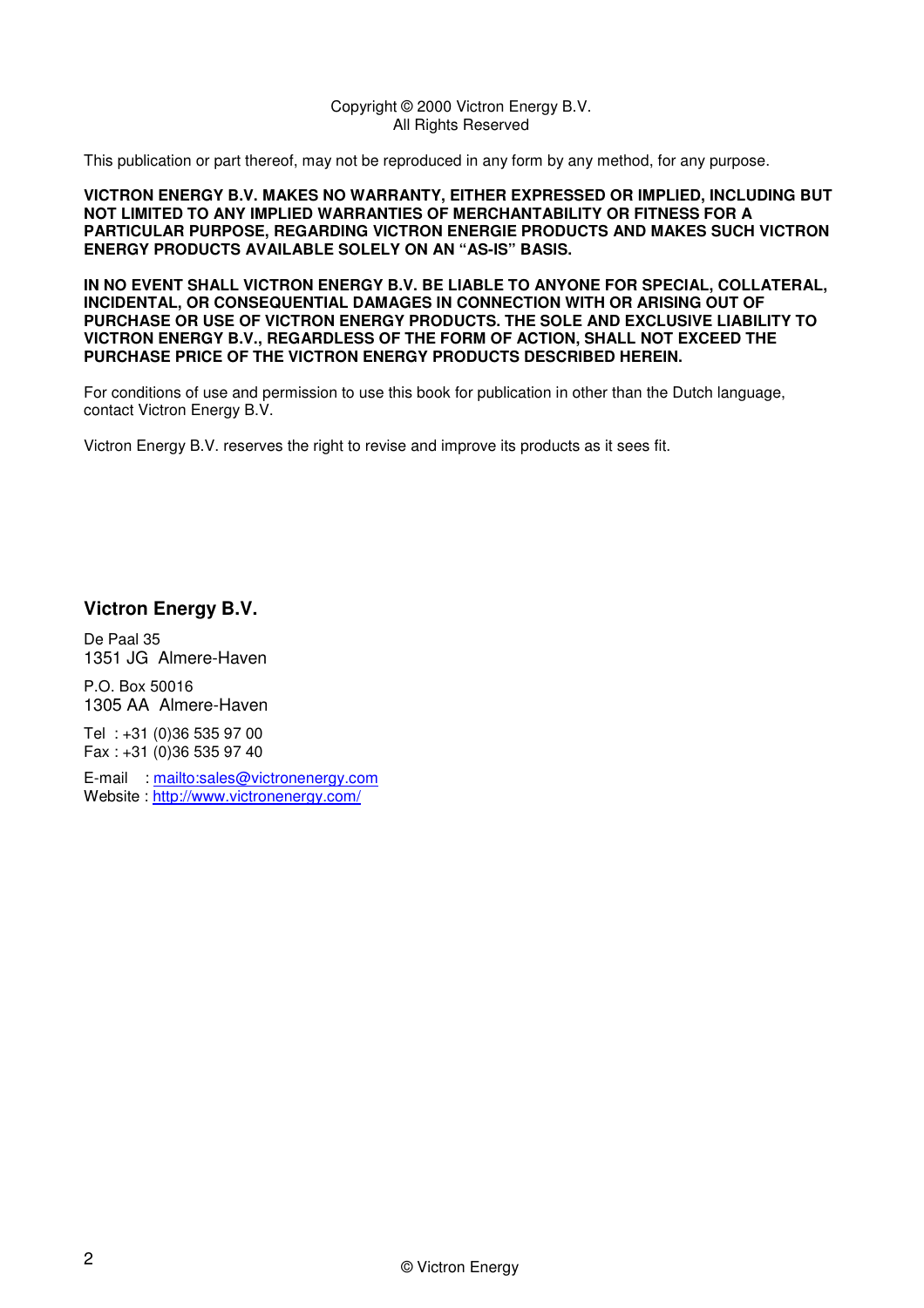# **Electricity on Board**

**(And other off-grid applications)** 

# **Table of contents**

# **1. Introduction**

# **2. The battery: preventing premature aging**

The battery is the heart of every small-scale energy system. No battery, no storage of electric energy. At the same time the battery is a costly and delicate component. This chapter specifically addresses the battery's vulnerability.

#### **2.1. Introduction**

#### **2.2. Battery chemistry**

- 2.2.1. What happens in a battery cell as it discharges 2.2.2. What happens during charging
- What happens during charging
- 2.2.3. The diffusion process<br>2.2.4. Service life: shedding.
- Service life: shedding, oxidation, and sulphation

#### **2.3. The most common types of lead-acid battery**

- 2.3.1. Lead-antimony and lead-calcium
- 2.3.2. Wet or flooded versus starved (gel or AGM) electrolyte 2.3.3. The flat-plate automotive battery (wet)
- The flat-plate automotive battery (wet)
- 2.3.4. The flat-plate semi-traction battery (wet)
- 2.3.5. The traction or deep-cycle battery (wet)
- 2.3.6. The sealed (VLRA) gel battery
- 2.3.7. The sealed (VLRA) AGM battery
- 2.3.8. The sealed (VLRA) spiral-cell battery

#### **2.4. Function and use of the battery**

#### **2.5. The lead-acid battery in practice**

- 2.5.1. How much does a battery cost?<br>2.5.2. Dimensions and weight
- 2.5.2. Dimensions and weight<br>2.5.3. Effect on capacity of rap
- Effect on capacity of rapid discharging
- 2.5.4. Capacity and temperature
- 
- 2.5.5. Premature aging 1. The battery is discharged too deeply<br>2.5.6. Premature aging 2. Charging too rapidly and not fully cha 2.5.6. Premature aging 2. Charging too rapidly and not fully charging 2.5.7. Premature aging 3. Undercharging<br>2.5.8. Premature aging 4. Overcharging
- Premature aging 3. Undercharging
- 2.5.8. Premature aging 4. Overcharging<br>2.5.9. Premature aging 5. Temperature
- Premature aging 5. Temperature
- 2.5.10. Self-discharge

# **3. Monitoring a battery's state of charge. 'The battery monitor'.**

The battery monitor indicates a battery's state of charge, and can also be used to automatically start charging systems, or indicate that charging is required.

With larger battery systems a monitor with an amp-hour counter is indispensable. To start charging once the "voltage drops" is simply too late. The battery is then discharged too deeply and harm will already be done.

#### **3.1. The different ways of measuring a battery's state of charge**

- 3.1.1. Specific gravity (SG) of the electrolyte
- Battery voltage
- 3.1.3. Amp-hour meter

#### **3.2. The battery monitor is an amp-hour meter**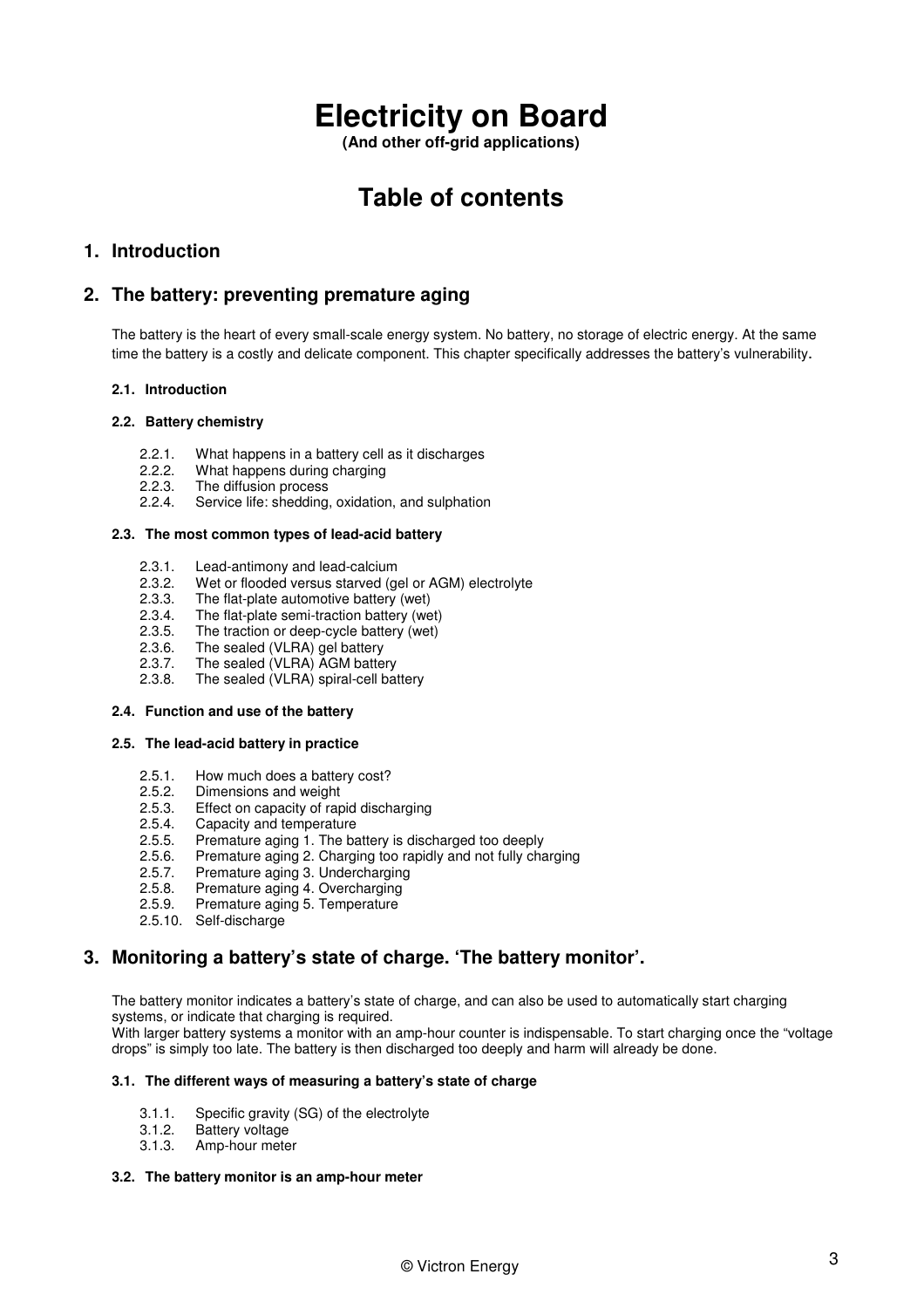#### **3.3. Energy efficiency of a battery**

- **3.4. Charge efficiency of a battery**
- **3.5. Effect on capacity of rapid discharging**

#### **3.6. Is capacity "lost" at high rates of discharge?**

#### **3.7. Useful features of a battery monitor**

3.7.1. Event counting

3.7.2. Data logging

## **4. Battery charging: the theory**

Different types of battery have to be charged in different ways. This section reviews the optimum charging characteristics of the most commonly used types of lead-acid battery.

#### **4.1. Introduction**

#### **4.2. Three step (I U° U) charging**

- 4.2.1. The bulk charge
- 4.2.2. The absorption charge
- 4.2.3. The float charge

#### **4.3. Equalizing**

#### **4.4. Temperature compensation**

#### **4.5. Overview**

#### **4.6. Conclusion: how should a battery be charged?**

- 4.6.1. The house battery
- 4.6.2. The starter battery
- 4.6.3. The bow thruster battery

## **5. Charging batteries with an alternator or a battery charger**

The alternator with a standard voltage regulator as used in automotive applications is far from being the best solution, and certainly not where several batteries, separated by a diode isolator, need to be charged.

#### **5.1. The alternator**

#### **5.2. When the alternator has to charge more than one battery**

- 5.2.1. Introduction
- 5.2.2. The problem
- 5.2.3. A wide range of solutions
	- 5.2.3.1. Keeping it simple and low cost: the microprocessor controlled battery combiner
	- 5.2.3.2. Increase alternator voltage
	- 5.2.3.3. A multistep regulator with temperature and voltage compensation
	- 5.2.3.4. The starter battery
	- 5.2.3.5. The bow thruster battery

#### **5.3. Battery chargers. From AC to DC current**

- 5.3.1. Introduction
- 5.3.2. Optimised charging
- 5.3.3. Charging more than one bank
	- 5.3.3.1. The multiple output battery charger
	- 5.3.3.2. A dedicated charger for each battery
	- 5.3.3.3. Using microprocessor controlled battery combiners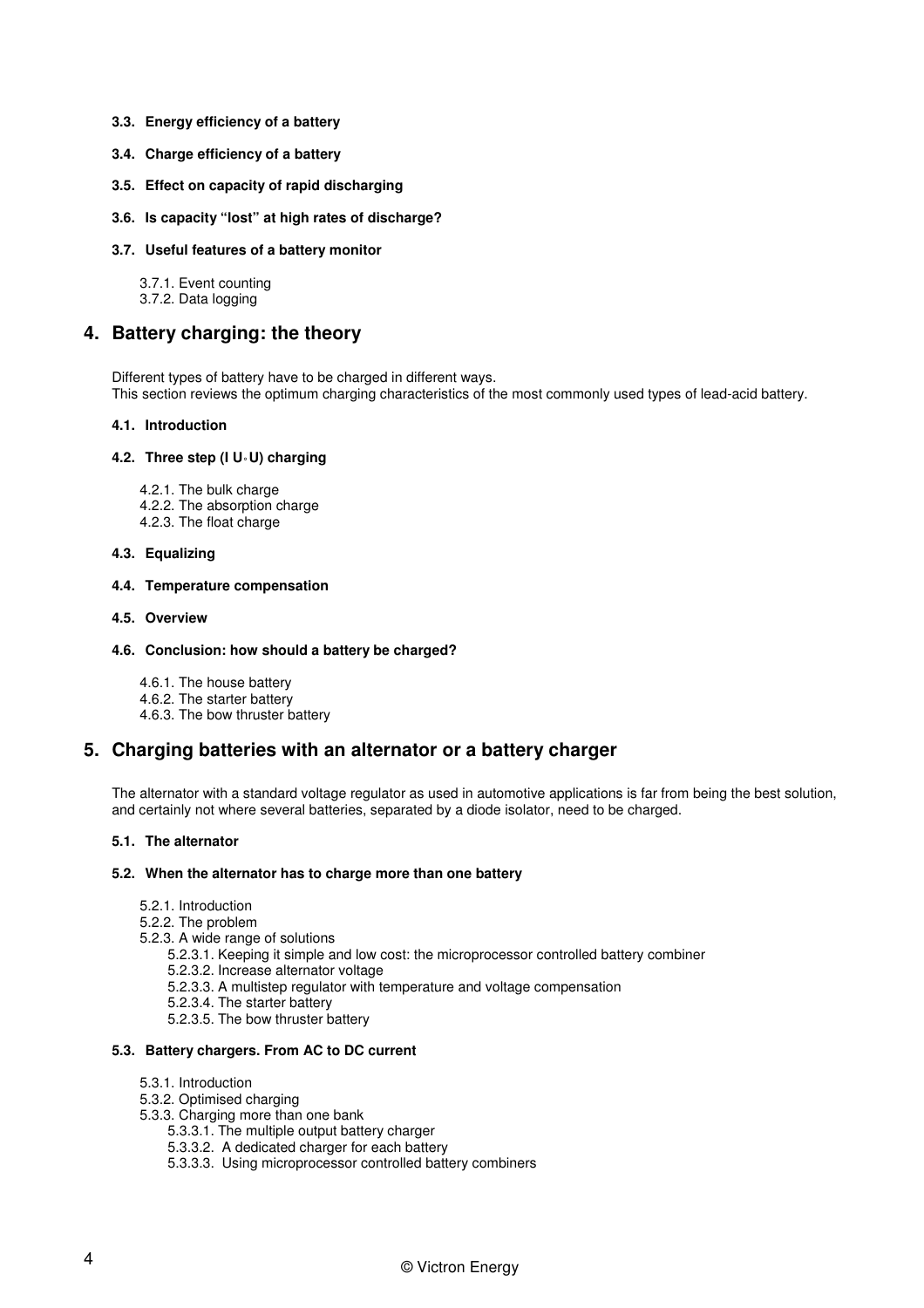# **6. Electric equipment and energy consumption**

The daily energy consumption of continuous and long duration low power consumers (refrigerator and freezer) is often underestimated, while the energy consumption of short time high power consumers (electric winches, bow thruster, washing machine, electric cooker) is often overestimated.

#### **6.1. Introduction**

**6.2. Power and energy**

#### **6.3. Refrigeration**

- 6.3.1. Introduction
- 6.3.2. Theory of the heat pump<br>6.3.3. The refrigerator and freez
- 6.3.3. The refrigerator and freezer in practice
- Air conditioning

#### **6.4. Electric winches, windlass and bow thruster**

- **6.5. A battery powered washing machine and dishwasher?**
- **6.6. Ever thought that electric cooking on battery power was possible?**
- **6.7. The diving compressor**
- **6.8. How to deal with the inrush current of AC electric motors**
- **6.9. Conclusion**

#### **7. Generators**

#### **7.1. AC generators**

- 7.1.1. The diesel engine will last longer if it has to work
- 7.1.2. A hybrid or battery assisted AC system
- 7.1.3. Don't forget the problem of limited shore power<br>7.1.4. 3000 rpm or 1500 rpm (in a 60 Hz environment:
- 7.1.4. 3000 rpm or 1500 rpm (in a 60 Hz environment: 3600 rpm or 1800 rpm)

#### **7.2. DC generators**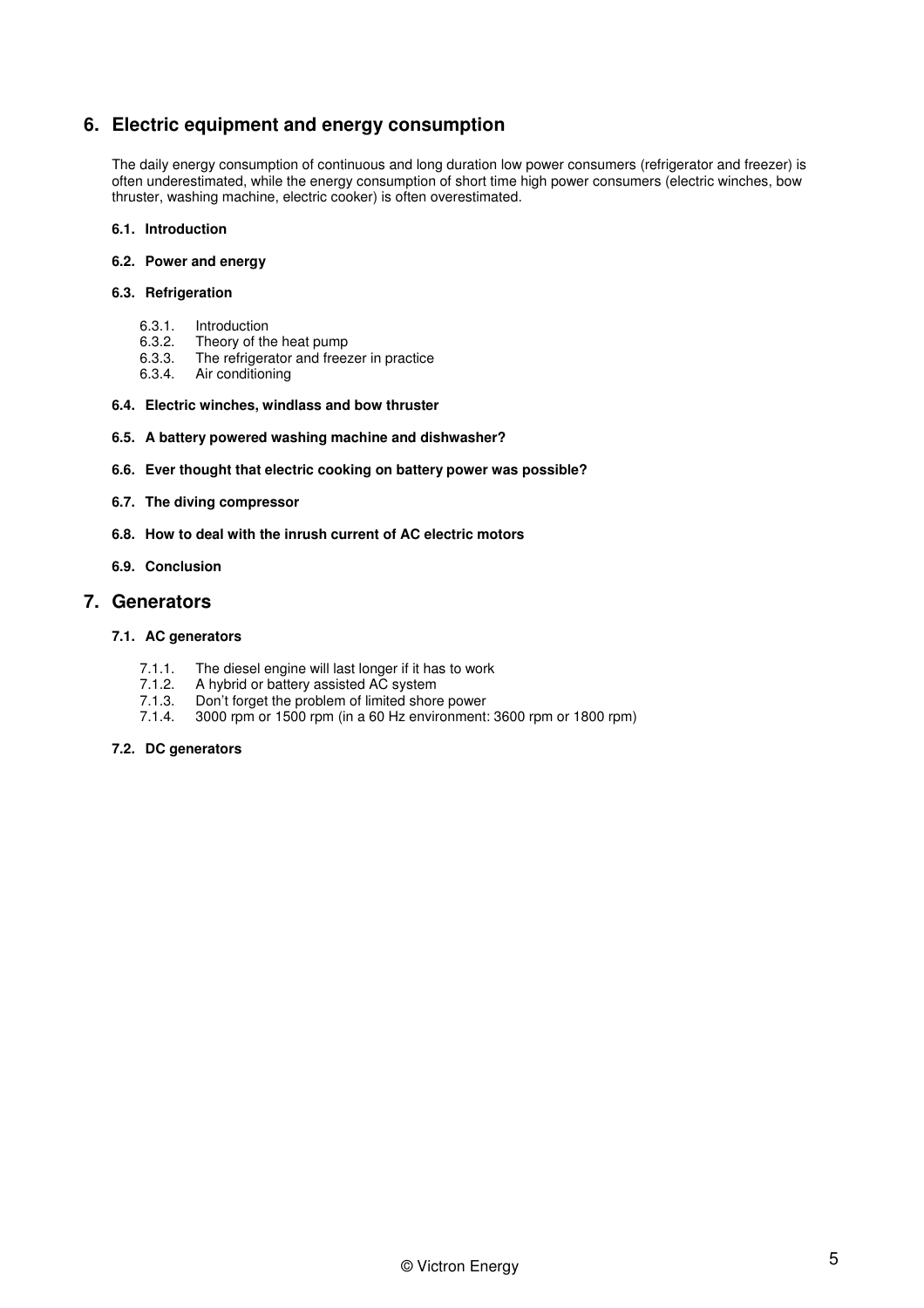# **8. Micro power generation: thinking different**

This chapter brings us to the central theme of this book: how to optimise safety and comfort, and at the same time reduce weight and size of the power supply system.

#### **8.1. Introduction**

#### **8.2. New technology makes the DC concept more attractive**

- 8.2.1. The DC concept
- 8.2.2. DC generators
- 8.2.3. Unlimited inverter power

#### **8.3. The AC concept can be improved with PowerControl**

- 8.3.1. The AC concept
- 8.3.2. The AC concept with generator free period
- 8.3.3. PowerControl

#### **8.4. New: the hybrid or battery assisted AC concept, or "achieving the impossible" with PowerAssist**

- 8.4.1. PowerAssist
- 8.4.2. Other advantages when operating Multi's together with a generator
- 8.4.3. Shore power

#### **8.5. Thinking different**

- 8.5.1. Daily energy needed
- 8.5.2. Battery capacity
- 8.5.3. Shore power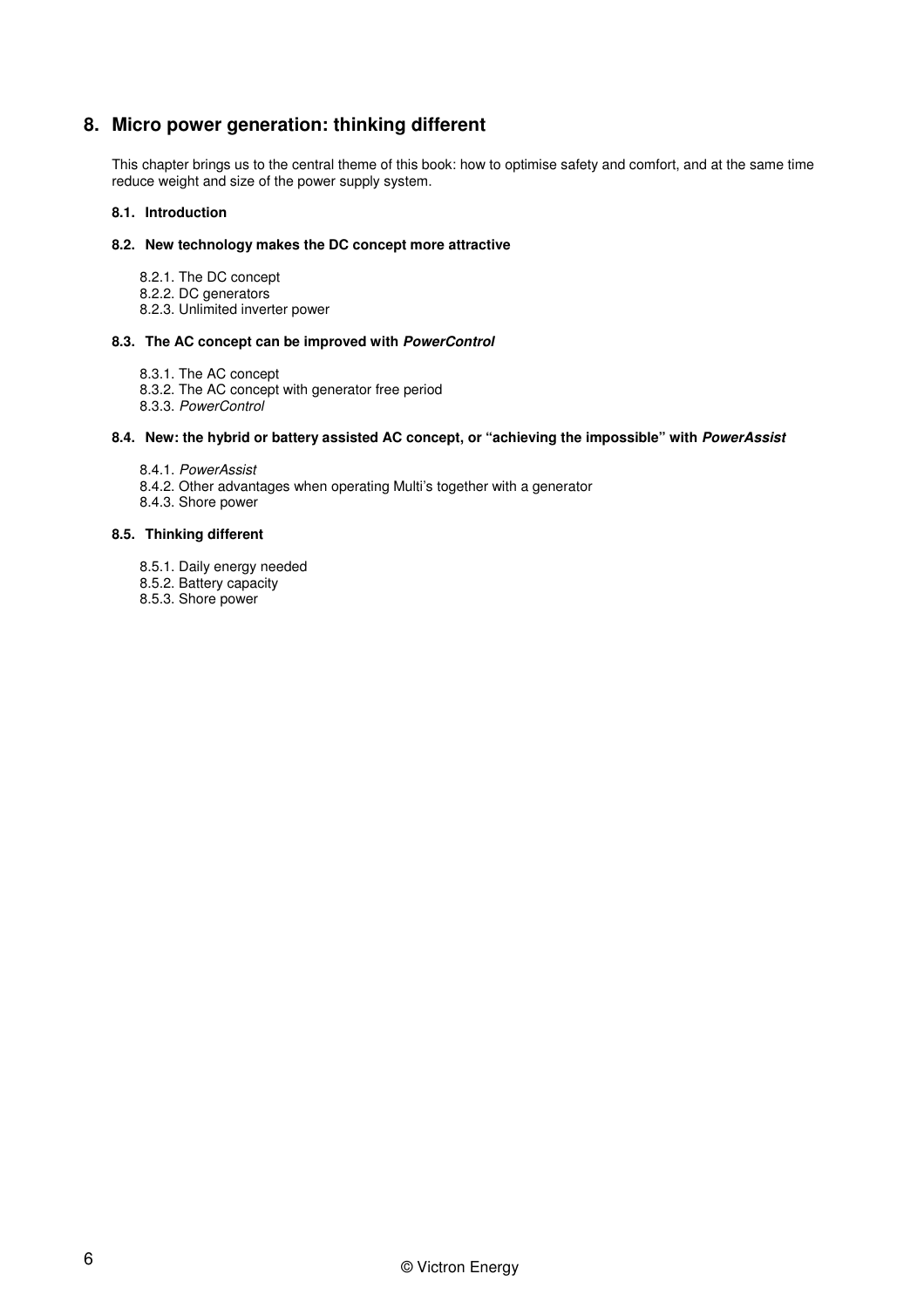# **9. Up to 4 kWh required per day (170 Watt average)**

#### **9.1. Introduction**

#### **9.2. Equipment and current consumption**

- 9.2.1. Navigation instruments
- 9.2.2. GPS
- 9.2.3. VHF
- 9.2.4. Tricolour navigation light or anchor light
- 9.2.5. Autopilot
- 9.2.6. Radio
- 9.2.7. Cabin lighting
- 9.2.8. Refrigerator

#### **9.3. Consumption over a 24 hour period when sailing**

#### **9.4. At anchor or moored without 230 V shore pick-up**

## **9.5. The extra's**

- 9.5.1. Electronic navigation system
- 9.5.2. SSB
- 9.5.3. Radar
- 9.5.4. Microwave oven
- 9.5.5. Space heating
- 9.5.6. Air conditioning
- 9.5.7. Water maker

#### **9.6. How to recharge the battery**

- 9.6.1. Generate current with the main engine
- 9.6.2. Increase battery capacity
- 9.6.3. A second or bigger alternator
- 9.6.4. Solar cells
- 9.6.5. Wind generator
- 9.6.6. Water generator 9.6.7. Shore power
- **9.7. Conclusion**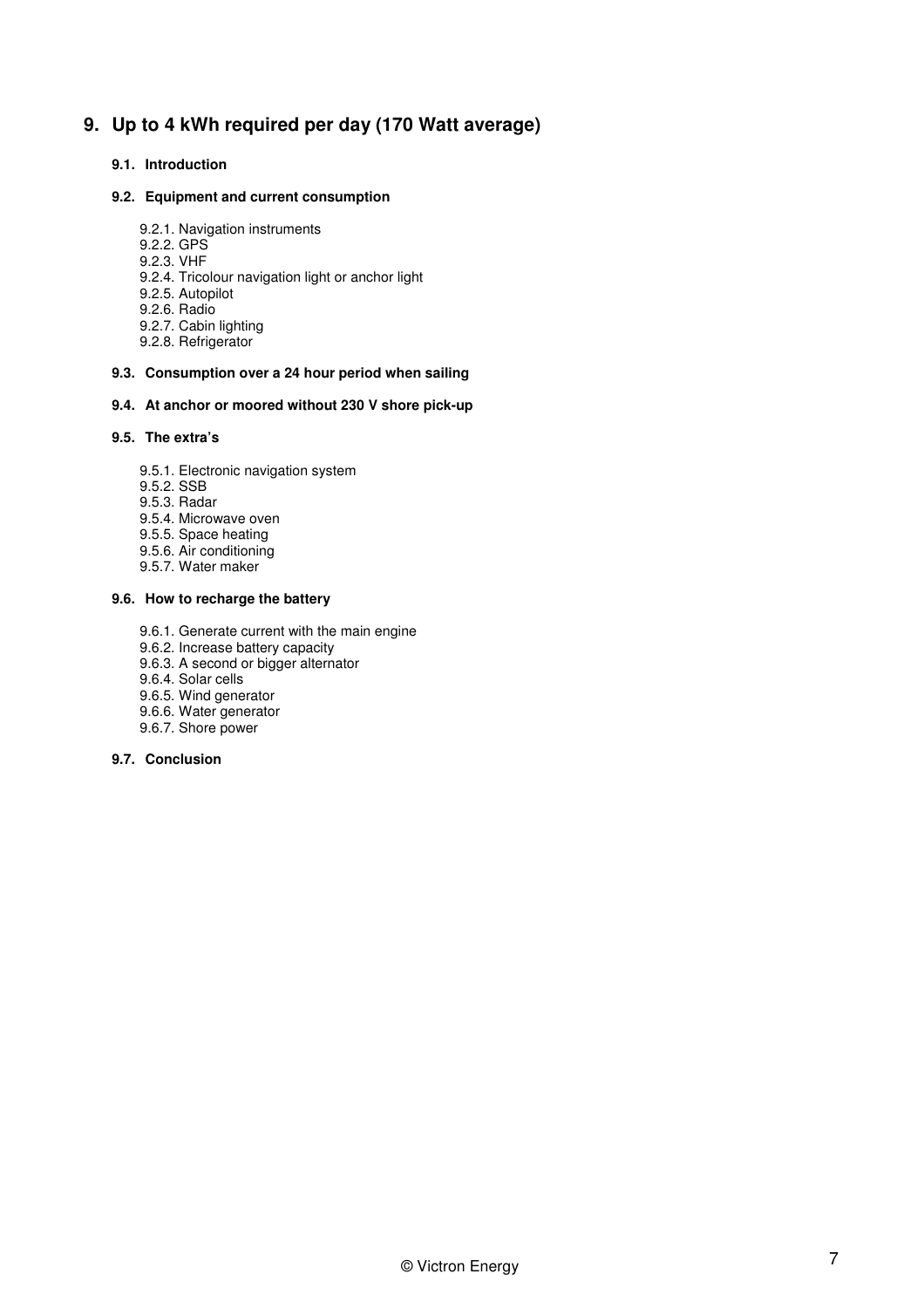# **10. Up to 14 kWh required per day (600 W average)**

#### **10.1. Introduction**

#### **10.2. Equipment: the minimum**

- 10.2.1. Navigation equipment
- 10.2.2. Navigation light and anchor light
- 10.2.3. Autopilot
- 10.2.4. Refrigerator and freezer
- 10.2.5. Cabin lighting
- 10.2.6. Radio
- 10.2.7. Other consumers

#### **10.3. Sailing**

#### **10.4. At anchor or moored without 230 V shore power pick-up**

#### **10.5. The extra's**

- 10.5.1. Hot water kettle
- 10.5.2. Electric cooker
- 10.5.3. Small washing machine
- 10.5.4. Small dishwasher

#### **10.6. Energy generation**

- 10.6.1. With alternators on the main engine
- 10.6.2. Alternative sources of energy
- 10.6.3. With an AC generator
- 10.6.4. PowerControl and PowerAssist
- 10.6.5. The AC generator on a relatively small boat: conclusion
- 10.6.6. The DC generator
- 10.6.7. Efficiency of a diesel generator
- 10.6.8. The energy supply on a motor yacht of 9 to 15 metres or a yacht at anchor

#### **10.7. Conclusion**

- 10.7.1. A 12 kW generator
- 10.7.2. A 6 kW generator with PowerAssist

# **11. Up to 48 kWh required per day (2 kW average)**

#### **11.1. Introduction**

#### **11.2. The major consumers**

#### **11.3. Energy generation**

- 11.3.1. With an AC generator running 24 hours a day
- 11.3.2. Adding a battery for a generator free period
- 11.3.3. Using parallel Multi's with PowerControl, and the DC concept for shore power
- 11.3.4. Multi's with PowerAssist
- 11.3.5. The DC generator
- 11.3.6. Using a small auxiliary DC generator to reduce generator hours, battery capacity and fuel consumption

#### **11.4. Conclusion**

- 11.4.1. A 20 kW generator with generator free period
- 11.4.2. Implementing PowerControl and the DC concept for shore power, and adding an auxiliary genset to reduce battery capacity
- 11.4.3. Using a smaller generator with PowerAssist, the DC concept for shore power, and an aux. genset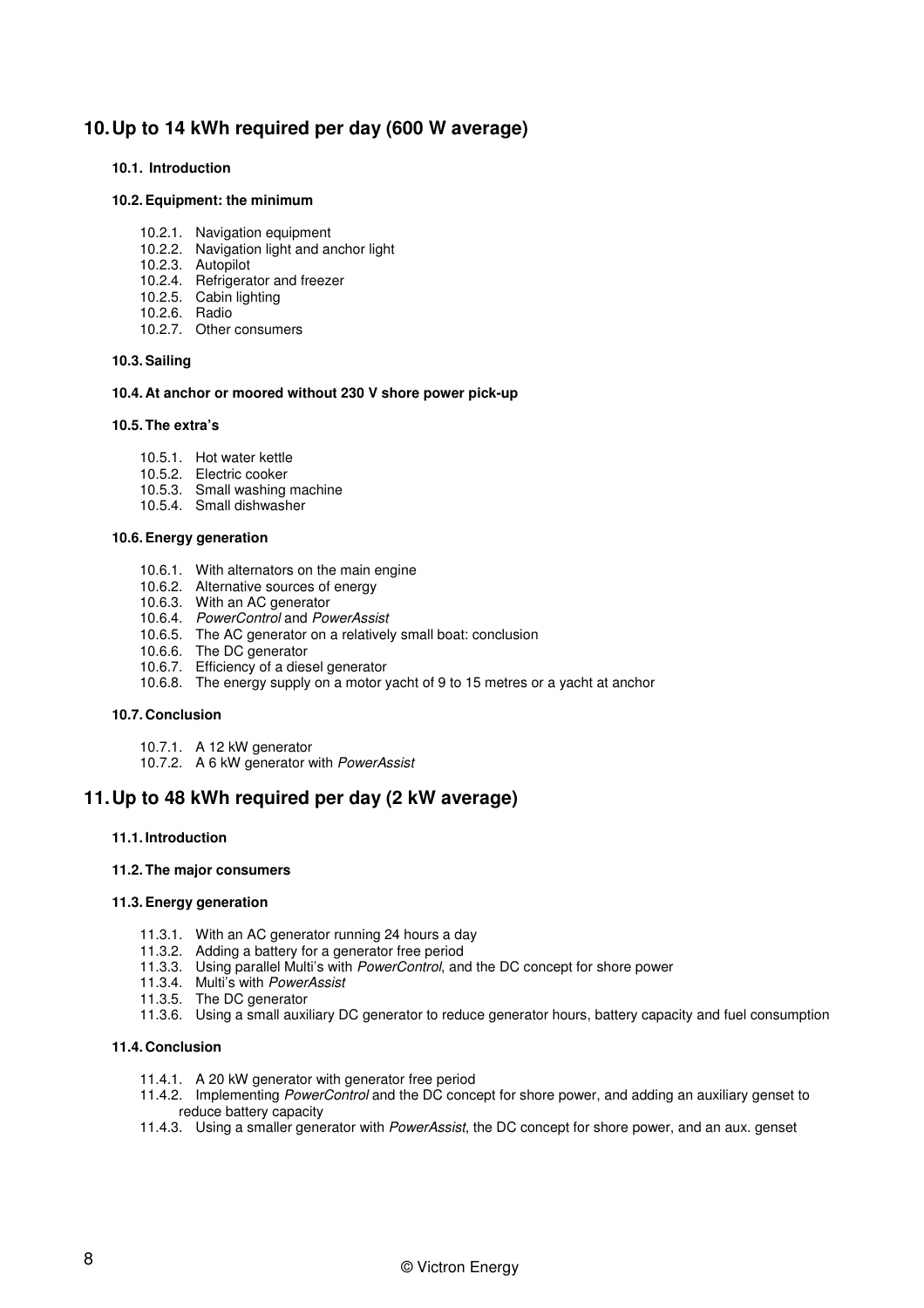# **12. Up to 240 kWh required per day (10 kW average)**

#### **12.1. Introduction**

#### **12.2. The major consumers**

#### **12.3. Energy generation**

- 12.3.1. AC generators
- 12.3.2. Adding a battery for a generator free period and battery assisted generator operation (PowerAssist)
- 12.3.3. Adding an 8 kW auxiliary AC generator

#### **12.4. The alternatives for 10 kW average consumption compared**

# **13. Conclusion**

- **13.1. Consumption of electric energy on board**
- **13.2. Energy generation**
- **13.3. The DC concept**
- **13.4. PowerAssist: the hybrid or battery assisted AC concept**

#### **13.5. The house battery**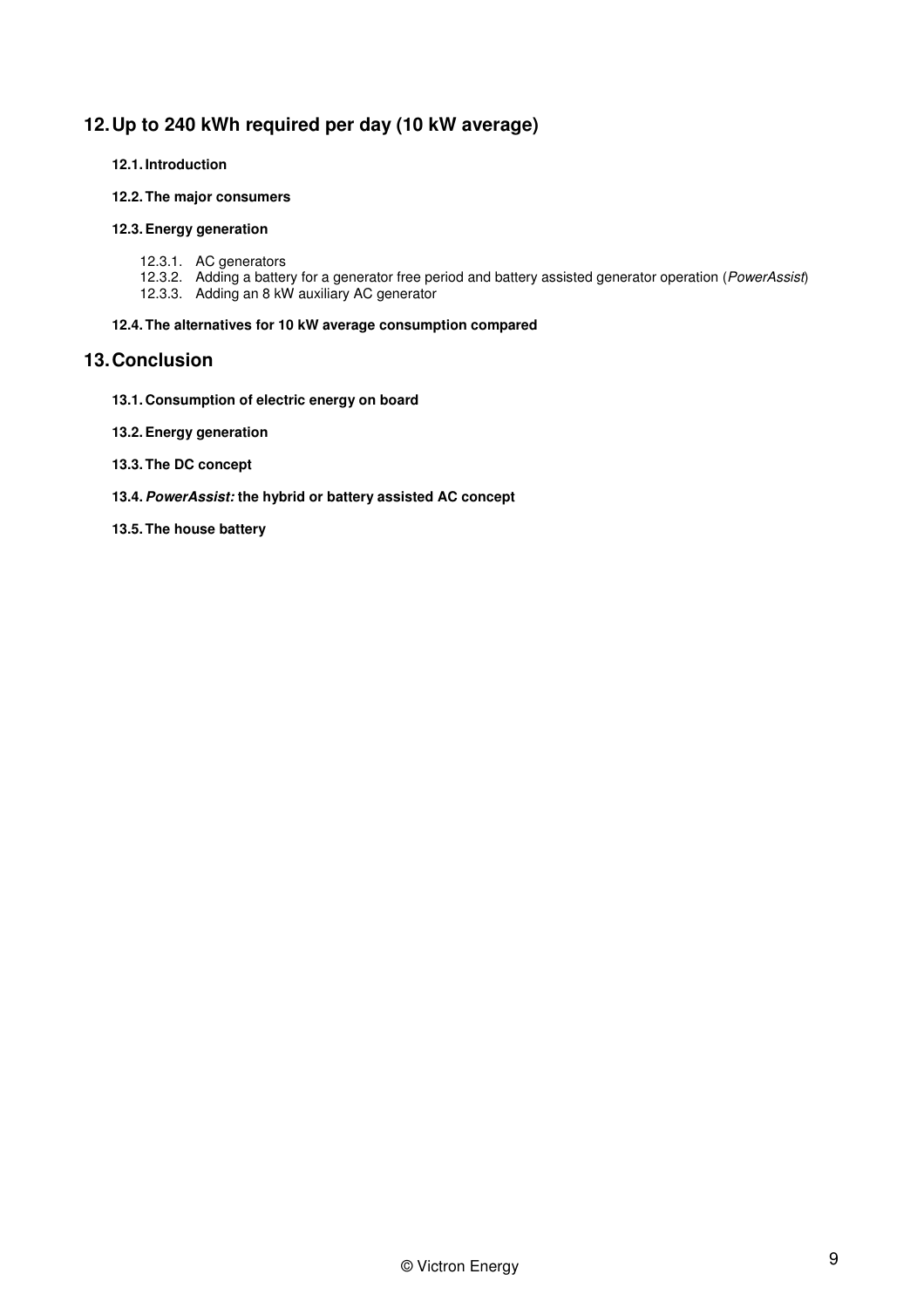# **1. Introduction**

Victron Energy has been supplying components and systems for autonomous energy supply for some 25 years. These might be systems for sail- or motorboats, inland navigation vessels, off-grid houses, for many types of vehicles, and a nearly endless range of other, often unexpected, applications.

We know from experience that generating and storing electrical energy on a small-scale is a complex business. The components of an autonomous system are costly and vulnerable. For example, the battery, that indispensable storage medium in a small-scale system, often goes flat quickly and unexpectedly, so that the "power fails" and eventually the harm caused by excessive discharge means premature investment in a new battery.

Developments in the field of autonomous energy-supply on board sail- and motorboats are exemplary. The amount of electric (domestic) equipment on board boats is increasing rapidly, while at the same time the space and weight available for energy generation and storage are being kept to an absolute minimum. It goes without saying that living space and sailing characteristics take a higher priority.

Growing demands imposed on autonomous energy systems have spurred the development of new products and concepts. This overview presents new products and concepts, with specific attention being paid to optimum system component integration and day-to-day operation of the complete system.

Where system components are discussed, brands are only mentioned if the products are unique, that is to say available exclusively under that brand, or if other brands are very hard to obtain. The unique Victron Energy products mentioned are:

Battery chargers with adaptive software to automatically optimize charging.

#### **Parallel connection** of inverters and combined inverter-battery chargers

The parallel connection option (if needed even in 3-phase configuration) means that there are no limits anymore to the amount of AC power that can be supplied from a battery. As will be shown, this opens the possibility to run all kinds of domestic equipment, including the washing machine and the electric cooker, from the battery. Although the peak power consumption of such equipment is high, the amount of amp-hours needed is quite manageable and much lower than one would expect.

**PowerControl** is an often overlooked but very convenient feature of the Victron Phoenix Combi and its even more versatile successor, the **Phoenix Multi**: by constantly monitoring the total power drawn from the on-board generator or shore supply, the Phoenix Multi will automatically reduce battery charging when otherwise an overload situation would occur (for example when high power household equipment is switched on).

- The next step: **PowerAssist**. The revolutionary **Phoenix MultiPlus**, also an inverter-battery charger, actually runs in parallel with shore power or an AC generator, and uses the battery as a buffer to "help" the shore power or generator during periods of peak power demand.

#### The implications of **PowerAssist** are truly far reaching:

Traditionally the on-board generator had to be dimensioned to the peak power required. The use of power hungry equipment such as air conditioning, a washing machine or an electric stove would require a big and heavy generator and the required shore power capacity would often not even be available. **With PowerAssist, shore power and the onboard generator can be reduced to less than half the rating that normally would be required!** 

**While this overview is directed mainly towards boats, many products and solutions are also applicable in other autonomous energy systems such as can be found in off-grid houses, motor homes, or special purpose commercial vehicles.**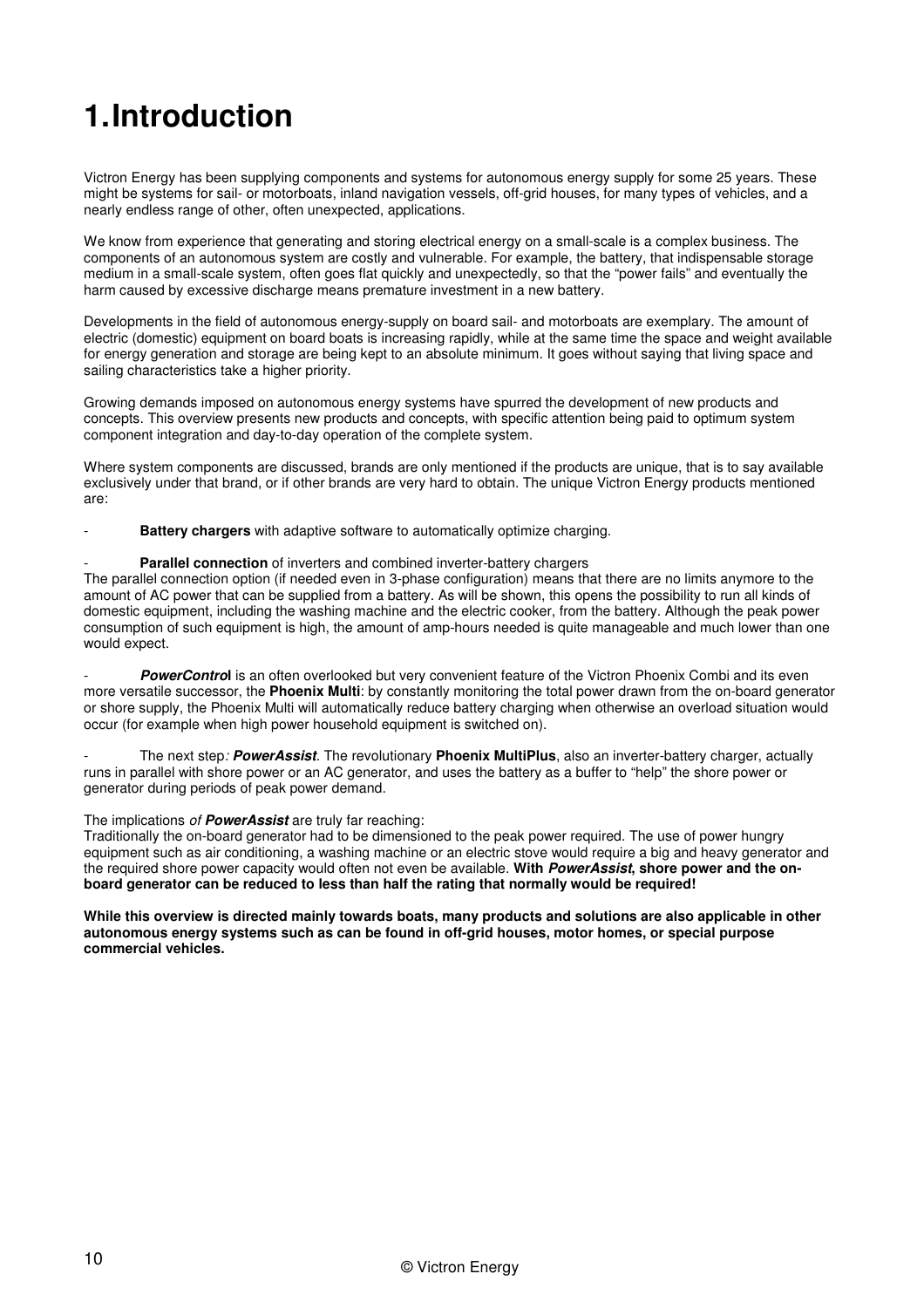# **2. The battery: preventing premature aging**

# **2.1. Introduction**

I like engines. When they go wrong you can listen, and look, and smell, and then take them apart. Parts can be replaced, repaired or overhauled. Then put it all together again, and there they go!

With a battery you can't do that. The battery is a secretive product. From the outside there is nothing to tell us about its quality, possible aging or state of charge. Nor is it possible to take it apart. It could be sawn open, but that ruins it for good and only highly qualified specialists could analyse the content and may be, in certain cases, they could trace the cause of failure.

A battery, when it fails, has to be replaced. That's it.

A battery is expensive, bulky and very very heavy. Just think: with 10 litres of diesel  $(= 8.4 \text{ kg})$  and a diesel generator you can charge a battery of 24 V 700 Ah (energy content 24 x 700 = 16.8 kWh). Such a battery has a volume of 300 dm<sup>3</sup> (= 300 litres) and weighs 670 kg!

Also, batteries are very vulnerable. Overcharging, undercharging, discharging too deeply, charging too fast, excessive temperature…. All these issues can occur and the consequences can be disastrous.

The purpose of this chapter is to explain why batteries fail, and what to do to make them last longer. And if you want to have a look inside a faulty battery, don't open it yourself. It is extremely dirty work and for the price of a new pair of trousers (the sulphuric acid of the battery will ruin them) buy the standard work of Nigel Calder, "Boatowner's Mechanical and Electrical Manual", and enjoy the many close-up's of failed batteries in chapter 1.

# **2.2. Battery chemistry**

#### **2.2.1. What happens in a cell as it discharges**

As a cell discharges lead sulphate forms on both the positive and negative plates through absorption of acid from the electrolyte. The quantity of electrolyte in the cells remains unchanged. However, the acid content in the electrolyte reduces, something noticeable in the change of the specific gravity.

#### **2.2.2. What happens during charging**

During charging the process is reversed. On both plates acid is released, while the positive plate converts into lead oxide and the negative plate into porous, sponge-like lead. Once charged the battery can no longer take up energy, and any further energy added is used to decompose water into hydrogen gas and oxygen gas. This is an extremely explosive mixture and explains why the presence of an open flame or sparks in the vicinity of a battery during charging can be very hazardous. It is therefore necessary to ensure that a battery compartment has effective ventilation.

#### **2.2.3. The diffusion process**

When a battery is being discharged, ions have to move through the electrolyte and through the active material of the plates to come into contact with the lead and lead oxide that has not yet been chemically converted into lead sulphate. This moving of ions through the electrolyte is called diffusion. When the battery is being charged the reverse process takes place. The diffusion process is relatively slow, and as you can imagine, the chemical reaction will first take place at the surface of the plates, and later (and also slower) deep inside the active material of the plates.

#### **2.2.4. Service life**

Depending on construction and use, the service life of a battery ranges from a few years to up to 10 years or more. The main reasons for batteries to age are:

**Shedding** of the active material. Intensive cycling (= discharging and recharging a battery) is the main reason for this to happen. The effect of repetitive chemical transformation of the active material in the plate grid tends to reduce cohesion, and the active material falls of the plates and sinks to the bottom of the battery.

**Corrosion** of the positive plate grid. This happens when a battery is being charged, especially at the end of the charge cycle when the voltage is high. It also is a slow but continuous process when a battery is float charged. Oxidation will increase internal resistance and, finally, result in disintegration of the positive plates.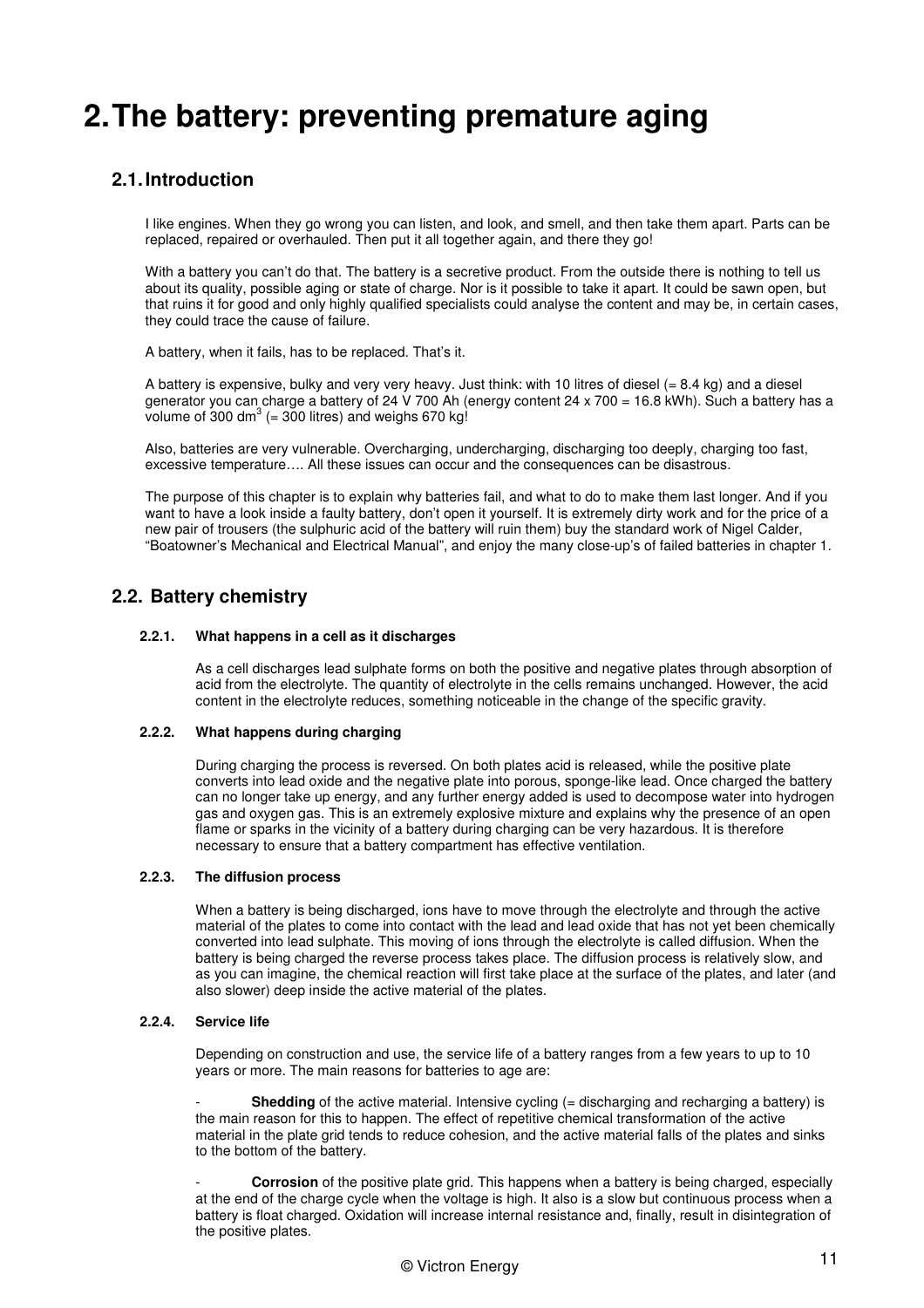**Sulphation**. While the previous two reasons for a battery to age cannot be prevented, sulphation should not happen if a battery is well taken care of. When a battery discharges the active mass in both the positive and negative plates is transformed into very small sulphate crystals. When left discharged, these crystals tend to grow and harden and form an impenetrable layer that cannot be reconverted back into active material. The result is decreasing capacity, until the battery becomes useless.

# **2.3. The most common types of lead-acid battery**

#### **2.3.1. Lead-antimony and lead-calcium**

Lead is alloyed with antimony (with the addition of some other elements such as selenium or tin in small quantities) or with calcium to make the material harder, more durable and easier to process. For the user it is important to know that compared to lead-calcium batteries, batteries alloyed with antimony have a higher rate of internal self-discharge and require a higher charge voltage, but also will sustain a larger number of charge-discharge cycles.

#### **2.3.2. Wet or flooded versus starved (gel or AGM) electrolyte**

The electrolyte in a battery is either liquid (wet or flooded batteries), or starved: formed into a gel (the gel battery) or absorbed in microporous material (the AGM battery).

When nearly fully charged, wet or flooded batteries will start "gassing", which is the result of water being decomposed into oxygen- and hydrogen gas.

In batteries with starved electrolyte oxygen gas formed at the positive plates migrates to the negative plates where, after a complicated chemical reaction, it is "recombined" with hydrogen into water. No gas will escape from the battery. Hydrogen gas is formed only if the charge voltage is too high. In case of excessive charge voltage oxygen and hydrogen gas will escape through a safety valve. That is why these batteries are also called VRLA (Valve Regulated Lead Acid) batteries.

Then batteries may be distinguished on the basis of their mechanical construction and purpose:

#### **2.3.3. The flat-plate automotive battery (flooded)**

This is the battery used in cars. Not suitable for frequent deep discharging as it has thin plates with a large surface area – designed purely for short-term high discharge currents (engine starting). Nevertheless flat-plate heavy-duty truck starter batteries are often employed as house batteries in smaller boats.

#### **2.3.4. The flat-plate semi-traction battery (flooded)**

This battery has thicker plates and better separators between the plates to help prevent buckling of the plates and shedding of the active material under cyclic use. It can be used for light duty cycling and is often referred to as a 'leisure' duty battery.

#### **2.3.5. The traction or deep-cycle battery (wet)**

This is either a thick-plate or a tubular-plate battery. Used for example in forklift trucks, it is discharged down to 60-80% every day and then recharged overnight – day after day. This is what is referred to as cyclic duty.

The deep-cycle battery must be charged, at least from time to time, at a relatively high voltage. How high depends on chemical and constructive details and on the charging time available.

Note: The high charging voltage is needed to reconvert all sulphate into active material, and to help prevent **stratification** of the electrolyte. The sulphuric acid (H<sub>2</sub>SO<sub>4</sub>) produced as the battery is being charged has a higher density than water and does tend to settle downwards so that the acid concentration at the bottom of the battery becomes higher than at the top. Once the gassing voltage is reached, charging is continued with plenty of current (and therefore a high voltage). The resulting gas generation 'stirs' the electrolyte and ensures that it becomes well mixed again.

For the electrolyte in a usually very tall tubular-plate battery to mix well, more gas generation is needed than in a much lower flat-plate battery.

The tubular-plate battery is extremely robust and accepts a very high number of charge-discharge cycles. It is an excellent low cost substitute for sealed gel- or AGM batteries.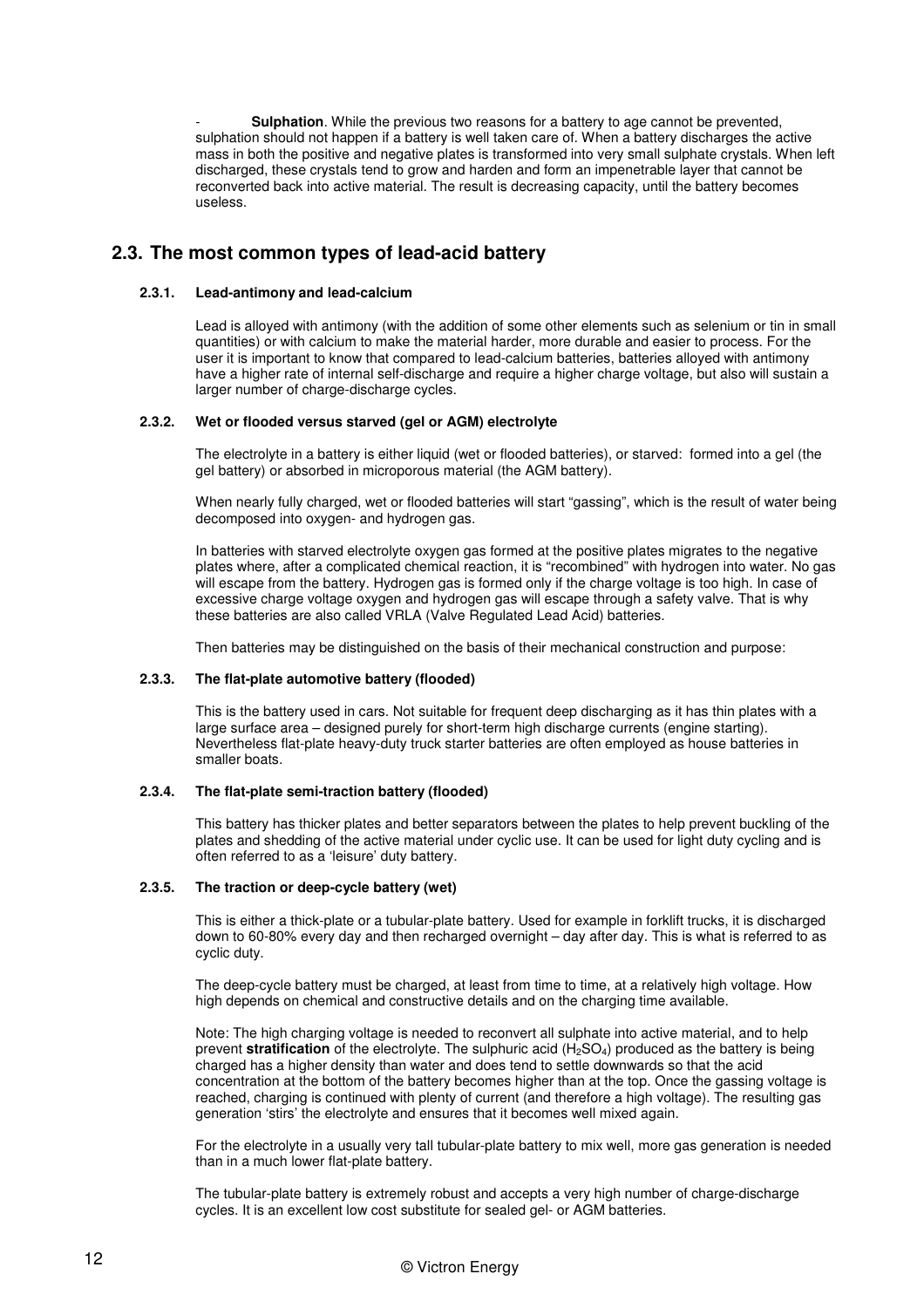#### **2.3.6. The sealed (VRLA) gel battery**

Here the electrolyte is immobilised as gel. Familiar as the Sonnenschein Dryfit A200, Sportline or Exide Prevailer battery.

#### **2.3.7. The sealed (VRLA) AGM battery**

AGM stands for Absorbed Glass Mat. In these batteries the electrolyte is absorbed ("sucked up") into a glass-fibre mat between the plates by capillary action. In an AGM battery the charge carriers, hydrogen ions (H2) and sulphate ions (SO4), move more easily between the plates than in a gel battery. This makes an AGM battery more suitable for short-time delivery of very high currents than a gel battery. Examples of AGM batteries are the Concorde Lifeline and the Northstar battery.

#### **2.3.8. The sealed (VRLA) spiral cell battery**

Known as the Optima battery (Exide now has a similar product), this is a variant of the VRLA AGM battery. Each cell consists of 1 negative and 1 positive plate that are spiralled, thereby achieving higher mechanical rigidity and extremely low internal resistance. The spiral cell battery can deliver very high discharge currents, accepts very high recharge currents without overheating and is also, for a VRLA battery, very tolerant regarding charge voltage.

# **2.4. Function and use of the battery**

In an autonomous energy system the battery acts as buffer between the current sources (DC generator, charger, solar panel, wind generator, alternator) and the consumers. In practice this means cyclic use, but in fact a quite special "irregular" variation of cyclic use. This contrasts with the forklift truck example where the duty cycle is very predictable.

As boats are often also left unused for long periods of time, so are their batteries.

For instance on a sailing yacht the following situations can arise:

The yacht is under sail or at anchor in a pleasant bay. Those aboard would not want any noise, so all electricity comes from the battery. The main engine or a diesel generator is used once or twice a day for a few hours to charge the house battery sufficiently to ride through the next generator-free period. This is cyclic use, where, significantly, the charging time is too brief to fully charge the battery.

The yacht is travelling under power for several hours. The alternators on the main engine then have the time to charge the battery properly.

The yacht is moored at the quayside. The battery chargers are connected to shore power supply and the battery is under float charge 24 hours a day. If the DC concept is used (section 8.2) several shallow discharges may occur every day.

The yacht is out of service during wintertime. The batteries are either left disconnected for several months, left under float charge from a battery charger, or are kept charged by a solar panel or wind generator.

The number of cycles per year, the ambient temperature and many other factors influencing a battery's service life will vary user by user. The following briefly discusses all of these factors.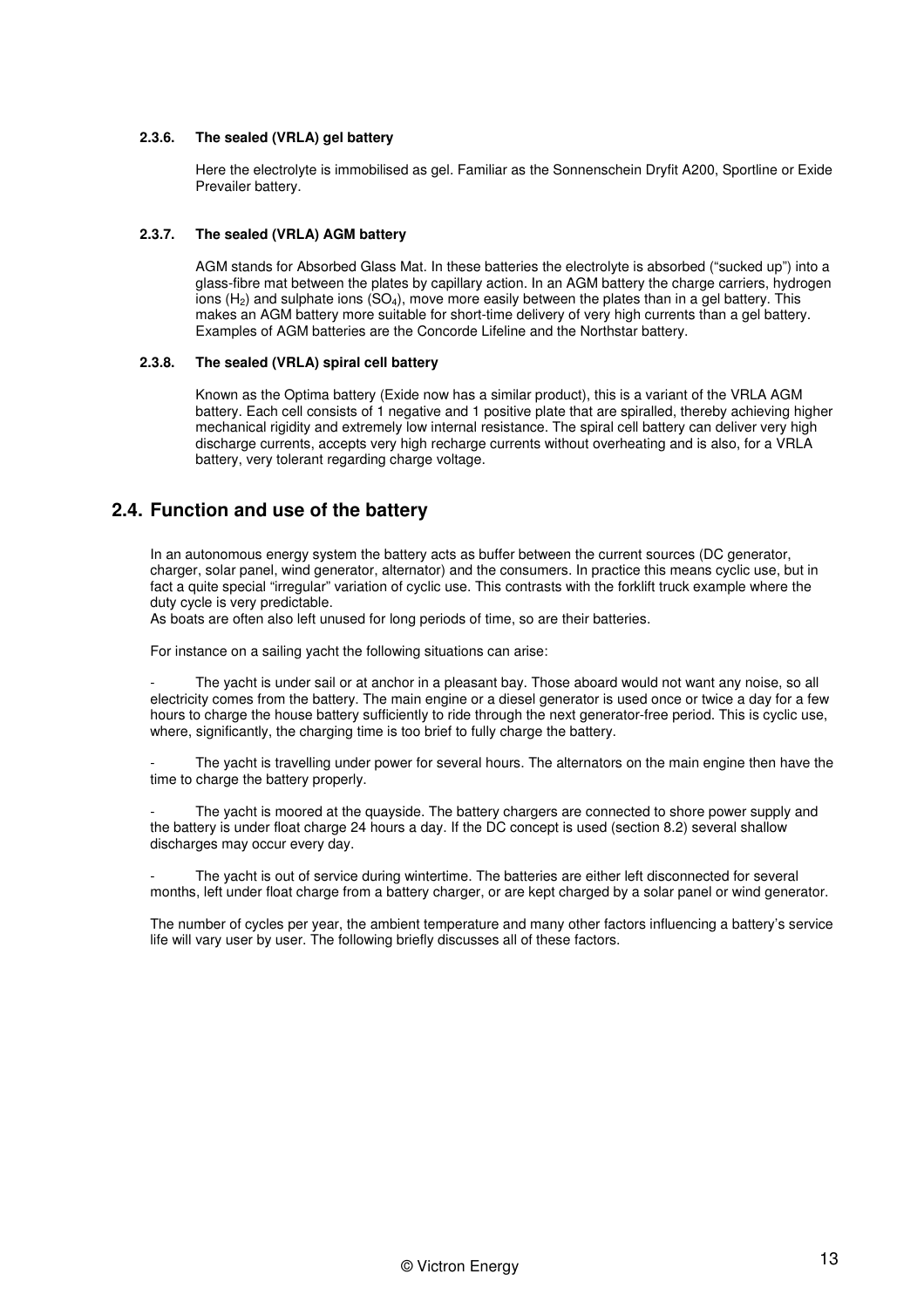# **2.5. The lead-acid battery in practice**

#### **2.5.1. How much does a battery cost?**

Here we only intend to give a rough estimate of price. Besides all the considerations of quality and use, cost is, of course, important.

| <b>Battery type</b>                     | <b>Application</b>                                                          | <b>Commonly used system</b><br>voltage, capacity and<br>energy content |      |                  | <b>Price</b><br><i>indication</i><br>ex. VAT | <b>Price indication</b><br>per kWh |  |
|-----------------------------------------|-----------------------------------------------------------------------------|------------------------------------------------------------------------|------|------------------|----------------------------------------------|------------------------------------|--|
|                                         |                                                                             | $\mathbf v$                                                            | Ah   | <b>kWh</b>       | <b>USD or EURO</b>                           | <b>USD or EURO per</b><br>kWh      |  |
| Start                                   | Cranking                                                                    | 12                                                                     | 100  | 1.2 <sub>2</sub> | 100                                          | 80                                 |  |
| Spiral-cell                             | Cranking, bow-thruster                                                      | 12                                                                     | 60   | 0.72             | 250                                          | 350                                |  |
| Semi-traction                           | House battery up to<br>approx. 600 Ah                                       | 12                                                                     | 200  | 2.4              | 300                                          | 125                                |  |
| <b>VRLA</b><br><b>AGM battery</b>       | House battery up to<br>approx. 600 Ah.<br>Also cranking and bow<br>thruster | 12 <sup>2</sup>                                                        | 230  | 2.8              | 600                                          | 210                                |  |
| Traction<br>(tubular-plate)             | House battery up to<br>approx. 2000 Ah                                      | 24                                                                     | 1000 | 24               | 4.500                                        | 190                                |  |
| VRLA-gel<br>Sonnenschein<br>Dryfit A200 | House battery up to<br>approx. 600 Ah                                       | 12                                                                     | 200  | 2.4              | 500                                          | 210                                |  |
| VRLA-gel<br>Sonnenschein<br>Dryfit A600 | House battery up to<br>approx. 1500 Ah                                      | 24                                                                     | 1500 | 36               | 11.000                                       | 305                                |  |
|                                         |                                                                             |                                                                        |      |                  |                                              |                                    |  |

The table shows that cost varies greatly dependant on the choice of battery, and particularly that wet batteries are less expensive than VRLA batteries.

VRLA batteries do offer great ease of use, they:

- are maintenance free.
- do not gas (provided that the battery is not charged with excessive voltage).
- can be installed in places with difficult access.

On the other hand sealed batteries are very sensitive to overcharging (the exception is the spiral-cell battery). Overcharging results in gassing (through the safety valve) which means water loss that can never be replenished, resulting in capacity loss and premature aging.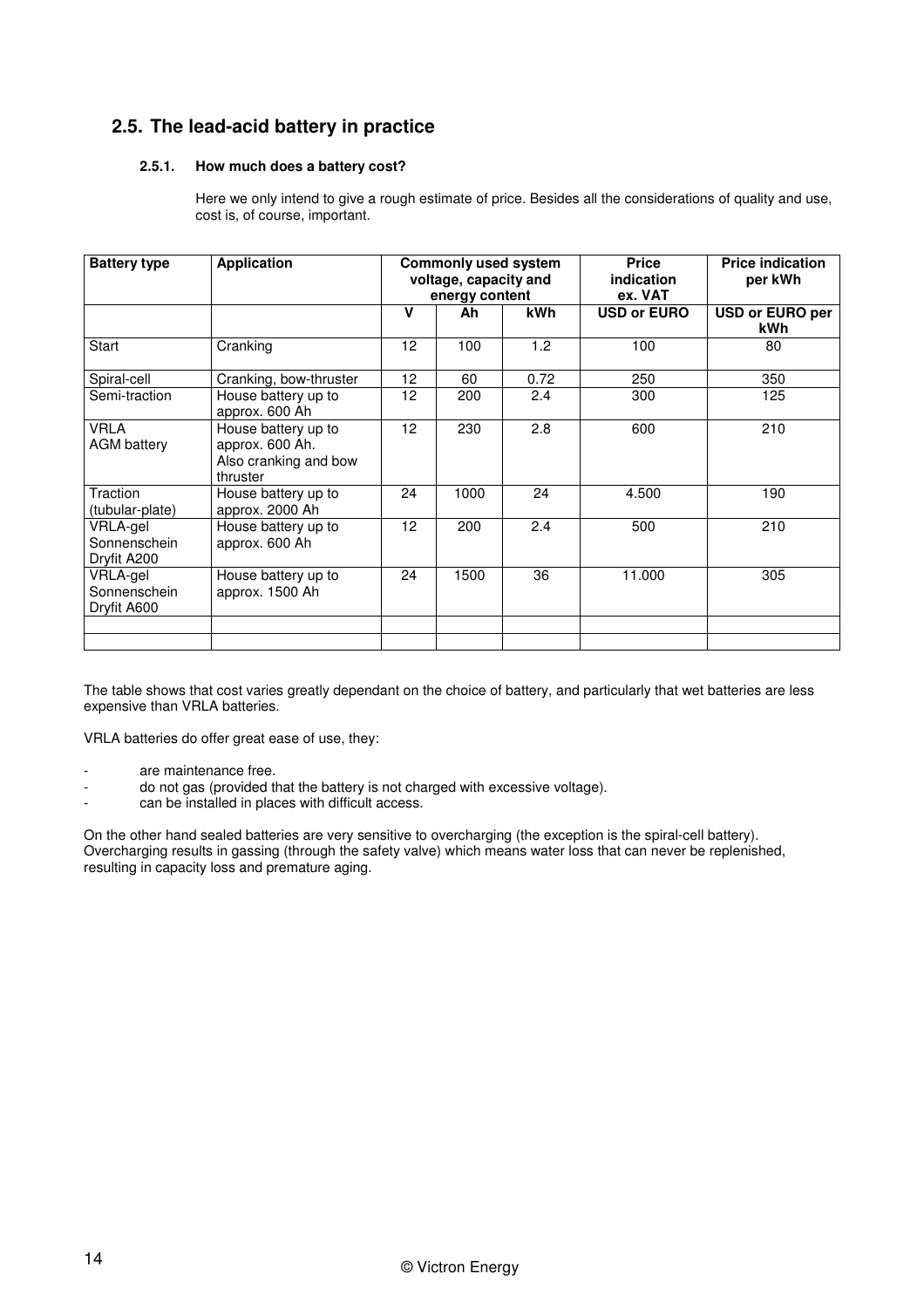#### **2.5.2. Dimensions and weight**

| <b>Battery type</b>                     | v               | Ah   | <b>kWh</b> | Volume<br>dm <sup>3</sup> | Weight<br>kg | <b>Specific</b><br>volume<br>Wh / $dm^3$ | <b>Specific</b><br>weight Wh / kg |
|-----------------------------------------|-----------------|------|------------|---------------------------|--------------|------------------------------------------|-----------------------------------|
| Start                                   | 12 <sup>2</sup> | 100  | 1.2        | 16                        | 28           | 75                                       | 43                                |
| Spiral-cell                             | 12              | 60   | 0.72       | 8.5                       | 17.2         | 81                                       | 42                                |
| Semi-traction                           | 12 <sup>2</sup> | 200  | 2.4        | 33                        | 60           | 73                                       | 40                                |
| <b>VRLA</b><br><b>AGM</b> battery       | 12              | 230  | 2.8        | 33                        | 62           | 85                                       | 45                                |
| Traction<br>(tubular-plate)             | 24              | 1000 | 24         | 280                       | 770          | 85                                       | 32                                |
| VRLA-gel<br>Sonnenschein Dryfit<br>A200 | 12 <sup>°</sup> | 200  | 2.4        | 33                        | 70           | 72                                       | 34                                |
| VRLA-gel<br>Sonnenschein Dryfit<br>A600 | 24              | 1500 | 36         | 600                       | 1440         | 60                                       | 25                                |
|                                         |                 |      |            |                           |              |                                          |                                   |

This table very clearly shows how heavy and cumbersome batteries are.

Coming back to the comparison in section 2.1:

Compared to the energy released by combustion of diesel fuel, for example, batteries are simply no rivals. Burning 10 litres (weight 8.4 kg) of fuel generates approx. 100 kWh of thermal energy. So when consuming 10 litres of diesel fuel a diesel generator with an average efficiency of 20% will be able to generate 20 kWh of electric energy. This is the energy needed to charge a 24 V 700 Ah battery. Such a battery has a volume of 300 dm<sup>3</sup> (= 300 litres) and weighs 670 kg!

Another telling comparison is heating water. Bringing 1 litre  $(= 1 \text{ kg})$  of water to the boil in an electric kettle requires 0.1 kWh. To supply the required 0.1 kWh, approx. 4 kg of battery is needed!

#### **2.5.3. Effect on capacity of rapid discharging**

The capacity of a battery is dependent on the rate of discharge. The faster the rate of discharge, the less Ah capacity will be available. This is related to the diffusion process (sect. 2.2.3). In general the rated capacity is quoted for a discharge time of 20 hours (discharge current  $I = C / 20$ ).

For a 200 Ah battery this means that the rated capacity can be delivered at a discharge current of 200 Ah / 20 hours = 10 Ampères.

With a discharge current of 200 A the same battery becomes "flat" far sooner. For instance a 200 Ah gel battery then has an effective capacity of only 100 Ah and therefore becomes flat after 30 minutes. (see also chapter 3: The battery monitor).

The following tables give an impression of the capacity as a function of the discharge current.

The  $2^{nd}$  column of the first table gives the rated capacity as quoted by the manufacturer with the associated discharge time. Often this is 20 hours, but it can also be 10 hours or 5 hours.

The tables show how capacity falls off steeply with increasing discharge current, and that AGM batteries (especially the spiral-cell battery) perform better than gel batteries under high discharge currents.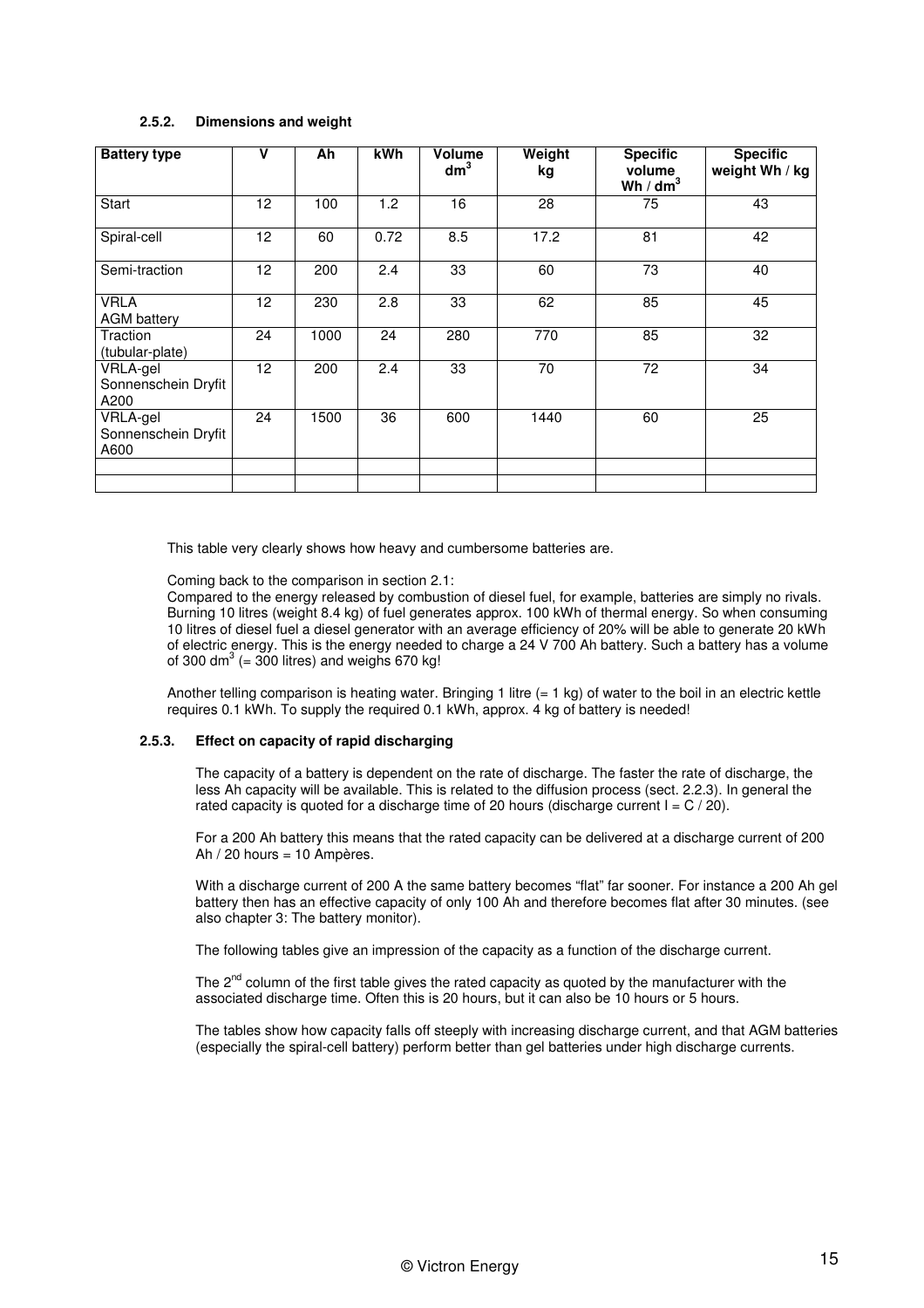| <b>Type</b>                             | <b>Discharge</b><br>current | <b>Rated capacity</b><br>and related<br>discharge time | <b>Discharge</b><br>time | <b>Discharge</b><br>current | <b>Effective</b><br>capacity 1.83 V /<br>cell (11 V) |      | <b>Discharge</b><br>time |
|-----------------------------------------|-----------------------------|--------------------------------------------------------|--------------------------|-----------------------------|------------------------------------------------------|------|--------------------------|
|                                         | A (rated)                   |                                                        | hours                    | A $(C / 5)$                 | Ah                                                   | $\%$ | hours                    |
| Start                                   | 5                           | 100 Ah / 20 h                                          | 20                       |                             |                                                      |      |                          |
| Spiral-cell                             | 2.8                         | 56 Ah / 20 h                                           | 20                       | 11.2                        | 52                                                   | 93   | 4.6                      |
| Semi-traction                           | 10                          | 200 Ah / 20 h                                          | 20                       | 40                          | 150                                                  | 75   | 3.75                     |
| <b>VRLA</b><br><b>AGM battery</b>       | 11.5                        | 230 Ah / 20 h                                          | 20                       | 46                          | 198                                                  | 86   | 4.3                      |
| Traction<br>(tubular-plate)             | 200                         | 1000 Ah / 5 h                                          | 5                        | 200                         | 1000                                                 | 100  | 5                        |
| VRLA-gel<br>Sonnenschein Dryfit<br>A200 | 10                          | 200 Ah / 20 h                                          | 20                       | 40                          | 158                                                  | 79   | $\overline{4}$           |
| VRLA-gel<br>Sonnenschein Dryfit<br>A600 | 150                         | 1500 Ah / 10 h                                         | 10                       | 300                         | 900                                                  | 60   | 3                        |
|                                         |                             |                                                        |                          |                             |                                                      |      |                          |

| Type                                    | <b>Discharge</b><br>current | <b>Effective</b><br>capacity 1.83 V<br>′ cell (11 V) |    | <b>Discharge</b><br>time | <b>Discharge</b><br>current | <b>Effective</b><br>capacity 1.75 V /<br>cell (10.5 V) |          | <b>Discharge</b><br>time |
|-----------------------------------------|-----------------------------|------------------------------------------------------|----|--------------------------|-----------------------------|--------------------------------------------------------|----------|--------------------------|
|                                         | A(C/2)                      | Ah                                                   | %  | <b>Minutes</b>           | A(C/1)                      | Ah                                                     | %        | <b>Minutes</b>           |
| Start                                   |                             |                                                      |    |                          |                             |                                                        |          |                          |
| Spiral-cell                             | 28                          | 43                                                   | 77 | 92                       | 56                          | 42                                                     | 75       | 45                       |
| Semi-traction                           | 100                         | 110                                                  | 55 | 66                       | 200                         | 90                                                     | 45       | 27                       |
| <b>VRLA</b><br><b>AGM battery</b>       | 115                         | 157                                                  | 68 | 82                       | 230                         | 142                                                    | 62       | 37                       |
| Traction<br>(tubular-plate)             | 500                         | 700                                                  | 70 | 80                       | 1000                        | 400                                                    | 40       | 24                       |
| VRLA-gel<br>Sonnenschein Dryfit<br>A200 | 100                         | 120                                                  | 60 | 72                       | 200                         | 100                                                    | 50       | 30                       |
| VRLA-gel<br>Sonnenschein Dryfit<br>A600 | 750                         | 375                                                  | 25 | 15                       | 1500                        | $0^*$                                                  | $\Omega$ | $0^*$                    |
|                                         |                             |                                                      |    |                          |                             |                                                        |          |                          |

\* With a discharge current of 1500 A (C / 1) the voltage of an A600 battery drops almost immediately to 1.65 V / cell (i.e. 9.9 V and 19.8 V for a 12 V respectively 24 V system).

Discharge current is often expressed as a proportion of the rated capacity. For example for a 200 Ah battery C / 5 means a discharge current of 40 A (= 200 Ah / 5).

#### **2.5.4. Capacity and temperature**

The effective capacity of a battery varies in reverse proportion to temperature:

| - 10℃ | 10 °C | 15℃ | 20 ℃         | 25 ℃ | - 30 ℃          |
|-------|-------|-----|--------------|------|-----------------|
| 80 %  | 92%   |     | $95\%$ 100 % |      | $103\%$ $105\%$ |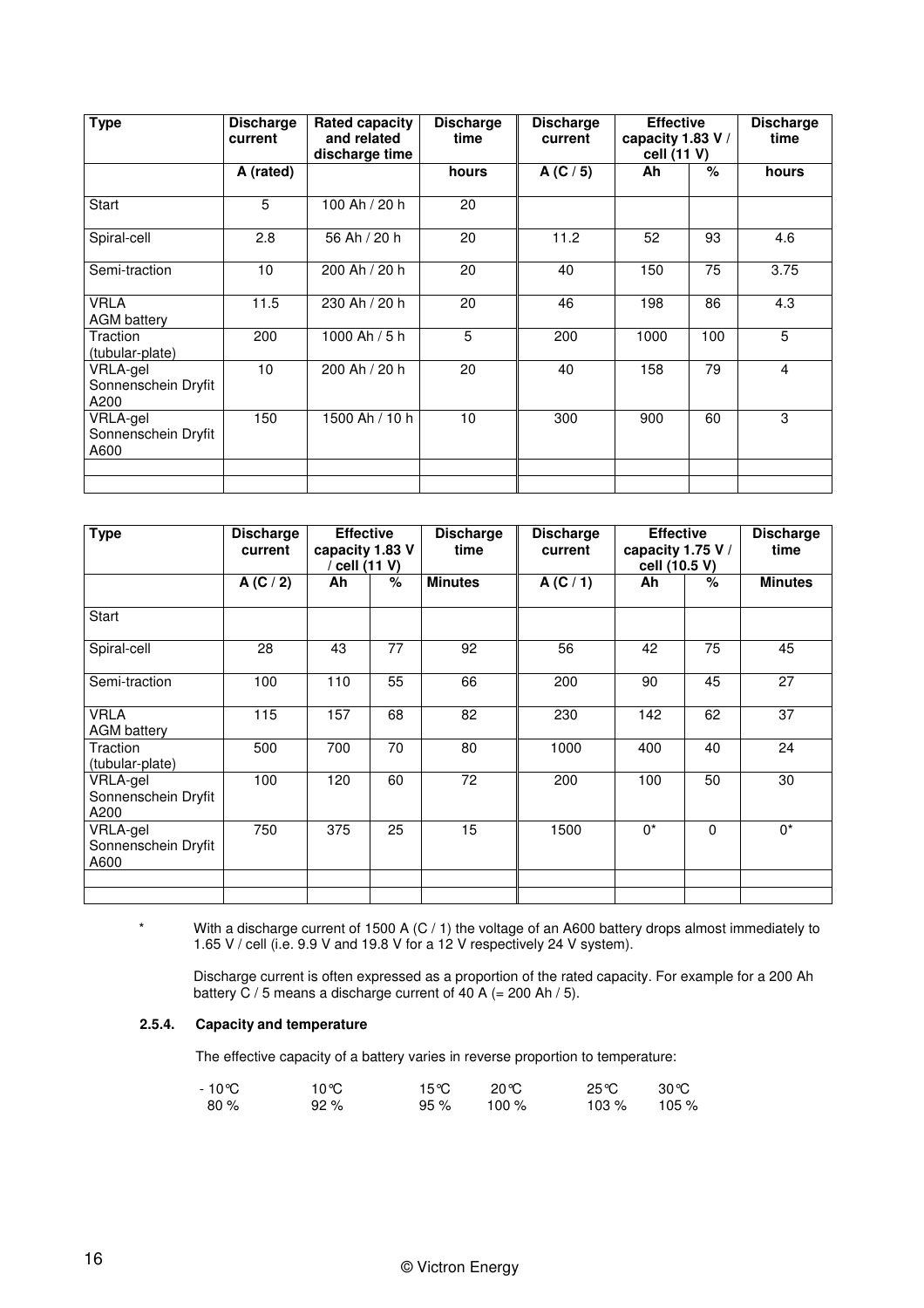#### **2.5.5. Premature aging 1. The battery is discharged too deeply.**

The deeper a battery is discharged, the faster it will age due to shedding (sect. 2.2.4.), and once a certain limit is exceeded (approx. 80% depth of discharge) the aging process advances disproportionately fast.

Additionally, if the battery is left discharged the plates will begin to sulphate (sect. 2.2.4.).

As was also explained in section 2.2.4, a battery ages even when kept charged and doing nothing, mainly due to oxidation of the positive plate grid.

The following table gives a rough idea of the number of charge/discharge cycles that batteries can withstand until the end of their service life, and how they could be destroyed by sulphation or due to plate corrosion.

Batteries are considered to have reached the end of their service life when the capacity they can hold has reduced to 80% of the rated capacity.

| Type                                    |          | Number of cycles until end of<br>service life | <b>Resistance to</b><br>100 % discharging          | <b>Expected service life in</b><br>float or shallow cycle use at<br>20 ℃ ambient temperature |  |
|-----------------------------------------|----------|-----------------------------------------------|----------------------------------------------------|----------------------------------------------------------------------------------------------|--|
|                                         | DoD 80 % | DoD 60 %                                      |                                                    | Years                                                                                        |  |
| <b>Start</b>                            |          | Not suitable for cyclic use                   |                                                    | 5                                                                                            |  |
| Spiral-cell                             | 400      | 650                                           | Irreparably sulphated<br>within a few days         | 10                                                                                           |  |
| Semi-traction                           | 200      | 350                                           | Irreparably sulphated<br>within a few days         | 5                                                                                            |  |
| <b>VRLA</b><br><b>AGM battery</b>       | 250      | 800                                           | Survives up to 1 month in<br>short-circuited state | $4 - 10$                                                                                     |  |
| Traction<br>(tubular-plate)             | 1500     | 2500                                          | Survives up to 1 month in<br>discharged state      | $10 - 15$                                                                                    |  |
| VRLA-gel<br>Sonnenschein Dryfit<br>A200 | 250      | 450                                           | Survives up to 1 month in<br>discharged state      | $4 - 5$                                                                                      |  |
| VRLA-gel<br>Sonnenschein Dryfit<br>A600 | 600      | 900                                           | Survives 1 month in<br>discharged state            | $15 - 18$                                                                                    |  |
|                                         |          |                                               |                                                    |                                                                                              |  |

Although most batteries will recover from a full discharge, it is nevertheless very detrimental to their service life. Batteries should **never** be fully discharged, and certainly not left in discharged state.

It should also be noted here that the voltage of a battery that is in use is not a good measure for its level of discharge. Battery voltage is affected too much by other factors such as discharge current and temperature. Only once the battery is almost fully discharged (DoD 80% to 90%) will voltage drop rapidly. Recharging should have been started **before** this happens. Therefore a battery monitor (chapter 3) is highly recommended to manage large, expensive battery banks effectively.

#### **2.5.6. Premature aging 2. Charging too rapidly and not fully charging.**

Batteries can be quickly charged and will absorb a high charge current until the gassing voltage is reached. While charging with such high current might work well a few times, this will actually shorten the service life of most batteries substantially (the exception: spiral-cell and some other AGM batteries). This is due to accelerated loss of cohesion of the active material, which results in shedding. Generally it is recommended to keep the charging current down to at most  $C/5$ , in other words a fifth or 20 % of the rated capacity.

When a battery is charged with currents exceeding C / 5, its temperature can rise steeply. Temperature compensation of the charging voltage then becomes an absolute necessity (see sect. 2.5.9).

My own experience is that charging a 50 % discharged 12 V 100 Ah flooded battery at 33 A (C / 3) results in a temperature increase of 10 to 15°C. The maximum temperature is reached at the end of the bulk phase. Bigger batteries will become even hotter (because the amount of heat generated increases with volume and the dissipation of heat increases with the available surface) as well as batteries with a high internal resistance, or batteries which have been discharged more deeply.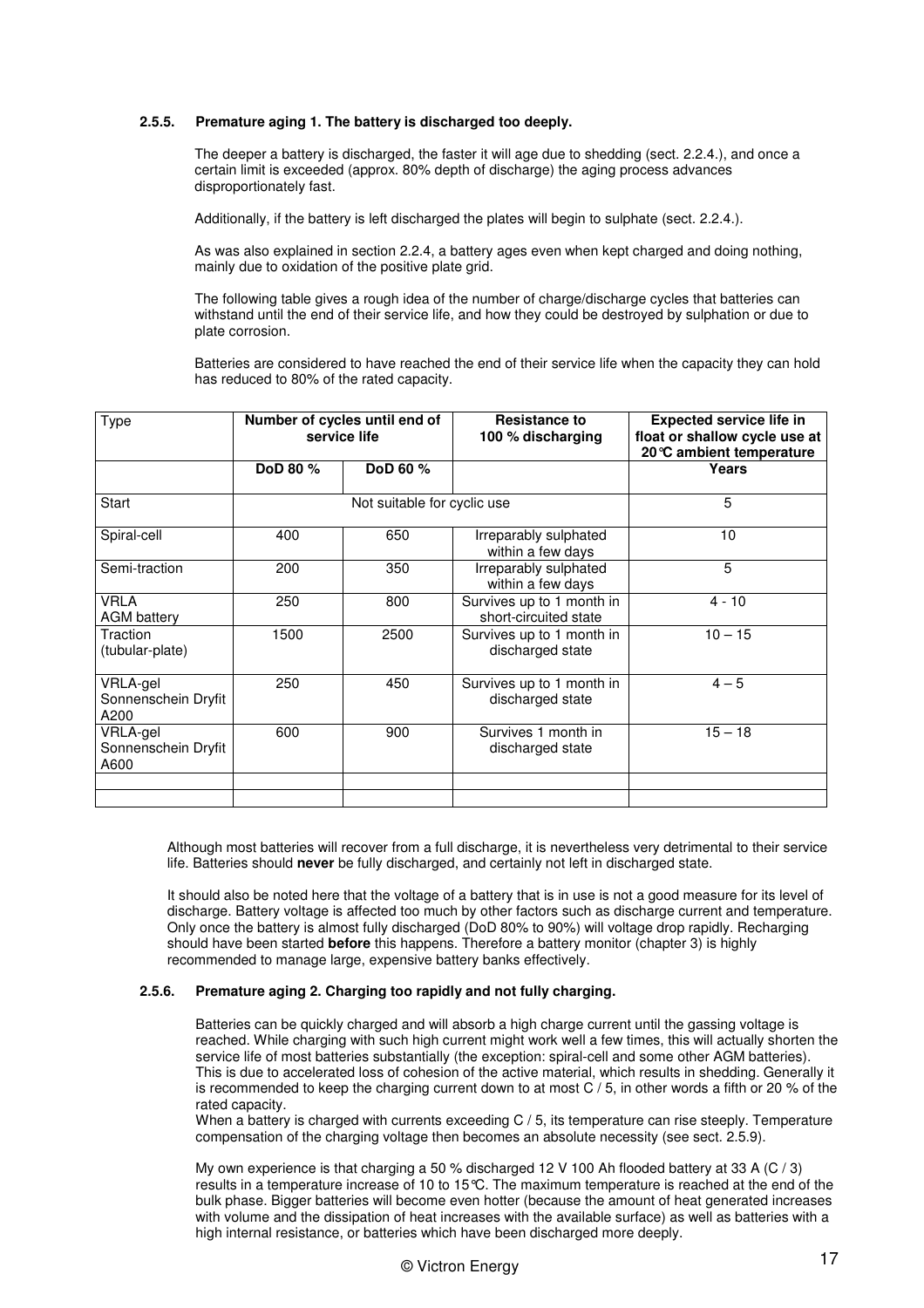#### **An example:**

Suppose a 50 foot sailing yacht has a 24 V service battery with a capacity of 800 Ah. The maximum charging current would then be C  $/ 5 = 160$  A. Then 320 Ah could be charged in 2 hours. If simultaneously there is 15 A consumption, the charging equipment will have to deliver 175 A. During the remaining 22 hours of a 24-hour period an average of 320 Ah / 22 h = 14.5 A can be used, which means a discharge of only 320 / 800 = 40 %. This does not seem much, but unfortunately it is the maximum attainable when the generator period is limited to 2 hours. If used in this manner the cycling process will stabilise between a DoD of 20 % (beyond this point the charging voltage increases and the current accepted by the battery decreases) and a DoD of 20 % + 40 % = 60 %. Discharging more deeply and charging more rapidly would result in considerable loss of service life.

In the example described above the battery is being used in **partially charged state** (between 20 % and 60 % DoD).

Next to sulphation, there are two more reasons why the number of cycles in the partial state-of-charge mode should be limited:

1) Stratification of the electrolyte.

This problem is specific to batteries with liquid electrolyte: see sect. 2.3.6. As a rule of thumb, one should not extend partial state-of-charge operation beyond approx. 30 cycles, and much less in case of very deep discharges.

#### 2) Cell unbalance.

Cells of a battery never are identical. Some cells do have a slightly lower capacity than others. Some cells will also have lower charge efficiency (see sect. 3.4.) than others. When a battery is cycled but not fully charged, these weaker cells will tend to lag further and further behind the better cells. To fully charge all cells, the battery has to be equalized (which means that the better cells will have to be overcharged, see sect. 4.3.).

Unbalance will increase faster in case of very deep discharges or a very high charge rate. In order to prevent excessive cell unbalance, a battery should be fully recharged at least every 30 to 60 cycles.

#### **2.5.7. Premature aging 3. Undercharging.**

As discussed in section 2.2.4, sulphation will occur when a battery is left in fully discharged condition. Sulphating will also take place, although at a slower rate, when a battery is left partially discharged. It is therefore recommended to never leave a battery more than 50 % discharged and to recharge to the full 100 % regularly, for example every 30 days.

Batteries, especially modern low antimony flooded batteries, often are undercharged because the charge voltage is insufficient (see chapter 4).

#### **Along with discharging too deeply, not fully charging is the major cause of premature aging of a battery.**

#### **2.5.8. Premature aging 4. Overcharging.**

Charging too much is, in sequence, the  $3<sup>rd</sup>$  main cause of service life reduction of a battery. Overcharging results in excessive gassing and therefore loss of water. In wet batteries water loss through excessive gassing can simply be replenished (yet the accelerated corrosion of the positive plates which takes place simultaneously is irreparable). However, sealed batteries which gas excessively cannot be replenished, and are therefore much more susceptible to overcharging. A frequent cause of excessive charging is the lack of temperature compensation or batteries being simultaneously charged using diode isolators (see chapter 5).

#### **2.5.9. Premature aging 5. Temperature.**

The temperature of a battery can vary greatly for various reasons:

Rapid discharging and, to a much greater extent, rapid charging heats up a battery (see sect. 2.5.6 and 2.5.8).

A battery's location. In the engine room of a boat temperatures of 50  $\degree$  or more can occur. In a vehicle the temperature can vary from -  $20^{\circ}C$  to +  $50^{\circ}C$ .

A high average working temperature results in accelerated aging because the rate of the chemical decomposition process in the battery increases with temperature. A battery manufacturer generally specifies service life at 20°C ambient temperature. The service life of a battery **halves** for every 10°C of rise in temperature.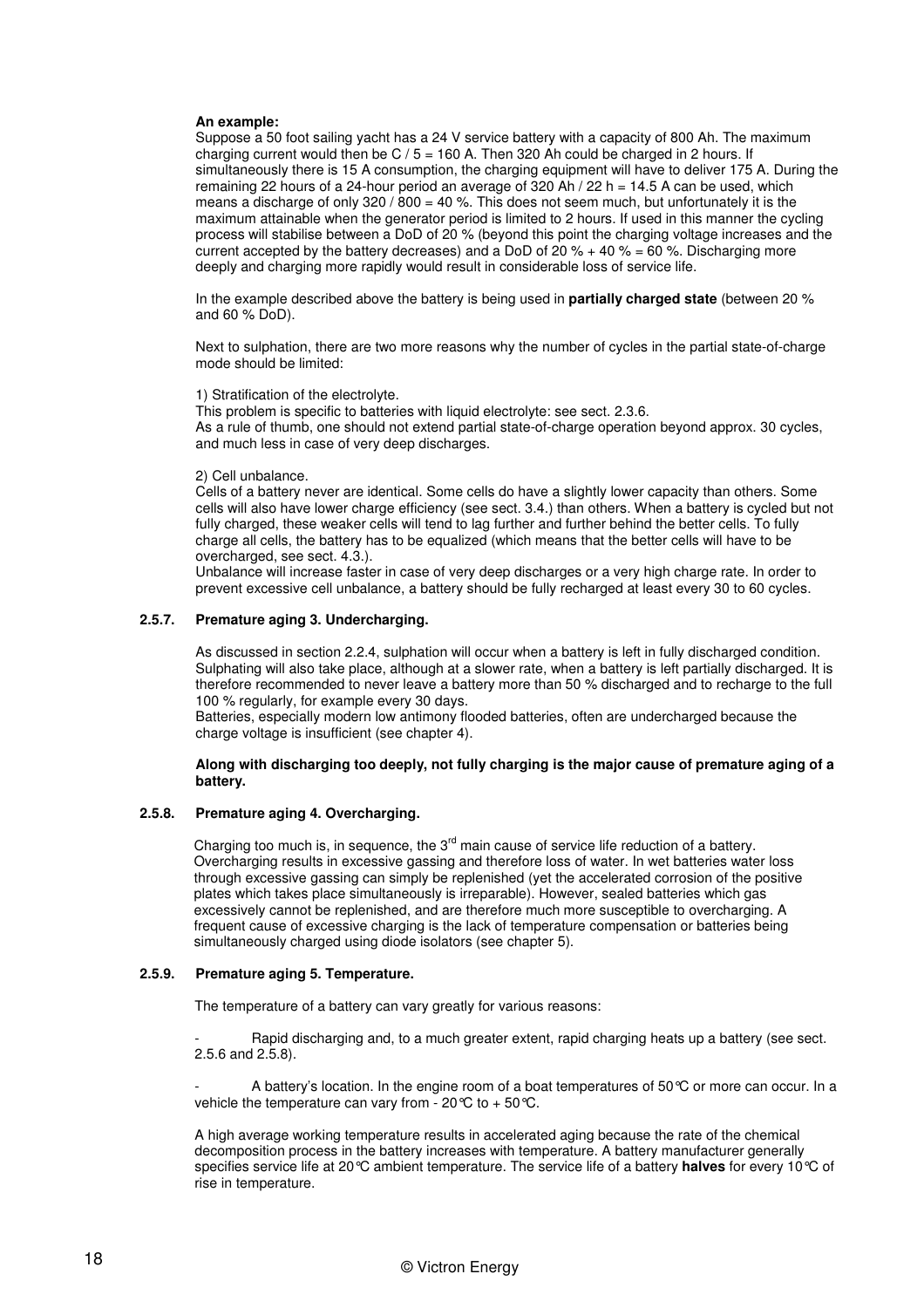#### The following table gives an impression of service life at different temperatures.

| <b>Battery type</b>                  | Service life in shallow cycling or float use (years) |       |                |  |  |  |
|--------------------------------------|------------------------------------------------------|-------|----------------|--|--|--|
|                                      | 20 ℃                                                 | 25 °C | 30 °C          |  |  |  |
| Start                                | 5                                                    | 3.6   | 2.5            |  |  |  |
| Spiral-cell                          | 10                                                   | 7     | 5              |  |  |  |
| Semi-traction                        | 5                                                    | 3.6   | 2.5            |  |  |  |
| <b>VRLA</b><br><b>AGM battery</b>    | 8                                                    | 6     | $\overline{4}$ |  |  |  |
| Traction<br>(tubular-plate)          | 10                                                   | 7     | 5              |  |  |  |
| VRLA-gel<br>Sonnenschein Dryfit A200 | 5                                                    | 3.6   | 2.5            |  |  |  |
| VRLA-gel<br>Sonnenschein Dryfit A600 | 16                                                   | 11    | 8              |  |  |  |
|                                      |                                                      |       |                |  |  |  |

Finally, temperature plays a big part in charging batteries. The gassing voltage and consequently the optimum absorption and float voltages are inversely proportional to temperature.

This means that at a fixed charge voltage a cold battery will be insufficiently charged and a hot battery will be overcharged.

See section 4.4. for more information on temperature and battery charging.

#### **2.5.10. Self-discharge**

A battery at rest loses capacity as a consequence of self-discharge. The rate of self-discharge depends on the type of battery and temperature.

| <b>Type</b>                          | Alloy            | Self-discharge per month at<br>$20^{\circ}C$ | Self-discharge per<br>month at 10 °C |
|--------------------------------------|------------------|----------------------------------------------|--------------------------------------|
| Start                                | Antimony (1,6 %) | 6%                                           | 3%                                   |
| Spiral-cell                          | Pure lead        | 4%                                           | 2%                                   |
| Semi-traction                        | Antimony (1,6 %) | 6%                                           | 3%                                   |
| <b>VRLA</b><br><b>AGM battery</b>    | Calcium          | 3%                                           | 1.5%                                 |
| Traction<br>(tubular-plate)          | Antimony (5 %)   | 12%                                          | 6%                                   |
| VRLA-gel<br>Sonnenschein Dryfit A200 | Calcium          | 2%                                           | 1%                                   |
| VRLA-gel Sonnenschein<br>Dryfit A600 | Calcium          | 2%                                           | 1%                                   |
|                                      |                  |                                              |                                      |

When not in use, open lead-antimony batteries must be recharged after no more than 4 months, unless the average ambient temperature is low.

Sealed batteries can be left without recharge for a period of 6 to 8 months.

When not in use for a long period of time, it is important to disconnect the battery from the electric system, so that no accelerated discharging can take place as a result of current leaks elsewhere in the system.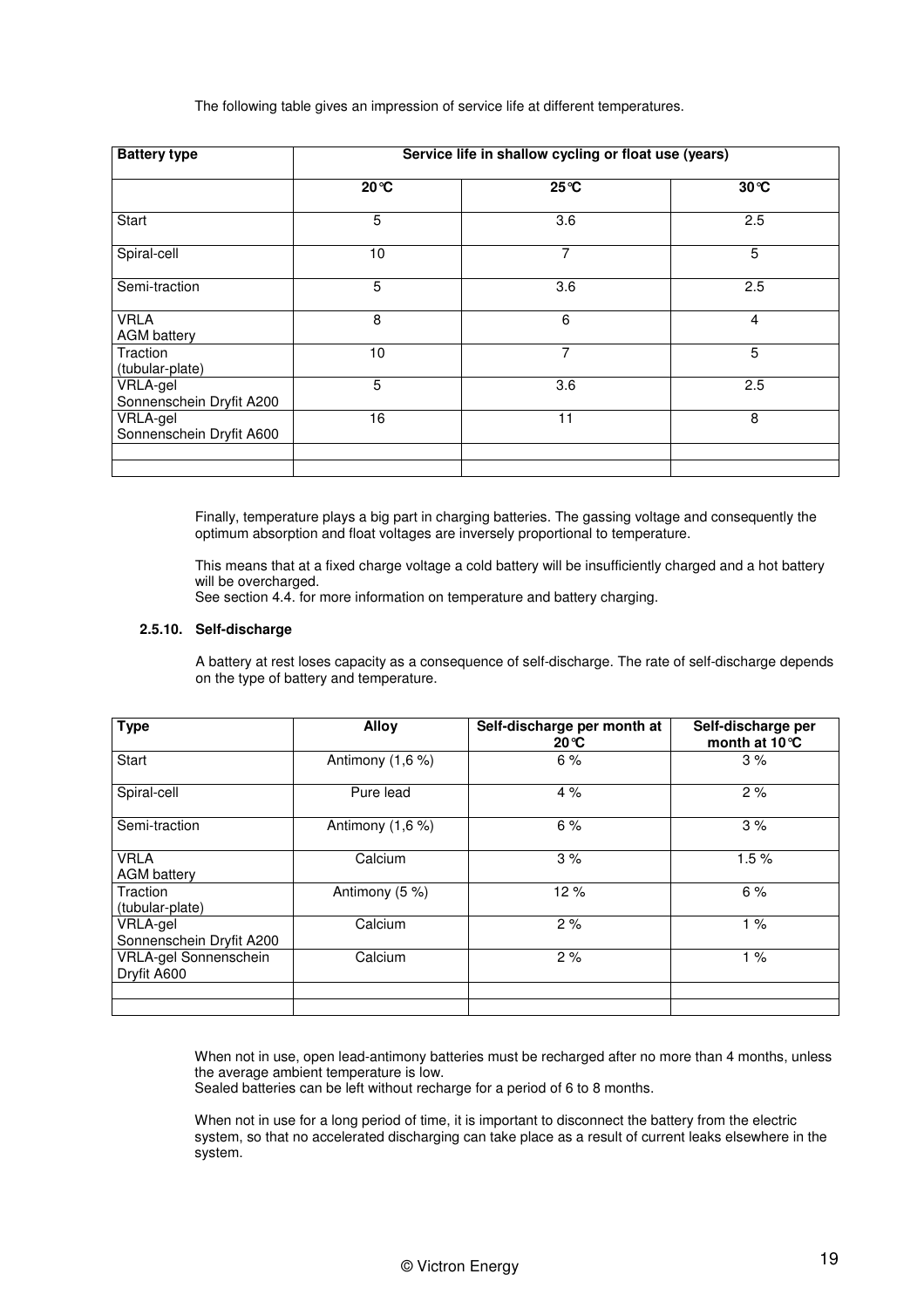# **3. Monitoring a battery's state of charge. 'The battery monitor'**

# **3.1. The different ways of measuring a battery's state of charge**

#### **3.1.1. Specific gravity (SG) of the electrolyte**

As explained in sect. 2.2.1, the electrolyte of a lead-acid battery consists of a mixture of water and sulphuric acid. When fully charged, the active material in the negative plates is pure sponge lead; in the positive plates it is lead oxide. The concentration of sulphuric acid in the electrolyte (and consequently the SG) is then high.

During discharging the sulphuric acid from the electrolyte reacts with the active material in the positive and negative plates forming lead sulphate and water. This reduces the sulphuric acid concentration and consequently the SG of the electrolyte.

During discharging, the depth of discharge (DoD) of the battery can be tracked quite well by using a hydrometer to monitor the SG of the electrolyte. The SG will decrease as shown in the following table:

| Depth of discharge (%) | Specific gravity        | Battery voltage |
|------------------------|-------------------------|-----------------|
|                        | Between 1,265 and 1,285 | $12.65 +$       |
| 25                     | 1,225                   | 12.45           |
| 50                     | 1,190                   | 12.24           |
| 75                     | 1.155                   | 12.06           |
| 100                    | .120                    | 1.89            |

During charging the reverse process takes place and sulphuric acid forms once again. Because sulphuric acid is heavier than water, in batteries with liquid electrolyte (this does not apply for gel and AGM batteries) it settles downwards, so that the acid concentration increases at the bottom of the battery. However, above the plates the acid concentration in the liquid does not increase until the gassing level is reached!

#### **Some useful information about electrolyte:**

#### **- Stratification**

Only once the **gassing voltage** (2.39 V per cell, or 14.34 V for a12 V battery at 20°C) is reached will the electrolyte slowly become well mixed again by the gas bubbles.

The time needed depends on the construction of the battery and on the amount of gassing. The amount of gassing in turn depends on the charge voltage, on the amount of antimony doping and age of the battery.

Batteries with relatively high antimony doping (2.5 % or more) in general do gas sufficiently during the absorption charge for the electrolyte to become homogeneous again.

Modern low antimony batteries (1.6 % or less antimony content) however gas so little that a normal charge cycle is not sufficient. It then takes weeks of float charging (with very little gassing) before the electrolyte is well mixed again. **As a result flooded batteries, after having been fully charged, may nevertheless show a low hydrometer reading**!

Note: Vibration and motion in a boat or vehicle will in general adequately mix electrolyte.

#### - **Temperature correction for hydrometer readings:**

SG varies inversely with temperature. For every 14  $\degree$  of temperature increase above 20  $\degree$ C, the hydrometer reading will decrease with 0.01. So a reading of 1.27 at 34°C is equivalent to a reading of 1.28 at 20°C.

#### - **Specific gravity variations per region:**

The SG values as mentioned in the table above are typical for a moderate climate. In hot climates SG is reduced as shown in the table below in order to diminish the effect of temperature on service life of a battery

| Fully charged SG, moderate climate:     | 1.265 | - 1.285 |
|-----------------------------------------|-------|---------|
| Fully charged SG, sub tropical climate: | 1.250 | - 1.265 |
| Fully charged SG, tropical climate:     | 1.235 | - 1.250 |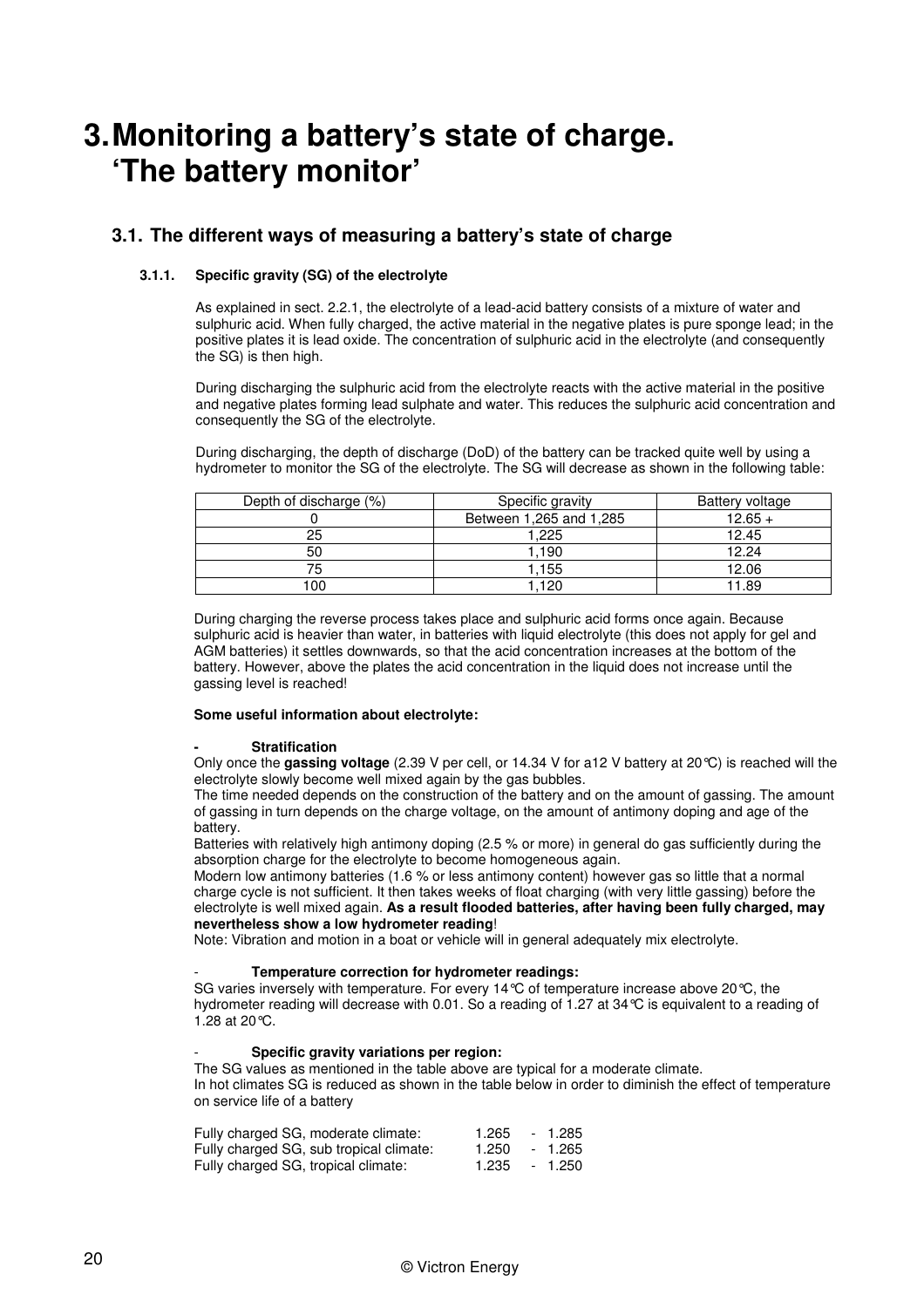#### **3.1.2. Battery voltage**

Battery voltage too can be used as a rough indication of the battery's state of charge (see preceding table, section 3.1.1).

Important: the battery should be left undisturbed for several hours (no charging or discharging) before a valid voltage measurement is possible.

#### **3.1.3. Amp-hour meter**

This is the most practical and accurate way to monitor a battery's state of charge. The product designed for this is the battery monitor. The following sections look in more detail at the use of the battery monitor.

#### **3.2. The battery monitor is an amp-hour meter**

The battery monitor's main function is to follow and indicate the DoD of a battery, in particular to prevent unexpected total discharge.

A battery monitor keeps track of the current flowing in and out of the battery. Integration of this current over time (which if the current would be a fixed amount of amps, boils down to multiplying current and time) gives the amount of amp-hours flowing in or out of the battery.

For example: a discharge current of 10 A for 2 hours means that the battery has been discharged by  $10 \times 2 = 20$  Ah.

## **3.3. Energy efficiency of a battery**

When a battery is charged or discharged losses occur. The total quantity of electric energy that the battery takes up during charging is approx. 25 % greater than the energy given out during discharging, which means an efficiency of 75 %. High charge and discharge rates will further reduce efficiency. The greatest loss occurs because the voltage is higher during charging than during discharging, and this occurs in particular during absorption. Batteries that do not gas much (low antimony batteries) and that have a low internal resistance are the most efficient.

When a battery is used in the partial state-of-charge mode (see the example in section 2.5.6.), its energy efficiency will be quite high: approx. 89 %.

To calculate Ah charge or discharge of a battery, a battery monitor only makes use of current and time, so compensation for the overall efficiency is not needed.

# **3.4. Charge efficiency of a battery**

When a battery is charged, more Ah has to be "pumped" in the battery than can be retrieved during the next discharge. This is called charge efficiency, or Ah or Coulomb efficiency (1 Ah = 3600 C).

The charge efficiency of a battery is almost 100 %, as long as no gas generation takes place. Gassing means that part of the charging current is not transformed into chemical energy that is stored in the plates, but used to decompose water into oxygen and hydrogen gas (this is also true for the "oxygen only" end of charge phase of a sealed battery, see section 2.3.2.). The "amp-hours" stored in the plates can be retrieved during the next discharge whereas the "amp-hours" used to decompose water are lost.

The extent of the losses, and therefore the charge efficiency depends on:

A. The type of battery: low gassing  $=$  high charge efficiency.

B. The way in which the battery is charged. If a battery is mainly used in partial state of charge (see the example in section 2.5.6.) and only charged up to 100 % now and again, the average charge efficiency will be higher than if a battery is recharged to 100 % after each discharge.

C. Charge current and voltage. When charging with a high current and therefore also a high voltage and a high temperature, gassing will start earlier and will be more intensive. This will reduce charge efficiency (and also the overall energy efficiency).

In practice charge efficiency will range in between 80 % and 95 %. A battery monitor must take the charge efficiency into account, otherwise its reading will tend to be too optimistic. If the charge efficiency has to be preset manually it is advisable to initially choose a low value, for example 85 %, and adjust later to suit practice and experience.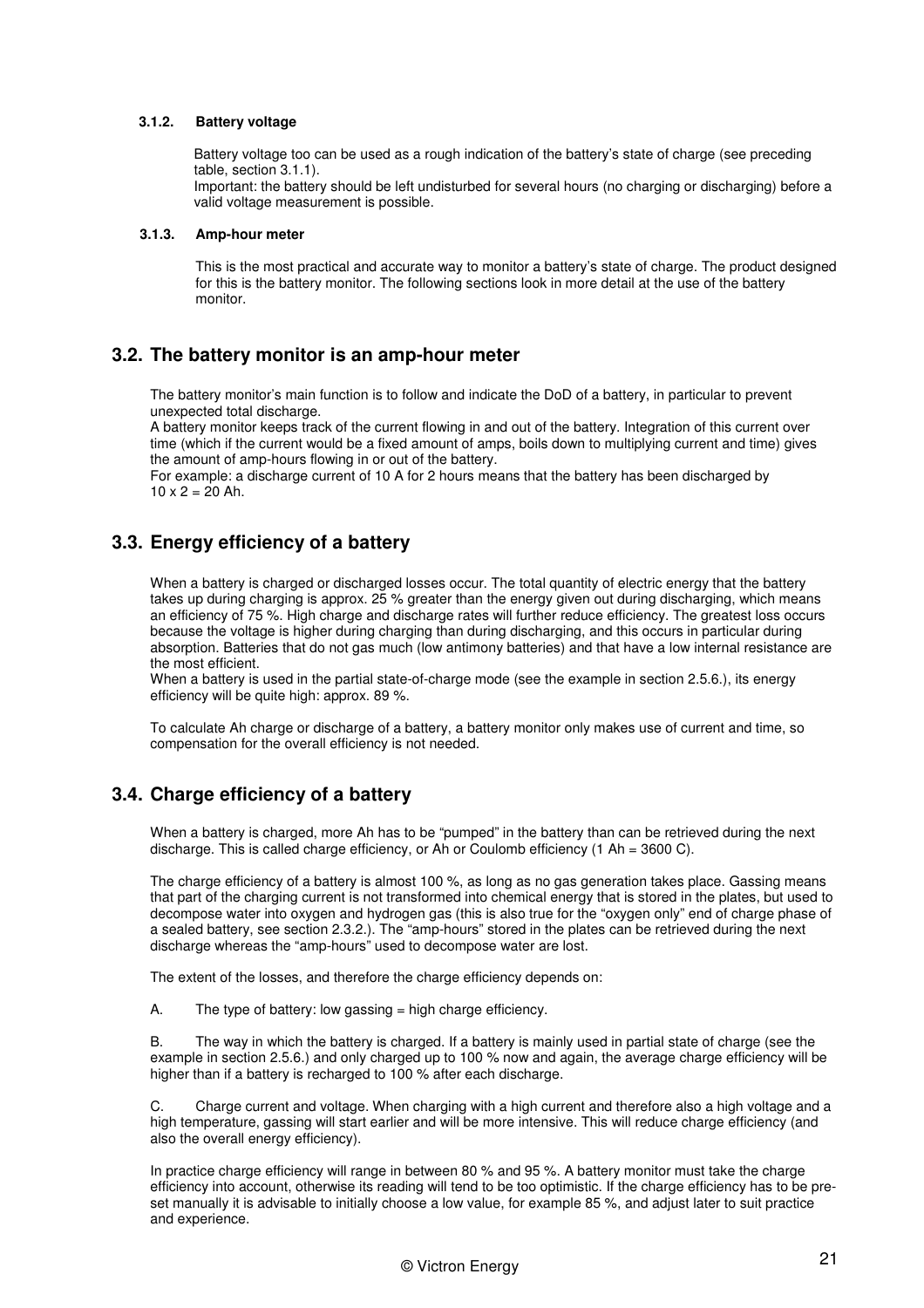# **3.5. Effect on capacity of rapid discharging**

As discussed in sect. 2.5.3. The capacity of a battery is dependent on the rate of discharge. The faster the rate of discharge, the less Ah capacity will be available.

Back in 1897, a scientist named Peukert discovered that the relationship between the discharge current I and the discharge time T (from fully charged to fully discharged) may be described approximately as follows:

 $C_p = I^n \times T$ 

where  $C_p$  is a constant (the Peukert capacity) and n is the Peukert exponent. The Peukert exponent is always greater than 1. The greater n is, the poorer the battery performs under high rates of discharge.

Peukert's exponent may be calculated as follows from measurements on a battery or using discharge tables or graphs.

If we read (from a discharge table) or measure discharge time  $T_1$  and  $T_2$  for two different discharge currents ( $I_1$ and  $I_2$ ), then:

 $C_p = I_1^n \times T_1 = I_2^n \times T_2$ 

and therefore:

 $n = log(T_2 / T_1) / log (I_1 / I_2)$ 

As shown in the tables of section 2.5.3, increasing the discharge current from C / 20 to C / 1 (= increasing the discharge current of a 200 Ah battery from 200 /  $\tilde{20} = 10$  A to 200 / 1 = 200 A) can reduce effective capacity by as much as 50 % for a mono block gel battery.

A battery monitor should therefore compensate capacity for the rate of discharge. In practice this is quite complicated because the discharge rate of a house battery will vary over time.

# **3.6. Is capacity "lost" at high rates of discharge?**

Section 2.5.3 cites the example of a battery where the rated capacity under a 20-hour discharge was 200 Ah, thus  $C_{20}$  = 200 Ah. The corresponding discharge current is:

 $I_{20} = C_{20} / 20 = 10 A$ 

Under a discharge current of 200 A the battery was flat in 30 minutes. So although we started with a 200 Ah battery, it was flat after discharging only 100 Ah.

This does not mean that, with a discharge current of 200 A, the 100 Ah capacity difference  $(C_{20} - C_1 = 200 -$ 100 = 100 Ah) has "disappeared". What happens is that the chemical process (diffusion, see sect. 2.2.3.) is progressing too slowly, so that the voltage becomes unacceptably low. A battery discharged with 200 A and "flat" in 30 minutes will therefore also be (nearly) fully charged again after recharging 100 Ah, while the same battery which is discharged with  $I_{20} = 10$  A and is flat in 20 hours will be nearly fully charged after recharging 200 Ah.

In fact a battery which has been discharged at a very high rate will recover over time and the remaining capacity can be retrieved after the battery has been left at rest for several hours or a day.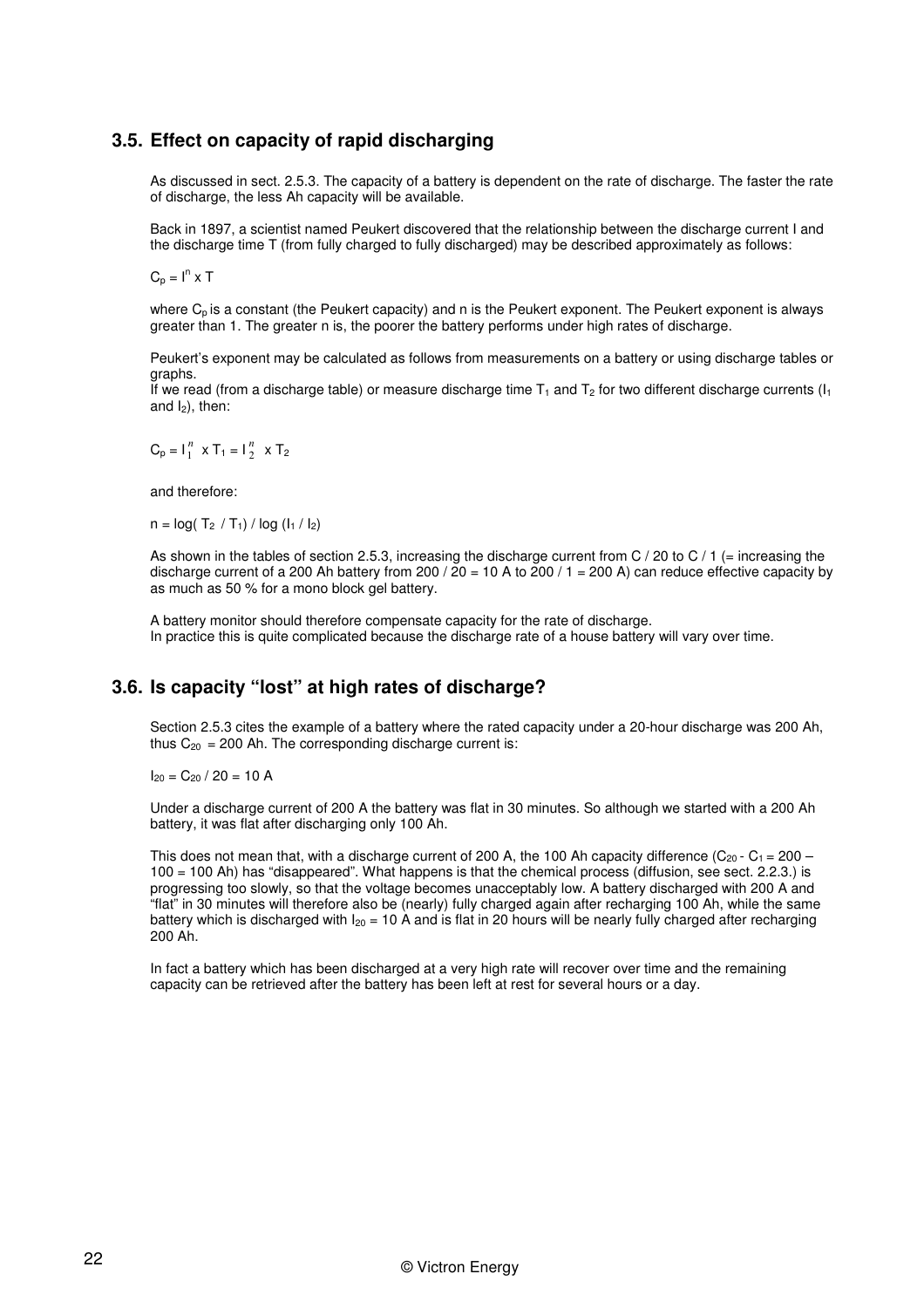# **3.7. Other Useful features of a battery monitor**

In my opinion, apart from a voltmeter and an alarm function, very useful features are event counting and data logging

#### **3.7.1. Event counting**

Event counting means that specific events; especially events that are potentially damaging or that on the contrary are needed for battery maintenance are stored in a memory of the battery monitor. Such events could be:

- over voltage
- under voltage
- number of charge-discharge cycles
- 100 % discharge
- 100 % recharge

#### **3.7.2. Data logging**

Data logging would mean that, in addition to specific events, at regular intervals the status of the battery is stored in order to be able to reproduce a history of use at a later date.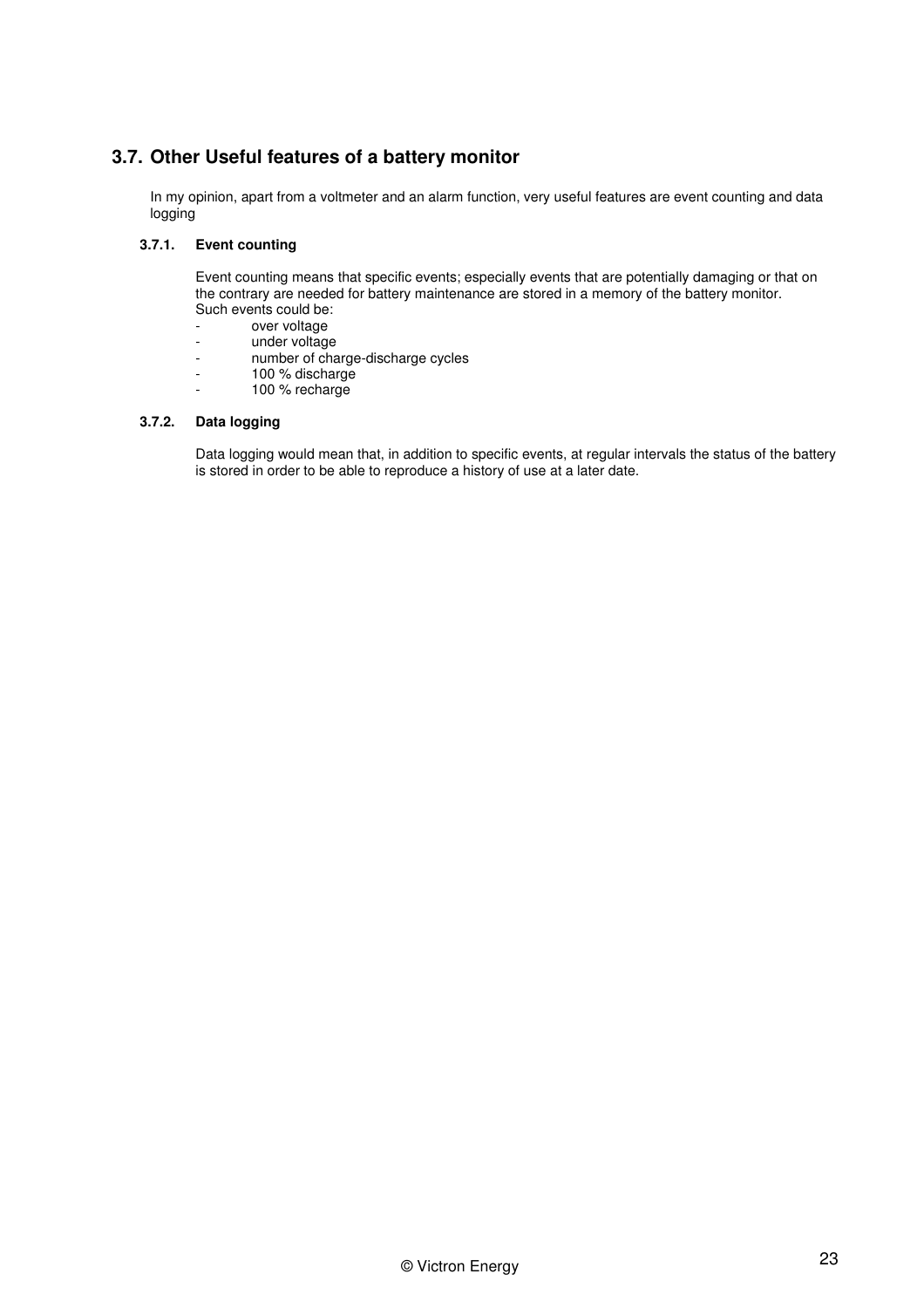# **4. Battery charging: the theory**

# **4.1. Introduction**

Writing about battery charging would be easy if there was one recipe, independent of the conditions of use and valid for all types of lead acid batteries. But this is not the case.

Additional complicating factors are that there is often more than one charging device connected to the battery, and that the net charging current is not known because of consumers that are also connected to the battery.

Voltage limited charging is the best way to eliminate the influence of consumers as far as possible. And working with 2 voltage limits, the absorption and float voltage limits discussed later in this chapter, is a good and generally accepted method to charge batteries which have been deeply discharged, as fast as possible.

A further refinement of the standard 3 stage (bulk – absorption – float) method is **adaptive charging**: see sect 5.3.2.

# **4.2. Three step (I U° U) charging**

#### **4.2.1. The bulk charge**

When starting to charge a battery, voltage immediately jumps to approx. 2.1 V / cell (12.6 V for a 12 V battery and 25.2 V for a 24 V battery) and then slowly rises until the first voltage limit is reached. This is the current limited or bulk phase of the charge cycle, during which the battery will accept the full available charge current.

For big battery banks it is advisable to limit the current to C / 5 or, even better, C / 10, meaning that 10 to 20 % of the total capacity is charged per hour. For example 100 A to 200 A for a 1000 Ah battery. A less expensive smaller battery bank is often charged, although this may reduce service life, at a higher rate, for example C / 3.

A deeply discharged battery will accept a current of this order of magnitude until it is about 80 % charged. It will then reach the first voltage limit. From there onwards, instead of "absorbing" all of the current being "offered", charge acceptance reduces rapidly. Therefore this first voltage limit is called the absorption voltage and the subsequent phase of the charge cycle the absorption phase.

A high bulk-charging rate will heat the battery, increase gassing and increase the absorption time needed to fully charge the battery. In other words: a high charging current will only shorten charge time to a limited extent.

**In any case the charge current must be limited to C / 5 or less once the gassing voltage has been reached (at 20°C the gassing voltage is approximately 2.4 V / cell, or respectively 14.4 V and 28.8 V). Otherwise the active mass will be pushed out of the plates due to excessive gassing.** 

#### **4.2.2. The absorption charge**

When the pre-set absorption voltage limit has been reached, charging is limited to the amount of current that the battery will absorb at this voltage. During the absorption phase the current will steadily decrease as the battery reaches its fully charged state.

As explained in sect. 2.2.3, charging (and discharging) a battery means that a diffusion process must take place

The diffusion process in fact explains a lot about charging and discharging batteries:

When a battery has been subjected to a fast but shallow discharge, little diffusion deep inside the active material has taken place and the chemical reaction is limited to the surface of the plates. To recharge, a short or even no absorption time at all will be needed (the battery in a car is charged at a fixed 14 V). To recover from a long and deep discharge, a long absorption period will be needed in order to reconvert the active material deep inside the plates.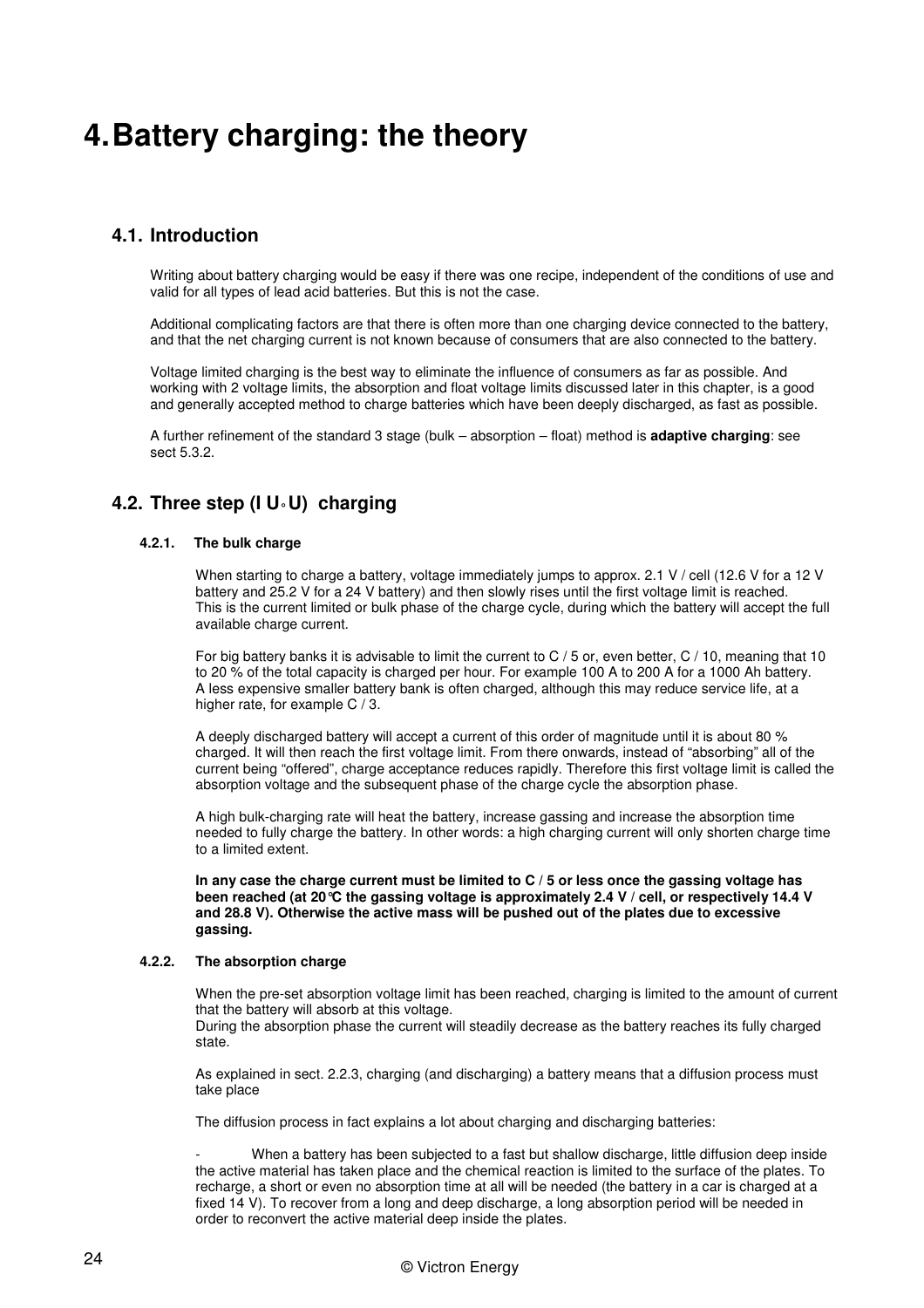Thin plate starter batteries need less absorption charging than thick plate or tubular plate heavy-duty batteries.

- Absorption is a trade off between voltage (increasing the voltage results in stronger electric fields which will increase diffusion speed) and time. Applying a high voltage will however heat up the battery, increase gassing to a level where the active material is pushed out of the plates and, in case of VRLA batteries, cause venting which will dry out and destroy the battery.

So what does this mean in terms of absorption voltage and absorption time? We can distinguish between 3 groups of batteries:

#### 1) **Flooded lead-antimony batteries**

Here we have a rather wide trade-off band of absorption voltage against time, ranging from 2.33 V / cell (14 V) and a long absorption time to 2.6 V / cell (15.6 V) and a much shorter absorption time. To avoid excessive gassing, charge current should be limited to at most C / 5 (20 % of the rated capacity) or, even better, C / 10 of the capacity of the battery (for example 40 A for a 400 Ah battery) once the gassing voltage has been reached. This can be achieved by either current limiting or by limiting the rate of voltage increase to about 0.1 V per cell per hour (0.6 V per hour for a 12 V battery or 1.2 V per hour for a 24 V battery). See section 5.3.2.

It is also important to know that batteries do not need to be fully recharged after every discharge. It is very acceptable to recharge to 80 % or 90 % (partial state of charge operation, preferably including some gassing to limit stratification) on average and to fully recharge once every month.

2) The **Spiral cell AGM battery** stands apart because it is sealed and nevertheless accepts a wide absorption voltage range.

3) Other **VLRA batteries** have a limited absorption voltage range that should **never be exceeded**. Higher voltages will result in venting. The battery will dry out and be destroyed.

#### **4.2.3. The float charge**

After the battery has been fully charged it is kept at a lower constant voltage to compensate for selfdischarge, i. e. to keep it fully charged.

As mentioned earlier, if maintained for long periods of time (several months) the float voltage may not deviate more than 1 % from the voltage recommended by the manufacturer, after compensating for temperature.

Excessive voltage results in accelerated aging due to corrosion of the positive plates. The rate of positive plate grid corrosion will roughly double with every 50 mV of increase in cell voltage (0.3 V respectively 0.6 V for 12 V and 24 V batteries).

Insufficient voltage will not keep the battery fully charged, which will eventually cause sulphation.

Regarding float voltage we must distinguish between flooded and VLRA batteries:

1) The recommendations for float charging **flooded batteries** vary from 2.15 V to 2.33 V per cell (12.9 V to 14 V for a 12 V battery). The flooded battery types that have been discussed have **not been designed for float charging over long periods of time** (i. e. several months or years).

When float charged at the higher end of the 2.15 V to 2.33 V range, service live will be shortened due to corrosion of the positive plate grids, and batteries with a high antimony content will need frequent topping up with demineralised water.

When float charged at 2.15 V per cell, aging and gassing will be under control, but a regular refreshing charge at a higher (absorption) voltage will be needed to maintain the fully charged state.

In other words: the high end of the 2.15 V to 2.33 V range is fine for a few days or weeks, but not for a 6 months winter period.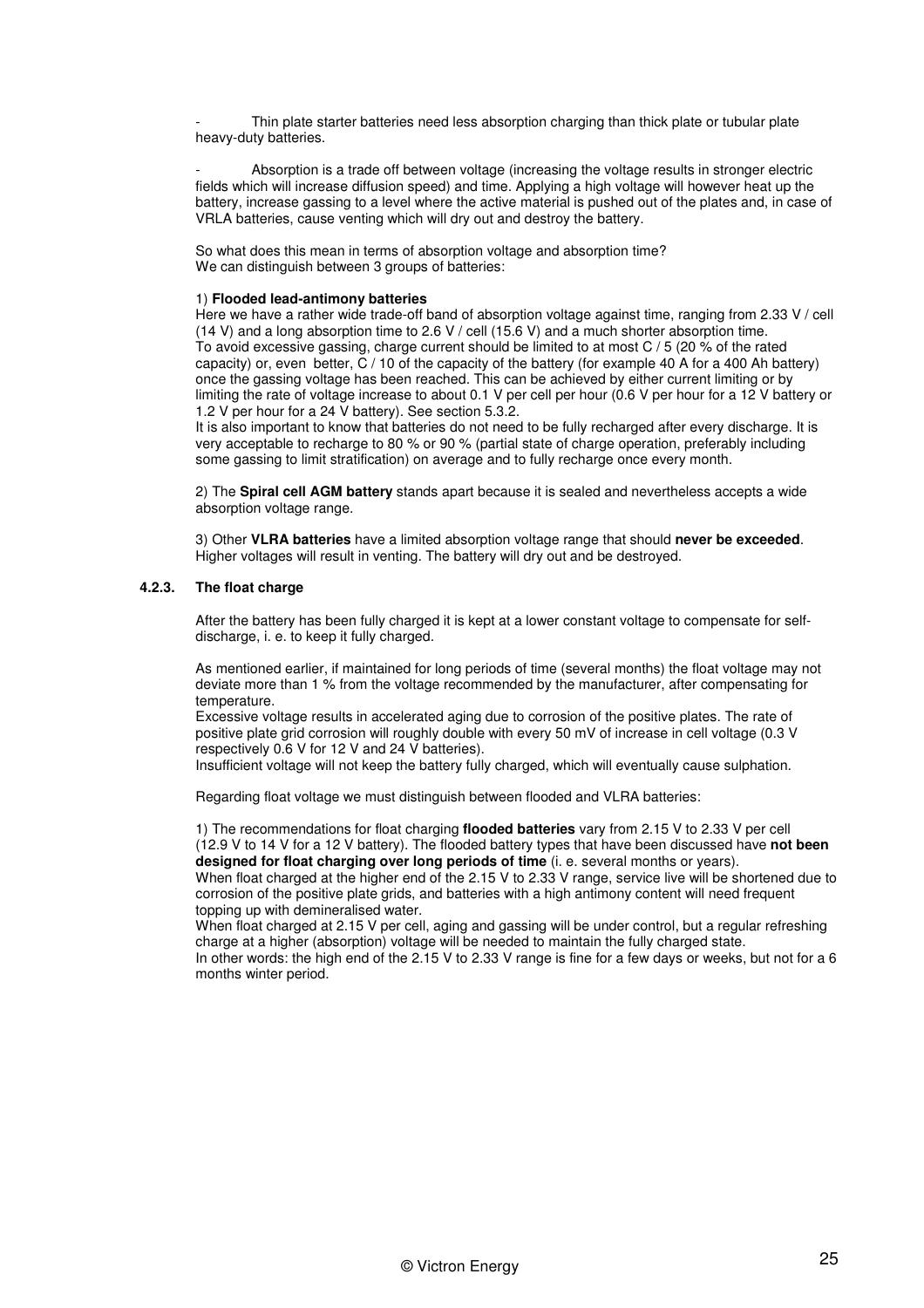The following table shows how much water is lost due to gassing in case of a relatively new low antimony battery (gassing increases with age):

| <b>Battery</b><br>(fully charged) | $V /$ cell | Batt. V | Gas<br>generation<br>per 100 Ah<br>battery<br>capacity | Water<br>consumption<br>per 100 Ah<br>battery capacity | <b>Topping</b><br>up<br>interval | Water<br>lost per<br>charge<br>cycle | Ah<br>"lost" per<br>100 Ah<br>batt.<br>capacity |
|-----------------------------------|------------|---------|--------------------------------------------------------|--------------------------------------------------------|----------------------------------|--------------------------------------|-------------------------------------------------|
| Open-circuit                      | 2.13       | 12.8    | $20 \text{ cc}/h$                                      | $0.1$   / year                                         | 5v                               |                                      | 44/v                                            |
| <b>Float</b>                      | 2.17       | 13      | $25 \text{ cc}/h$                                      | $0.1$   / year                                         | 5v                               |                                      | 54/v                                            |
| <b>Float</b>                      | 2.2        | 13.2    | $60 \text{ cc }$ /h                                    | $0.3$ I / year                                         | 1.5y                             |                                      | 130/v                                           |
| <b>Float</b>                      | 2.25       | 13.5    | 90 cc $/h$                                             | $0.4$   / year                                         | 1 v                              |                                      | 200 / v                                         |
| <b>Float</b>                      | 2.3        | 13.8    | 150 cc / h                                             | $0.6$   / vear                                         | 10 <sub>m</sub>                  |                                      | 300 / v                                         |
| <b>Absorption</b>                 | 2.33       | 14      | 180 cc / h                                             | $0.8$ I / year                                         | 7 <sub>m</sub>                   | 2 cc                                 | 2 / cycle                                       |
| <b>Absorption</b>                 | 2.4        | 14.4    | 500 cc $/h$                                            | $2.2$ I / year                                         | 3 <sub>m</sub>                   | 3 cc                                 | $3/$ cycle                                      |
| <b>Absorption</b>                 | 2.45       | 14.7    | 11/h                                                   | $4.2$ I / year                                         |                                  | 4 cc                                 | 4 / cycle                                       |
| <b>Absorption</b>                 | 2.5        | 15      | 1.51/h                                                 | $6.5$   / vear                                         |                                  |                                      |                                                 |

Gas generation and water consumption is based on a 6 cell  $(= 12 \text{ V})$  battery.

The topping up interval is based upon 0.5 l of water lost per 100 Ah. The water surplus in the battery is approximately 1 l / 100 Ah.

The formulas:

a) 1g of water can be decomposed into 1.85 l of oxygen + hydrogen gas

b) 1 Ah "lost" due to gassing generates 3.7 l of gas in a 6 cell (= 12 V) battery

The table shows that a float voltage of 13.5 V (13.5 V is an often recommended float level for the flooded batteries under consideration here, as lower float voltages do not completely compensate selfdischarge) or higher will result in topping up needed more than once a year. Please also note that batteries with more antimony doping will consume 2 to 5 times more water!

To my opinion, instead of trying to find a delicate balance between insufficient voltage to compensate for self-discharge and to much gassing at a higher voltage, it would be better to leave the battery open circuited and recharge, depending on temperature, at least once every 4 months, or to reduce float voltage to a very low level, for example 2.17 V per cell (13 V respectively 26 V), and also recharge regularly at a higher voltage. This regular refreshing charge should be a feature of the battery charger. See section 5.3.2.

2) All **VLRA batteries** mentioned can be float charged for long periods of time, although some studies have shown that a treatment similar to the one proposed here for flooded batteries will increase service life (see for example "Batterie Technik" by Heinz Wenzl, Expert Verlag, 1999).

# **4.3. Equalizing**

When not charged sufficiently, batteries will deteriorate due to the following reasons:

- sulphation
- stratification (flooded batteries only)
- cell unbalance, (see sect. 2.5.6).

Batteries will in general reach their fully charged state, including equalization, during the absorption charge or when float charged for a sufficiently long period of time.

- If they have been used in partial state of discharge mode for some time, they will recover by:
- repetitive cycling and charging with the appropriate absorption voltage and time
- an absorption or float charge during a longer period of time
- a real equalization charge, see below.

An equalizing charge is done by first charging the battery as usual, and then continue charging with a low current (3 % to 5 % of its Ah capacity, i. e. 3 to 5 A for a 100 Ah battery) and let the voltage increase to 15-16 V (30-32 V for a 24 V battery) until the specific gravity (SG) stops increasing. This will take 3 to 6 hours and by then all cells should give the same reading. Be sure to isolate the battery from all loads sensitive to over-voltage during this period.

Especially heavy-duty traction batteries may need a periodic equalization charge.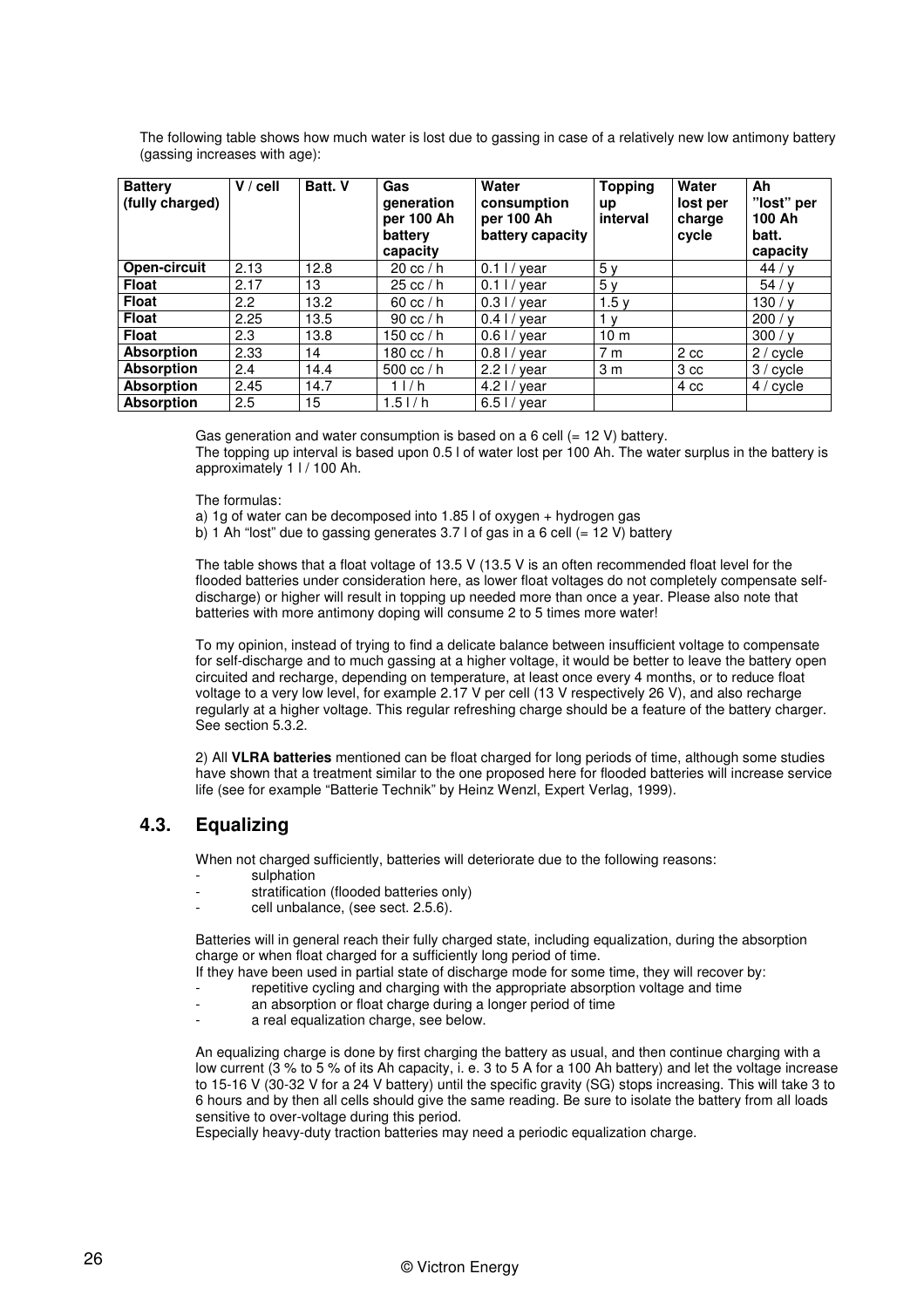How often should a battery be equalized?

It all depends on type and usage. For batteries with high antimony doping, the best way to find out is to check SG after a normal charge:

If all cells are equal and at 1.28, there is no need to equalize

If all cells are between 1.24 and 1.28, it would be good to equalize when convenient, but there is no urgency

If the SG of some cells is less than 1.24, an equalization is recommended.

If all cells are below 1.24, the battery is undercharged and the absorption time or voltage should be increased.

On VLRA batteries and low antimony flooded batteries the SG cannot be measured, respectively the reading will be unreliable. The easiest way to check if they are really charged to the full 100 % is to monitor the charge current during the absorption charge. The charge current should steadily decrease and then stabilise: a sign that the chemical transformation of the active mass has been completed and that the main remaining chemical activity is gassing (decomposition of water into oxygen and hydrogen).

## **4.4. Temperature compensation**

As has already been mentioned in sect. 2.5.9, temperature is of importance when charging batteries. The gassing voltage and consequently the optimum absorption and float voltages are inversely proportional to temperature.

This means that in case of a fixed charging voltage a cold battery will be insufficiently charged and a hot battery will be overcharged.

Both effects are very harmful. Deviations of more than 1 % of the correct (temperature dependent) float voltage can result in a considerable reduction of service life (according to some studies up to 30 % when the battery is float charged for long periods of time), particularly if the voltage is too low and the battery does not reach or stay at 100 % charge, so that the plates start to sulphate.

On the other hand over-voltage can lead to overheating, and an overheated battery can suffer "**thermal runaway**". Because the gassing voltage decreases with increasing temperature, the absorption and float charge current will increase when the battery heats up, and the battery becomes even hotter, etc. Thermal runaway quickly results in destruction of the battery (the excessive gassing pushes the active mass out of the plates), and there can be a risk of explosion due to internal short-circuits and high quantities of oxygen and hydrogen gas coming out of the battery.

The charging voltage, as quoted by European battery manufacturers, applies at 20°C battery temperature and may be kept constant as long as the temperature of the battery remains reasonably constant (15 °C to 25 °C).

Although manufacturers' recommendations differ to some extent, a temperature compensation of - 4 mV / °C per cell is a generally accepted average. This means – 24 mV / °C for a 12 V battery and – 48 mV / °C for a 24 V battery.

Where the manufacturer specifies an absorption voltage of for example 28.2 V at 20  $\degree$ C, then at 30  $\degree$ C the absorption voltage must be reduced to 27.7 V. This is a difference of 0.5 V that certainly cannot be neglected. When in addition to an ambient temperature of 30 °C, the internal temperature of the battery rises another 10 °C, which is quite normal during charging, the absorption voltage must be reduced to 27.2 V. Without temperature compensation the charge voltage would have been 28.2 V which would quickly destroy a gel or AGM bank worth some ten thousand dollars!

What the above means is that **temperature compensation is important**, and must be implemented, especially on large, expensive house batteries, and when a high rate of charge current is used.

**All charging voltages mentioned in this and in other chapters are subject to temperature compensation.**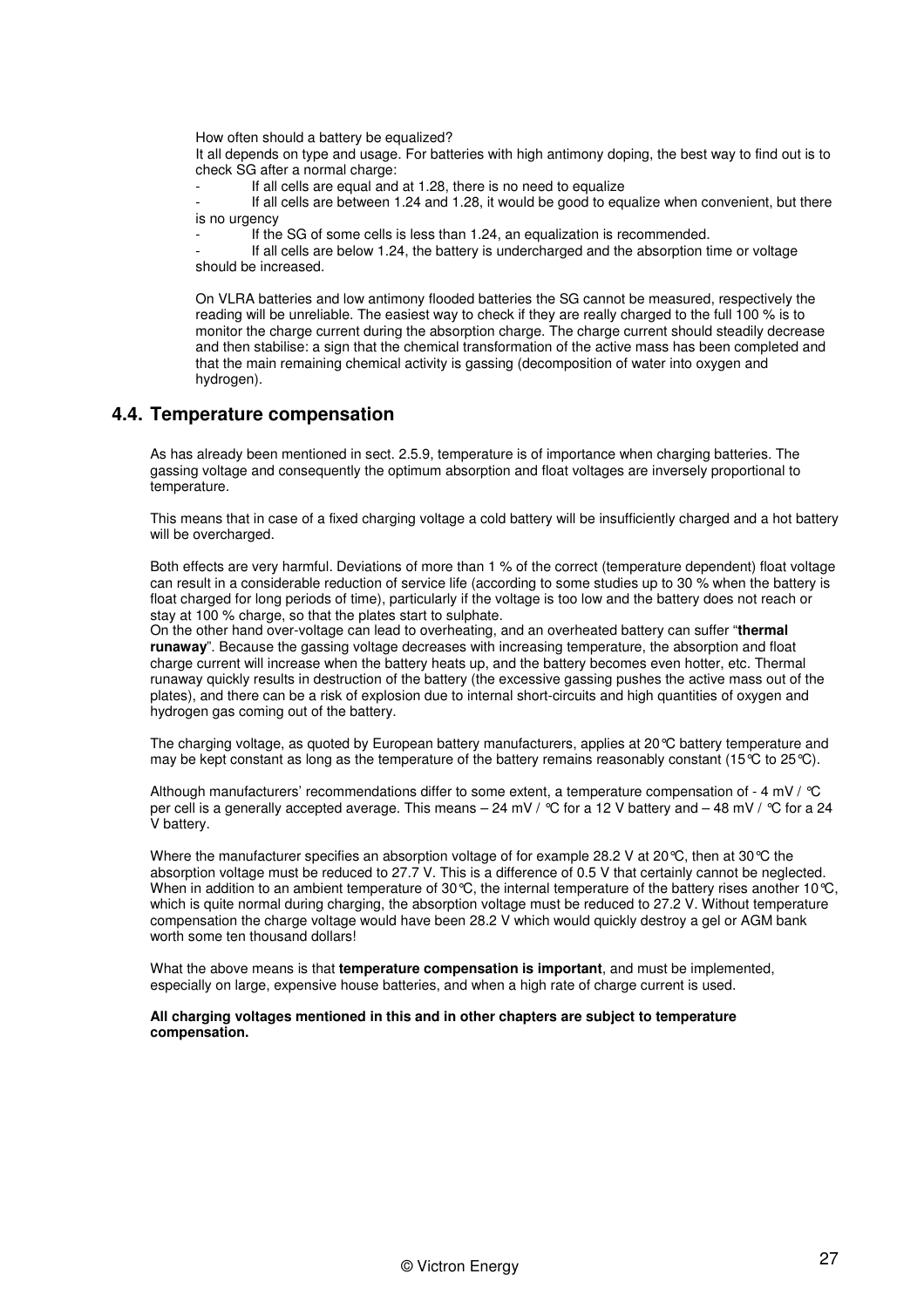# **4.5. Overview**

The following table gives an overview of how batteries can be recharged after a 50 % discharge. In practice recommendations can vary from one manufacturer to another and also depend on how the battery is used. **Always ask your supplier for instructions!** 

| <b>Type</b>         | <b>Alloy</b>       | Approximate absorption time at   | Float voltage at 20 °C    |
|---------------------|--------------------|----------------------------------|---------------------------|
|                     |                    | 20 °C after 50 % DoD             |                           |
|                     |                    |                                  |                           |
| Automotive          | Antimony $(1.6\%)$ | 4 h at 2.50 V / cell (15.0 V)    | 2.33 V / cell (14 V)      |
|                     |                    | 6 h at 2.45 V / cell (14.7 V)    | after a few days decrease |
|                     |                    | 8 h at 2.40 V / cell (14.4 V)    | to:                       |
|                     |                    | 10 h at 2,33 V / cell (14 V)     | 2.17 V / cell (13 V)      |
| Spiral-cell         | Pure lead          | 4 h at 2.50 V / cell (15.0 V)    | 2.3 V / cell (13.8 V)     |
|                     |                    | 8 h at 2.45 V / cell (14,7 V)    |                           |
|                     |                    | 16 h at 2.40 V / cell (14.4 V)   |                           |
|                     |                    | 1 week at 2.30 V / cell (13.8 V) |                           |
| Semi-traction       | Antimony (1.6 %)   | 5 h at 2.50 V / cell (15.0 V)    | 2.33 V / cell (14 V)      |
|                     |                    | 7 h at 2.45 V / cell (14.7 V)    | after a few days decrease |
|                     |                    | 10 h at 2.40 V / cell (14.4 V)   | to:                       |
|                     |                    | 12 h at 2.33 V / cell (14 V)     | 2.17 V / cell (13 V)      |
| Traction            | Antimony (5 %)     | 6 h at 2.50 V / cell (15.0 V)    | 2.3 V / cell (13.8 V)     |
| (tubular-plate)     |                    | 8 h at 2.45 V / cell (14.7 V)    | after a few days decrease |
|                     |                    | 10 h at 2.40 V / cell (14.4 V)   | to:                       |
|                     |                    |                                  | 2.17V / cell (13 V)       |
| VRLA-gel            | Calcium            | 4 h at 2.40 V / cell (14.4 V)    | 2.3 V / cell (13.8 V)     |
| Sonnenschein Dryfit |                    | voltage not to be exceeded!      |                           |
| A200                |                    |                                  |                           |
| VRLA-gel            | Calcium            | 4 h at 2.34 V / cell (14.04 V)   | 2.25 V / cell (13.5 V)    |
| Sonnenschein Dryfit |                    | voltage not to be exceeded!      |                           |
| A600                |                    |                                  |                           |
|                     |                    |                                  |                           |
|                     |                    |                                  |                           |
|                     |                    |                                  |                           |

#### **Notes:**

1) In practice, when shore power is not available, batteries on a boat tend to be charged as fast as possible, with shortened absorption time or no absorption period at all (partial state of discharge operation). This is quite acceptable, as long as a charge to the full 100 % is applied regularly (see sect. 4.3).

2) When charging at a voltage exceeding the gassing voltage, either the current should be limited to at most 5 % of the Ah capacity of the battery, or the charge process should be carefully monitored and the voltage reduced if the current tends to increase to more than 5 % of the Ah capacity.

3) When float charging batteries at 2,17 V per cell a regular refreshing charge will be needed.

#### 4) About service life and overcharging:

Starter- or bow thruster batteries are often charged in parallel with the house battery (see sect. 5.2). The consequence is that these batteries will frequently be charged at a high voltage (15 V or even more) although they are already fully charged. If this is the case, VRLA batteries should not be used for this purpose because they will start venting and dry out. The exception is the spiral-cell VLRA battery, that can be charged at up to 15 V without venting.

Flooded and spiral cell batteries will survive, but age faster. The main aging factor will be corrosion of the positive plate grid, and the corrosion rate doubles for every 50 mV of voltage increase per cell. This means that an Optima battery for example, which would last 10 years at its recommended float voltage of 13.8 V, would age 4 times faster at 15 V (((15 – 13.8) / 6) / 0.05 = 4), reducing service live to 2.5 years if it would constantly be charged at 15 V. Similar results are obtained for flooded batteries. While this calculation is theory and has not been tested in practice, it nevertheless shows that regular overcharging during short periods (in practice only during the absorption charge period of the house battery) of starter or bow thruster batteries does not decrease service live to an unacceptably low period.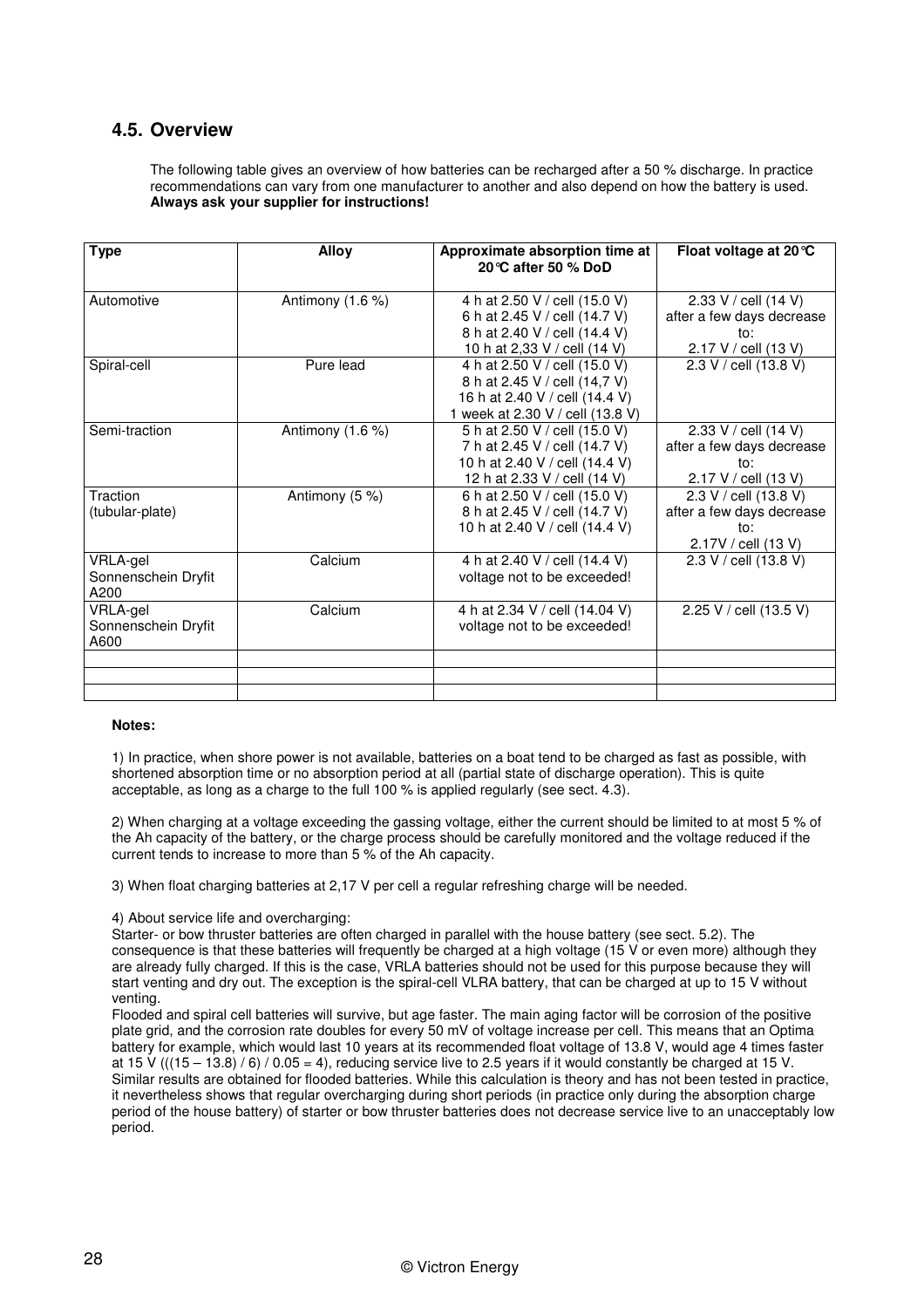# **4.6. Conclusion: how should a battery be charged?**

As mentioned earlier, there is no simple recipe that can be applied to all batteries and operating conditions. Also, there is no greater variety of operating conditions and types of batteries than can be found on a yacht.

To get a better idea of how batteries are used and what this means for charging, let us again take the example from section 2.4. Let us assume that the yacht has 3 batteries on board: a house battery, a starter battery and a bow thruster battery.

How are these different batteries used, and how should they be charged?

#### **4.6.1. The house battery**

In sect. 2.4 and 2.5.6 three conditions of use were described:

1) Cyclic use, in the partial state of charge mode, when sailing or at anchor. Important here is charging as fast as the battery permits. Temperature compensation is a must to prevent early failure due to overheating and excessive gassing.

2) A mixture between float use and short, shallow discharges when motoring or moored. The risk here is that a 3-step alternator regulator (when motoring) or a charger, (when connected to shore power) is frequently triggered by these shallow discharges to go into bulk and then absorption mode. The result could be that the battery is continually subjected to absorption charging and will be overcharged. Therefore, ideally, the length of the absorption phase should be in accordance with the preceding DoD. See section 5.3.2. for the **adaptive charging** method, a Victron Energy innovation. Flooded batteries, if being float charged without any discharge occurring, should be switched to the lower 2.17 V per cell level and be regularly topped up with an absorption charge at 2.4 V / cell or more. Again, see section 5.3.2.

3) For long periods of time the battery is left open circuited or float charged, in wintertime for example. As discussed in sect. 4.2.3, most **flooded batteries** will deteriorate quickly if float charged at 2.3 V per cell for a long time. Ideally charge voltage should be lowered to between 2.15 V and 2.2 V per cell, or left open circuited and recharged regularly. When the average temperature is 20°C or less, at least every 4 months. At higher temperatures they should be recharged more often.

From my personal experience and from numerous discussions with boat owners, I do also prefer to leave **sealed Exide/Sonnenschein Dryfit A200 batteries or equivalent** open circuited or on a lower than recommended float level instead of float charging them at 13.8 V, because, although in theory they can be float charged during long periods of time, only too often the result was damage due to overcharging.

#### **4.6.2. The starter battery**

The starter battery is subject to 2 conditions of use:

Shallow discharge due to starting the engine once or twice a day.

No discharge at all. The best would be no recharge either, apart from an absorption charge once in a while.

In practice however the starter battery will very often be charged in parallel with the house battery, which is acceptable as long as the right type of battery is used and some decrease of service live is accepted (see note, sect. 4.5).

#### **4.6.3. The bow thruster battery**

When used, discharge can be deep, and fast recharge will be required. In general the most practical solution is to charge the bow thruster battery in parallel with the house battery. Often spiral-cell batteries are used, because of their very high peak current capability. These same batteries will accept a wide recharge voltage range and are very tolerant to overcharging.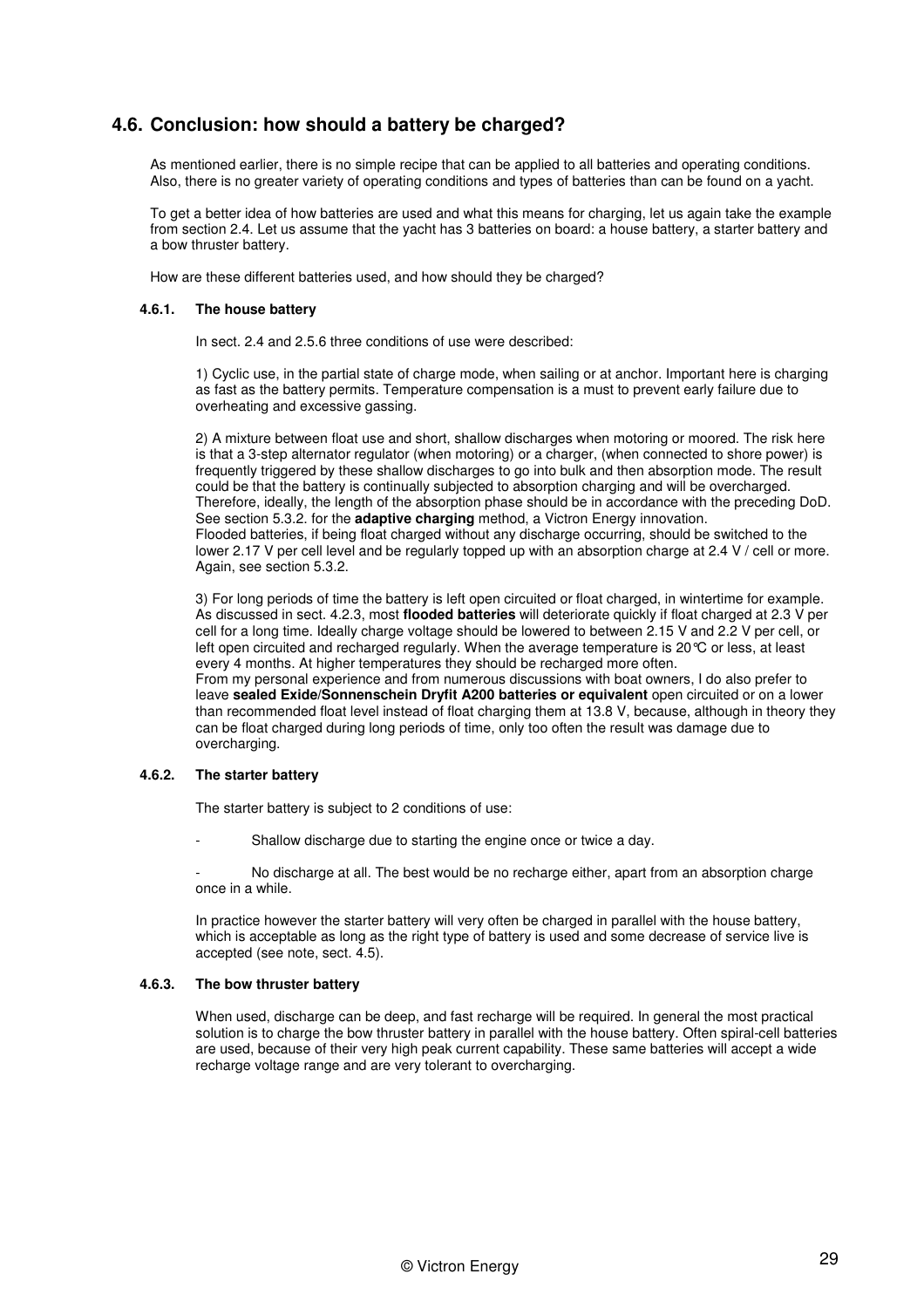# **5. Charging batteries with an alternator or a battery charger**

# **5.1. The alternator**

The main engine of a boat is normally fitted with a standard automotive alternator. Standard automotive alternators have a built-in regulator with temperature compensation. The temperature is measured in the regulator itself. This is a suitable arrangement for cars, where the battery temperature will be roughly the same as the temperature of the regulator.

Moreover, in cars the battery will virtually always be fully charged. The battery will only be discharged to a small extent during engine starting. After that the alternator delivers sufficient power, even with the engine idling, to supply all consumers and to recharge the battery. Because the battery is actually never deeply discharged, and in general plenty of charging time is available, the absorption phase discussed in chapter 4 is superfluous. The alternator charges with a current dependent on engine rpm until the pre-set float voltage is reached. Then the alternator transfers to constant voltage. Generally the voltage is pre-set at 2.33 V / cell at 20°C, i.e. 14 V for 12 V systems and 28 V for 24 V systems.

This charging system works perfectly given the following conditions:

- the battery is a flat-plate automotive battery
- the battery is nearly always fully charged
- the temperature difference between the regulator on the alternator and the battery is limited

the voltage drop along the cable between battery and alternator is negligible (i.e. less than 0.1 V, including switches, isolators, etc.).

Problems occur as soon as one of the above conditions is no longer fulfilled.

The following sections shortly discuss the practice of charging batteries with an alternator.

For an exhaustive discussion of alternators, alternator regulators, isolators and other related equipment, I recommend reading Nigel Calder's standard work "Boatowners Mechanical and Electrical Manual" as well as a visit to the websites of Ample Power (amplepower.com), Balmar (balmar.net) and Heart Interface (xantrex.com).

# **5.2. When the alternator has to charge more than one battery**

#### **5.2.1. Introduction**

The bare minimum on a boat is two batteries: one to start the main engine and a house (or accessory or service) battery. To make sure that the engine can always be started, all accessories (navigation equipment, lighting, autopilot, refrigerator, etc.) are supplied by the house battery.

The starter battery (sometimes 2, for 2 engines) should have no other load than the starter motor of the main engine and must never be allowed to discharge, otherwise the engine cannot be started.

Often there is a third battery on board, the bow thruster battery, and there may be even a fourth, the electronics (navigation) battery.

The batteries are separated from one another by relays, diode isolators, or other devices that will be briefly discussed in the next sections. In larger systems the starter battery often has its own dedicated alternator. Battery voltages may also be different, some 12 V (starting and electronics) others 24 V (house and bow thruster)

#### **5.2.2. The problem**

When using a standard automotive alternator-regulator to charge several batteries simultaneously, the following problems arise:

In a boat, cable runs are often much longer than in cars so that there is more voltage drop between alternator and battery (example: the voltage drop along a 5 metre long, 10 mm<sup>2</sup> cross-section cable is 0.5 V at a current of 50 A).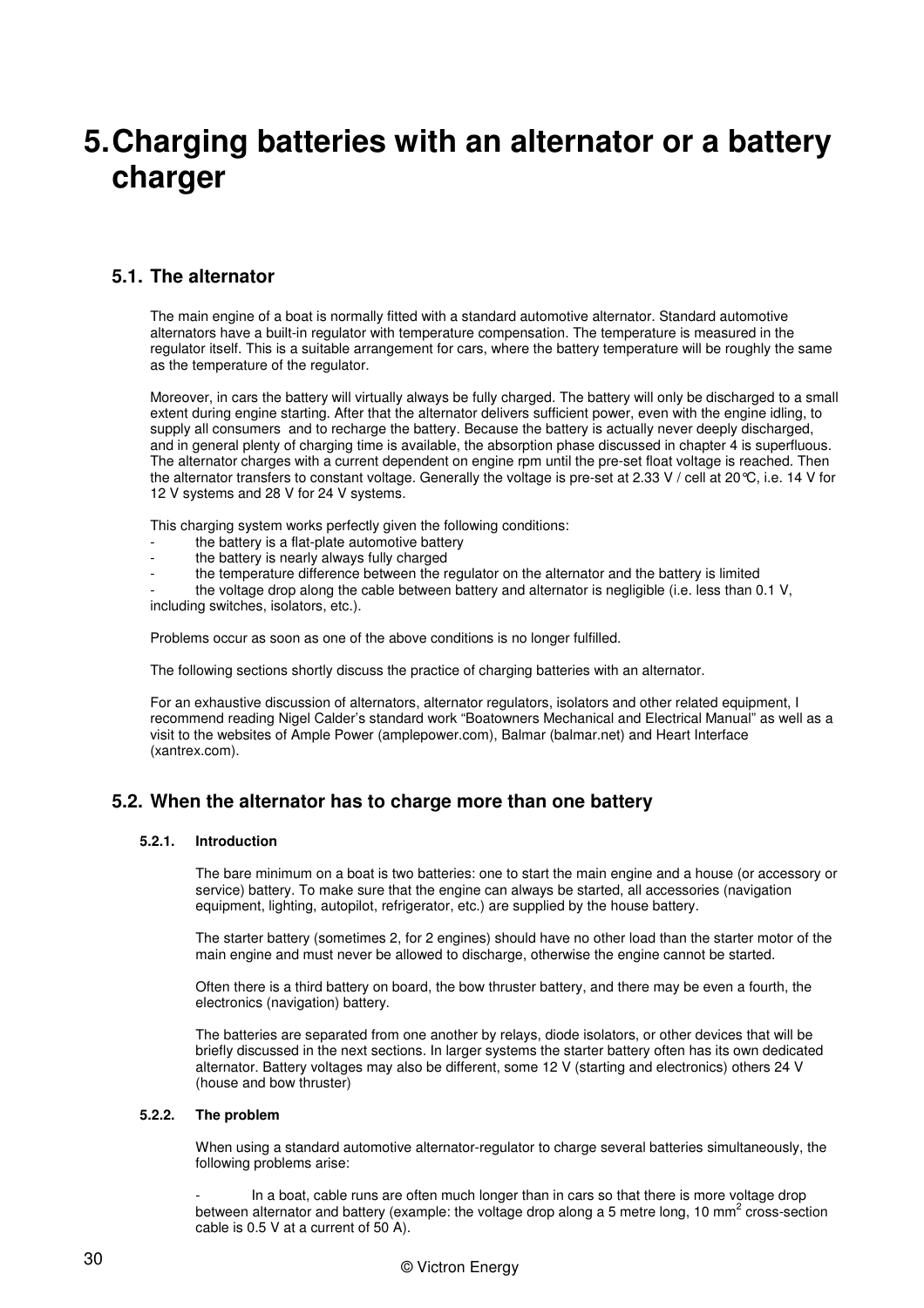Diode battery isolators cause additional voltage drop: 0.4 to 0.8 V for silicon diodes and 0.1 to 0.4 V for FET transistors used as diodes.

The alternator in the engine compartment registers an ambient temperature of 40 $\degree$ C or even higher while the house battery, lower down in the boat, is much colder e.g. 20°C. This results in an additional under-voltage of approx. 0.6 V or even 1.2 V for 12 V or 24 V systems respectively.

The house battery will usually be deeply discharged and should really be charged with a high (absorption) voltage. This is particularly the case when the alternator on the main engine is the only source of power and runs briefly every day to charge the batteries.

In contrast, the starter battery and often also the bow thruster battery are practically always fully charged and do not need any absorption charging.

Often different battery types are used for starting, for the bow thruster and for house service. These different batteries all have their own charging recipe.

#### **5.2.3. A wide range of solutions**

It would be exaggerating to say that there are as many solutions as boats, but there are certainly many ways to, more or less, overcome the above-mentioned problems. Several, but certainly not all, will be discussed hereafter:

**5.2.3.1** Keeping it simple and low cost: the microprocessor controlled battery combiner

Let the alternator charge the starter battery, and connect the service battery to the starter battery with a battery combiner (for ex. a Cyrix battery combiner from Victron Energy). When one of the 2 batteries is being charged (the starter battery by the alternator or the service battery by a battery charger), the Cyrix will sense the increasing voltage and connect both batteries in parallel. As soon as the voltage decreases the Cyrix will disconnect the batteries from each other. The advantage is simplicity and cost: the alternator does not have to be modified or replaced. The drawback is a somewhat longer recharge time of the house battery because bulk charge will stop at approximately 30 % DoD (or worse in case of important voltage drop in cabling or a low alternator voltage due to high temperature) and then be followed by float charge. This means that the battery will be cycled between 30 % and 70 % DoD. The solution is to oversize the house battery by 20 % to 50 % and do a 100 % recharge when shore power is available.

#### **5.2.3.2** Increase alternator voltage

Most alternators with built-in regulators can be modified so as to deliver a higher voltage. Adding a diode in series with the voltage sense input of the regulator increases output voltage by approx. 0.6 V.

This is a job for the specialist. We will not dwell on it here, but it is a low cost improvement that, together with 5.2.3.1, will charge batteries quite fast. Severe overcharging is a risk only in case of very intensive motoring every day, and even that problem can be solved by temporarily switching off the alternator (but **never** disconnect the main output of the alternator from the battery with the engine running, because the resulting voltage spike might damage the rectifier diodes in the alternator).

**5.2.3.3** A multi-step regulator with temperature and voltage compensation

When choosing a multi-step regulator (bulk-absorption-float, see chapter 4), I would suggest to go for the best and choose a model with:

- Voltage sensing. This requires additional voltage sensing wires to measure and regulate voltage directly on the terminal posts of the house battery or on the DC bus. Voltage-drop in cabling and isolators is then automatically compensated.

Temperature compensation. This requires a temperature sensor to be mounted on the house battery.

This solution is often used when an additional high output alternator is fitted.

**5.2.3.4** The starter battery.

The solutions as suggested in 5.2.3.2 or 5.2.3.3 will improve charging of the house battery, but what about the starter battery?

Let us assume that when the main engine is running, the batteries are charged in parallel by using battery combining relays, or a diode or FET isolator. Nearly all of the charging current will then flow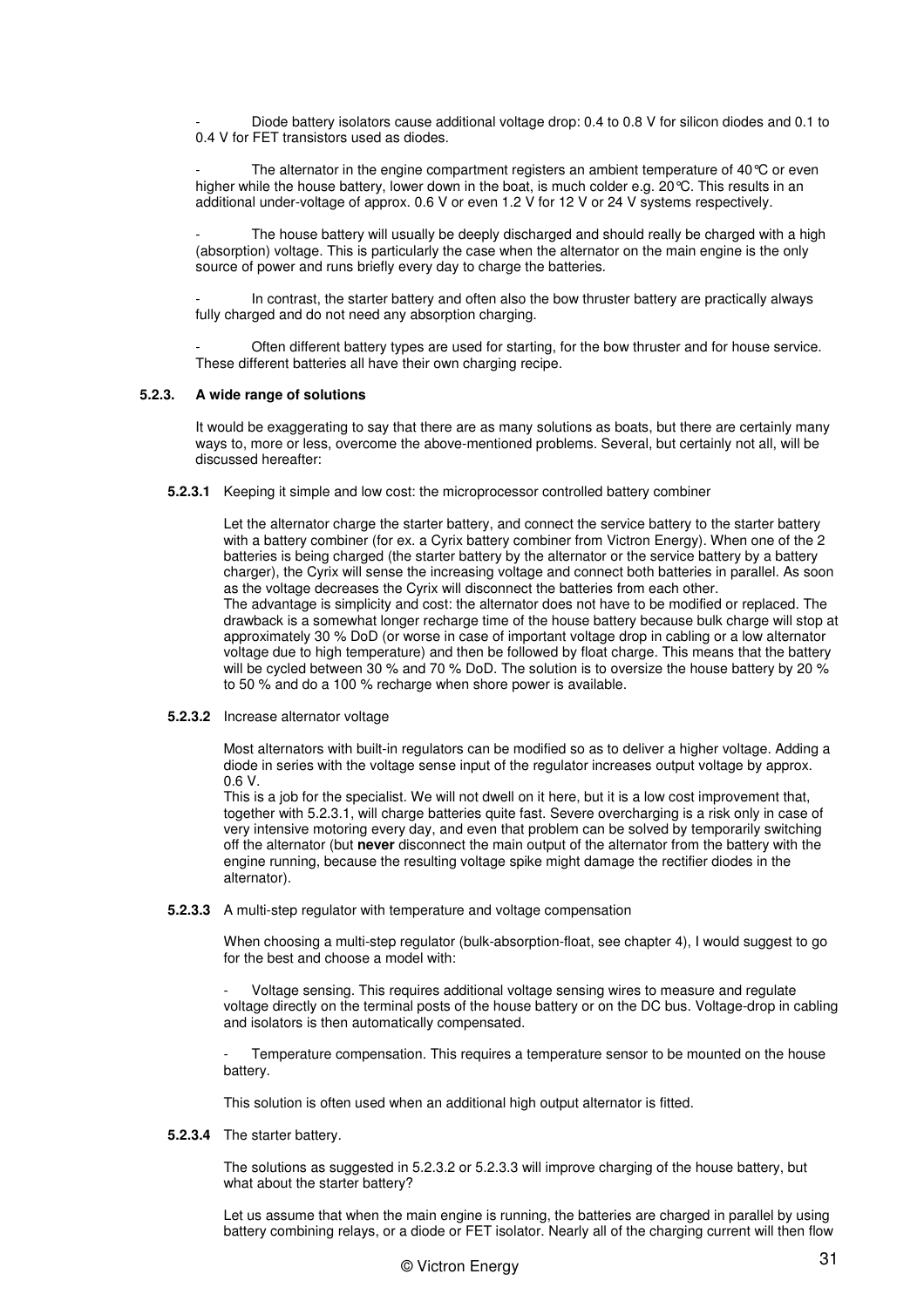to the house battery because this battery has the greatest capacity, the lowest internal resistance, and is partially or fully discharged. This means that the voltage drop across the isolator and wiring from alternator to house battery will be higher than from alternator to starter battery. It might very well be that to achieve an absorption voltage of, say, 14.4 V on the house battery, the output voltage of the alternator has to increase to 15.4 V (i. e. a voltage drop of 1 V from the alternator to the house battery).

With 15.4 V on the alternator output the voltage on the starter battery could very well be 15 V (!) because only a small percentage of the current flows to the starter battery. The result is that the starter battery, already fully charged, is "forced" to 15 V although it should be floated at, say, 13.8 V.

What to do?

a) Improve the situation by reducing voltage loss as much as possible and leave it at that. The starter battery might need early replacement, depending on how frequently the conditions referred to above occur and which type of starter battery is used.

Gel batteries or flat plate AGM batteries are not recommended here, because they are relatively sensitive to overcharging (they will start venting and dry out). A wet battery (low cost) will survive if topped up with water when needed, and an Optima AGM spiral cell battery is also a good option because of its wide charge voltage range and its tolerance to overcharging. See sect. 4.5 for an estimate of battery service live when overcharged.

b) Add 1 or 2 diodes in the wiring to the starter battery to reduce voltage. Now the risk becomes undercharging, if the service battery is only occasionally charged sufficiently to reach the absorption voltage level (think of a sailing yacht on a long trip).

c) Insert a series regulator in the wiring to the starter battery, like the "eliminator" from Ample Power.

- d) Charge the starter battery with a separate dedicated alternator.
- **5.2.3.5** The bow thruster battery

Optima is the ideal battery for this application. It can deliver extremely high currents and also withstands high recharge currents as well as a wide recharge voltage range. So alternative a) of 5.2.3.4 would be advisable.

## **5.3. Battery chargers. From AC current to DC current**

#### **5.3.1. Introduction**

In chapter 3 and 4 we have discussed how batteries should be charged, and how batteries will fail if not properly charged.

In section 5.2 it became apparent that charging batteries with the alternator on the main engine is a question of compromising.

With battery chargers it's somewhat less complicated, because most high output chargers have temperature and voltage sensing facilities. Some also have 2 or 3 outputs. And nearly all have 3-step charging.

There is a great variety of chargers to choose from and it is also much easier to install dedicated chargers for the different batteries on board than adding additional alternators on the main engine.

#### **5.3.2. Optimised charging**

I hope it became clear from the previous chapters that charging batteries requires careful consideration, especially when conditions of use do change over time.

Victron Energy has incorporated in its latest battery chargers the knowledge that resulted from practical experience, discussions with battery manufacturers, and numerous lab tests on a wide range of batteries.

The innovation of the charger is in its microprocessor controlled **'adaptive'** battery management system:

The user can make his choice between 5 different charging recipes depending on which battery type has to be charged. All recipes can be modified to fit a particular battery type and brand.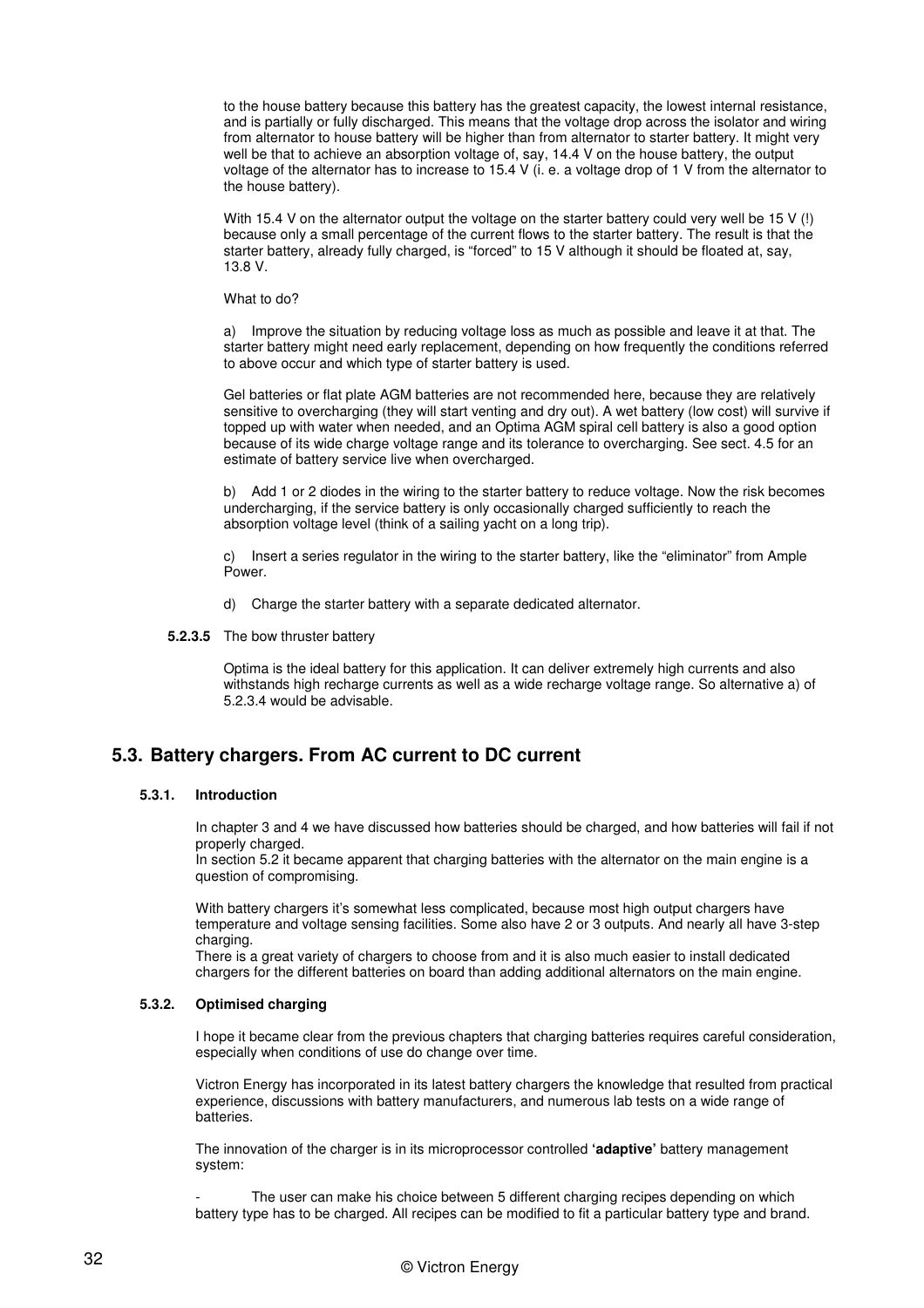When recharging a battery, the Phoenix charger will automatically adjust absorption time to the preceding DoD. When only shallow discharges occur (a yacht connected to shore power for example) the absorption time is kept short to prevent overcharging. After a deep discharge the absorption time is automatically increased to make sure that the battery is fully recharged.

- If the absorption voltage setting exceeds 14.4 V, the **BatterySafe** mode is activated: the rate of increase of voltage once 14.4 V has been reached is limited in order to prevent excessive gassing. The **BatterySafe** feature allows for very high charge rates without risking damage due to excessive gassing.

The charging recipes for flooded batteries include two float charge levels. If only very shallow discharges occur, a float level of 2.3 V / cell (13.8 V respectively 27.6 V) is maintained, with regular short absorption charges. In case of no discharge at all, after a time which depends on the intensity of previous use, the charger switches to the **Storage** mode: the float level is decreased to 2.17 V / cell (13 V respectively 26 V), with a regular short absorption charge. The **Storage** mode will carry flooded batteries through their winter rest without any additional care needed (except for topping up, if needed, with demineralised water before the winter rest starts!).

#### **5.3.3. Charging more than one bank**

The problem has been discussed under section 5.2. There are 2 solutions to the problem. The second best solution is the multiple output battery charger

#### **5.3.3.1** The multiple output battery charger

In its simplest and most common configuration a multiple output battery charger has 2 or 3 outputs, which each can supply the full rated output current and are isolated from each other by diodes. The charge voltage is regulated on the primary side of the diodes and is slightly increased to compensate for the average voltage drop over the diodes. Including the cable to the battery terminals the voltage drop at full output current can exceed 1.5 Volt. At close to no load the voltage drop will reduce to less than 0.5 Volt. This means that a charge voltage of for ex. 14.4 V will drop to 13.4 V at the full output current. This is OK as long as during charging DC loads on the system are small or nonexistent: at the end of the charge cycle the current will drop off and the 14.4 V absorption voltage will eventually be reached.

#### Temperature compensation

Temperature compensation will not be accurate because the different banks will also have different temperatures. Temperature compensation is especially important in case of sealed VRLA batteries, see section 4.4.

#### Voltage sensing

Compensation of the voltage drop by measuring the charge voltage directly on the terminals of one of the batteries will result in a perfect charge of one bank, and possibly overcharging others, see for ex. note 4 of section 4.5.

**5.3.3.2** A dedicated charger for each battery

This is the best solution, at a price. A compromise can be to take good care of the expensive house bank, if needed including temperature compensation and voltage sensing, and to use a smaller multi output charger for the other batteries.

#### **5.3.3.3** The microprocessor controlled battery combiner

Charge the expensive house bank with a good charger, including temperature compensation and voltage sensing. And connect other batteries to the house battery with microprocessor controlled battery combiners, for ex. the Cyrix battery combiners from Victron Energy. The Cyrix will also make sure that all batteries are parallel connected to the alternator when the main engine is running, see 5.2.3.1.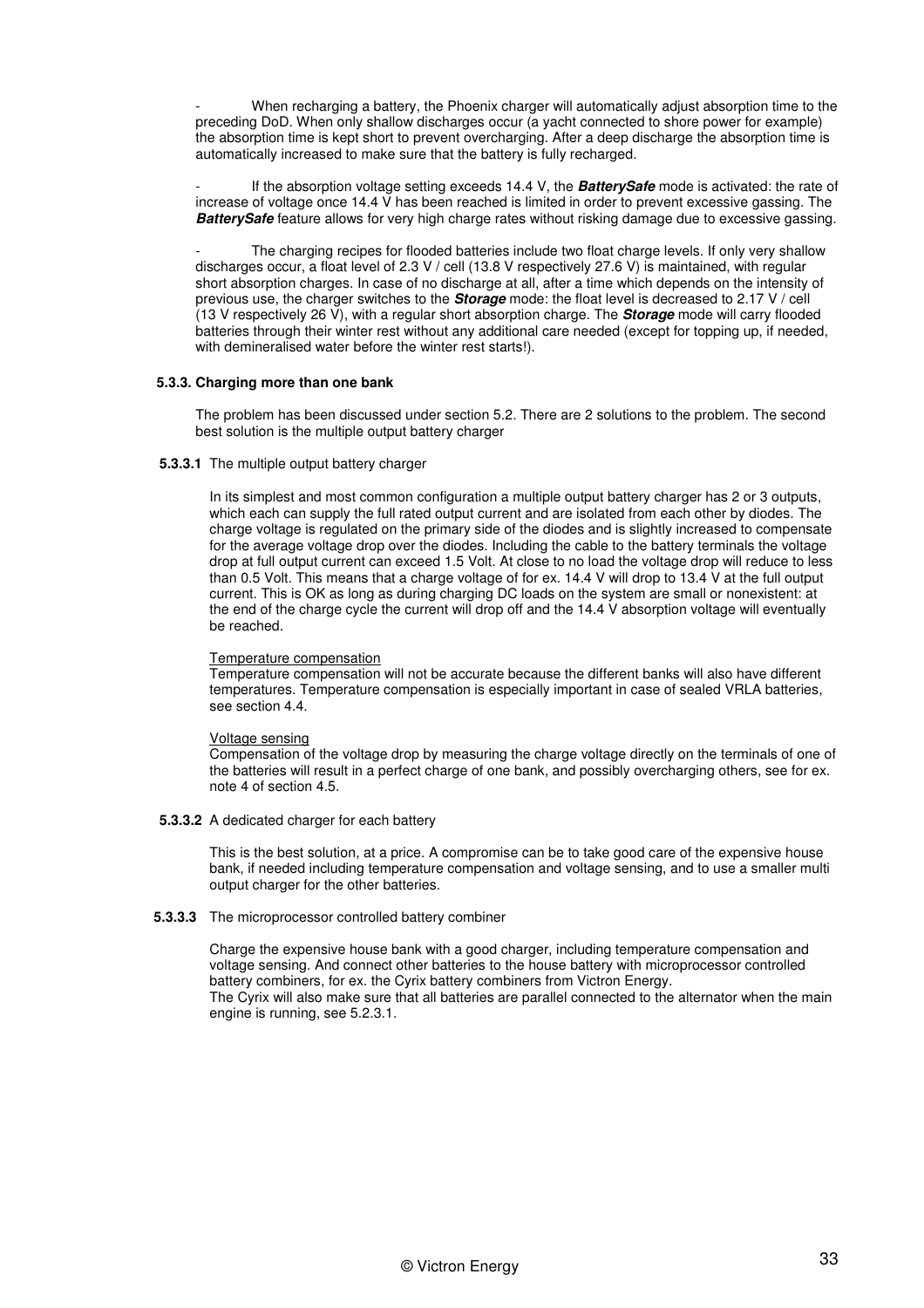# **6. Electric equipment and energy consumption**

## **6.1. Introduction**

Now that we know, more or less, how to charge batteries, it is time to discuss the consumers, which will discharge the batteries.

In order to better understand the impact on energy consumption of the different consumers on board, it is advisable to think in 3 categories:

- **Continuous consumers**, which could for example, be the standby power taken by the VHF or the SSB, the refrigerator and the freezer.

- **Long duration consumers** (navigation lights, autopilot, cabin lighting, water maker, air conditioning) that need power from between one hour to several hours a day.

**Short duration consumers** (pumps, electric winches, bow thruster, microwave, washing machine, dishwasher, electric stove) that need power for between a few seconds up to, say, one hour per day.

**In my experience everybody, myself included, tends to underestimate the daily energy consumption of continuous and long duration consumers and to overestimate energy consumption of short duration consumers.** 

## **6.2. Power and energy**

Especially when the source of electricity is a battery, it is important to differentiate between power and energy.

**Power** is instantaneous, it is energy per second, and is measured in Watts (W) or Kilowatts (1 kW = 1000 W).

**Energy** is power multiplied by time. A battery stores energy, not power. Low power but consumed over a long period can result in a lot of energy consumed and drain a battery. Power is measured in Watt-hours (Watts x hours, or Wh) or Kilowatt-hours (1 kWh = 1000 Wh).

Energy is also the product of battery capacity (Ampere-hours) and voltage: Wh = Ah  $\times$  V and  $kWh = Ah \times V \times 1000$ .

So a power of 2 kW during 1 hour is 2 kW  $\times$  1 hour = 2 kWh of electric energy, and will drain 2 kWh / 12 V = 2000 Wh / 12 V = 167 Ah from a 12 V battery.

2 kW during 1 second (i. e. 1 / 3600 of an hour) amounts to (2000 / 3600) / 12 = 0.046 Ah. Next to nothing!

2 kW during 1 minute (i. e. 1 / 60 of an hour) amounts to (2000 / 60) / 12 = 2,7 Ah. A notebook battery would do this (if it could deliver very high currents)!

2 kW during 10 hours will drain 2000 x 10 / 12 = 1667 Ah. A huge battery!

As a preparation for the chapters to come, some examples of power and energy consumption of household appliances and other equipment are discussed in the next sections.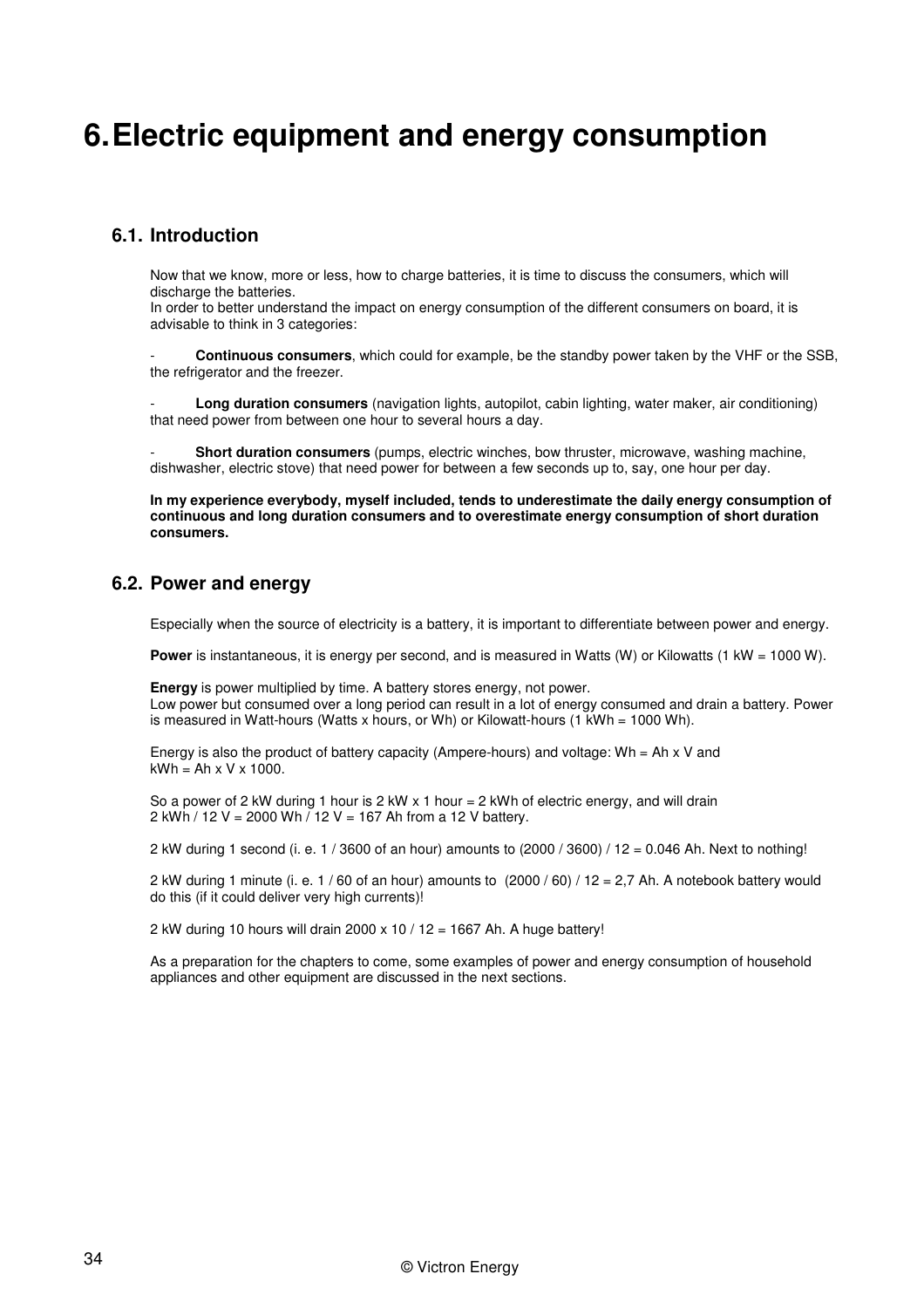# **6.3. Refrigeration**

#### **6.3.1. Introduction**

More often than not, refrigeration on board is a nightmare, or at least a headache.

On small yachts the refrigerator often takes more energy from the battery than all other equipment together.

On medium sized yachts it is the refrigerator plus freezer that will drain the battery. And on larger yachts it is because of the air conditioning that a generator has to run day and night.

In order to understand why, and see whether anything can be done about it, some theoretical background is needed. This is the subject of the next section.

#### **6.3.2. Theory of the heat pump**

Nearly all refrigeration systems are of the compressor heatpump type.

Operation is as follows:

The compressor, driven by a DC or AC electric motor compresses a gas (freon, until this was forbidden because it destroys the ozone layer in the upper atmosphere) which is cooled down in what is called the condenser. The condenser often is a small radiator with a fan in the cupboard under the sink, or it is a much larger naturally ventilated radiator at the back of the refrigerator (normal household type refrigerator), or it can be water-cooled. In the condenser the gas condenses to liquid and in that process a lot of heat is taken from it. The liquid then moves to the evaporator, which is the cold plate in the refrigerator or freezer. There the pressure is reduced and the liquid evaporates. To evaporate a lot of heat has to be absorbed; this heat is removed from the refrigerator or freezer. The gas then goes to the compressor, and so on.

The amount of energy needed for drawing a certain quantity of heat from the surroundings with a heat pump may be calculated with the formula;

 $CoP = n_r \times n_c = n_r \times$  Tlow / (Thigh – Tlow)

where CoP is the Coefficient of Performance, Tlow is the temperature of the evaporator expressed in degrees Kelvin (= $C$  + 273), Thigh is the temperature of the condenser, likewise expressed in degrees Kelvin, and  $n_r$  is a factor (the efficiency, always less than 1) which gives the CoP in practice compared to the theoretical CoP  $n_c$ .

(Note: the CoP formula used here is a simplification of what happens in practice, but it is nevertheless an adequate tool to find out what measures can be taken to reduce electricity consumption)

An example for a refrigerator:

Temperature cold side: -5 $\degree$ C i.e. Tlow = 268 $\degree$ K (this is not the average temperature in the refrigerator but the temperature of the evaporator or cold plate in the refrigerator). Temperature hot side:  $45^{\circ}$ C i.e. Thigh =  $318^{\circ}$ K Efficiency: 25 %

Then the CoP is:

 $CoP = 0.25 \times 268 / (318 - 268) = 1.34$ 

This means that for every kWh of heat that leaks in through the refrigerator's insulation, or is drawn away from food or drink put into the refrigerator while still warm, 1 / 1.34 = 0.75 kWh of electric energy is needed to "pump" this heat out again.

#### **6.3.3. The refrigerator and freezer in practice**

When running, the average compressor motor of a refrigerator or freezer takes about 50 W, or 4.2 A from a 12 V battery. The compressor motor is controlled by a thermostat that switches it on when the temperature increases to a pre-set value, and switches it of again after the temperature has been brought down to a few degrees below the pre-set value. The on / off ratio is called the duty cycle. A duty cycle of 100 % results in a daily capacity drain from a battery of 4.2 A x 24 h = 101 Ah. A nightmare!

A duty cycle of 50% results in 50 Ah daily consumption and a duty cycle of 25 % translates to 25 Ah daily consumption.

What we want is low energy consumption. How can this be achieved?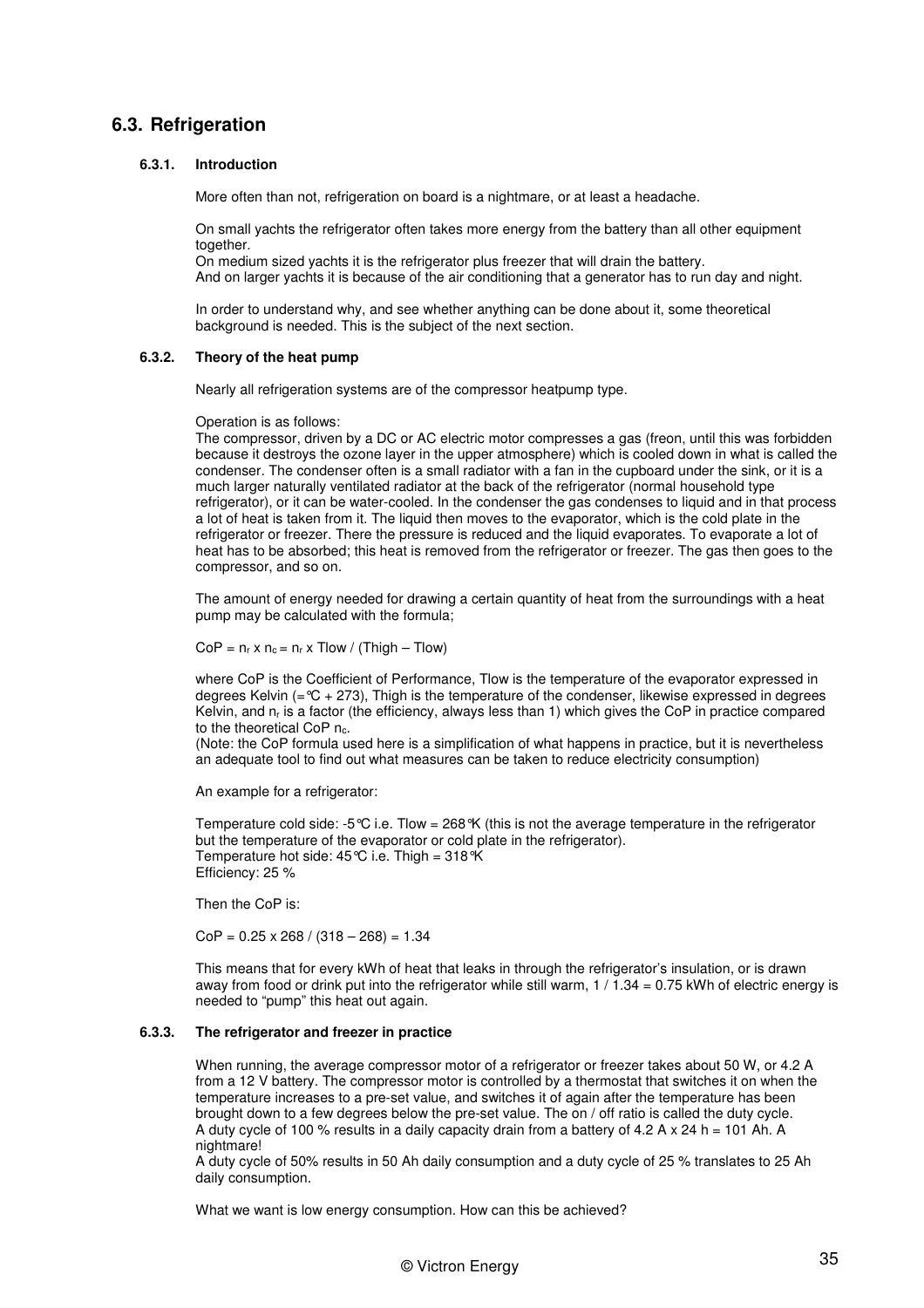1) **Improve the CoP**, either by decreasing the temperature difference between the evaporator and the condenser, or by increasing the efficiency of the compressor.

If for example the temperature of the condenser were to be reduced by outside water cooling to 20°C (this requires a high quality water cooled condenser), instead of the 45°C which is not uncommon when the evaporator sits in the cupboard under the sink, then we would have:

 $CoP = 0.25 \times 268 / (293 - 268) = 2.68$ 

So, now only  $1/2.68 = 0.37$  kWh is needed per kWh of heat leakage. In other words: 50 % less electricity needed!

Further improvement would be achievable by increasing the surface of the evaporator in the refrigerator so that a temperature of a few degrees above 0 cools the fridge to the same temperature as the -5°C in our example.

And then the efficiency of the compressor and motor could be improved. This is a difficult one, as all small compressors have similar specifications.

#### 2) **Improve insulation**

Let us first look at how much energy is needed to cool down food or drinks in a refrigerator.

It is important to know here that the specific heat of water is 1.16 Wh per °C. The specific heat of other drinks and food is similar. This means that to cool down 1 litre of water or other drinks, or 1 kg of food, by 1°C, 1.16 Wh of heat has to be removed.

So, if you were to put 5 litres of mineral water, warmed up in the sun to 35°C, into the refrigerator and allow it to cool to 10 °C, then  $5 \times (35 - 10) \times 1.16 = 0.145$  kWh of heat must be drawn from the refrigerator.

At a CoP of 1.34, the amount of electrical energy needed is  $0.145 / 1.34 = 0.108$  kWh, i.e. 0.108 / 12 = 9 Ah out of a 12 V battery. Not to bad, 9 Ah, even though we have assumed a very low CoP.

Conclusion:

It is bad insulation and / or a bad CoP, and not cooling down the drinks and food that are the reason for high power consumption of the refrigerator and freezer on board. Therefore: **insulate!**

The benchmark for energy consumption is standard household equipment, which nowadays has excellent insulation:

The yearly energy consumption of a modern refrigerator is about 100 kWh, which translates to 100 / 365 = 0.27 kWh per day, or 0.27 x 1000 /  $24 = 11$  W (!) average power consumption. If fitted with a 12V DC compressor, Ah consumption would be 0.27 x 1000 / 12 = 23 Ah per day from a 12 V battery. The yearly energy consumption of a modern freezer is about twice as high, and would take 46 Ah per day from a 12 V battery.

If permanent AC power from an inverter is available anyway (see chapter 8) it is certainly advisable to install a standard household refrigerator and freezer.

### **6.3.4. Air conditioning**

Air conditioning requires enormous amounts of electric energy. Especially small airco sets, with 1 kW to 5 kW cooling power (3.400 to 17.000 Btu) in general have a low efficiency. If a generator is running anyway, no problem, except perhaps for fuel consumption. But as soon as soon as air conditioning also has to run on battery power, efficiency becomes extremely important.

Just like the refrigerator and freezer, an air conditioner is a heat pump with a compressor-motor, a condenser (on a boat always water-cooled because of the high power involved) and an evaporator.

What does the CoP formula tell us when applied to air conditioning? Let us assume: -condenser temperature: 27 °C (cooling water of 25 °C) -evaporator temperature: 15 °C (room temperature of 25 °C) -efficiency: 25 %

Then CoP =  $0.25 \times 288 / (300 - 288) = 6$ 

Well, in practice the CoP of a small airco system ranges between 2 and 3! This has mainly to do with a much higher condenser temperature and a much lower evaporator temperature than we have assumed.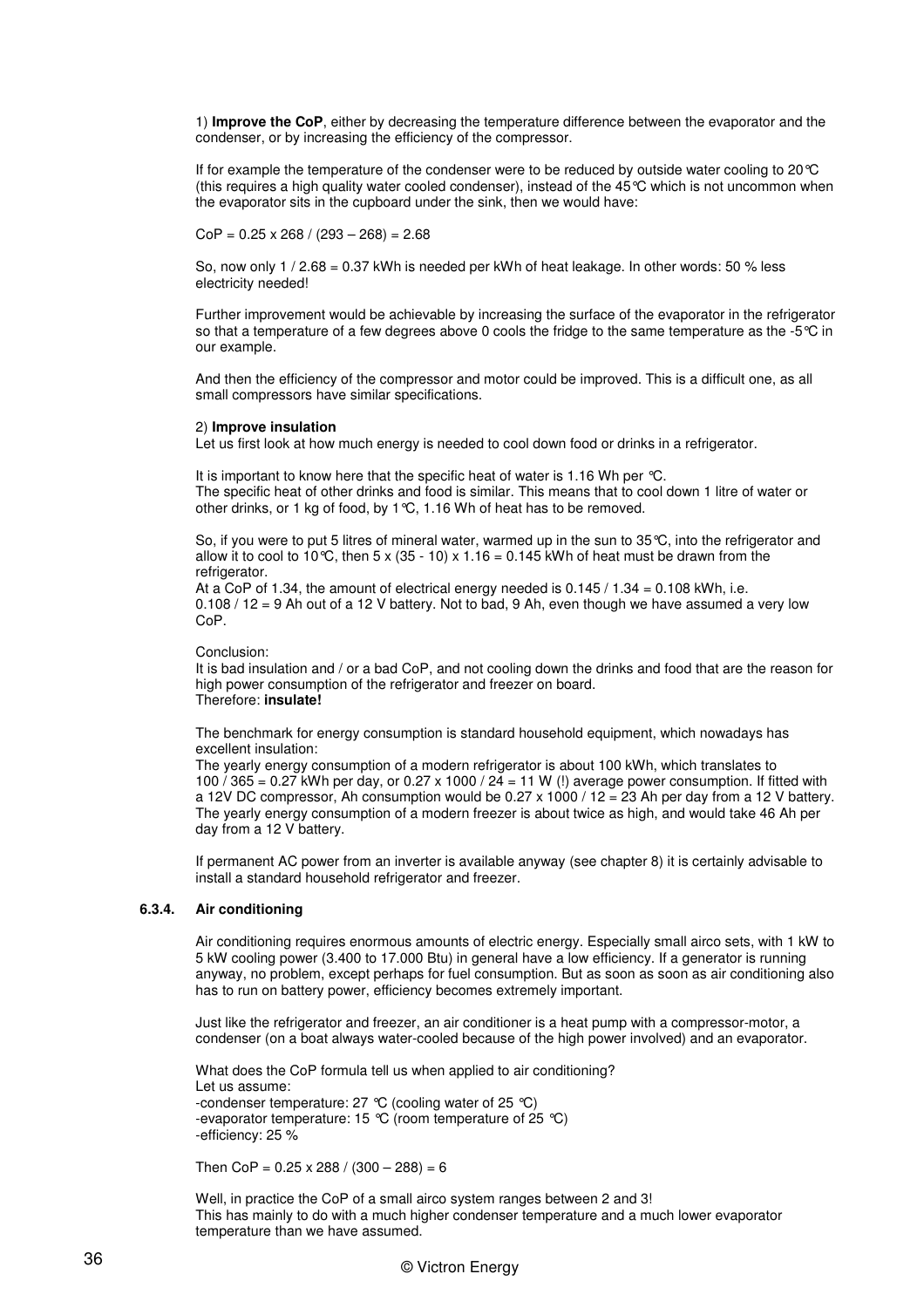Assuming a CoP of 2.5, 2 kW of cooling power will require 2 / 2.5 = 0.8 kW of electric power, which would, in 10 hours time, draw  $0.8 \times 1000 \times 10 / 24 = 333$  Ah from a 24 V battery.

# **6.4. Electric winches, windlass and bow thruster**

More and more common, even on smaller boats, these products will draw very high currents, but for a short period.

An electric winch or windlass on a 15 m boat is in general powered by a 1 horsepower motor (1 HP = 0.736 kW) and will draw at nominal load 736 / 12 = 61 A from a 12 V battery (current draw can increase to several hundreds Amps if the winch is under a near stalling load!). If operated for 1 minute, the Ah consumption will be 61 / 60 = 1 Ah (see sect. 6.2). So energy consumption is not the issue, but it is very important to properly dimension the fuse, contactors, cabling, and batteries to withstand the high currents and eliminate the risk of fire due to overheating.

A bow thruster will often take even more power, for example 300 A from a 24 V battery if fitted with a 10 HP motor. Current draw will be 10 x 736 / 24 = 300 A. One minute of operation will result in 300 / 60 = 5 Ah taken from the battery.

## **6.5. A battery powered washing machine and dishwasher?**

A washing cycle at 60 °C with a standard household washing machine takes 0.9 kWh of electric energy, or 900 / 24 = 38 Ah from a 24 V battery. At 40 °C this reduces to 0.6 kWh or 600 / 24 = 25 Ah from a 24 V battery. The energy required for dishwashing is of the same order of magnitude.

Most of the energy goes into heating the water (hence the large difference in energy consumption between a 60 °C cycle and a 40 °C cycle), and using hot fill (supplying the washing machine and dishwasher with water at the right temperature instead of cold water) would further reduce energy consumption to a few hundred Wh!

A standard household dryer, though, takes 3 kWh, which means 3000 / 24 = 125 Ah from a 24 V battery. This is because preheated air is used to evaporate all the remaining moisture. And I do not know of any dryer heating the air with a hot water heat exchanger instead of an electric heater…

A wash-dry cycle of a small washer-dryer as is often used on boats will take approx. 2.7 kWh.

## **6.6. Ever thought that electric cooking on battery power was feasible?**

I didn't, until I made the calculations and verified in practice.

And since that time I have a two-hob electric induction stove on my trimaran, powered by a 24 V 200 Ah house battery and a 2.5 kW Multi.

When compared to other electric stove, my preference goes to induction. With electric induction it is not the hob that is heated, but the bottom of the pan directly. The heating is therefore extremely fast and the hob does not become hotter than the bottom of the pan, which increases safety.

For that reason electric induction is also 20 % more efficient than other electric stoves (this is not just theory, I have measured it).

But now the theoretical background, which is very simple:

As stated in section 6.3.3, the heat capacity of water is 1.16 Wh per °C. Bringing 1 litre of water of 20 °C to the boil would therefore take 1.16 x  $(100 - 20) = 93$  Wh. In practice it takes more than 100 Wh, depending on the heat capacity of the pan and other losses, which can be reduced by starting with warm water from the boiler instead. So the figure to remember is 100 Wh per litre.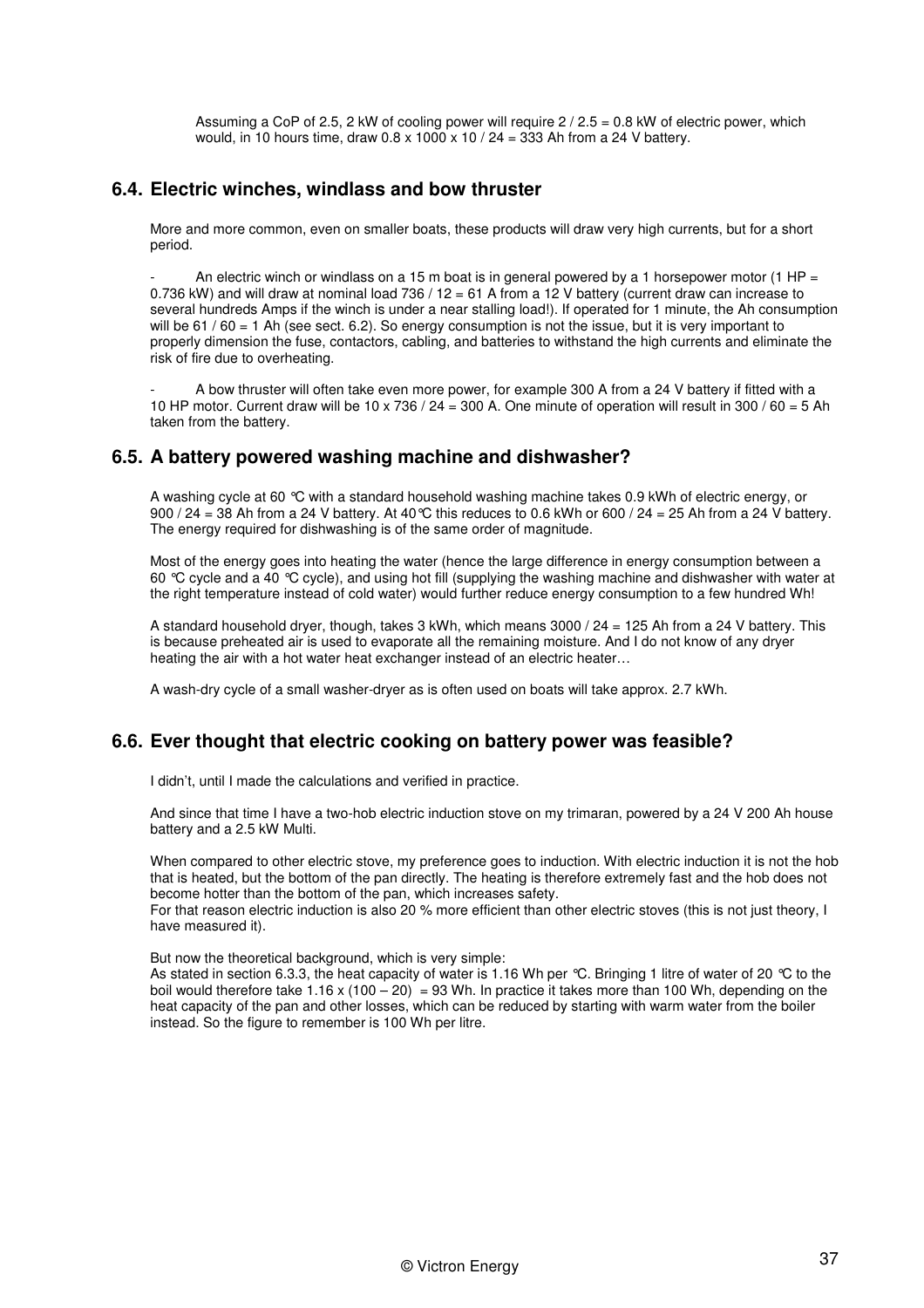And now the actual cooking:

Today the meal is spaghetti with a home made sauce and a pudding to finish. We are cooking for 4 persons.

For the spaghetti we bring 4 litres of water to the boil, add the spaghetti, bring the pan to the boil again and leave it boiling slowly for 8 minutes. Power consumption: 400 Wh to boil the water, 100 Wh to boil it once more, and 400 W for 8 minutes to keep the spaghetti boiling, total 400 + 100 + 400 x 8 / 60 = 550 Wh.

For the sauce we fry the onions (150 Wh), add the meat and fry again (150 Wh), add fresh tomatoes, herbs, etc and bring the sauce to the boil (1 litre, so 100 Wh) and leave the sauce simmering for 20 minutes (200 W during 20 minutes), total  $150 + 150 + 100 + 200 \times 20 / 60 = 470$  Wh.

For the desert we heat 2 litres of cold milk right from the refrigerator (300 Wh), plus 3 minutes of simmering (30 Wh), total 300 + 30 = 330 Wh.

Total energy needed:  $550 + 470 + 330 = 1350$  Wh, or  $1350 / 24 = 56$  Ah from a 24 V battery.

I have also verified the above in practice and the result is that for most meals with 3 hot courses and intended for 4 persons indeed 1200 to 1400 Wh, or 50 to 60 Ah from a 24 V battery is needed.

# **6.7. The diving compressor**

I like diving. What I do not like is that after the dive I have to lift anchor, head for a harbour and lug my bottles to a diving club in order to have them refilled. Why not install a diving compressor on board?

A small diving compressor is powered by an electric motor of around 3 kW, and the start-up current is about 10 times the rated current. It will trip the shore power circuit breaker in the harbour, and a diesel generator will have to be substantially over dimensioned to start it.

The solution is to drive the compressor with a 3-phase motor and ad a variable frequency drive, with a three phase output to drive the motor and a single phase input to connect to an inverter, diesel generator or shore power. The 1 to 3-phase frequency drive (readily available up to 3 kW output power from several frequency drive manufacturers, like ABB, Hitachi or Mitsubishi) will eliminate the start up surge and allow the 3-phase motor to be supplied by a single phase supply.

Can the house battery + an inverter be used to run the compressor? The answer is yes. I do it myself all the time. It takes about 30 minutes to fill a 10 l bottle, which translates to  $(3 \text{ kW} / 24 \text{ V}) \times 0.5 = 62 \text{ Ah}$  drained from a 24 V battery.

# **6.8. How to deal with the inrush current of AC electric motors**

Electric motors rated in the kW range have very high inrush currents and an inverter or diesel generator has to be substantially over dimensioned to run them (examples: pumps, air conditioning, and the diving compressor discussed in the previous section). As discussed in the previous section, a solution is to use 3-phase motors and a 1 to 3-phase variable frequency drive.

# **6.9. Conclusion**

**The refrigerator, a continuous consumer of electricity, will if not carefully engineered, drain the battery and consume more energy than high power but short time consumers like a washing machine, dishwasher or even an electric stove.**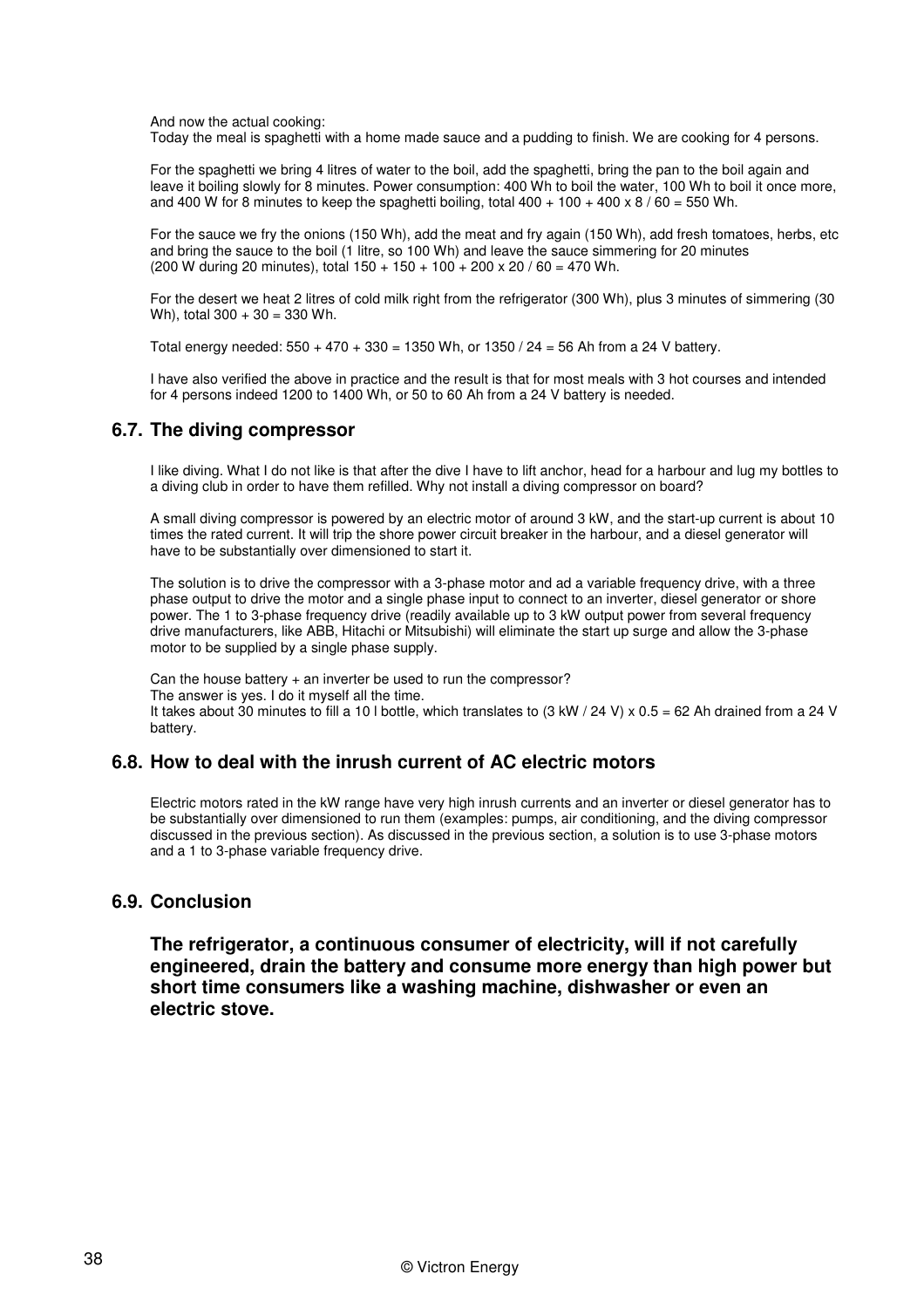# **7. Generators**

# **7.1. AC Generators**

## **7.1.1. A diesel engine will last longer if it has to work**

In order to generate a stable 50 Hz or 60 Hz output, the diesel engine powering the generator must rotate at a fixed and stable frequency. For 50 Hz output this is 3000 rpm or 1500 rpm, depending on the number of poles of the generator (3000 rpm / 60 seconds = 50 rotations per second = 50 Hz). When a diesel engine runs at relatively high rpm and with nearly no load the internal temperature will be low and service life will be reduced.

It is therefore not recommended to run a genset 24 hrs per day, with nearly no load. And the noise, fumes and odours are not to look forward to either.

## **7.1.2. A hybrid or battery assisted AC system**

A first improvement is to run the generator during periods of high power demand only, and install a battery and inverters to generate AC when the generator is off.

An even better system is obtained by operating one or more Phoenix Multi's or MultiPlus units in parallel with the genset (see for example par. 10.6).

The advantages are:

- uninterrupted AC supply

- relatively more load on the generator, less space needed, less noise and less weight because a smaller genset can be used: the MultiPlus will absorb peak loads taking energy from the battery, and recharge whenever "surplus" power is available (see for ex. par. 10.6.5. or "Achieving the impossible" and many other examples on our website).

## **7.1.3. Don't forget the problem of limited shore power**

A washing machine, dishwasher, electric cooker, air-conditioning: it is all feasible with a big enough generator. But in Europe power from the shore side is often limited to 16 A or even less  $(16 A x 230 V = 3,68$  kW). Here also the MultiPlus can help to increase available power to the required level.

### **7.1.4. 3000 rpm or 1500 rpm (in a 60 Hz environment: 3600 rpm or 1800 rpm)**

A, more expensive, 1500 rpm genset is the right choice if intensive use is to be expected. A 3000 rpm genset is in general designed for a limited number of operating hours, and is not made to operate at full load for long periods of time.

Some generator suppliers are wildly optimistic about the maximum output of their product. A way to find out is to look for gensets from different suppliers but with the same engine and then compare the rated output.

# **7.2. DC Generators**

Next to conventional 50/60 Hz AC generators, some generator suppliers are also offering DC generators. Outputs of up to 10 kW, which means a battery charging current of up to some 300 A at 28 V, are attainable. DC generators are smaller and lighter, and have a higher efficiency than AC generators. Moreover, engine rpm can be harmonised with power demand, so that efficiency remains high even under partial load. The idea is to use the DC generator to charge the batteries, and use inverters to supply the AC load. Sizing of the DC generator is a question of acceptable running hours per day.

Please keep in mind however that the battery should be sized for the huge charge current. For a charge current of 300 A for example, battery capacity should be 300 A  $/$  5 = 1500 Ah (see par. 2.5.6.)

It should be noted here that some manufacturers of AGM batteries claim much higher charge currents without appreciable reduction of service life.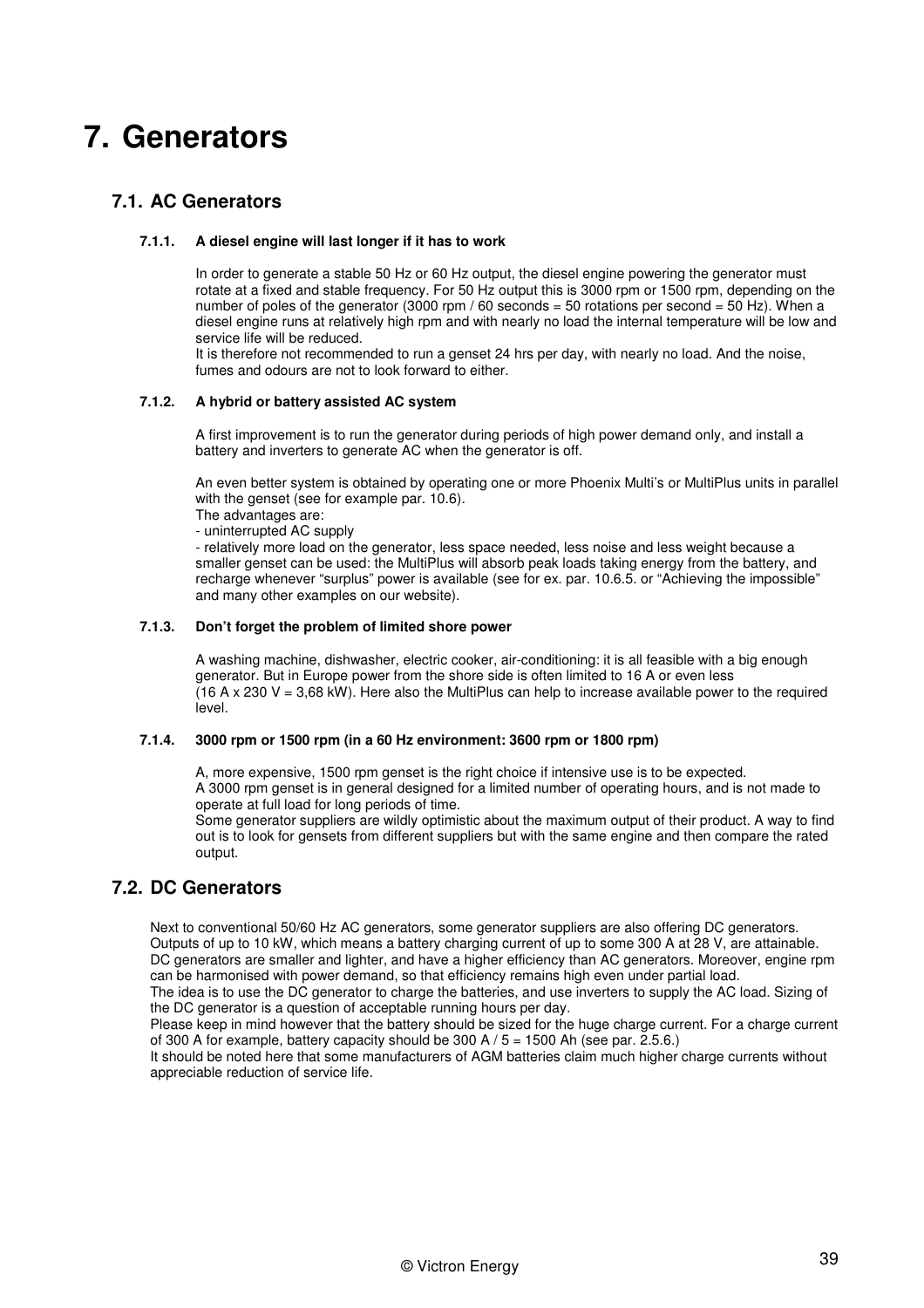# **8. Micro power generation: thinking different**

## **8.1. Introduction**

For the purpose of this book micro power generation is defined as power generation for systems requiring, on average, between a few hundred Watts and up to 10 kW of electric power. Over a period of 24 hours this equates to in between  $24 \times 0.2 = 4.8$  kWh and  $24 \times 10 = 240$  kWh of electric energy per day.

As will be shown, 240 kWh is the upper range of the amount of electric energy needed by a few families to live comfortably, be it in a small community of one or a number of houses, in a mobile home or on board a boat.

It is within this range that several recent technical developments make it worthwhile to "rethink" power generation.

A very important characteristic of the application considered here is that the amount of electric power required will at times be nearly zero and at other moments increase to several times the average. When a petrol or diesel fuel powered AC generator is used to supply the required electricity, it has to be sized for the highest power demand that is to be expected, and therefore will run at practically no load during most of the time. Very inefficient in terms of wear and fuel consumption, not to speak about noise, maintenance and pollution.

A problem more specific to boats (and motor homes) is shore power. The rating of the shore power outlet is often insufficient to supply a washing machine, an electric stove or air conditioning. And when crossing the Atlantic voltage is different and frequency is 60 Hz instead of 50 Hz, or the other way round.

Of increasing importance on boats is also weight and volume.

In the following sections new technologies and concepts to improve the performance of micro power generation are presented and discussed.

# **8.2. New technology makes the DC concept more attractive**

## **8.2.1. The DC concept**

In the DC concept the battery is the hart of the system. All power generated or taken from a shore power outlet is converted to DC or generated as DC. The sources of electric power are connected to a DC bus, to which the battery is also connected. Likewise, all consumers are either DC or are supplied from the DC bus by an inverter.

In the DC concept the battery is a buffer of electric energy that compensates for any imbalance between energy suppliers and energy consumers.

In fact all smaller boats do use the DC concept:

Power is generated by one or more alternators on the main engine, and often also by alternate sources like solar or wind power, or a water generator. All sources of electric power are connected to a DC bus, to which the house battery is also connected. All consumers, such as navigation equipment, cabin lighting, etc. are supplied from the DC bus.

As electronic power conversion technology improves, more and more household appliances, which do require an AC supply, are also being connected to the DC bus, with an inverter.

In the next sections 2 new developments that substantially increase the attractiveness of the DC concept are presented.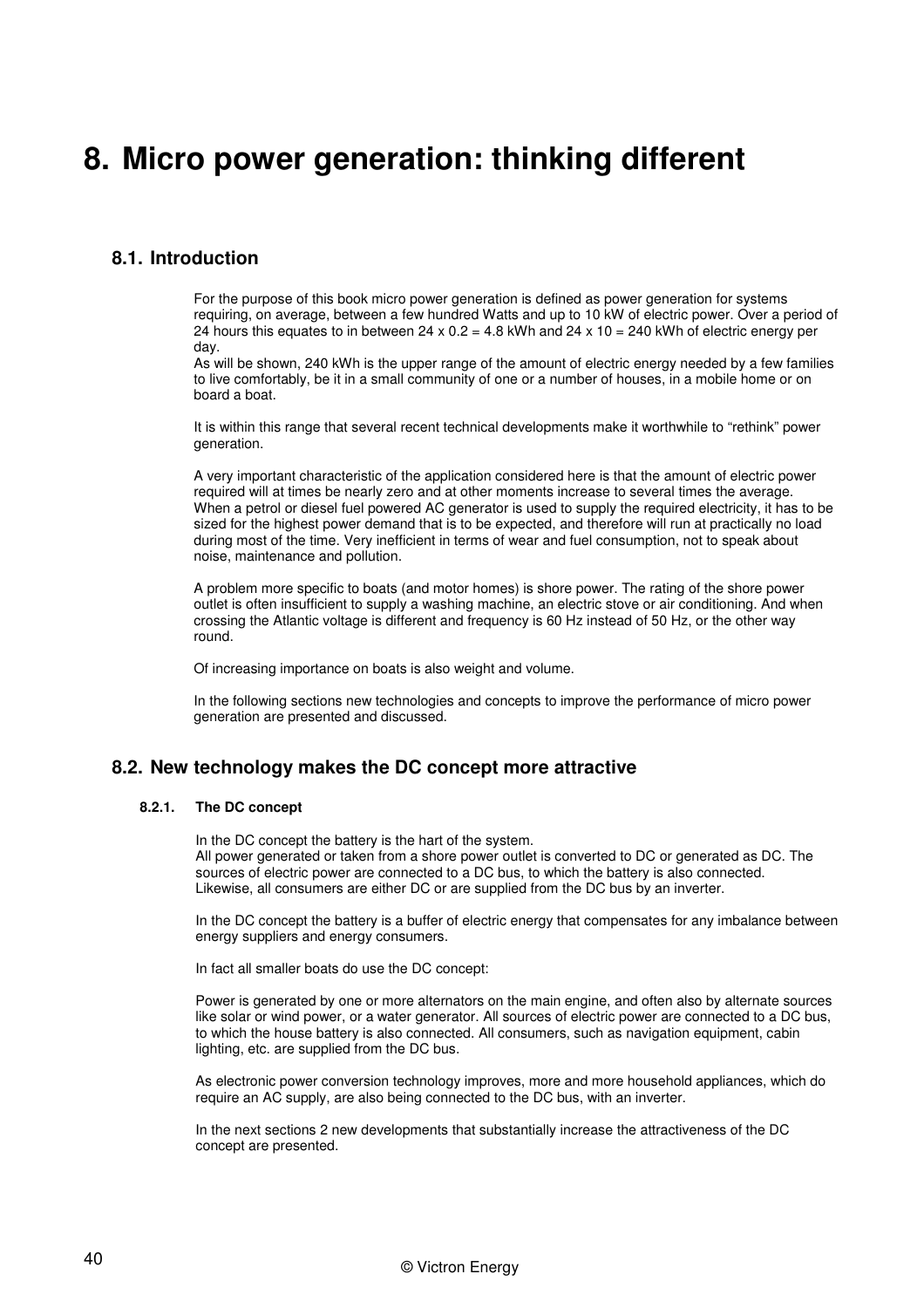## **8.2.2. DC generators**

Next to conventional 50/60 Hz AC generators, some generator suppliers are offering DC generators. DC generators are smaller and lighter, and have a higher efficiency than AC generators. Moreover, engine rpm can be harmonised with current demand, so that fuel efficiency remains high even under partial load.

## **8.2.3. Unlimited inverter power**

Sinusoidal inverters have now become generally accepted.

New is the possibility to connect inverters in parallel. Victron Energy has developed inverters and inverter-chargers (bi-directional converters) that can be parallel connected in either single or three-phase configuration. The parallelable inverter/ charger modules are the Multi 12/2500/120 and Multi 24/3000/70, which have a continuous output power of 2 kW at 12 V input and 2.5 kW at 24 V input respectively. Up to 6 modules can be connected in parallel per phase. Taking as an example the 24 V model, the output power which can be reached is as follows:

| Single phase        | Continuous output       | P30   | Maximum output |
|---------------------|-------------------------|-------|----------------|
| 6 x Multi i 24/3000 | $6 \times 2.5 = 15$ kW  | 18kW  | 30 kW          |
| Three phase         | Continuous output       | P30   | Maximum output |
| 18 x Multi 24/3000  | $18 \times 2.5 = 45$ kW | 54 kW | 90 kW          |

**Where previously installation of an AC generator was a must, parallel inverters are now an alternative.** 

# **8.3. The AC concept can be improved with PowerControl**

#### **8.3.1. The AC concept**

In the AC concept one or more petrol or diesel fuel-powered generators are the hart of the system. Whenever AC power is needed a generator is started. The generator has to be rated to meet the highest power demand that is expected.

In general the generator, together with a battery charger, is also used to charge one or more small service batteries for navigation equipment, lighting, DC pumps, etc.

Likewise, shore power has to be rated to meet the highest power demand that is expected. Shore power must also match the frequency and voltage of the on-board AC equipment. If not, a frequency converter (also called shore converter) is needed.

The AC concept is the preferred solution when a lot of power is required.

## **8.3.2. The AC concept with generator free period**

As power demand decreases, the drawbacks of the AC concept become more and more prominent. The generator will operate without any load at all for long periods of time, or will have to be started and stopped frequently, often operating with hardly any load. This of course means noise, pollution, fuel consumption, wear and maintenance while at same time, on average, electric power consumption is low.

A way to improve on this situation is the generator free period, which requires in addition to the generator a big battery, battery chargers and inverters. When the generator is off, all consumers are supplied with energy stored in the battery. Periodically, in general when a lot of AC power is required anyway, the generator is started and then also used to recharge the battery.

Although much better than the "generator only" concept, there still is a lot of room for further improvement. This is the subject of the next sections.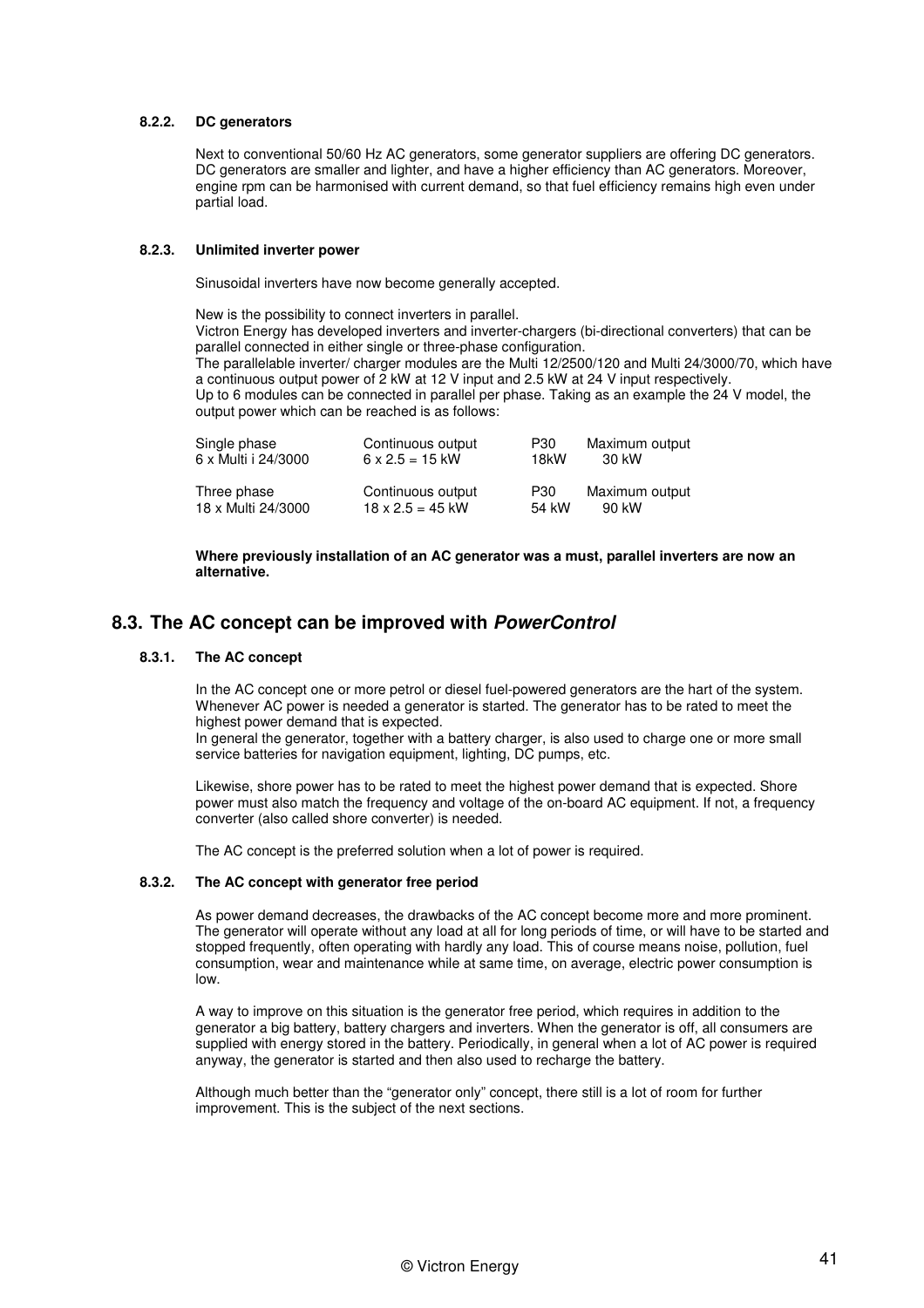#### **8.3.3. PowerControl**

The AC concept with generator free period is at its best when the generator runs for as short a time as possible. This means that a substantial amount of power will be needed to quickly recharge the battery. The generator then needs to be rated for the maximum AC load to be expected **plus** the power needed for the battery chargers.

#### A more effective solution is **PowerControl**.

With **PowerControl** the output current of the generator is continuously monitored and the power taken to recharge the battery is automatically adjusted so that the total load of the generator remains within a pre-set limit.

This is a feature that comes with the remote control panel of the Phoenix Combi and and its successor: the Phoenix Multi.

An example:

A boat is equipped with a generator and a Phoenix Multi 24/3000/70. The generator is used to run a small washing machine that takes 2 kW when the water heater is on and

150 W when only the motor driving the tumbler is running. Average load: 500 W. The battery to be recharged is 24 V 400 Ah. The maximum charge current from the Multi is 70 A. Maximum AC load to be expected: 2 kW for the washing machine plus 2.1 kW to recharge the battery  $(70 A \times 30 V = 2.1 kW).$ 

Generator rating needed:  $2 + 2.1 = 4.1$  kW minimum, if one wants to run the washing machine and charge the battery simultaneously. In practice, in order to avoid running the generator at full load (and risking overload conditions), a 5 kW model should be chosen.

Alternatively, battery charging could be stopped when running the washing machine. This would increase the running time of the generator and result in an average load of only 500 W during the washing period. Generator needed: minimum 2 kW, in practice 3 kW.

With the **PowerControl** feature on the Multi one could still use a 3 kW generator and simultaneously run the washing machine and charge the battery. With help of the Multi remote panel, the current limit of the generator would be set at, for example, 10.5 A which would limit the output power of the generator to a safe 10.5 A x 230 V = 2.4 kW, which is 80 % of the rated 3 kW. After starting the generator, the Multi would automatically switch from inverter mode to charger mode and start charging the battery with 70 A.

When switching on the washing machine, the Multi will continue to charge at 70 A when only the motor of the washing machine is running (80 % of the time). The load of the generator would then be 150 W  $+$  2.1 kW = 2.25 kW, less than the pre-set limit of 2.4 kW.

As soon as the heater switches on (20 % of the time) the washing machine takes 2 kW, so that only 2.4 kW - 2 kW = 400 W is left for charging the battery. With **PowerControl** the Multi will then **automatically** reduce charge current to approx.  $400 W / 30 V = 13 A$ .

The example shows that with **PowerControl** the generator is used much more effectively. For 80 % of the time that the washing machine was on, the battery has also been charged with the maximum available charge current.

Without **PowerControl** the battery charger would have been switched off during the entire washing period.

Similarly, with **PowerContol** charging would be reduced, but not stopped, while using the microwave, a hot water kettle, an AC motor powered water maker, etc.

The example above is also applicable to shore power. The current limit should then be set at the rating of the circuit breaker protecting the shore power outlet. Of course this rating should be sufficient to supply the most power hungry piece of equipment on board. In our example this would be the washing machine, so in Europe the minimum shore power rating should be 2 kW  $/$  230 V = 9 A. Often the rating is lower, for example 6 A or even 4 A, not enough to run the washing machine. This brings us to **PowerAssist**, the subject of the next section.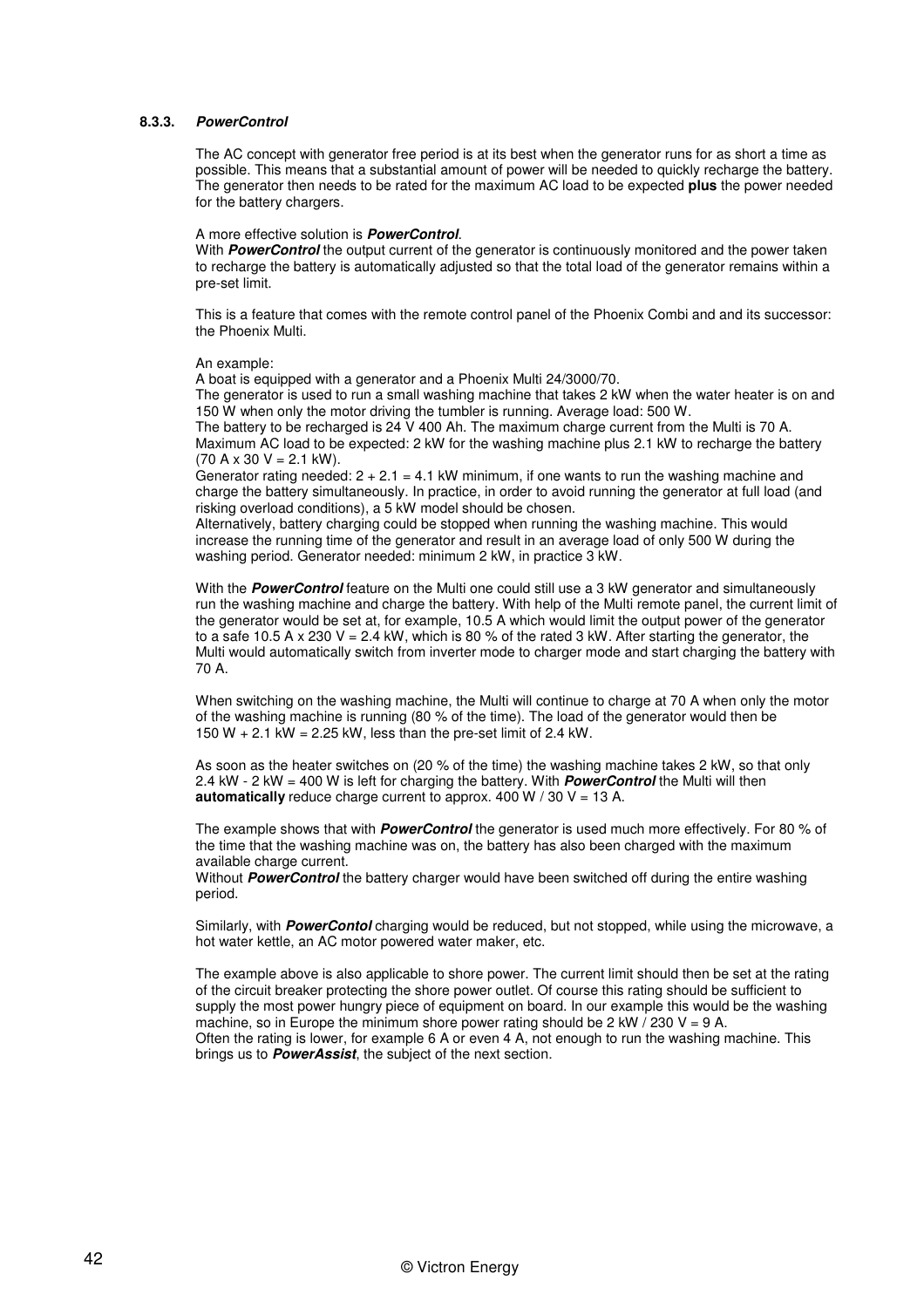# **8.4. New: the hybrid or battery assisted AC concept, or "achieving the impossible" with PowerAssist**

## **8.4.1. PowerAssist**

The next level in generator and shore power support is to actually help the generator or shore supply when otherwise an overload would occur. This is what the Phoenix MultiPlus does with **PowerAssist**.

Continuing our example of section 8.3.3., one may want to run a 2 kW air conditioning compressor and at the same time do the washing, bringing the peak power to 4 kW. Or to heat water in a hot water kettle (2 kW), or simply make coffee (1 kW), or use an electric stove (6 kW) instead of gas. With the MultiPlus this is all feasible. When the AC power required increases beyond a pre-set limit, the Multi will stop charging the battery and operate as an inverter in parallel with the generator or shore power. In our example the generator would be boosted from  $3 \text{ kW}$  to  $3 + 2.5 = 7.5 \text{ kW}$ . As will be shown in the next chapters, the saving in weight and fuel consumption of the electric power supply system can be substantial.

#### **The MultiPlus solves the problem of insufficient shore or generator power by adding additional power taken from the battery.**

#### **8.4.2. Other advantages when operating Multi's together with a generator**

In the previous sections we explained the advantages of **PowerControl** and **PowerAssist**: the possibility to use a smaller generator, or to reduce generator running hours, to increase the AC load, or to boost shore power.

Other advantages are:

## **Uninterrupted AC power**

AC power will always be available, either from the Multi's, or from the generator or shore power. A digital clock or the settings of a video recorder will not be reset every time that the generator is stopped.

#### **Immediate availability of AC power**

When installing sufficient Multi power any AC appliance on board can be switched on without the need to start the generator first.

#### **Redundancy**

When several Multi's are operating in parallel, a faulty unit (although unlikely that this would happen) can be isolated from the healthy ones. There is a second AC redundancy because of the presence of the Multi's and a generator. And finally there are at least 2 sources of DC power to recharge the battery: one or more Multi's and the alternator on the main engine.

#### **8.4.3. Shore power**

We have seen that one way to cope with insufficient shore power is the MultiPlus: with **PowerAssist** shore power can be boosted to up to 4 times its nominal rating.

An alternative is to use the DC concept for shore power. In other words: use a battery charger to convert shore power to DC and convert DC back to AC with the inverters or Multi's which are on board anyway. The house battery will supply additional energy when a lot of power is required on board, and will be recharged by the battery charger during periods of low power demand.

For more details, see sect. 8.5.3.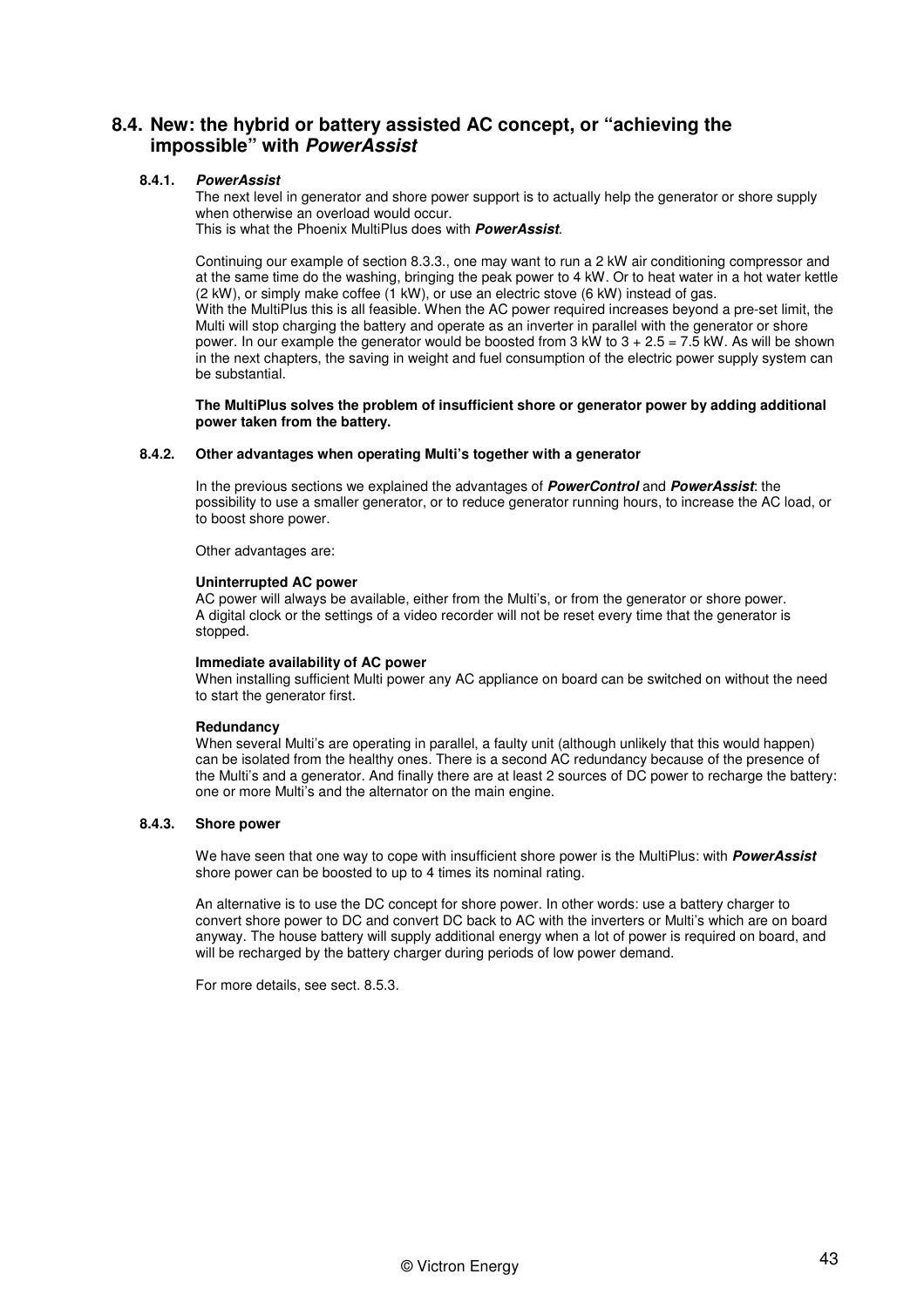# **8.5. Thinking different**

## **8.5.1. Daily energy needed**

Both for the DC concept and the battery assisted AC concept the first question to ask is not "what is the maximum AC power to be expected?" and then size inverters and the generator to that power. Instead the first question should be "what is the daily electric energy need?"

It is the daily energy need that determines the rating of the source of electric power.

The daily run-time needed to produce the required energy is calculated with the following formula: **run-time (hours) = daily energy need (kWh) / output of the source(s) of electric power (kW)** 

Alternatively, if the requirement is to limit generator run-time to a certain amount of hours, the formula is:

#### **output of the source(s) of electric power = daily energy need / run-time** Some examples:

**8.5.1.1** Daily energy needed: 4 kWh (see chapter 9)

Source: alternator on the main engine supplying 100 A into a 12 V system, i. e. 100 A x 12 V = 1.2 kW Daily run-time needed: 4 kWh / 1.2 kW = 3.3 h (In practice the run-time will be somewhat longer due to losses in the system and possibly a reduced current absorption capacity of the battery at the end of the charge cycle, but for a first approximation the calculation is ok)

**8.5.1.2** Daily energy needed: 14 kWh (see chapter 10) Source: diesel generator, but should not run more than 4 hours per day Minimum rating of the generator: 14 kWh / 4 h =  $3.5$  kW

## **8.5.2. Battery capacity**

When power generation is limited to a few hours per day (alternator on the main engine or generator with generator free period), the size of the battery is determined by the amount of energy that the battery has to supply during the periods that the main engine or generator are off: the generator free period.

In practice, due to the short recharge periods, the battery will be recharged to not more than 80 % (20 % DoD). The battery also should not be discharged to more than 70 % (70 % DoD). This would mean a usable battery capacity of at most 70 % - 20 % = 50 %. We should include a safety margin: when a battery has been discharged to 70 % there is no margin left if anything unexpected happens. There is no general rule for the amount of margin, but let's take 10 %. This leaves us with 40 % usable capacity and a DoD of 60 %. Then we have to build-in a factor of 0.8 to account for 20 % capacity loss when the battery gets older:  $40 \% \times 0.8 = 32 \%$ .

And finally, if we discharge a battery faster, or slower, than rated (the rated discharge time is in general 20 hours, see sect. 2.5.3) another correction factor will have to be applied. In most cases the time between recharges of the house battery is 8 to 12 h, and 32 % discharge in 8 hours is equivalent to 32 x 24 / 8 = 96 % discharge in 20 h. Very close to the rated discharge time, so no additional correction needed for batteries rated at 20 h, and a positive correction for tubular plate traction batteries, for Exide / Sonnenschein A600 cells (see sect.2.5.3.).

(I imagine a breath of relief here: the usable capacity would have gone to nearly zero if even more corrections had to be applied)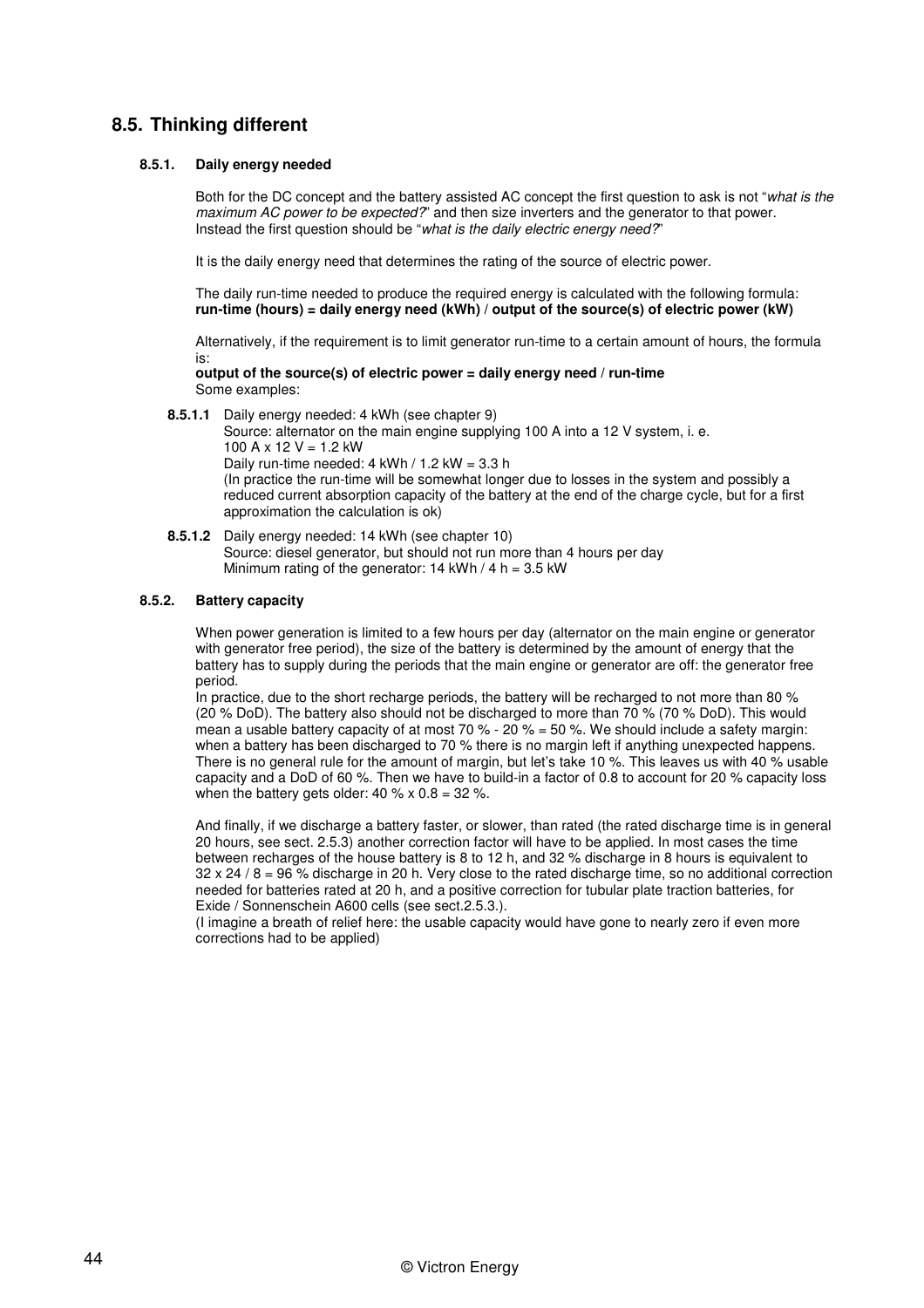#### **Conclusion:**

Calculating battery capacity is quite complicated. The purpose of this book is to look at the big picture, so we need a rule of thumb.

#### Practice:

The rule of thumb from practice is that in case of 2 recharges per day, battery capacity should at least be twice the daily Ah consumption.

If for example daily consumption is 128 Ah (see sect. 9.3), battery capacity should be 256 Ah. Assuming a constant discharge rate over 24 hours, our 256 Ah battery would be subjected to a discharge of 128 / 2 = 64 Ah over a period of 12 hours.

#### Theory:

The rule of thumb derived from theory is that the usable battery capacity is 32 % of the nominal capacity. Assuming a maximum period of 12 h between recharges and a consumption of 128 / 2 = 64 Ah during that period, 32 % usable capacity would in this example mean that we need a battery of 64 Ah /  $0.32 = 200$  Ah.

The positive difference between practice and theory of 265 - 200 = 65 Ah can be seen as compensation for the fact that the discharge rate is not constant but will depend on which consumers are switched on, and when. Recharge periods may also vary in length. In other words: theory leads to the same result as the rule of thumb.

We now have two simple methods to estimate the capacity needed for the house battery:

#### 1) **The capacity of the house battery should be at least three times the expected discharge during the generator free period.**  $(100\% / 32\% = 3.1)$

2) **If the house battery is recharged two times per day, its capacity should be at least twice the daily Ah consumption.** 

Two examples:

Maximum amount of energy that will be taken from the battery during the generator free period: 4 kWh Minimum capacity of the battery (12 V system): 4 kWh x  $3 / 12$  V = 1000 Ah Minimum capacity of the battery (24 V system): 4 kWh x 3 / 24 V = 500 Ah

Daily amount of energy that will be taken from the battery: 4 kWh, i. e. 4000 / 12 = 333 Ah for a 12 V system Recharges per day: 2 Minimum size of the battery (12 V system):  $333 \times 2 = 666$  Ah

#### **8.5.3. Shore power**

When the generator on board has been sized to supply the maximum expected power need, quite naturally, the shore power connection will also have to be rated to supply the maximum expected power consumption on board.

Let's assume that the microwave oven, rated at 1500 W, is the most power hungry appliance. At 1500 W, the microwave will take 1500 / 230 = 6.5 A from a 230 V shore outlet. This is already more than the usual 4 A or 6 A shore outlet rating. If at the same time the electric water heater switches on (4 to 5 A) and your coffee machine (4 A) is just starting to spread the lovely smell of freshly made coffee, your power draw increases to  $6.5 + 4 + 5 = 15.5$  A. In other words: you are not far from tripping even a 16 A shore outlet!

Not to mention a washing machine (9 to13 A), a dishwasher (also 9 to 13 A) or an electric stove (16 to 35 A).

**The result is that the generator has to be started even when moored in the marina.** Not the way to make friends on the neighbouring boats.

**The solution is to think differently and to implement the DC or the hybrid concept for shore power**. Once more the question then is not "what is the maximum AC power to be expected?" but instead "what is the daily electric energy need?"

The microwave for example takes 6.5 A, but only for 5 minutes, at most. If this current could be averaged over 50 minutes, then the 6.5 A would reduce to one tenth (0.65 A) but during a ten times longer period: 50 minutes instead of 5 minutes.

**This is exactly what the DC or the hybrid concept do: using the house battery to average peaks in power consumption ("peakshving").**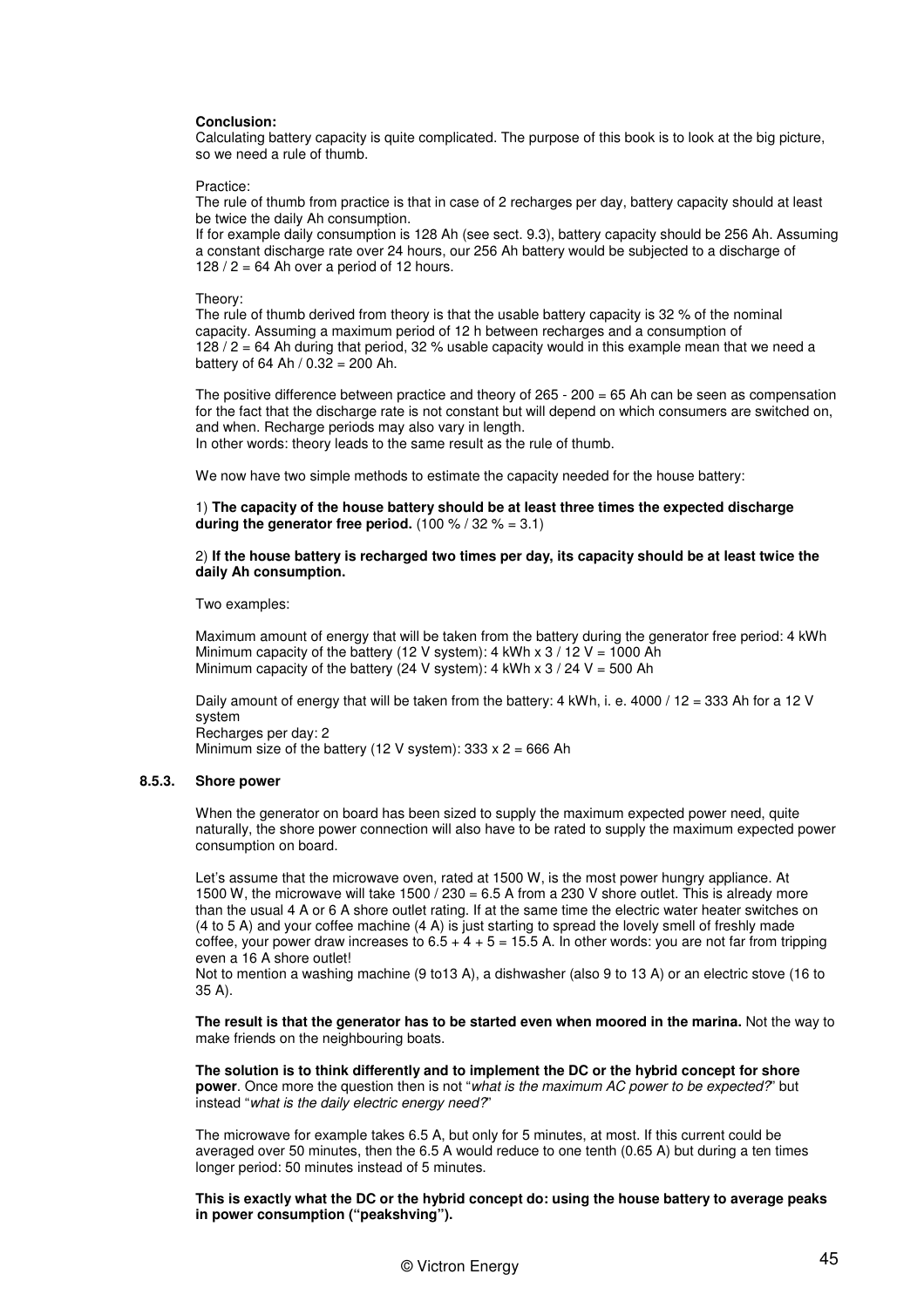The example described in chapter 9, where indeed a microwave oven is the most power hungry appliance, will show that the daily energy consumption when moored is 1.6 kWh, which translates to an average power of 1600 / 24 = 66 W, or 5.6 A taken from a 12 V house battery. And 66 W is a current of only  $66 / 230 = 0.3$  A from the shore power outlet!

In practice, due to losses and some reserve to charge the battery, shore current will be 2 to 4 times higher, but even 1 A still is next to nothing.

The example from chapter 10 shows that with more electric equipment on board, shore power can be reduced from 8 kW (3 phase 16 A shore outlet needed) to a mere 1.3 kW (6 A 230 V shore outlet).

What the examples show is that the DC or hybrid concept reduces the shore power rating needed by a factor of 4 to 10, making it much easier to find a suitable berth in today's overcrowded marina's.

#### **But reduction of shore power rating is not the only advantage of the DC and the hybrid concept, here is the complete list:**

#### **Up to ten times less shore power needed**

As will be shown in more detail in the next chapters, implementing the DC or hybrid concept really results in a breathtaking reduction of the required shore outlet rating.

The average power demand is in general less than one 1/4 or even, depending on the power consumption profile on board, less than  $\frac{1}{10}$  of the peak power demand. Therefore the battery charger needed to connect to shore power will also be quite small and represents a small investment compared to the total cost of the electric infrastructure on board.

And a low power shore socket to connect to will be much easier to find in an overcrowded marina than a 16 A or a 3 phase socket!

#### **Built-in clean, stable and no-break AC power**

Whatever goes wrong with shore power, the battery + inverters or Multi's are there to guarantee uninterrupted power.

#### **DC concept only: built-in frequency and voltage conversion**

Battery chargers will operate on a 50 Hz and on a 60 Hz supply. With an autotransformer or a wide input range (90 V to 260 V AC) battery charger **one can connect to shore power anywhere in the world, without the need for an expensive and cumbersome shore power converter.**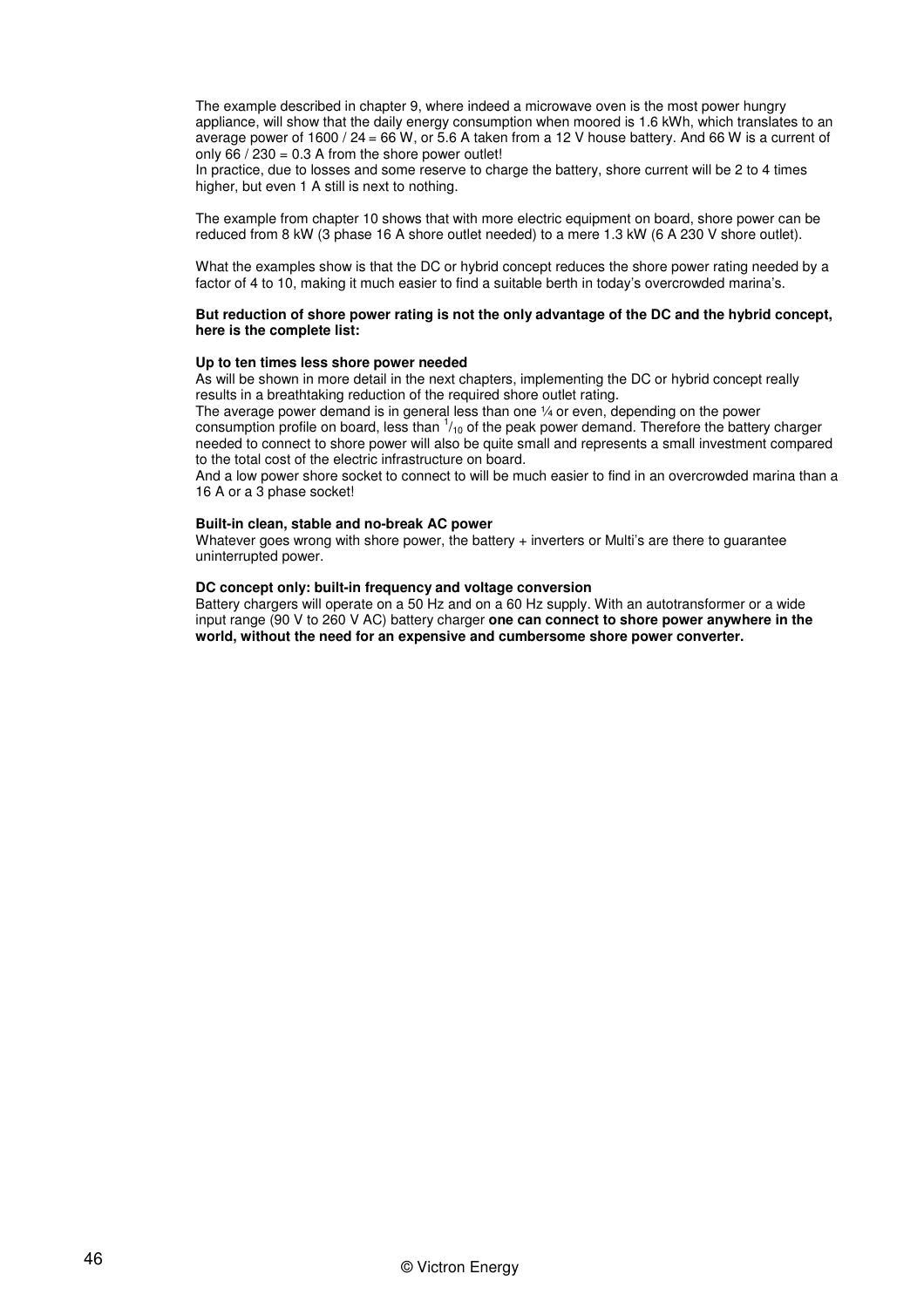# **9. Up to 4 kWh required per day (170 Watt average**)

# **9.1. Introduction**

It is now time to go on board and see how things work out in practice.

Of course all boats are different, depending on purpose, budget and ownership. Some boats are equipped to cross the Atlantic or to sail around the world. Others are intended to travel along rivers and canals. And still others go out fishing for a day. Some boats are sailed and maintained by the owner, others are part of a charter fleet. Then similar electric installations can be found in mobile homes for example, or off-grid houses.

I have chosen here to take sea-going yachts as the example, because that is what I know about first hand. It is not very difficult to adapt the reasoning given in this and the following chapters to other applications.

The first boat we will board is fairly simple in terms of electric installation, and electric power consumption has been kept as low as possible. It would typically be a motorboat of up to 9 metres or a sailing boat of up to 12 metres.

The boat has a 12 V electrical system and, to start with, we list all electric equipment and current consumption.

# **9.2. Equipment and current consumption**

- **9.2.1. Navigation instruments** (wind set, log, depth sounder, etc): less than 0.2 A
- **9.2.2. GPS**: about 0.2 A
- **9.2.3. VHF**

Standby consumption is low (approx. 0.1 A). Transmitting does take a good deal of current (approx. 5 A) yet is brief, so that consumption in Ah remains quite low.

#### **9.2.4. Tricolour navigation light or anchor light**: 25 W  $(25 W / 12 V = 2.1 A)$

#### **9.2.5. Autopilot**

The autopilot can be one of the biggest consumers if used for long periods of time. The motor's current consumption is easily 5 A. When running with a duty cycle of 30 % the average consumption would be  $5 \times 0.30 = 1.5$  A.

Please bear in mind that this is a very rough approximation. Power consumption of the autopilot will in practice depend on the boat, trimming, the seas, etc.

## **9.2.6. Radio**

Particularly on longer cruises, the (car) radio is often turned on. Its current consumption is about 1 A.

### **9.2.7. Cabin lighting**

These days lighting consists of halogen lamps (10 W to 20 W) and fluorescent tubes (approx. 8 W). Incandescent bulbs are not recommended because they take up to 5 times more current for the same amount of light produced. Assuming 10 lighting points and thrifty use, consumption would be limited to approx. 10 Ah per 24-hour period.

#### **9.2.8. Refrigerator**

Refrigeration has been discussed in sect. 6.2.

In this example we will assume that we have a refrigerator on board with a 50 W compressor running with a 50 % duty cycle. In my experience this is an average refrigerator in terms of energy consumption, when cruising in a temperate climate.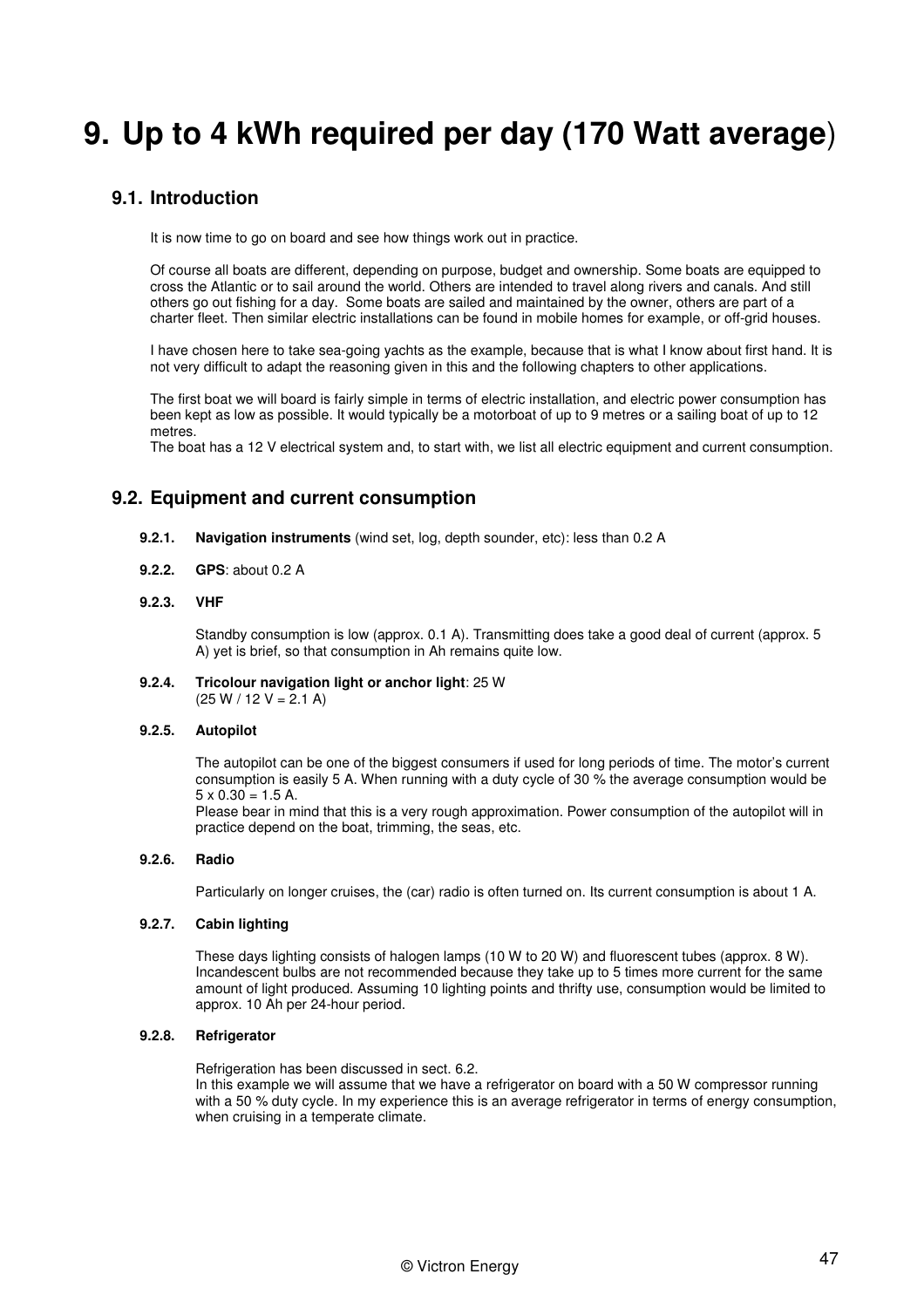# **9.3. Consumption over a 24-hour period when sailing**

Our starting point is one 24-hour period under sail (when travelling under power the current consumption is not of importance, because the alternator on the main engine can easily keep up with consumption). We will now determine the battery capacity needed for supplying all consumers during one 24-hour period. In the table that follows the consumers have been divided into continuous (C), long duration (L), and short duration (S) consumers.

| <b>Consumption</b><br><b>Consumers</b>                                            |      | Time / 24- | %     | Consumption / 24- |             |           |
|-----------------------------------------------------------------------------------|------|------------|-------|-------------------|-------------|-----------|
|                                                                                   |      |            | hours | on                | hour period |           |
|                                                                                   | Watt | Amp        | Hours | %                 | kWh         | Ah (12 V) |
| Navigation instruments<br>С                                                       |      | 0.2        | 24    |                   |             | 5         |
| <b>GPS</b><br>C                                                                   |      | 0.2        | 24    |                   |             | 5         |
| С<br>VHF standby                                                                  |      | 0.1        | 24    |                   |             | 2         |
| S<br>transmitting                                                                 |      | 5          | 0.2   |                   |             |           |
| C<br>Refrigerator, air-cooled heat exchanger                                      | 50   | 4.2        | 24    | 50                |             | 50        |
| Tricolour navigation light or anchor light                                        | 25   | 2.1        | 8     |                   |             | 17        |
| Autopilot                                                                         |      | 5          | 20    | 30                |             | 30        |
| Radio                                                                             |      |            | 3     |                   |             | 3         |
| Cabin lighting<br>S                                                               | 200  |            | 0.6   |                   |             | 10        |
| S<br>Other                                                                        |      |            |       |                   |             | 5         |
|                                                                                   |      |            |       |                   |             |           |
| Total consumption per 24-hour period                                              |      |            |       |                   | 1.5         | 128       |
| Average consumption per 24-hour period                                            | 64   | 5.3        |       |                   |             |           |
|                                                                                   |      |            |       |                   |             |           |
| Minimum battery capacity required, assuming 2 recharges per day (see sect. 8.4.2) |      |            |       |                   |             | 256       |
|                                                                                   |      |            |       |                   |             |           |

It is noticeable that the refrigerator is by far and away the biggest consumer. The refrigerator's current consumption could be halved by using a more expensive water-cooled heat exchanger instead of an air-cooled heat exchanger and by improving insulation. The total consumption per 24-hour period would then reduce to 103 Ah. Using a gas refrigerator (only useable on motorboats in calm waters) would even reduce current consumption to 78 Ah.

# **9.4. At anchor or moored without 230V shore power pick-up**

Once again, our starting point is one 24-hour period, but this time the following applies for motorboats and sailing boats.

| <b>Consumers</b>                                                                  |      | <b>Consumption</b> |       | %  | Consumption / 24- |           |
|-----------------------------------------------------------------------------------|------|--------------------|-------|----|-------------------|-----------|
|                                                                                   |      |                    | hours | on | hour period       |           |
|                                                                                   | Watt | Amp                | Hours | %  | kWh               | Ah (12 V) |
| Refrigerator, air-cooled heat exchanger<br>C.                                     | 50   | 4.2                | 24    | 50 |                   | 50        |
| Masthead light                                                                    | 25   |                    | 8     |    | 0.2               | 17        |
| Radio                                                                             |      |                    | 3     |    |                   | 3         |
| Cabin lighting, ten 20 W lighting points<br>S                                     | 200  |                    | 0.6   |    |                   | 10        |
| S<br>Other                                                                        |      |                    |       |    |                   | 5         |
|                                                                                   |      |                    |       |    |                   |           |
| Total consumption per 24-hour period                                              |      |                    |       |    | 1.0               | 85        |
| Average consumption per 24-hour period                                            | 42   | 3.5                |       |    |                   |           |
|                                                                                   |      |                    |       |    |                   |           |
| Minimum battery capacity required, assuming 2 recharges per day (see sect. 8.4.2) |      |                    |       |    |                   | 170       |
|                                                                                   |      |                    |       |    |                   |           |

# **9.5. The extra's**

Even the relatively small boats that we are considering here often have (or the crew might wish to have!) some extra safety and comfort on board. A few optional extras are suggested below. For some an inverter is needed. Because today inverter efficiencies are higher than 90%, the losses in the inverter are ignored in the energy consumption calculations.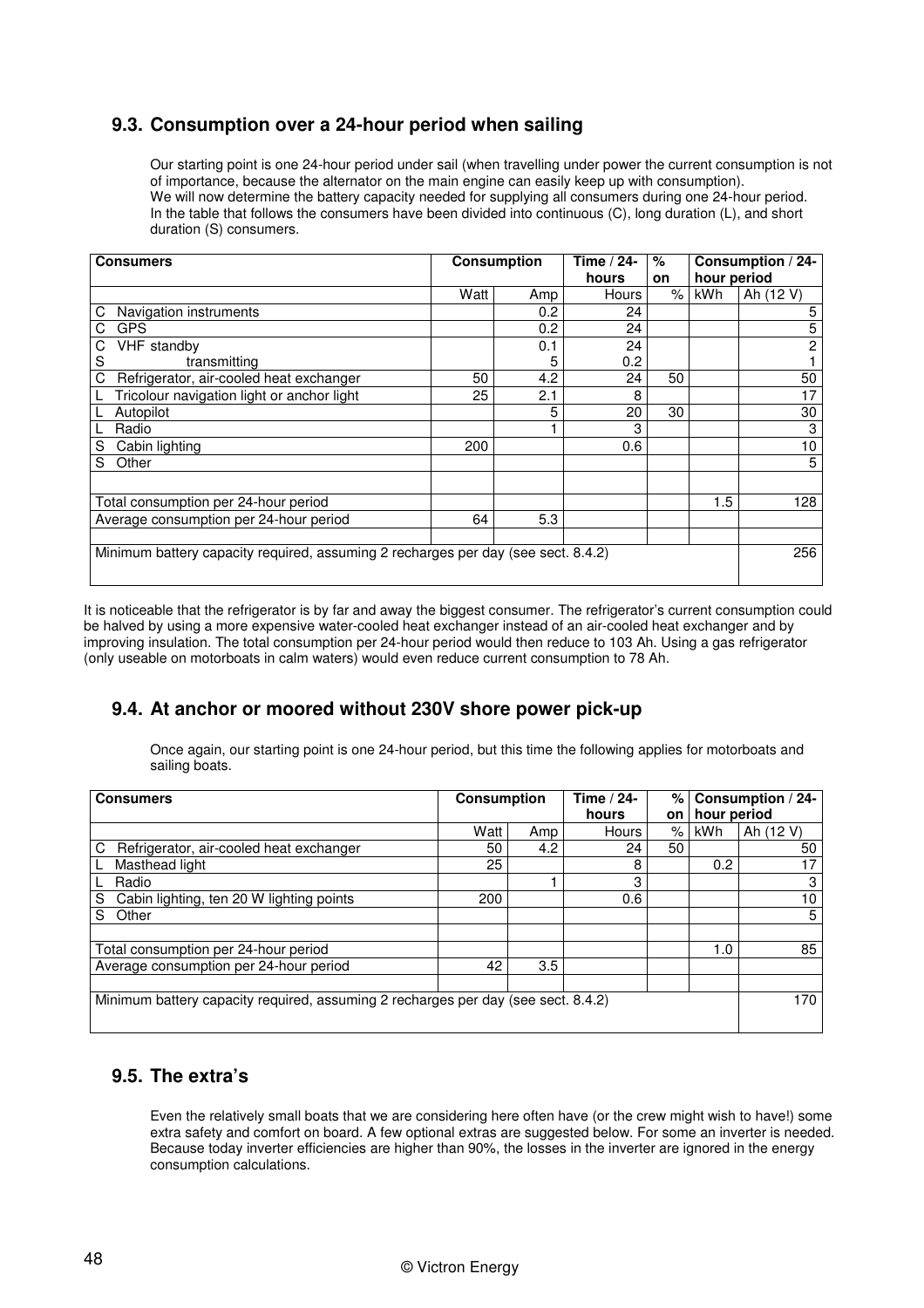## **9.5.1. Electronic navigation system**

Quite common today even on smaller yachts.

## **9.5.2. SSB**

Very useful on ocean trips.

## **9.5.3. Radar**

Increases safety when sailing at night or in bad weather.

## **9.5.4. Microwave oven**

A microwave oven uses a great deal of energy (up to 1.5 kW) for a brief time. When the microwave is used for 12 minutes per day the consumption in Ah out of a 12 V battery is 1500 x 0.2 / 12 = 25 Ah.

## **9.5.5. Space heating**

One should always opt for a diesel burner so that current consumption stays confined to diesel pump and fans. The current consumption is then kept down to approx. 5 A.

#### **9.5.6. Air conditioning**

Especially when operating on battery power, it is important to carefully look at the expected energy consumption.

## **9.5.7. Water maker**

Some very efficient water makers are now available that work on 12 V DC. Current consumption is only 10 to 20 A for 30 to 60 litres of fresh water per hour. This has made a water maker (and thus also a freshwater deck shower!) a realistic extra for small boats used for blue water cruising.

The following table sums up the additional luxury that could be found on smaller boats. Power consumption has been based on a crew of 2 or 3.

| <b>Consumers</b>                        | <b>Consumption</b> |     | Time / 24-<br>hours | hour period | Consumption / 24- |
|-----------------------------------------|--------------------|-----|---------------------|-------------|-------------------|
|                                         | Watt               | Amp | Hours               | kWh I       | Ah (12 V)         |
| Electronic navigation system<br>C       |                    | 2   | 24                  |             | 48                |
| <b>SSB</b><br>C.                        |                    | 12  | 0.1                 |             | 7                 |
| Radar                                   |                    | 3   | 8                   |             | 24                |
| S<br>Microwave oven                     | 1500               |     | 0.2                 | 0.3         | 25                |
| Heater                                  |                    | 5   | $6 \times 0.5 = 3$  |             | 15                |
| Air-conditioning, cooling capacity 2 kW | 700                |     | $6 \times 0.5 = 3$  |             | (90)              |
| Water maker, 150 litres per day<br>L    |                    | 10  | 5                   |             | 50                |
|                                         |                    |     |                     |             |                   |
| Consumption per 24-hour period          |                    |     |                     | 2.0         | 169               |
| Average consumption per 24-hour period  | 85                 | 7   |                     |             |                   |

With all the additional equipment on board (except for the airco), the total energy need per day amounts to:

- when sailing:  $1.5 + 2.0 = 3.5$  kWh, or  $128 + 169 = 297$  Ah
- at anchor :  $1.0 + 2.0 = 3.0$  kWh, or  $85 + 169 = 254$  Ah

Which translates to the following minimum battery capacity and average discharge current:

- when sailing:  $297 \times 2 =$  approx. 600 Ah and 12.3 A discharge current
- at anchor  $\left( \right)$  : 254 x 2 = approx. 500 Ah and 10.5 A discharge current

We are now going to see how to produce the required energy, for the "basic" yacht (1.0 to.1.5 kWh needed), and for the "full featured" yacht (3.0 to 3.5 kWh needed).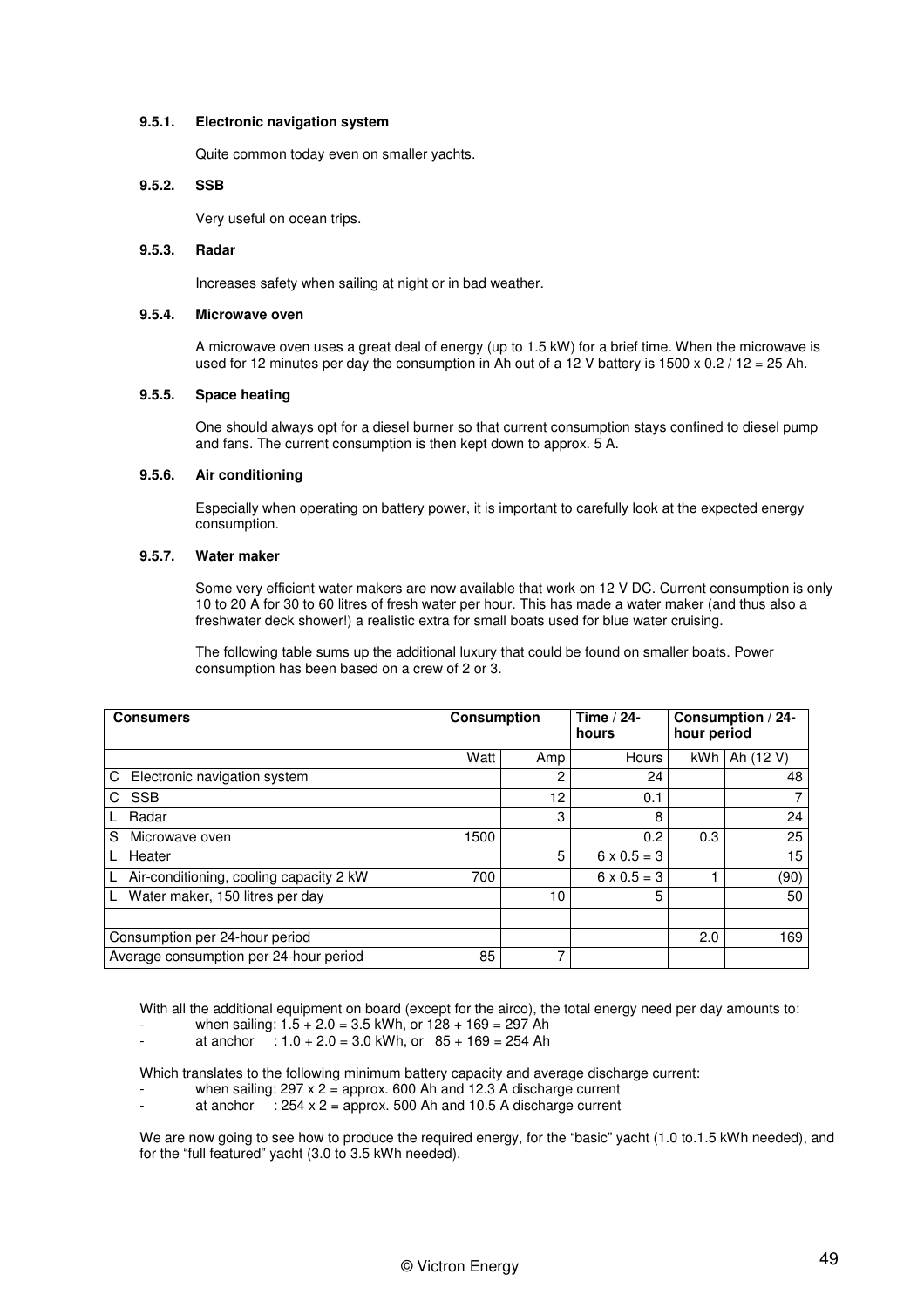# **9.6. How to recharge the battery**

### **9.6.1. Generate current with the main engine.**

The main engine usually has a 14 V / 60 A alternator fitted. This means that the alternator will deliver 60 A at 6000 rpm. Suppose that the diameter ratio between the engine pulley and the alternator pulley is 2:1, then the main engine would have to run at 3000 rpm to attain 60 A charging current. In practice nobody does this, because it makes too much noise. For generating current the engine generally runs between 1500 and 2000 rpm. The charging current will then be 40 % to 80 % of the rated value, i.e. 30 to 50 A.

This means that to charge the house battery, 2 to 3 engine hours are needed per day for the "basic" yacht and 7 to 8 engine hours per day for the full-featured yacht.

Not an attractive proposition, unless: -you are intending to travel under power a good distance every day -the boat is mainly used for day trips

If the intention is to live on board for days or weeks without shore power available, running the engine for several hours per day only for recharging the battery (i. e. at nearly no load) is bad for the engine, and very unpleasant for the crew and eventual neighbours.

How can this be done better?

**9.6.2. Increase battery capacity** so that you can sail or lie at anchor for several days. This is a simple and inexpensive solution that only makes sense, however, if you always expect to be travelling for longer periods under power within a few days, or will have shore power available.

## **9.6.3. A second or bigger alternator**

Please refer to chapter 4 and 5 for precautions to take.

Increasing the charge current to 80 A would result in an acceptable 1 to 2 daily engine hours for the basic yacht. But bear in mind that there is a limit to the charge current that a battery will accept without damage, see section 2.5.6.

Automotive batteries, Optima, and the Sonnenschein Dryfit A200 or Sportline VLRA battery can be charged at a C / 3 rate up to 80 % capacity, with an absorption voltage limit of 2.4 V / cell (**in particular a VLRA battery must be temperature compensated due to heat generation at this high charge rate!**). Charging at 80 A and C / 3 requires a battery capacity of 80 x 3 = 240 Ah which is less than the 258 Ah required for the basic sailing yacht. As discussed earlier, more capacity will increase service life. Some other batteries should be charged at C / 5 or less so that at least  $80 \times 5 = 400$  Ah is required.

To limit engine run time to 2 hours (2 sessions of 1 hour) on the full featured yacht would require 150 A alternator output and a battery of 297 Ah x  $2 = 594$  Ah (still only 3 batteries of 230 Ah each), or, if the maximum charge rate is  $C / 5$ , a 150 A x 5 = 750 Ah battery. Please also note that alternators have a low efficiency (about 50 %), that means the power taken from the engine would be  $150 \times 15 / 0.5 = 4.5$  kW

#### **Two remarks about efficiency here:**

1) In order to account for losses in the battery (energy efficiency in partial state-of-charge operation: approximately 89 %, see sect. 3.3.), in cabling, in diode isolators or battery chargers and, for some consumers, an inverter, a recharge voltage of 15 V respectively 30 V will be assumed in all calculations regarding battery charging. In other words: an efficiency of  $\eta = 12 / 15 = 80 \%$  is assumed. -discharging a battery with 150 Ah at 12 V means an energy consumption of 150 Ah x 12 V = 1.8 kWh -recharging 150 Ah at "15 V" means an energy supply of 150 Ah x 15  $v = 2.25$  kWh -the difference,  $2.25 - 1.8 = 0.45$  kWh, is lost in the process.

2) An energy consumption of 4 kWh, the subject of this chapter, and for nearly the full 100 % via the battery, requires 4 kWh /  $0.8 = 5$  kWh to be supplied by the alternator. With 50 % alternator + belt efficiency, the main engine will have to supply  $5 \text{ kW}$  /  $0.5 = 10 \text{ kWh}$ . And then the engine runs with a load of only 10 to 20 %, meaning a fuel efficiency of something like 10%… Efficiency of the complete chain:  $\eta = 0.8 \times 0.5 \times 0.1 = 0.04 (= 4\%)$ .

### **9.6.4. Solar cells**

In the summer in the Netherlands, for example, solar cells, mounted horizontally, deliver approx. 300 Wh per day and per m<sup>2</sup> (1 m<sup>2</sup> = 2 off 50 W panels). This boils down to 25 Ah per day and per m<sup>2</sup> in a 12 V battery. In the Mediterranean area this rises to approx. 35 Ah, and in the Caribbean to 50 Ah. Solar cells can therefore make a considerable contribution, especially on multihulls and motorboats that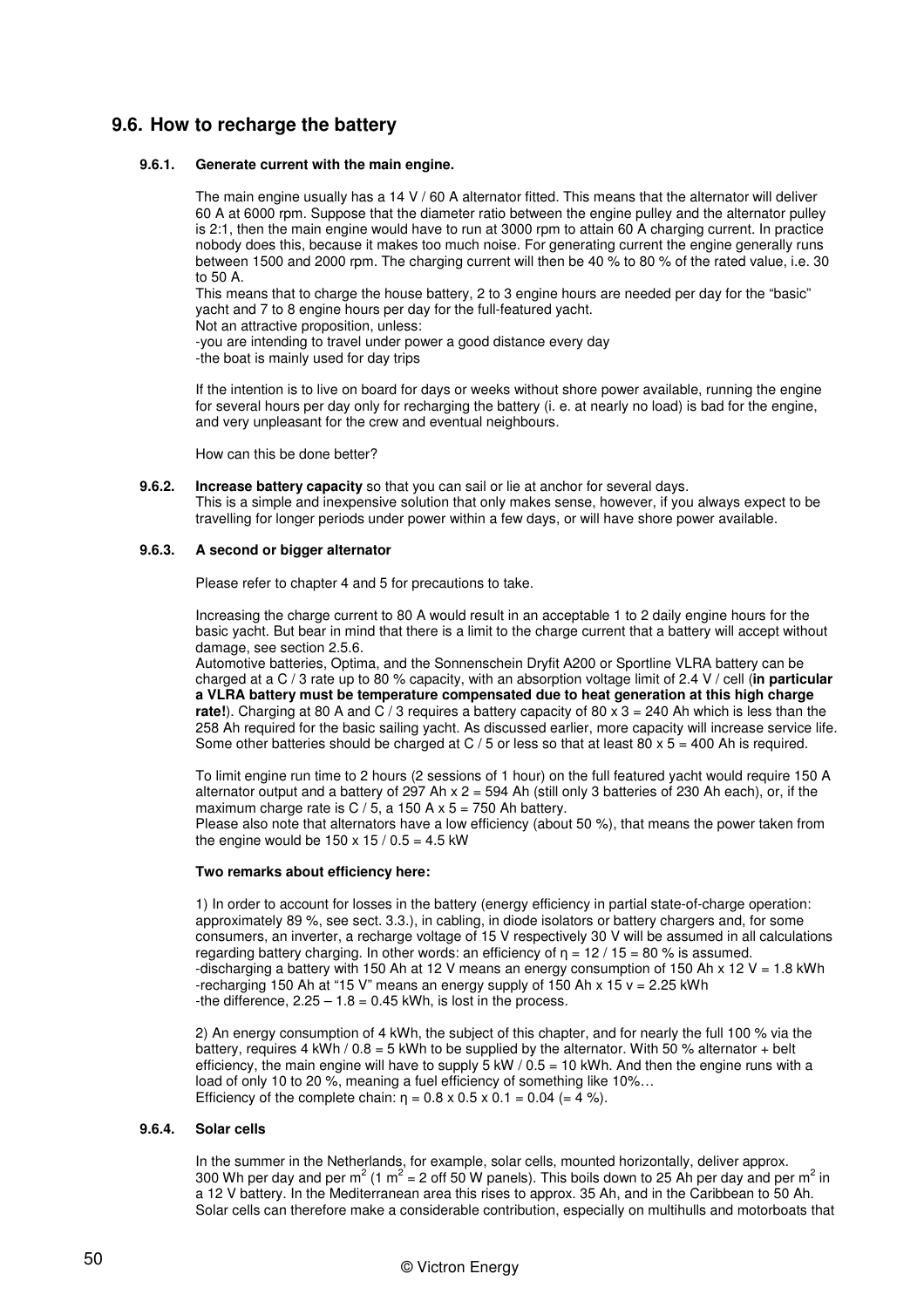often have a lot of deck or roof space available.

## **9.6.5. Wind generator**

A wind generator with a rotor diameter of 1 metre delivers approx. 25 W (2 A in a 12 V battery) at a wind speed of 10 knots. A contribution of 40 to 80 Ah per 24-hour period can be expected.

Where current consumption on board is low, solar cells and a wind generator can make a considerable contribution and drastically reduce engine running hours needed to generate power.

Even on somewhat bigger yachts, solar cells and / or a wind generator are very suitable for charging the batteries and keeping them 100 % charged during periods that the boat is not used. However, good charge regulators are very important to prevent overcharging.

## **9.6.6. Water generator (shaft or towed)**

Under sail, extra current can be generated with a propeller shaft generator (disadvantage: significant drag, noise, and wear and tear), or with a small stand alone water generator, transom-hung or towed. The latter will generate about 12 W, or 1 A per knot of speed through the water, i.e. 40 to 100 Ah in a 12 V battery per 24-hour period, and adequately covers the increase in current consumption while under sail compared to lying at anchor.

The additional drag of about 30 kg will, however, reduce speed by about 0.5 knot.

#### **9.6.7. Shore power**

The best way to connect to shore power is with a battery charger, in other words, to also use the DC concept (see sect. 8.2.1 and 8.5.3). As will be shown below, the rule of thumb here is that the battery charger should be able to supply at least twice the daily energy need, and 3 to 4 times the daily energy need if a discharged house battery must be recharged within a day.

For the full-featured yacht for example, the daily energy need when moored, (which means no power needed for the masthead light, navigation, SSB, radar and water maker) is 132 Ah or 1.6 kWh.

At twice the daily energy need the battery charger should supply 1.6 kWh x  $2/24$  h = 133 W, which at 12 V amounts to 133 /  $12 = 11$  A.

The average DC current consumption is  $11 / 2 = 5.5$  A, which leaves us with 5.5 A to recharge the battery. The minimum battery capacity was 500 Ah, so a recharge from 50 % DoD to 80-90 % DoD (to be followed by a substantial absorption period) would take approx. (500 / 2) / 5.5 = 46 h.

At 4 times the daily energy need the battery charger should supply 22 A, which leaves 16.5 A to recharge the battery. A recharge to 80-90 % would then take 15 h.

In practice one would install either a 25 A or a 50 A battery charger. The 50 A charger would take a maximum current of 50 A x 15 V / 230 V = 3.3 A from the shore outlet. So even a 4 A outlet will do.

Alternatively, if AC power is required when sailing, a 1200 VA Phoenix Multi or MultiPlus could be installed: it has sufficient power for the microwave oven and doubles as a 50 A battery charger.

# **9.7. Conclusion**

- One or more sources of alternative energy such as solar cells, a wind generator, or a water generator can contribute a very substantial 1 to 2.5 kWh (100 to 200 Ah in a 12 V battery) to the daily energy required.

The practical limit to daily recharging a 12 V battery with alternators on the main engine is about 4 kWh, or 300 Ah at 14 V. **This is however sufficient for all the extra luxury as listed in sect. 9.5!**  At 24 V, and again with 150 A alternator output (a load of 8.4 kW on the main engine!) one could move up to 8 kW daily energy consumption.

An inefficient refrigerator (50 W compressor running at 100 % duty cycle) will consume up to 100 Ah per day of your precious battery capacity.

Implementing the DC or the hybrid concept also to connect to shore power will limit the required rating of the shore outlet to 4 A.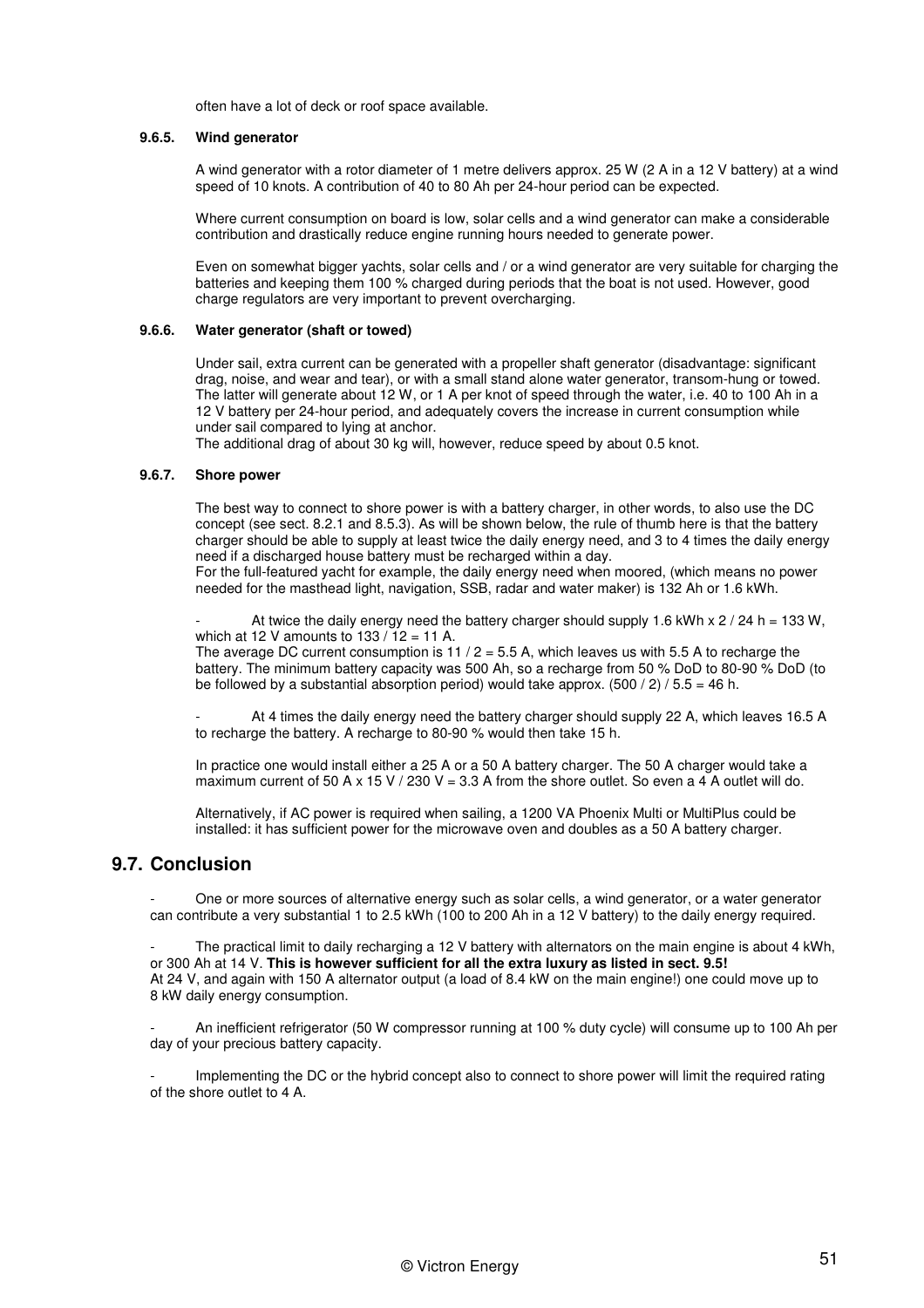# **10. Up to 14 kWh required per day (600 W average)**

# **10.1. Introduction**

In chapter 9 we saw that up to 4 kWh of electric energy required per day, a relatively simple DC system is perfectly adequate.

Next to the basic consumers, for which about 1.5 kWh was required, 2.5 kWh was available daily to operate additional equipment, increasing safety and / or comfort on board.

The required battery capacity did range from 250 Ah / 12 V for the "basic" yacht to 600 Ah / 12 V, for a "full featured" yacht.

Even above 4 kWh per day, a system with powerful alternators on the main engine is feasible (and the main engine will be more reliable than a small 3000-rpm genset). For reasons of noise, redundancy, and efficiency it is, however, certainly worthwhile to explore alternatives.

The available alternatives are:

- An AC diesel genset to directly supply AC consumers: the AC concept.
- A (smaller) battery assisted AC genset: the battery assisted AC concept.
- A DC genset: extension of the DC concept of the previous chapter to higher power ratings.

A daily energy consumption of 14 kWh is quite substantial and could very well be the average consumption in your land based home. Check your electricity bill!

In terms of boats, we are looking at motorboats and catamaran sailing yachts of up to 15 metres (49 ft) or monohull sailing boats of up to 18 metres (59 ft).

The calculations that follow are based on a 24 V house battery. To convert to 12 V, simply double current and Ah required.

To start with, the list of standard electric equipment:

## **10.2. Equipment: the minimum**

#### **10.2.1. Navigation equipment**

A navigation computer is almost standard on bigger boats. Including GPS, VHF, SSB, radar, Inmarsat, average current consumption rises to between 2 A and 5 A at 24 V.

#### **10.2.2. Navigation light and anchor light:** 25 W

#### **10.2.3. Autopilot**

Power consumption depends on model, the seas, trimming, etc. Average: between 5 A and 10 A when on, with 30 % duty cycle.

#### **10.2.4. Refrigerator and freezer**

We assume an installation with two 50 W compressors and water-cooled heat exchangers. Furthermore, we assume that in order to keep consumption low, specific attention has been paid to insulation. This can limit the duty cycle of the refrigerator compressor to 25 % and of the freezer compressor to 50 %.

## **10.2.5. Cabin lighting**

More light fittings and less thrifty usage than on smaller boats. Average: 20 Ah per 24-hour period.

#### **10.2.6. Radio**

More power and more loudspeakers than on smaller boats: approximately 2 A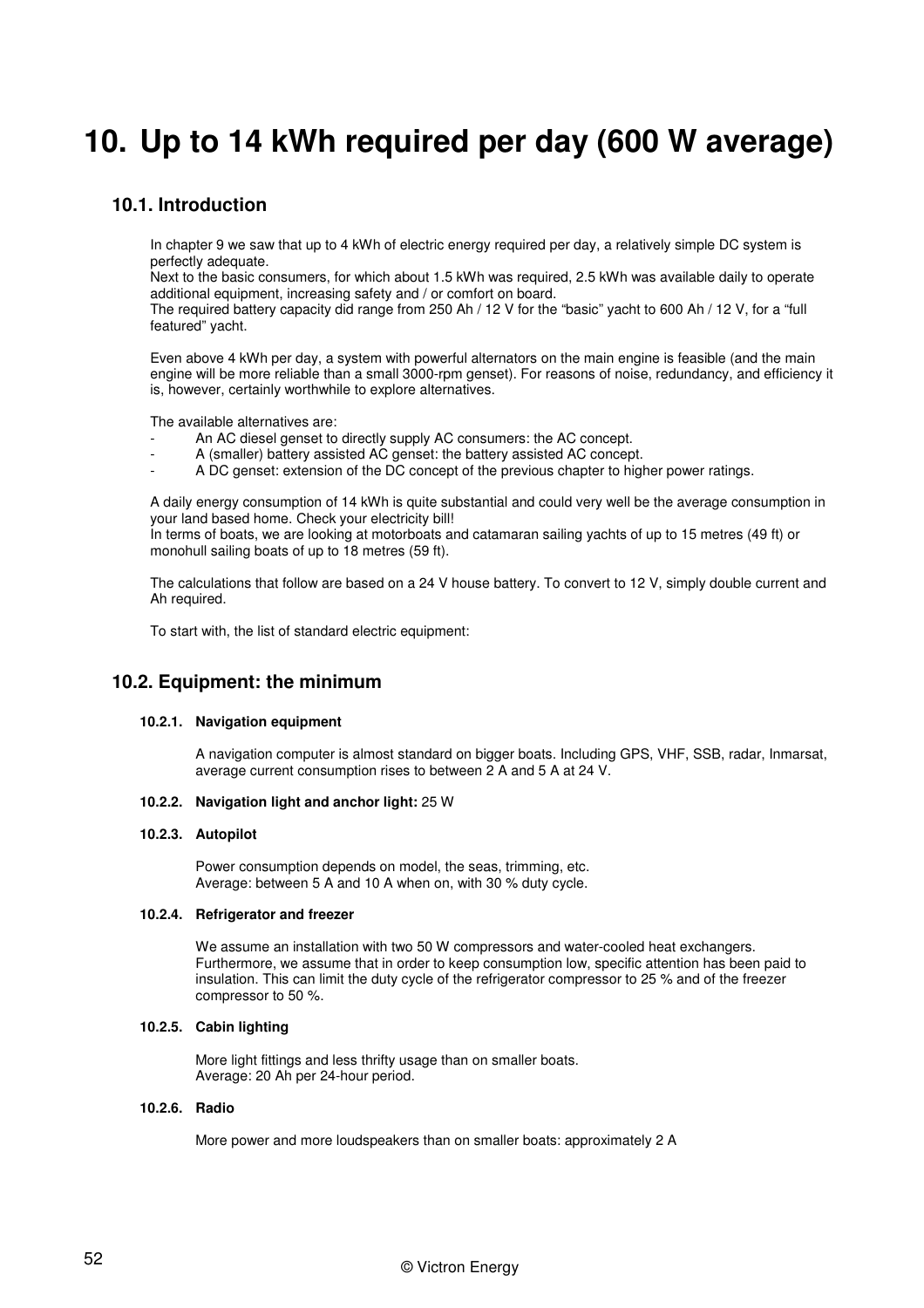## **10.2.7. Other consumers**

We are assuming more use of pumps (e.g. for the shower) and we are working on 10 Ah at 24 V.

# **10.3. Sailing**

As has been done in chapter 9, we will know calculate the power consumption over a 24 hour period, when sailing.

| Consumers                                                                         | <b>Consumption</b> |     | Time / 24- | $%$ on $ $ |             | Consumption / 24- |
|-----------------------------------------------------------------------------------|--------------------|-----|------------|------------|-------------|-------------------|
|                                                                                   |                    |     | hours      |            | hour period |                   |
|                                                                                   | Watt               | Amp | Hours      | $\%$       | kWh l       | Ah (24 V)         |
| Navigation equipment<br>C                                                         |                    | 2   | 24         |            | 1.2         | 48                |
| Navigation light                                                                  | 25                 |     | 8          |            | 0.2         | 8                 |
| Autopilot                                                                         |                    | 5   | 20         | 30         | 0.8         | 30                |
| Refrigerator & freezer, water cooled<br>С                                         | $50 + 50$          |     | 24         | $25 + 50$  | 0.9         | 38                |
| S<br>Radio                                                                        |                    | 2   | 3          |            | 0.1         | 6                 |
| Cabin lighting<br>S                                                               | 400                |     | 1.2        |            | 0.5         | 20                |
| S<br>Other                                                                        |                    |     |            |            | 0.2         | 10                |
|                                                                                   |                    |     |            |            |             |                   |
| Total consumption per 24-h period                                                 |                    |     |            |            | 3.8         | 160               |
| Average consumption per 24-h period                                               | 160                | 6.7 |            |            |             |                   |
|                                                                                   |                    |     |            |            |             |                   |
| Minimum battery capacity required, assuming 2 recharges per day (see sect. 8.4.2) |                    |     |            |            |             | 320               |
|                                                                                   |                    |     |            |            |             |                   |

What can be learned from this table:

By investing in efficiency and insulation, the power consumption of the refrigerator and freezer is now in line with that of other consumers. All too often bad design results in the compressors running nearly full time, which would add another 60 Ah to daily power consumption!

When sailing, the minimum energy consumption on a 12 to 18 m sailing boat is approx. 4 kWh per day. This is equivalent to about 160 Ah from a 24 V battery or 320 Ah from a 12 V battery.

The average DC current taken from the battery is only 6.7 A at 24 V, not of any significance when motoring

# **10.4. At anchor or moored without 230V shore power pick-up**

The following table is valid for motor boats as well as sailing boats

| <b>Consumption</b><br><b>Consumers</b>                                            |           | Time / 24-<br>hours | $%$ on $\vert$ | hour period | Consumption / 24- |           |
|-----------------------------------------------------------------------------------|-----------|---------------------|----------------|-------------|-------------------|-----------|
|                                                                                   | Watt      | Amp                 | Hours          | %           | kWh               | Ah (24 V) |
| Anchor light                                                                      | 25        |                     | 8              |             | 0.2               | 8         |
| Refrigerator & freezer, water cooled                                              | $50 + 50$ |                     | 24             | $25 + 50$   | 0.9               | 38        |
| S<br>Radio                                                                        |           | 2                   | 3              |             | 0.1               | 6         |
| S<br>Cabin lighting                                                               | 400       |                     | 1.2            |             | 0.5               | 20        |
| S<br>Other                                                                        |           |                     |                |             | 0.2               | 10        |
| Total consumption per 24-h period                                                 |           |                     |                |             | 2.0               | 82        |
| Average consumption per 24-h period                                               | 82        | 3.4                 |                |             |                   |           |
| Minimum battery capacity required, assuming 2 recharges per day (see sect. 8.4.2) |           |                     |                |             |                   | 164       |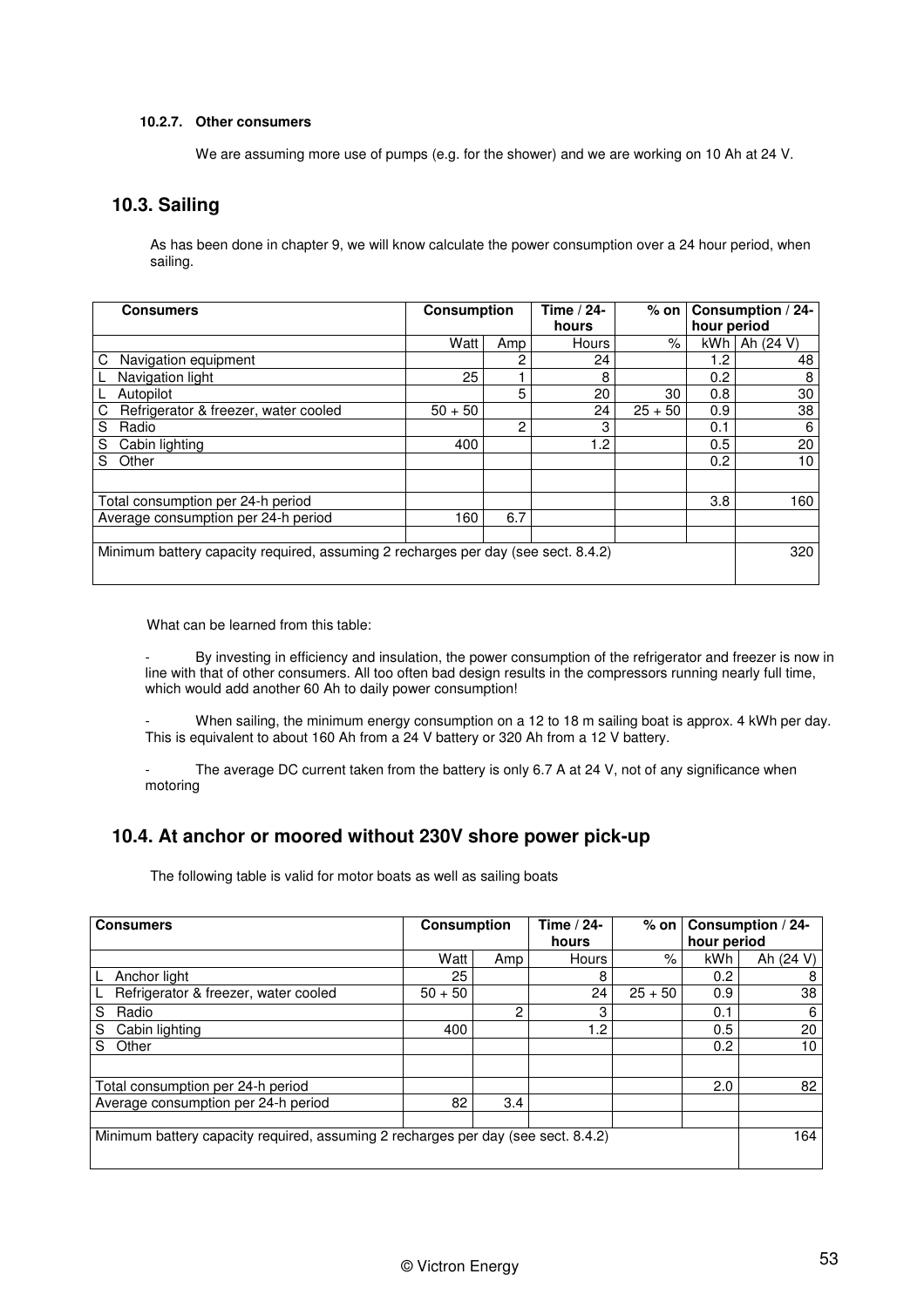# **10.5. The extra's**

From the extra's mentioned in section 9.5 of the previous chapter, the electronic navigation system, SSB and radar have been included in the list of section 10.2. In addition to the other extra's mentioned in 9.5 there are a few more to consider, now that we are looking at

bigger boats.

## **10.5.1. Hot water kettle**

Very convenient for boiling water. The heat capacity of 1 litre of water is 1.16 Wh per °C, see sect. 6.6. So bringing 1 litre of water to the boil will take approx. 100 Wh, i.e. 4.2 Ah from a 24 V battery.

#### **10.5.2. Electric stove**

Gas on board is hazardous and lugging gas bottles about is no pleasant task. With 2 electric hobs of 2 kW each the peak power required will be 4 kW (i.e. almost 200 A at 24 V), 4 hobs will require a maximum of 6 to 8 kW. Cooking a meal for 4 people takes approx. 1.2 kWh, i.e. 50 Ah (see sect. 6.6).

## **10.5.3. Small washing machine**

This has been touched on in sect. 6.5.

The energy consumption for a wash-dry cycle is about 2.7 kWh.

Most of the electricity needed is for heating the water and for the drying cycle. Hot fill (= supplying the washing machine with hot instead of cold water) and no drying cycle would reduce energy consumption to about 0.5 kWh.

#### **10.5.4. Small dishwasher**

Consumption approx. 1 kWh Hot fill would reduce energy consumption to less than 0.5 kWh.

We will now calculate the total consumption per 24-hour period if all this luxury would be taken on board, assuming a crew of 4 and a tropical climate, so that instead of the heater, the air conditioning is used.

In our example the air conditioning is switched on for 12 hours per day and the compressor runs with an average duty cycle of 50 %.

Similarly a high-pressure pump type water maker is used instead of the much more energy efficient DC water-hydraulic type.

We also assume that the washing machine and dishwasher are operated without hot fill.

| <b>Consumers</b>                         | <b>Consumption</b> |     | Time /<br>24-hours  | Consumption /<br>24-hour period |                   |
|------------------------------------------|--------------------|-----|---------------------|---------------------------------|-------------------|
|                                          | Watt               | Amp | Hours               |                                 | $kWh$   Ah (24 V) |
| Microwave oven                           | 1500               |     | 0.25                | 0.4                             | 16                |
| Kettle, 6 litres per day                 | 2000               |     |                     | 0.6                             | 25                |
| Electric cooker, 4 persons               | 6000               |     |                     | 1.2                             | 50                |
| Heater                                   |                    | 3   | $6 \times 0.5 = 3$  |                                 | (9)               |
| Air conditioning, cooling capacity 4 kW  | 1400               |     | $12 \times 0.5 = 6$ | 8.4                             | 350               |
| Water maker, 200 litres per day          |                    |     |                     | 1.4                             | 60                |
| Small washing machine, once every 2 days | 2000               |     |                     | $0.5 \times 2.7$                | 56                |
| Small dishwasher, daily                  | 2000               |     |                     | 1.0                             | 42                |
| Miscellaneous                            |                    |     |                     |                                 | 10                |
|                                          |                    |     |                     |                                 |                   |
| Consumption per 24-hour period           |                    |     |                     | 25                              | 609               |

The table shows that air conditioning is an especially power hungry consumer, although we have assumed only 12 hours of operation per day. With 8.4 kWh of energy needed per day, which would translate into 350 Ah per day if running (with an inverter) from the battery, air conditioning requires more energy than all other equipment together!

A 1500 Ah battery would be needed to achieve a generator free period of 20 hours. Although such installations do exist, the more common solution is to run a generator whenever the airco is on, and to cope with the noise, maintenance and fuel consumption.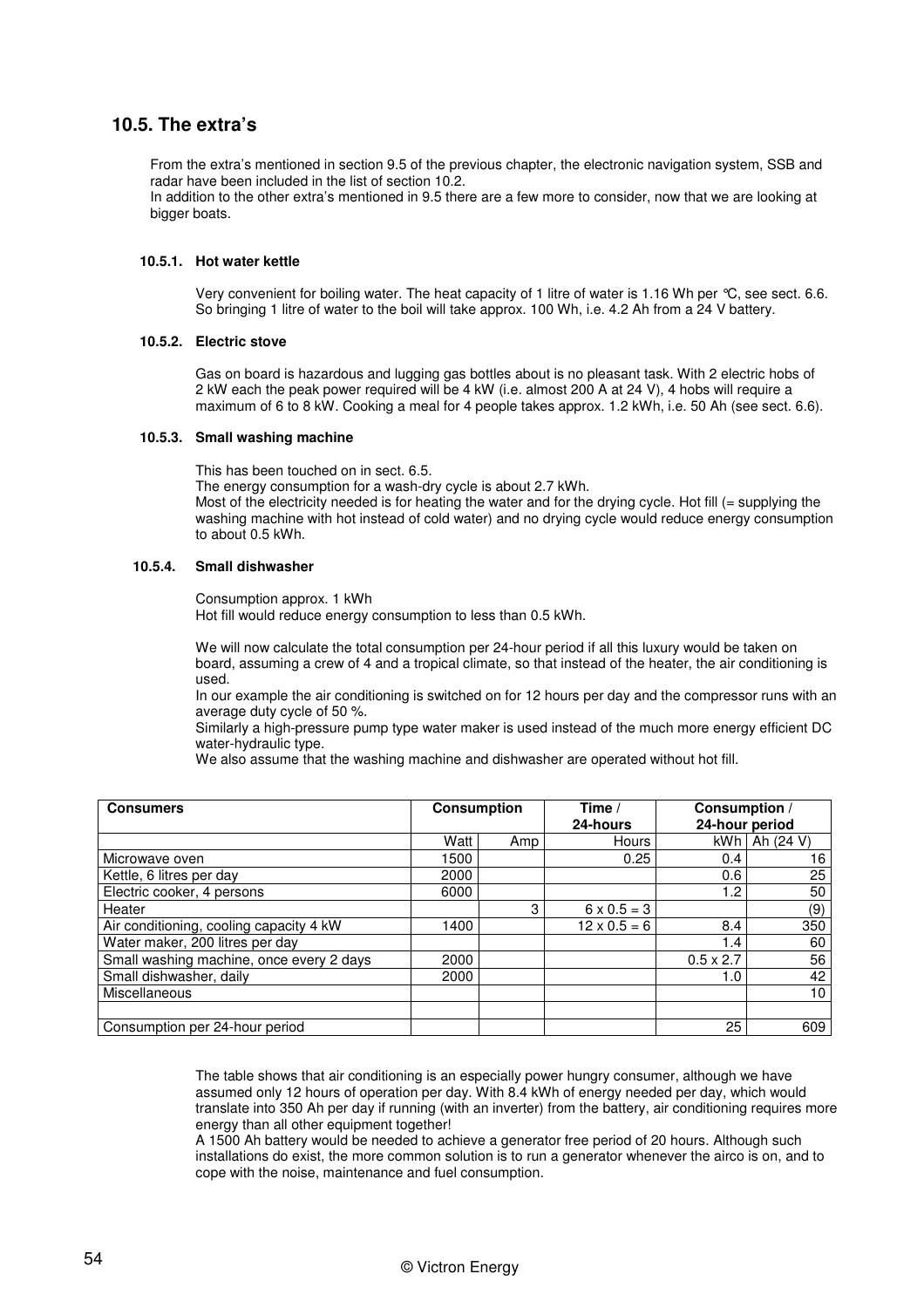Now, if we want reduce power consumption, the first step, if airco is a must, is reduce it to the minimum, and also to replace the water maker by the more efficient (and much less noisy) DC water-hydraulic type. The result is as follows:

| <b>Consumers</b>                         | <b>Consumption</b> |     | Time $\sqrt{ }$<br>24-hours | Consumption /<br>24-hour period |               |
|------------------------------------------|--------------------|-----|-----------------------------|---------------------------------|---------------|
|                                          | Watt               | Amp | Hours                       |                                 | kWh Ah (24 V) |
| Microwave oven                           | 1500               |     | 0.25                        | 0.4                             | 16            |
| Kettle, 6 litres per day                 | 2000               |     |                             | 0.6                             | 25            |
| Electric stove, 4 persons on board       | 6000               |     |                             | 1.2                             | 50            |
| Heater                                   |                    | 3   | $6 \times 0.5 = 3$          |                                 | (9)           |
| Air conditioning, cooling capacity 2 kW  | 700                | 29  | $12.x\,0.5=6$               | 4.2                             | 175           |
| Watermaker, 200 litres per day           |                    | 10  | 3.3                         | 1.4                             | 33            |
| Small washing machine, once every 2 days | 2000               |     |                             | $0.5 \times 2.7$                | 56            |
| Small dishwasher, daily                  | 2000               |     |                             | 1.0                             | 42            |
| More pumps                               |                    |     |                             |                                 | 10            |
|                                          |                    |     |                             |                                 |               |
| Consumption per 24-hour period           |                    |     |                             | 9.6                             | 407           |

Together with the basic consumption on a sailing boat, consumption per 24-hour period now adds up to:

| - with air conditioning:     | min. $160 + 407 = 567$ Ah and max. $160 + 609 = 796$ Ah                                          |
|------------------------------|--------------------------------------------------------------------------------------------------|
| at a current of, on average: | min. 567 Ah / 24 V = 24 A and max 796 Ah / 24 V = 33 A                                           |
|                              | total energy consumption per 24-hour period: min 567 x 24 = 13.6 kWh and max 796 x 24 = 19.1 kWh |

- without air conditioning: 160 + 232 = 392 Ah per 24 hour period at a current of, on average:  $392 / 24 = 16$  A. total energy consumption per 24-hour period: 392 x 24 = 9.4 kWh.

# **10.6. Energy generation**

## **10.6.1. With alternators on the main engine**

This is certainly possible, see chapter 9.

#### **10.6.2. Alternative sources of energy**

As explained in chapter 9, solar cells can be an excellent means to recharge the battery when the boar is left in the slip for a week or more.

When sailing, solar cells (1 m<sup>2</sup>), a wind generator (1 metre diameter) and a water generator (say 60 W at 5 knots speed through the water) together deliver almost 2.4 kWh (= 100 Ah in a 24 V battery) per 24-hour period. In other words: the contribution of alternative sources of energy can reduce engine hours substantially if not much more than the basic equipment is on board.

But when the daily energy needed increases further, other means of generating electricity are needed. The alternatives will be discussed in the next sections.

#### **10.6.3. With an AC generator**

The time-honoured method to cope with the high power demand of for example a washing machine or electric stove is installation of an AC diesel generator, to be started when power demand is high. The generator would for example run every evening for 2 to 4 hours during cooking and until the dishwasher has finished. During these same 4 hours one could run the washing machine and dryer, the water maker, the battery chargers, and heat-up the boiler (either electric or with cooling water from the generator).

If needed, one could have a second generator period of 1 or 2 hours during breakfast in the morning.

In general the generator period is kept as short as possible, for the following reasons:

- noise and vibration
- wear and maintenance
- preventing operation with insufficient load, as this will increase wear and maintenance
- fuel consumption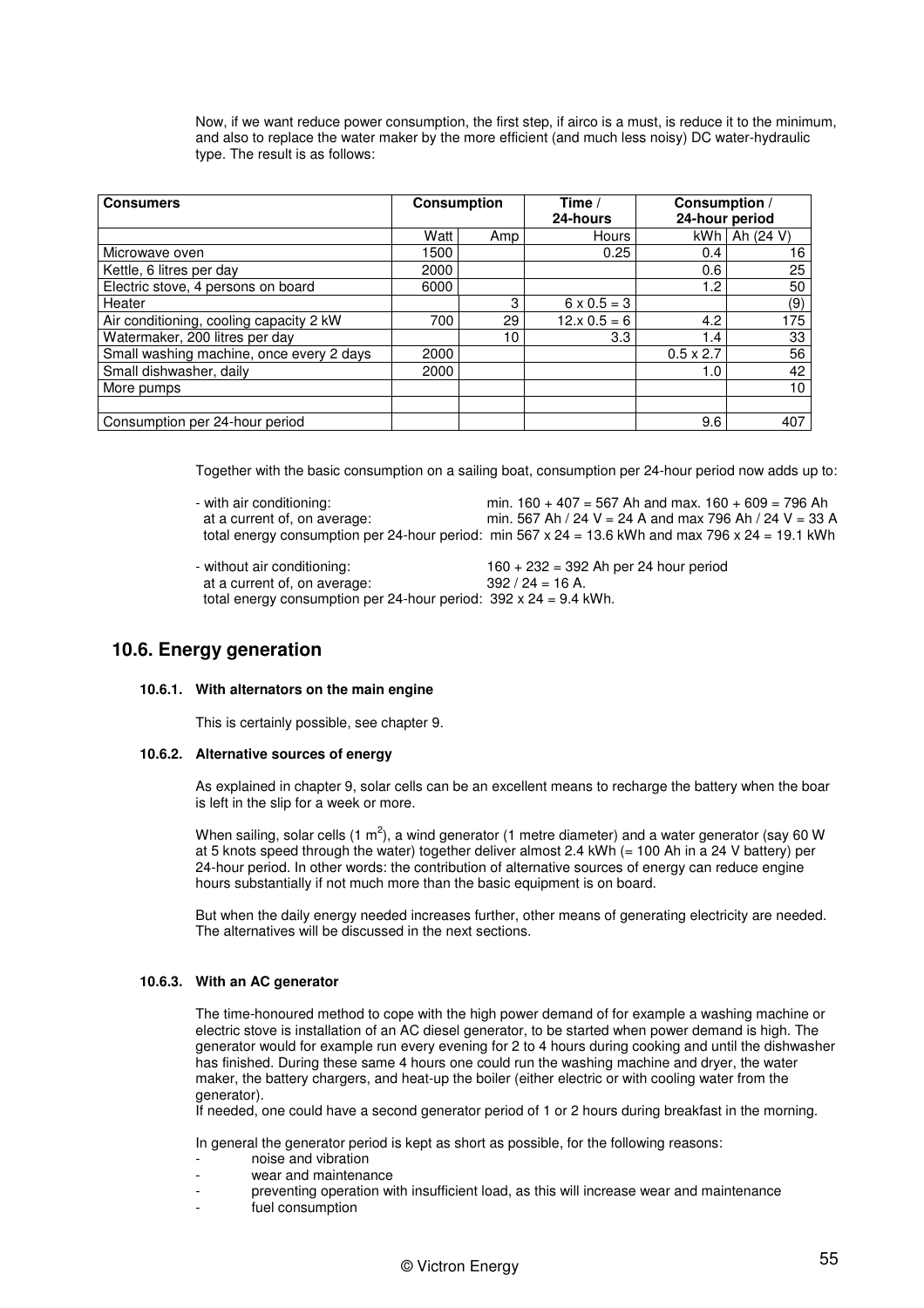Furthermore, for reasons of reliability and endurance, it is advisable to chose a 1500 rpm (50 Hz) or 1800 rpm (60 Hz) model, powered by a 2 or more cylinder motor.

#### **Battery sizing**

Knowing how long the generator will run, in our example during at least 4 hours per day, we can calculate how many Ah the battery has to supply during the generator free period:

a) If under sail, roughly  $24 - 4 = 20$  hours of the basic power consumption as outlined in sect. 10.3, or 160 x 20 / 24 = 133 Ah.

b) Regarding other equipment, let us assume that the microwave, kettle and two thirds of the airconditioning time will also come within the generator free period. This means  $16 + 25 + 175 \times 2/3 = 158$  Ah.

Total:  $133 + 158 = 291$  Ah. For this we then need a battery of at least 600 Ah, (2 recharge periods per day, see sect 8.5.2.) and with a little reserve (airco use during the night), that becomes 800 Ah.

#### **Inverters and battery chargers**

In the inverter mode, the Multi 24/3000/70 combined inverter-battery charger will in general provide sufficient power because the generator can be started whenever more than 2 kW AC power is needed. But as a charger the Multi only delivers 4 x 70= 280 Ah during the 4 hour generator period. During that period 291 Ah have to be charged, plus yet another 4 hours basic load, i.e. 6,7 x 4 = 27 Ah. With a little margin we then arrive at 100 A charging current. So, in addition to the Multi, a 24 V / 50 A charger needs to be installed.

#### **The generator**

For the electric stove 6 kW would be needed, plus 100 A  $\times$  30 V = 3 kW for battery charging. Total: 9 kW. With some margin to run additional equipment (the airco, for ex.) the right choice would be a 12 kW genset.

#### **Shore power connection and frequency converter**

In our example the shore power pick-up can be limited to approx. 8 kW (35 A at 230 V in Europe), because there is far more time available to charge the battery.

A 50/60 Hz shore converter will be needed to connect to shore power on both sides of the Atlantic.

Halfway through the calculation you probably thought that this is not practical in a 15 meter sailing boat or a 13 meter motor yacht. The system becomes too big, costly, heavy and complicated. Indeed!

Consequently, the kind of installation described above only tends to be found in rather bigger boats, for example a 20 meter sailing yacht or a 15 meter motor yacht.

#### **What can be done to make it work on smaller boats?**

1) The obvious solution would be to drop the electric stove, and use gas instead.

Then a 6 kW generator running during 4 to 8 hours a day, depending on the amount of air conditioning, would do.

(Often the generator is downsized even more, to a 1 cylinder 3,5 kW model. Using any equipment with AC electric motors, like AC powered air conditioning, a water maker or a diving compressor then becomes problematic because the generator will not be able to supply the start- up current needed).

2) Secondly, air conditioning could be limited to generator running hours.

3) And thirdly, by implementing the DC concept when on shore power (see sect. 8.2. and 8.5.3.), shore power can be reduced from 8 kW to approximately 1.2 kW (in Europe this would mean a single phase 230 V 6 A shore connection). 50 / 60 Hz frequency conversion then comes as a built-in feature of the system.

To implement the DC concept, shore power should be connected to a 40 A or 50 A battery charger, and all AC consumers on board will be supplied by 2 or 3 parallel inverters of 2.5 kW each (or preferably Multi's, see next section).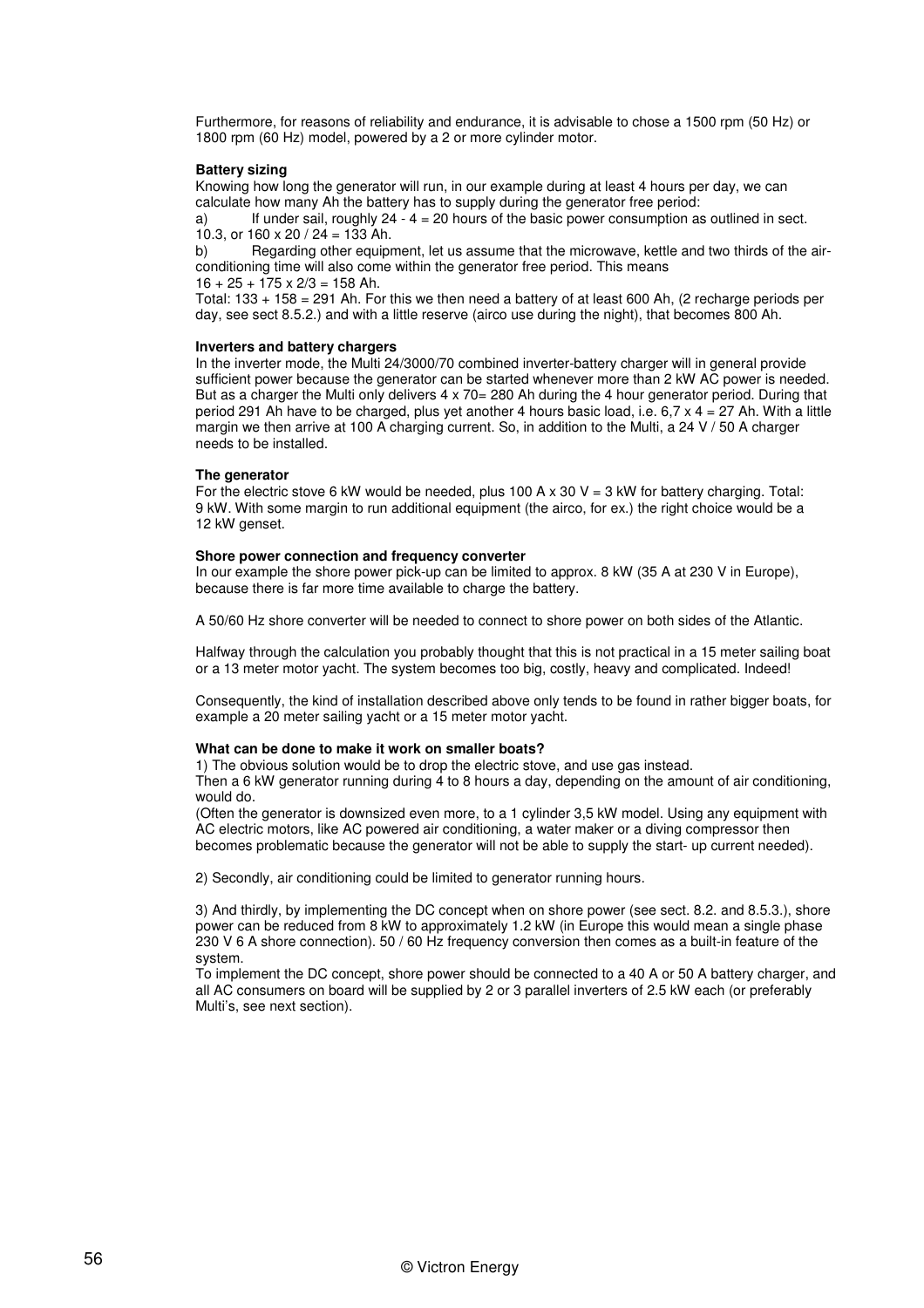#### **10.6.4. PowerControl and PowerAssist**

**Using Multi's and PowerControl** together with a generator has the following advantages (see also chapter 8):

- Uninterrupted AC supply. When the generator is off, the Multi's will supply AC on board. After the generator has been switched on, the AC load will automatically be transferred to the generator and the Multi's will switch to battery charger mode. The reverse will happen when the generator is stopped.

The PowerControl feature will eliminate any risk of overload on the generator. The battery charge current will automatically be reduced if, together with other consumers, power demand by the Multi's (which with 2 Multi's could be as high as  $2 \times 70$  A x 30 V = 4.2 kW) would otherwise result in an overload. Thanks to PowerControl the generator discussed in section 10.6.4. can be downsized from 12 kW to 8 kW (installation with electric stove) or from 6 kW to 3 kW (without electric stove).

#### **PowerAssist: the MultiPlus as generator booster**

This is the option on the Phoenix MultiPlus to allow parallel operation with a generator or with shore power (see also chapter 8).

Let us first look at parallel operation with a generator, for example the 6 kW generator on the vacht under sail from the previous section.

Operating 2 Multi's in parallel with the generator would increase continuous AC output from 6 kW to 11 kW, and increase peak output to more than 15 kW. This brings the electric stove back on board. Whenever power decreases to less than a pre-set limit (which in our example would be 5 kW for the 6 kW generator, in order not to run the generator continuously at full load), the Multi's would take the surplus power from the generator to recharge the batteries, at up to  $2 \times 70 = 140$  A.

Similarly, when operating in parallel with shore power, which would be rated for example at 16 A (In Europe this would amount to 16 x 230= 3680 W, or 3,7 kW) the 2 Multi's would increase available AC power on board to some 8 kW.

#### **No need anymore to start the generator in the marina!**

#### **10.6.5. The AC generator on a relatively small boat: conclusion**

Sizing a generator to the peak power that may be required results in a big and heavy machine, and the shore power connection needed will be well above the rating that is generally available. If, in addition, a 50/60 Hz shore converter is needed the system becomes extremely expensive and cumbersome. Instead of compromising with regard to comfort on board, new technology can be used to reduce cost, size and weight of the power supply system.

By adding a 24 V 800 Ah battery, 3 Multi's with PowerAssist and a 50 A battery charger to the system we have been able to:

- Introduce 2 generator free periods per day of in total 20 hours.
- Reduce the rating of the generator from 12 kW (3 phase) to 6 kW (single phase).

Reduce shore power required from 8 kW (3 phase 16 A) to a mere 1.3 kW (6 A 230 V shore outlet)

- Eliminate the need for a 50/60 Hz shore converter
- Achieve uninterrupted AC power on board
- Substantially increase redundancy and therefore safety.

#### **10.6.6. The DC generator**

Next to conventional 50/60 Hz AC generators, some generator suppliers are also offering DC generators. Outputs of up to 10 kW, that means a battery charging current of up to some 300 A at 28 V, are available. DC generators are smaller and lighter, and have a higher efficiency than AC generators. Moreover, engine speed can be harmonised with power demand, so that efficiency remains high even under partial load.

The idea is to use the DC generator to charge the batteries, and use inverters to supply the AC load. Sizing of the DC generator is a question of acceptable running hours per day. With 14 kWh of electrical energy required per day, a 6 kW DC generator, for example, would run for 2-3 hours per day.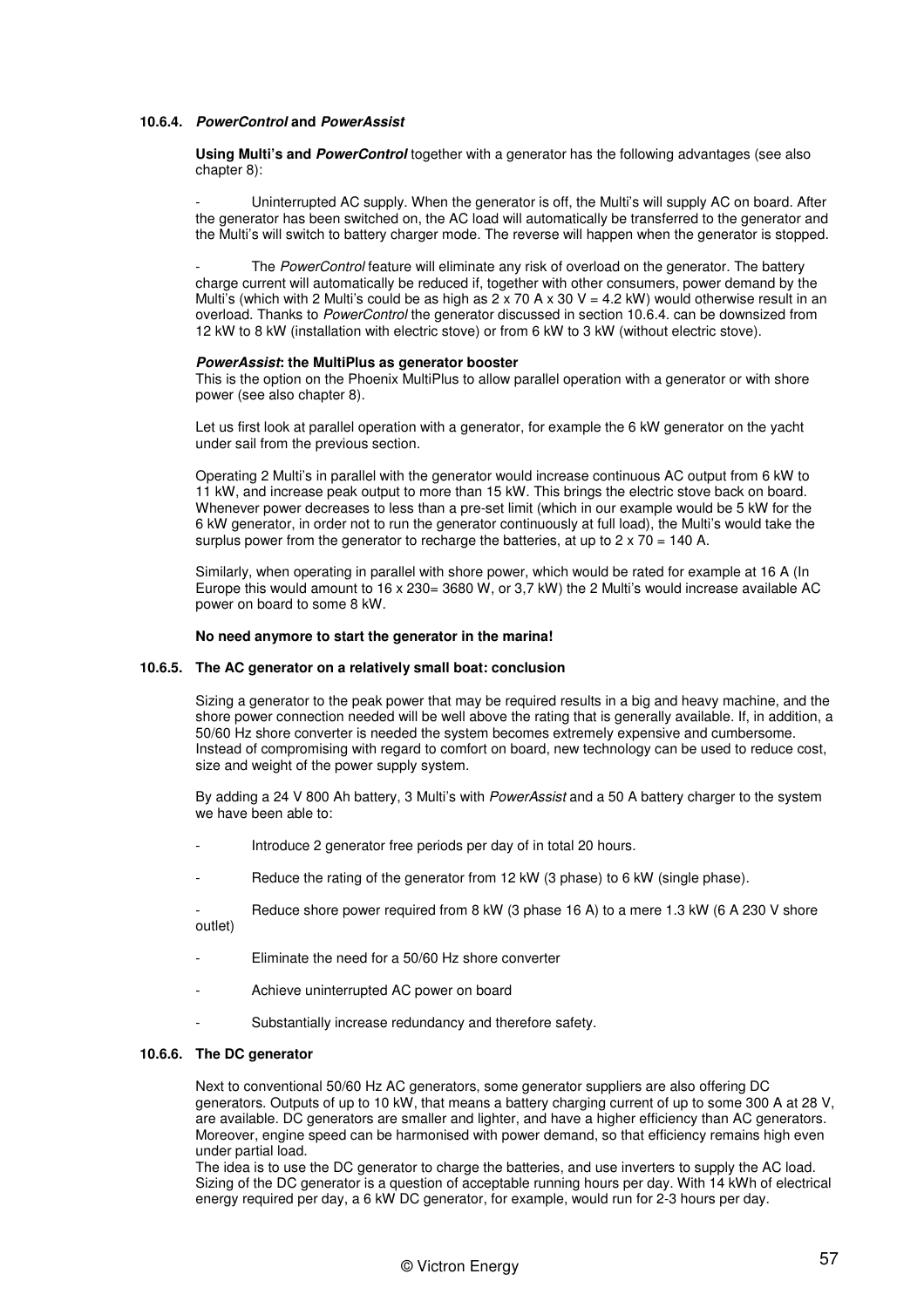## **10.6.7. Efficiency of a diesel powered generator**

The efficiency of a diesel powered generator exceeds 30 % at full load. The efficiency drops as the % load reduces. On a boat a genset will run at low load most of the time. Typically the average efficiency will be 10 to 20 %. The efficiency can be substantially improved with **PowerControl** or **PowerAssist**  (see sect. 8.3.3 and 8.4.).

## **10.6.8. The energy supply on a motor yacht of 9 to 15 metres or a yacht at anchor.**

Even with the complete wish list of section 10.5 installed, the alternators on the main engines of a motor yacht can easily supply the average consumption of 24 A at 24 V DC when cruising. In other words, if one expects to motor for several hours nearly every day or to have shore power available every night, 14 kWh of daily energy consumption can be taken care of without installing a separate generator.

At anchor consumption will reduce to approx. 22 A, because navigation equipment is switched off. When at anchor for longer periods a generator will be needed, as discussed in sect. 10.6.3 to 10.6.6.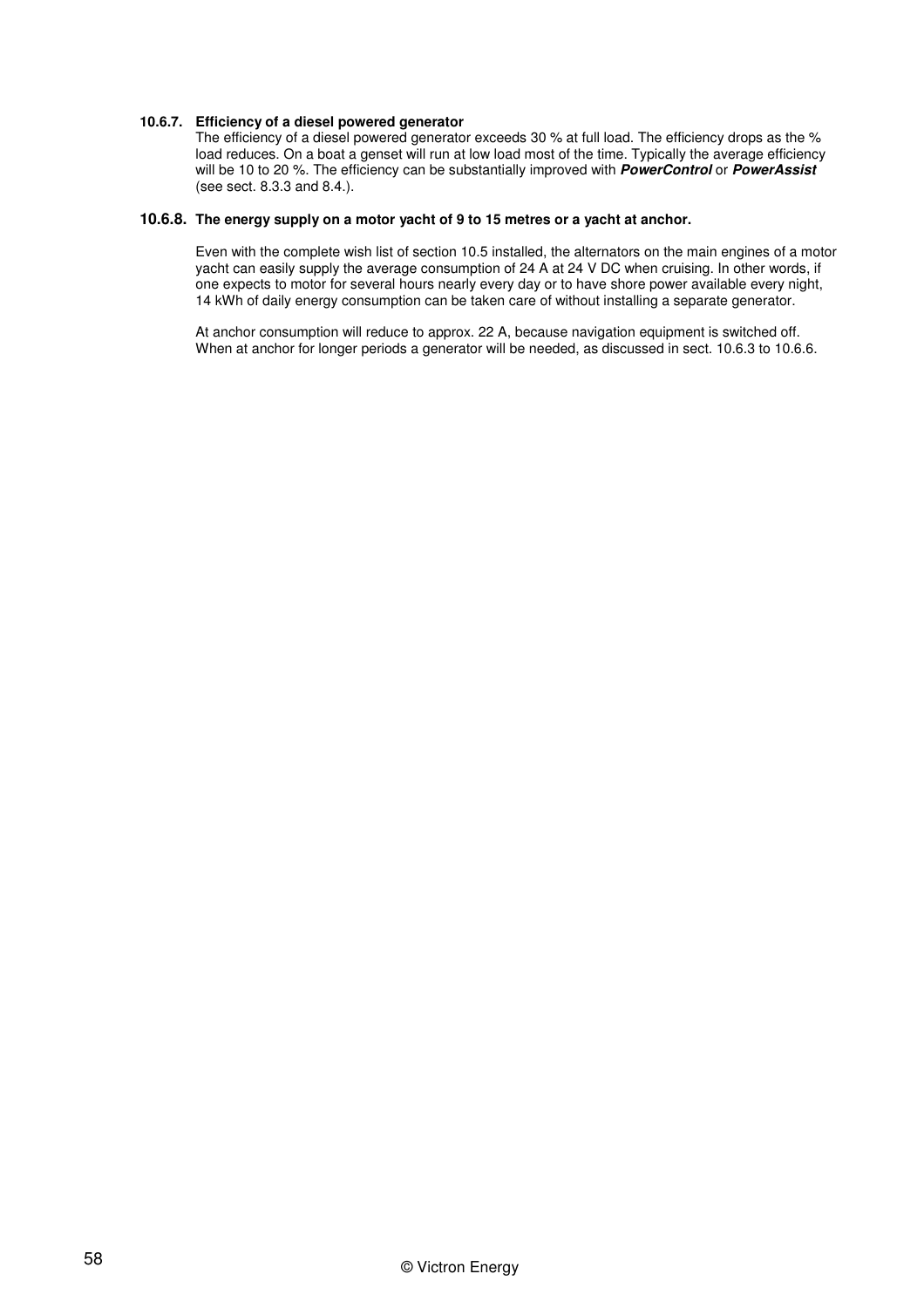# **10.7. Conclusion.**

The following table summarises the alternatives that have been discussed.

| Generating up to 14 kWh per day (600 W average) |                                               |                                               |                                          |  |  |
|-------------------------------------------------|-----------------------------------------------|-----------------------------------------------|------------------------------------------|--|--|
|                                                 | 5 kW DC generator                             | 6 kW AC generator<br>with PowerAssist         | <b>12 kW</b><br><b>AC</b> generator      |  |  |
| DC generator                                    |                                               |                                               |                                          |  |  |
| Hours per 24-hour period                        | $3$ to $8$                                    |                                               |                                          |  |  |
| Consumption per 24-hours                        | 7 litres                                      |                                               |                                          |  |  |
| Weight                                          | 150 kg                                        |                                               |                                          |  |  |
| <b>AC</b> generator                             |                                               |                                               |                                          |  |  |
| Hours per 24-hour period                        |                                               | $3$ to $8$                                    | 4 to 8                                   |  |  |
| Consumption                                     |                                               | $\overline{9}$ litres                         | 11 litres                                |  |  |
| <b>Noise</b>                                    |                                               | 67 dBA                                        | 69 dBA                                   |  |  |
| Weight                                          |                                               | 250 kg                                        | 350 kg                                   |  |  |
| <b>Battery</b>                                  |                                               |                                               |                                          |  |  |
| Capacity                                        | 24 V / 800 Ah                                 | 24 V / 800 Ah                                 | 24 V / 800 Ah                            |  |  |
| Weight                                          | 700 kg                                        | 700 kg                                        | 700 kg                                   |  |  |
| <b>Shore power</b>                              |                                               |                                               |                                          |  |  |
| Rating                                          | 6 A                                           | 6 A (DC concept)                              | 3-phase 8 kW                             |  |  |
| <b>Battery chargers</b>                         | 50 A<br>8 kg                                  | 50 A<br>8 kg                                  | 50 A<br>8 kg                             |  |  |
|                                                 |                                               |                                               |                                          |  |  |
| 50 / 60 Hz shore power conversion               | Yes, no separate<br>shore converter<br>needed | Yes, no separate<br>shore converter<br>needed | No, additional shore<br>converter needed |  |  |
| <b>DC-AC inverters</b>                          |                                               |                                               |                                          |  |  |
| Output                                          | 7.5 kW (3 x Phoenix<br>Inverter 2.5 kW)       | 7.5 kW (3 x MultiPlus)                        | 2.5 kW Multi                             |  |  |
| Weight                                          | 54 kg                                         | 54 kg                                         | 18 kg                                    |  |  |
|                                                 |                                               |                                               |                                          |  |  |
| Total weight of installation                    | 962 kg                                        | 1012 kg                                       | 1076 kg                                  |  |  |
|                                                 |                                               |                                               |                                          |  |  |
| 2 weeks fuel                                    | 98 litres                                     | 126 litres                                    | $154$ litres                             |  |  |
|                                                 |                                               |                                               |                                          |  |  |
| Total weight incl. 2 weeks fuel                 | 990 kg                                        | 1118 kg                                       | 1205 kg                                  |  |  |

What can we learn from the table?

### **10.7.1. Let us first have a look at the conventional solution: the 12 kW generator:**

This solution is heavy and takes a lot of valuable space. With PowerControl, whereby charge current is automatically reduced whenever otherwise an overload would occur, a smaller generator, for example 9 kW, would be sufficient.

The average load of a 12 kW generator would be: -if 4 running hours per day:  $14 / (4 \times 12) = 29 \%$  $-$ if 6 running hours per day: 14 / (6 x 12) = 19 % And in the case of a 9 kW generator:

-if 4 running hours per day:  $14 / (4 \times 9) = 39 \%$ -if 6 running hours per day:  $14 / (6 \times 9) = 26 \%$ 

Shore power requirement will be in the order of 8 kW, unless for shore power the DC or the hybrid concept is implemented, then a  $6$  A (= 1,38 kW) outlet would be sufficient.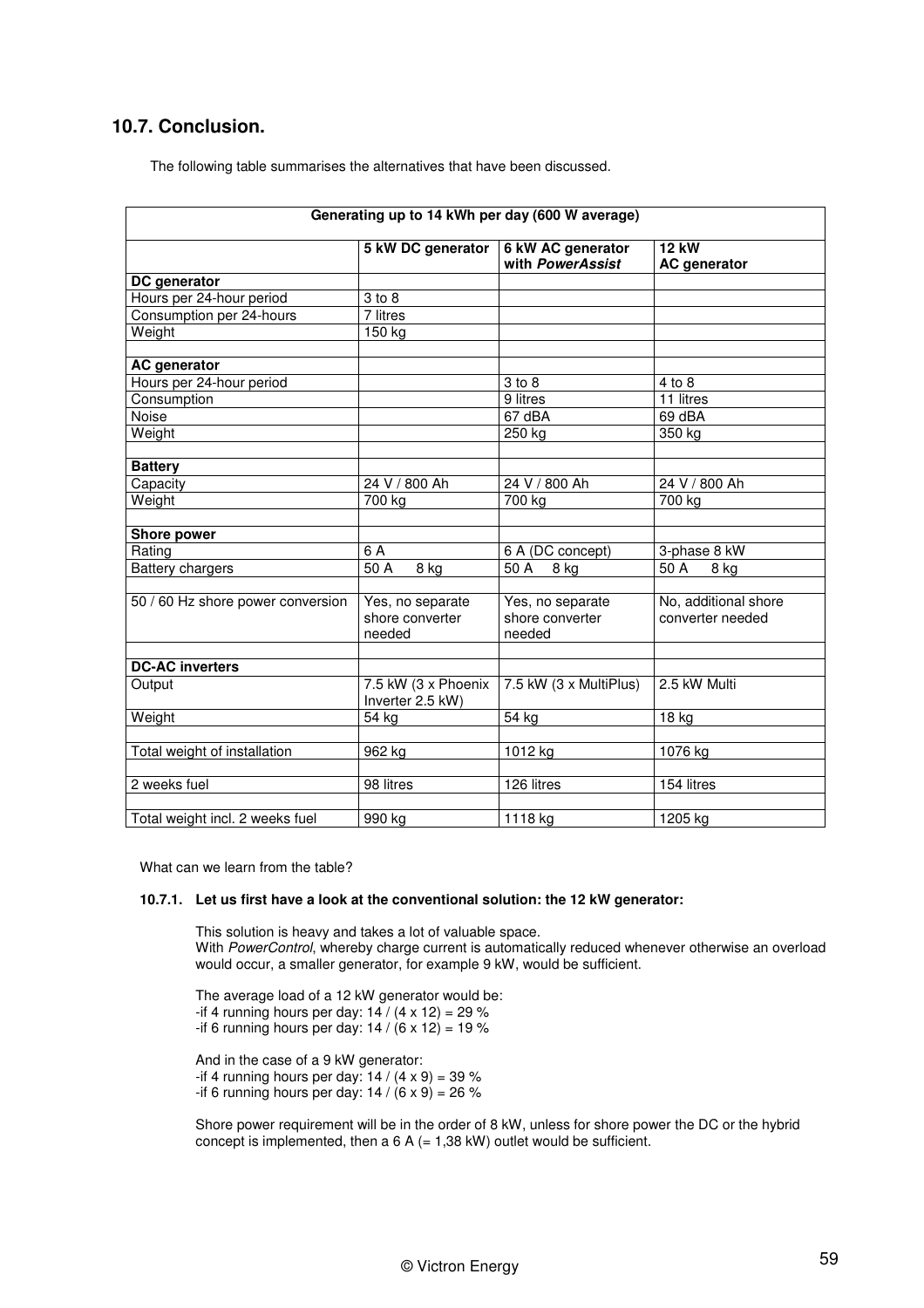### **10.7.2. A better solution in terms of weight and space required is a 6 kW generator with PowerAssist, or a 5 kW DC generator**

Implementing PowerAssist with a 6 kW AC generator would in our example of the fully featured yacht require 2 Multi's. Using the DC concept when on shore power would require 3 Multi's. With PowerAssist most of the AC power would be supplied directly by the AC generator and the average DC charge current needed would not exceed 75 A for a 4 hour generator period.

If most of the time the daily requirement is much less than 14 kWh, one could opt for a 1 cylinder 3.5 kW generator.

## **Warning:**

Especially low power AC gensets fitted with a synchronous generator tend to overheat when used at full load: derating of up to 30 % is often necessary to prevent catastrophic failure! Nearly all small gensets are fitted with a synchronous generator. The notable exception is Fischer Panda, who uses asynchronous generators.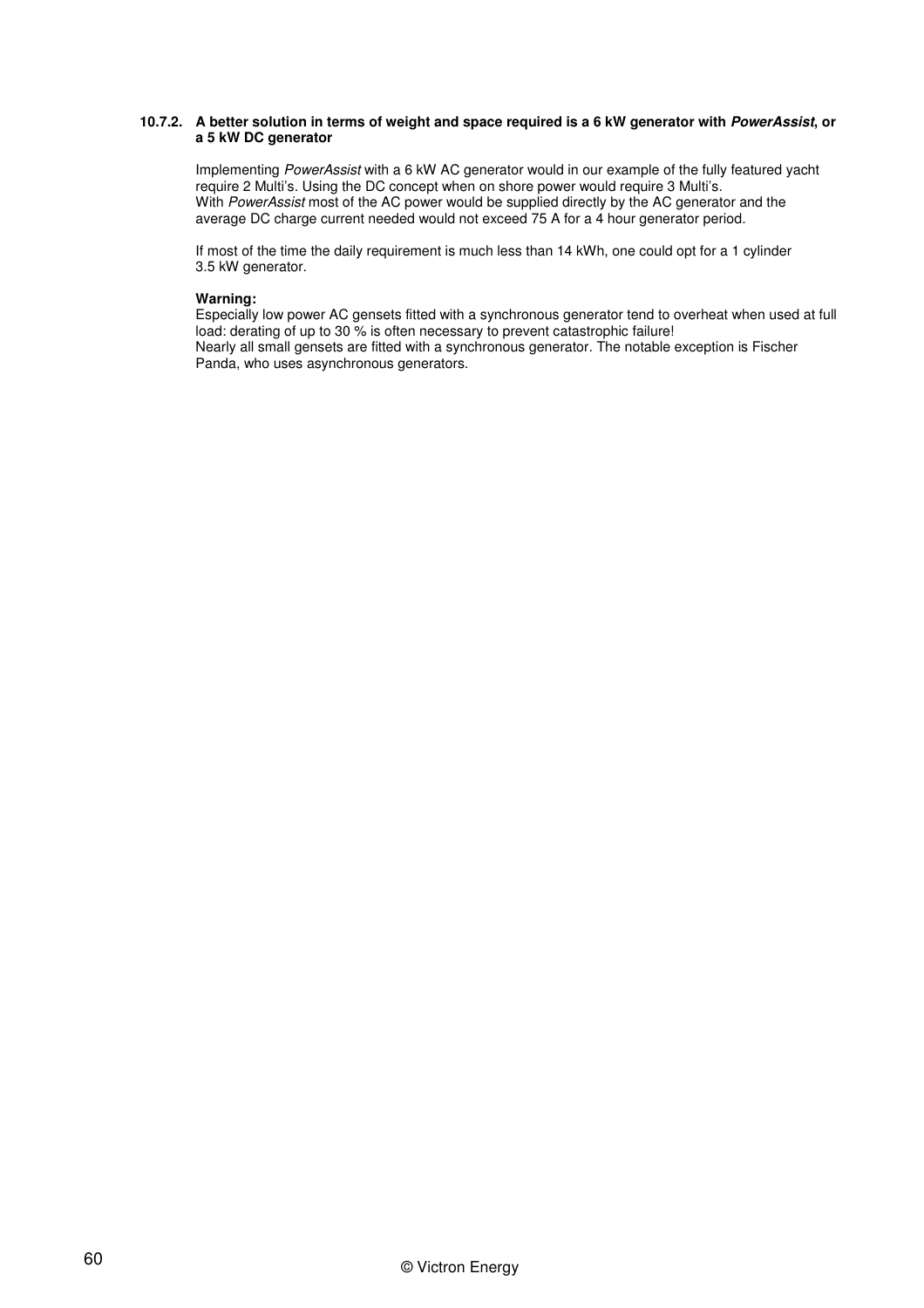# **11. Up to 48 kWh required per day (2 kW average)**

# **11.1. Introduction**

In chapter 10 we looked at boats requiring up to 14 kWh of electric energy per day. We concluded that 14 kWh per day is sufficient for 1 household of 4 to 6 persons whether they live on a boat or in a house, with all usual electric household equipment at their disposal, as long as air conditioning is either not needed or if limited use is made of it.

We also saw that a daily electric energy need of 4 to 14 kWh is typical for motorboats or catamaran sailing yachts of 9 to 15 meters or mono hull sailing yachts of 12 to 18 meters.

On a yacht of just a few metres longer, electricity consumption tends to increase disproportionately. Such yachts, whether chartered or not, often carry a professional crew and instead of 4 to 6 persons the yacht carries 8 to 12. Cruising is mostly in subtropical or tropical waters and airco is on for 12 hours or even 24 hours a day. The power supply problem is usually solved as follows:

Running an AC generator for 24 hours per day, or

- Installing a big battery to achieve a generator free period of 8 to 20 hours, and again use AC generators to supply high power electric equipment such as the electric stove, ovens, washing machines and battery chargers.

The required shore power is also significant (and severely limits the options when seeking a berth in a marina) because the battery is in general not used as a peak shaver (PowerAssist functionality). An expensive and heavy shore power converter will be needed to convert 60 Hz shore power to 50 Hz or the other way round.

Let us first have a look on board a yacht with an average daily energy requirement of 48 kWh, which amounts to an average power consumption of 2 kW.

# **11.2. The major consumers**

The most important continuous and long duration consumers:

- Refrigerators and freezers: 300 W average
- Air conditioning: 12 kW (41.000 BTU) running on one or more compressors together rated at 3 kW

The most important short duration high power consumers:

- A 6 hob electric stove + ovens: 12 kW peak power
- A 300 I per hour high pressure pump type water maker: 3 kW (15 kW start-up)
- Washing machine(s) and dishwasher(s): peak power between 6 and 12 kW
- Possibly a diving compressor

Other consumers are of less importance for dimensioning the system. We just assume an average consumption of 2 kW.

# **11.3. Energy generation**

#### **11.3.1. With an AC generator running 24 hours a day**

Assuming that other major short duration consumers are off during cooking, and that in practice the hobs and ovens will never run at full power simultaneously, a 15 kW generator would be the minimum. In practice a 20 kW (3 phase, to match shore power) generator would be installed. Often this generator is also fitted with a hydraulic power take off for the bow thruster.

If the choice is to run a generator permanently, one could opt to add a second, smaller generator of, say 5 kW, to cover the periods that much less power is required.

Batteries and battery chargers would remain very small in this case.

Although looking simple and low cost at first sight, this solution has some serious drawbacks:

- In order to avoid a dead ship every time AC power has to be transferred from one generator to the other or from generator to shore supply, complicated and expensive synchronisation systems will have to be added.

- A 20 kW (32 A 3-phase) shore power connection will be required.
- An expensive and heavy 20 kW shore power converter will be needed to connect to shore power on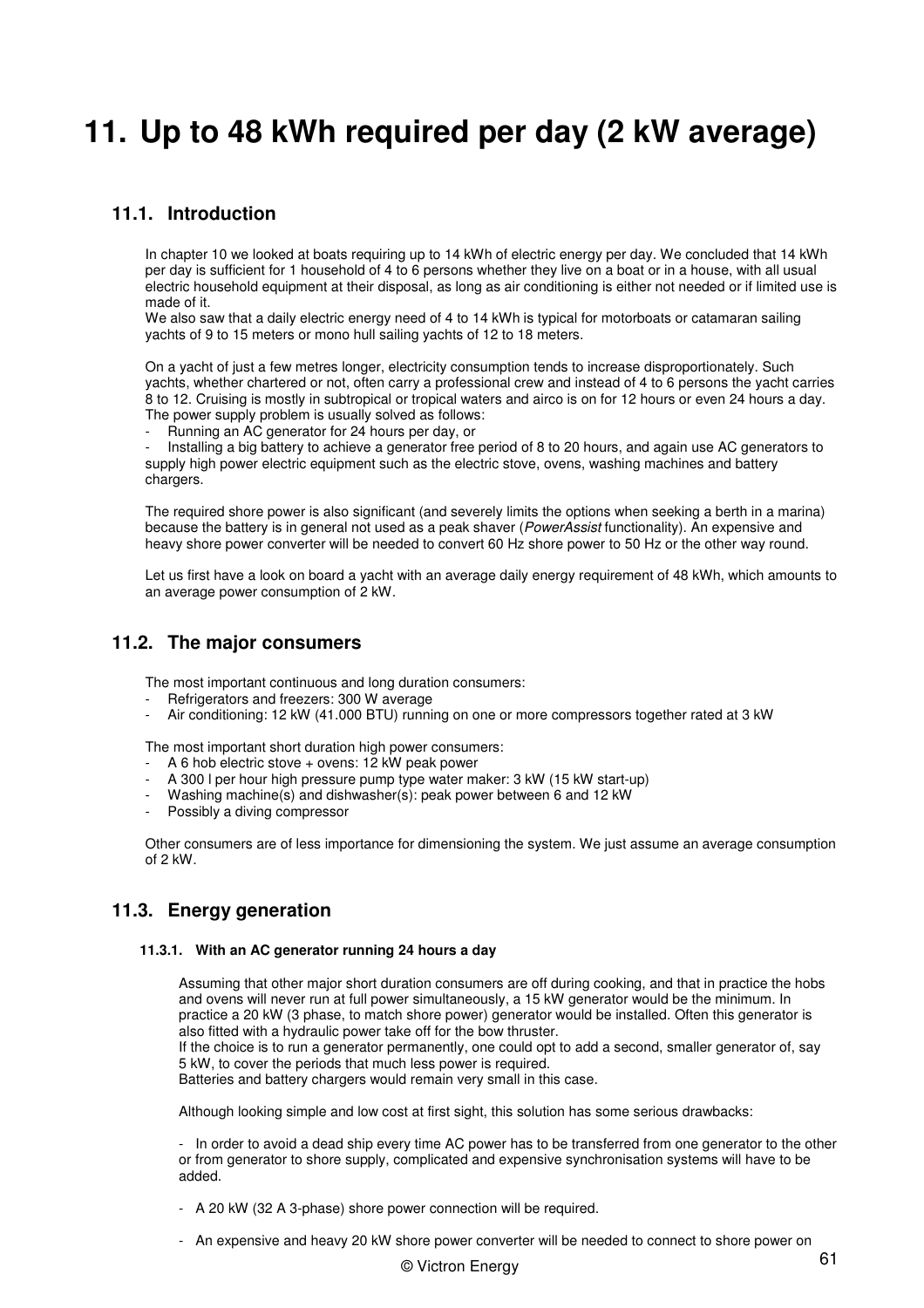both sides of the Atlantic.

- A 20 kW generator running 24 hours a day would have an average load of only 2 / 20 = 10 %! Not good for the generator and not good for fuel consumption. Adding a second, smaller, generator would increase this figure to some 20 %. Better, but still bad.

- And then of course the noise, vibration, smell and pollution 24 hours a day…(and do keep in mind that there are more and more marina's and nature reserves where running a generator is forbidden).

### **11.3.2. Adding a battery for a generator free period**

This alternative brings us back to 10.6.3, but with more power required.

#### **Battery sizing**

Battery capacity will depend on the required generator free period, and especially on whether at all, or how much, air conditioning is required during the generator free period. Let us assume here that the generator will be running at least twice a day, whenever the electric stove & ovens are in use, when the water maker is on and during washing and / or dishwashing. In other words: during some 8 hours per day. Furthermore, we assume an average battery load during the generator free periods of 1.5 kW (=  $63$  A), which results in

 $1.5 \times (24 - 8) = 24$  kWh or 24 kWh / 24 V = 1000 Ah taken from the battery per day. Applying the rule of thumb from sect. 8.5.2, a battery of 2000 Ah will be needed.

Of the 48 kWh required per day, in this example 24 kWh is supplied by the battery, and the remaining 24 kWh directly by the generator.

## **The generator**

The generator will have to recharge 1000 Ah within 8 hours. We then need a recharge current slightly exceeding  $1000 / 8 = 125$  A, for example 175 A. For the generator this means a load of 175 x 30 = 5.25 kW. This can be done with the 20 kW generator mentioned earlier, provided the battery chargers are switched off when peak power is required for cooking plus some other electric appliances being used at the same time.

The energy to be supplied by the generator will be 1000 Ah  $\times$  30 V = 30 kWh for the battery, plus the 24 kWh directly to the AC appliances, total  $30 + 24 = 54$  kWh, battery charge-discharge losses included.

By adding a 2000 Ah battery to the system, we have:

- achieved 2 generator free periods per day of on average 8 hours each
- reduced generator use from 24 to 8 hours per day

increased the average load of the 20 kW generator from 2 kW to  $54 / 8 = 6.75$  kW, battery chargedischarge losses included.

But we still need a 15 kW shore power connection and a shore converter.

## **11.3.3. Using parallel Multi's with PowerControl, and the DC concept for shore power:**

- **for automatic generator load dependent battery charging**
- **to reduce required shore power to 3.5 kW**
- **and have frequency conversion nearly for free**

Installing 5 Multi's in between the 20 kW generator and the battery will result in the following:

Instead of a three phase generator, a single phase model could be used: shore power will also be single phase (see below) and phase balancing problems will be eliminated.

- The Powercontrol feature will eliminate any risk of overload on the generator. The battery recharge current will automatically be reduced if power demand by the Multi's (which could be as high as 5 x 70 A x 30 V = 10.5 kW if a fast recharge is needed, but would in general be limited to 5.25 kW) together with other consumers would otherwise result in an overload.

- Uninterrupted AC supply. When the generator is off or power is needed for the bow thruster, the Multi's will supply AC on board. After the generator has been switched on the AC load will automatically be transferred to the generator and the Multi's will switch to battery charger mode.

- By implementing the DC concept, shore power can be reduced from 15 kW to 3.5 kW (in Europe this would mean a single phase 230 V 16 A shore connection instead of a three phase connection) and frequency conversion is a built-in feature of the system. To implement the DC concept, shore power should be connected to a 100 A battery charger (or, for redundancy, 3 off 50 A chargers) which charge(s) the battery, and all AC consumers on board will be supplied by the 5 parallel Multi's. The 5 parallel Multi's are rated at 10 kW continuous output power and 15 kW short term.

At first sight 100 A might seem a bit tight: the 48 kWh required per day translates to  $(48$  kWh  $/$  24 h)  $/$  24 V = 83 A. But on the other hand being able to run the ship on a 16 A shore outlet is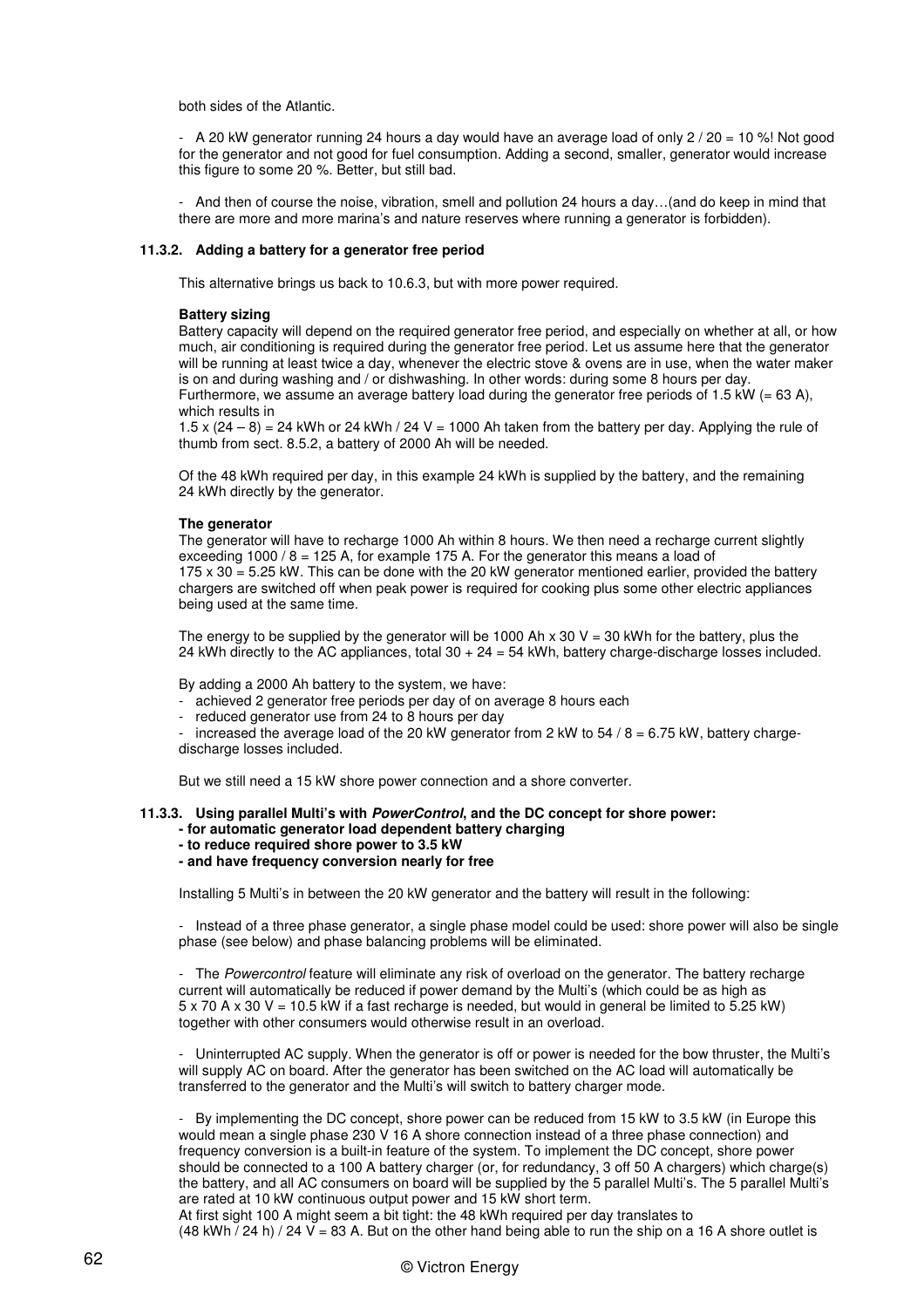very attractive. In practice, when moored, energy consumption will be at most 40 kWh per day and on average much less because the water maker, navigation equipment, etc. will not be used, and the crew will be out on shore leave.

#### **11.3.4. Going 1 step further: using the MultiPlus and PowerAssist to reduce generator size by 50 %**

With 54 kWh of electric energy needed and running the generator for at least 8 hours per day, the generator should be rated at  $54 / 8 = 6.75$  kW, that with some margin brings us to 10 kW (see sect. 8.3. and 8.4.).

Operating 5x MultiPlus's in parallel with the generator would increase available AC power to  $10 + 5 \times 2.5 = 22.5$  kW.

When AC power demand increases beyond a pre-set limit, for example 8 kW in order not to run the generator at full load, the Multi's will start supplying additional AC power. The available energy from the 2000 Ah battery (24 x 2000 x 0.5 = 24 kWh) is more than sufficient to cover short time power demand iwhen the Multi's have to kick in.

When power demand drops below 8 kW, the Multi's will use the surplus power from the generator to recharge the batteries. The maximum recharge current of 5 parallel Multi's is  $5 \times 70 = 350$  A, which would take 350 A x 30 = 10.5 kW from the generator. Much more than needed and even more than the generator can supply.

#### **The AC generator: conclusion**

By adding a 2000 Ah battery, 5 Multi's with PowerAssist and a 100 A battery charger to the system we have been able to:

- Introduce 2 generator free periods per day of in total 16 hours.
- Reduce the rating of the generator from 20 kW (3 phase) to 10 kW (single phase).
- Reduce shore power required from 15 kW (3 phase 25 A) to a mere 3.5 kW (16 A 230 V shore outlet)
- Eliminate the need for a 15 kW shore converter
- Achieve uninterrupted AC power on board
- Substantially increase redundancy and therefore safety.

#### **11.3.5. The DC generator**

An alternative for the 10 kW AC generator would be a 10 kW DC generator. Please refer to section 10.6.7.

#### **11.3.6. Using a small auxiliary DC generator to reduce generator hours, battery capacity and fuel consumption**

On a big boat a small genset can be made inaudible and completely vibration free. So why not run a small genset during most of the day to reduce battery capacity?

- Battery capacity could be reduced substantially, for example to 1000 Ah which is the minimum needed to run 5 Multi's.

- Main generator running hours can be reduced further, from 8 hours to approx. 6 hours, and even down to 1 or 2 hours when no airco is needed.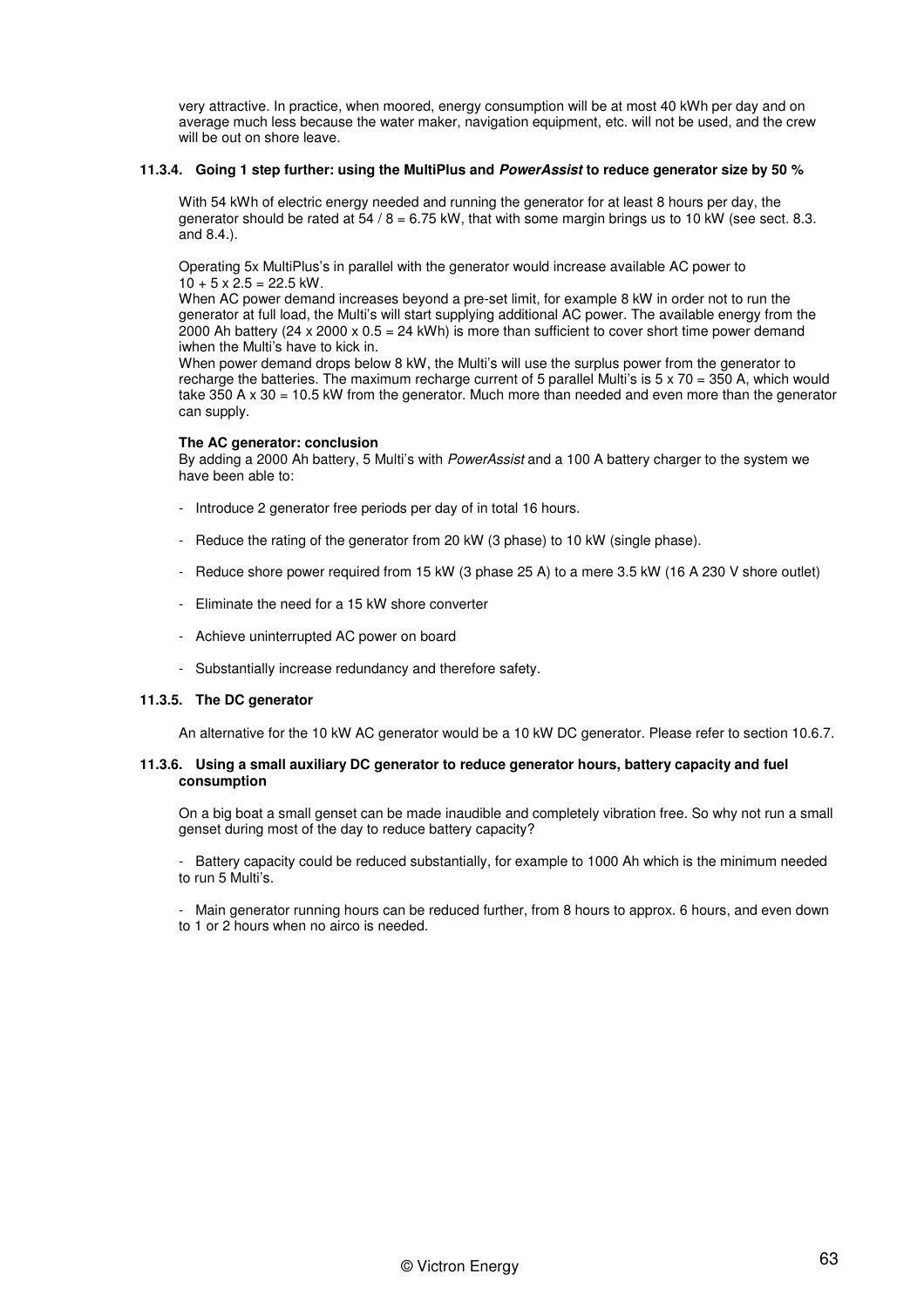# **11.4. Conclusion**

The alternatives for 48 kWh per day compared:

| Generating 48 kWh per day (2 kW average) |                                                                                  |                                                                                |                                                     |  |  |
|------------------------------------------|----------------------------------------------------------------------------------|--------------------------------------------------------------------------------|-----------------------------------------------------|--|--|
|                                          | 10 kW AC generator with<br>PowerAssist, plus an<br>aux. genset                   | 20 kW AC generator with<br>PowerControl plus an<br>aux. genset                 | 20 kW AC generator<br>with generator free<br>period |  |  |
| Aux. genset, 5kW                         |                                                                                  |                                                                                |                                                     |  |  |
| Hours per 24-hour period                 | 12                                                                               | 12                                                                             | n/a                                                 |  |  |
| Consumption per 24-hour<br>period        | 8 litres                                                                         | 8 litres                                                                       | n/a                                                 |  |  |
| Weight                                   | 150 kg                                                                           | 150 kg                                                                         | n/a                                                 |  |  |
| <b>Main generator</b>                    |                                                                                  |                                                                                |                                                     |  |  |
| Hours per 24-hour period                 | 6                                                                                | 6                                                                              | 8                                                   |  |  |
| Consumption per 24-hour<br>period        | 15 litres                                                                        | 20 litres                                                                      | 30 litres                                           |  |  |
| Weight                                   | 300 kg                                                                           | 450 kg                                                                         | 450 kg                                              |  |  |
|                                          |                                                                                  |                                                                                |                                                     |  |  |
| <b>Battery</b>                           |                                                                                  |                                                                                |                                                     |  |  |
| Capacity                                 | 24 V 1000 Ah                                                                     | 24 V 1000 Ah                                                                   | 24 V 2000 Ah                                        |  |  |
| Weight                                   | 1000 kg                                                                          | 1000 kg                                                                        | 2000 kg                                             |  |  |
|                                          |                                                                                  |                                                                                |                                                     |  |  |
| <b>Shore power</b>                       | $3.5$ kW                                                                         | 3,5 kW                                                                         | 15 kW                                               |  |  |
| Rating (in Europe)                       | 16 A 1-phase                                                                     | 16 A 1-phase                                                                   | 32 A 3-phase                                        |  |  |
| Auto transformer<br>$110 - 230$ V        | Not needed if battery<br>chargers with universal<br>90-265 VAC input are<br>used | Not needed if battery<br>chargers with universal 90-<br>265 VAC input are used | n/a                                                 |  |  |
| Weight 15 kW shore<br>converter          | Not needed                                                                       | Not needed                                                                     | 545 kg                                              |  |  |
|                                          |                                                                                  |                                                                                |                                                     |  |  |
| <b>Chargers / Inverters</b>              |                                                                                  |                                                                                |                                                     |  |  |
| <b>Battery chargers</b>                  | 100 A 12 kg                                                                      | 12 kg<br>100 A                                                                 | 200 A<br>24 kg                                      |  |  |
| Inverters                                | $12.5$ kW<br>(5 x MultiPlus)                                                     | $10$ kW<br>$(4 \times Multi)$                                                  | $2.5$ kW                                            |  |  |
| Weight                                   | 90 kg                                                                            | 72 kg                                                                          | $18$ kg                                             |  |  |
|                                          |                                                                                  |                                                                                |                                                     |  |  |
| Total weight of the<br>installation      | 1552 kg                                                                          | 1684 kg                                                                        | 3037 kg                                             |  |  |
|                                          |                                                                                  |                                                                                |                                                     |  |  |
|                                          |                                                                                  |                                                                                |                                                     |  |  |

## **Note: savings due to usable heat output of the aux. genset not included)**

What can we learn from the table?

### **11.4.1. The 20 kW generator with generator free period (right-hand column)**

This alternative is heavy, and the 2000 Ah battery is expensive, with the risk of high expenses in case of a mistake regarding battery management or an accident, like a cell failure for example.

The alternative, operating the generator 24 h per day is also not very attractive. A second generator of for example 6 kW could be used to cover most of the day, running with an average load of 1.5 kW, with the 20 kW generator coming in when more power is required.

The shore converter is the other expensive and heavy component in this configuration.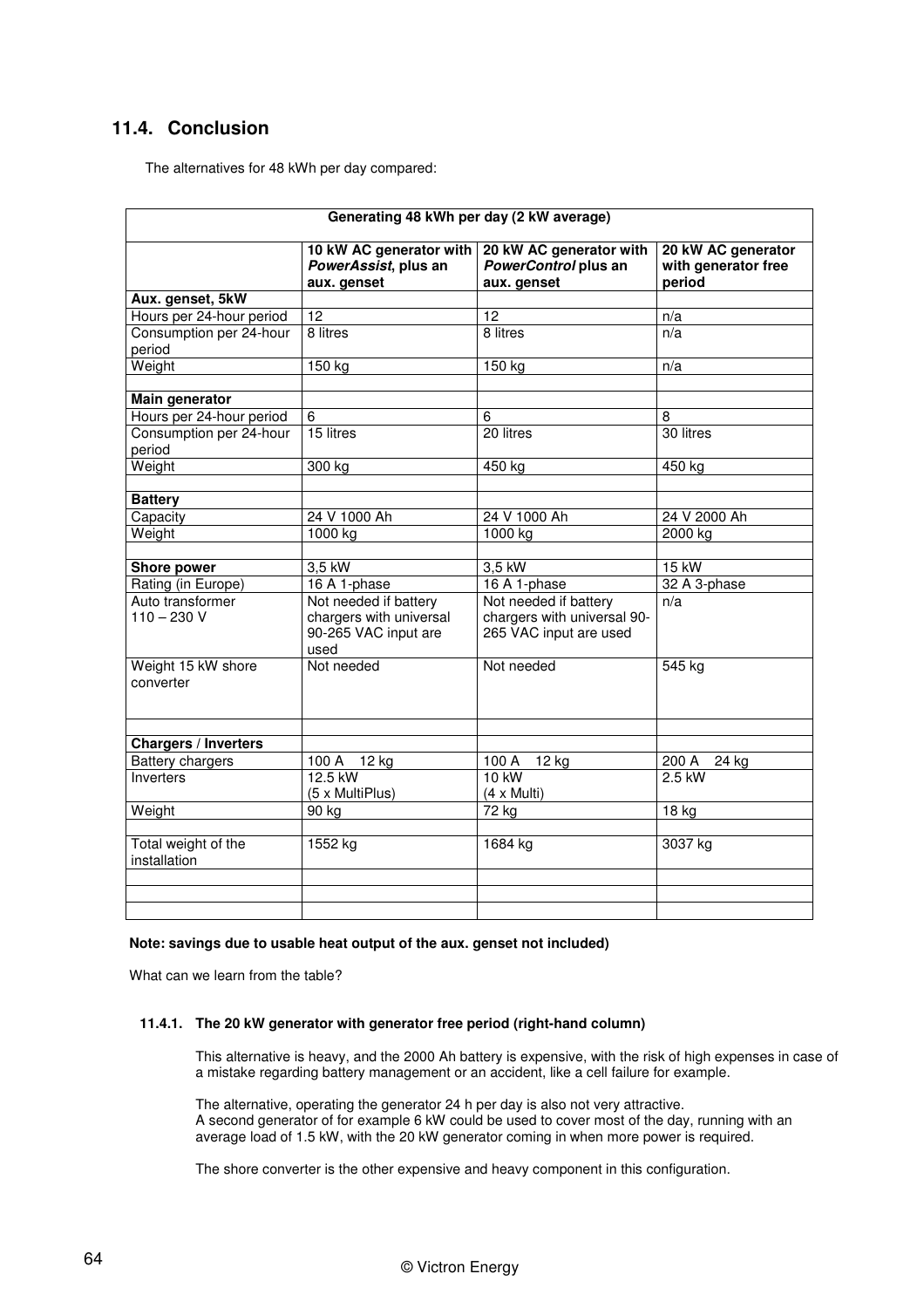#### **11.4.2. Implementing PowerControl and the DC concept for shore power, and adding an auxiliary genset to reduce battery capacity (middle column)**

Implementing the DC concept solves the shore power problem (see sect.11.3.3.).

By adding an auxiliary genset (AC or DC), battery capacity could be reduced to 1000 Ah, reducing weight by 1000 kg.

## **11.4.3. Using a smaller generator with PowerAssist, the DC concept for shore power, and an auxiliary genset (left-hand column)**

The main difference compared to section 11.4.2 is the smaller generator (10 kW instead of 20 kW), reducing weight by another 130 kg.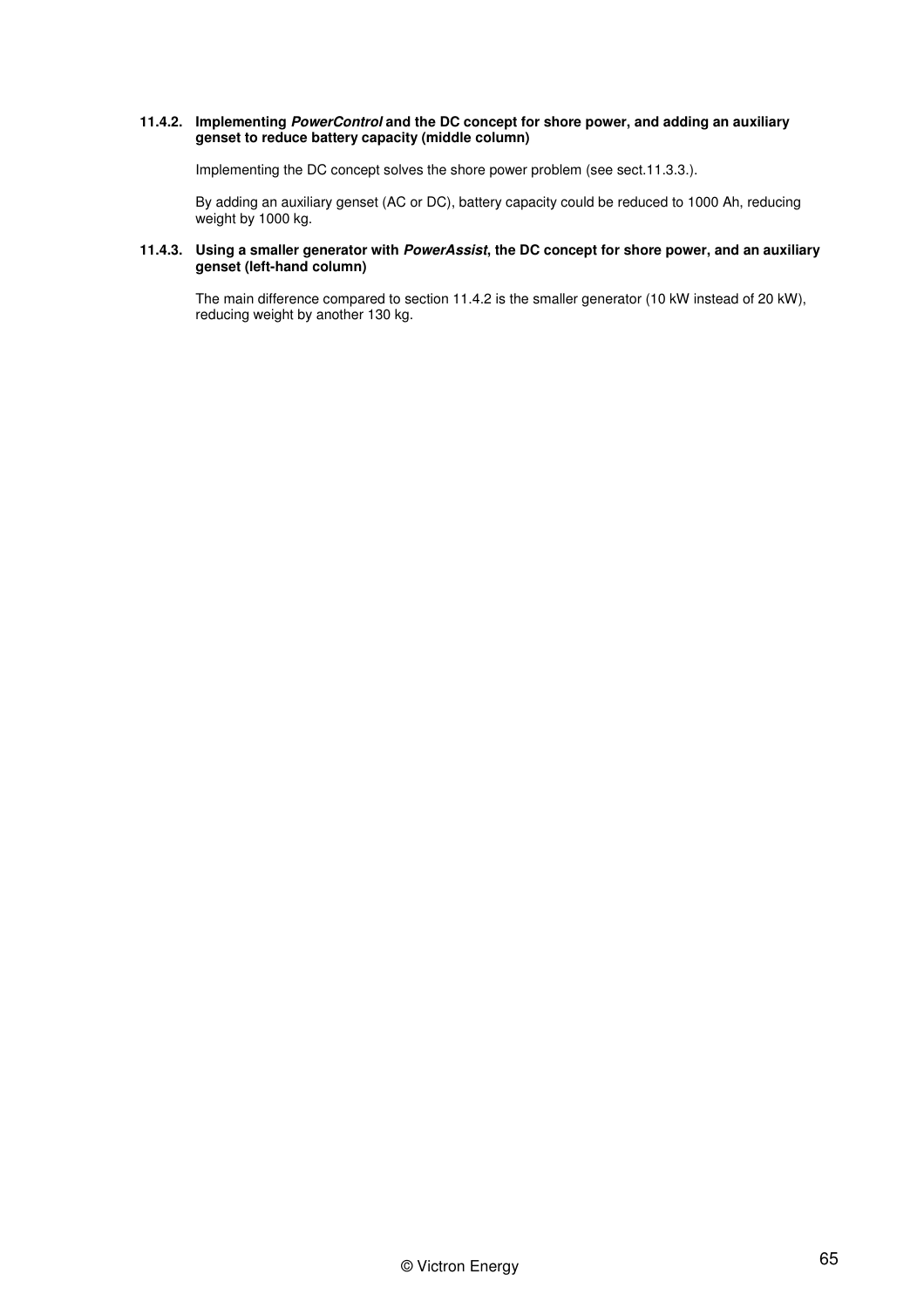# **12. Up to 240 kWh required per day (10 kW average)**

# **12.1. Introduction**

In chapter 11 we saw that size, weight and complexity of the power supply system could be significantly reduced by designing a well balanced system consisting of a 10 kW generator assisted by Multi's, and also a relatively small service battery assisted by an aux. genset.

In this chapter we will look at still higher power requirements

## **12.2. The major consumers**

An average consumption of 10 kW is applicable for boats of up to approx. 30 metres.

- The biggest consumer of electricity will in general be air conditioning, running day and night when cruising in tropical areas. The rated cooling capacity would for example be 100,000 BTU (= 30 kW). With a CoP (Coefficient of Performance, see section 6.2.) of 4 this means that  $30 / 4 = 7.5$  kW would be needed when the air conditioning has to work at full power.

On average over a 24-hour period the air conditioning's consumption will be at most 5 kW, and that immediately explains half of the total power consumption.

The other major consumers are galley appliances, washer-dryers, the water maker and lighting. Current consumption will be less at night than during the day, for example in a proportion of 5 to 15 kW.

## **12.3. Energy generation**

#### **12.3.1. AC generators**

The main generator could, for example, be rated at 50 kW, enough to cover the power required to throw a big party.

A second generator of, say, 8 kW could be used when less people are on board.

This set-up has the same drawbacks as mentioned under sect. 11.3.1:

- In order to avoid a dead ship every time AC power has to be transferred from one generator to the other or from generator to shore supply, synchronisation systems are needed.

- A 50 kW shore power connection will be required.

- An expensive and heavy shore power converter will be needed to connect to shore power on the other side of the Atlantic.

- One 50 kW generator running 24 hours a day would have an average load of only 10 / 50 = 20 %. Not good for the generator and not good for fuel consumption. Adding a second, smaller, generator would increase this figure to some 30 %. Better, but still bad.

- And then of course the noise, vibration, smell and pollution 24 hours a day…(and do keep in mind that there are more and more harbours and nature reserves where running a generator is forbidden).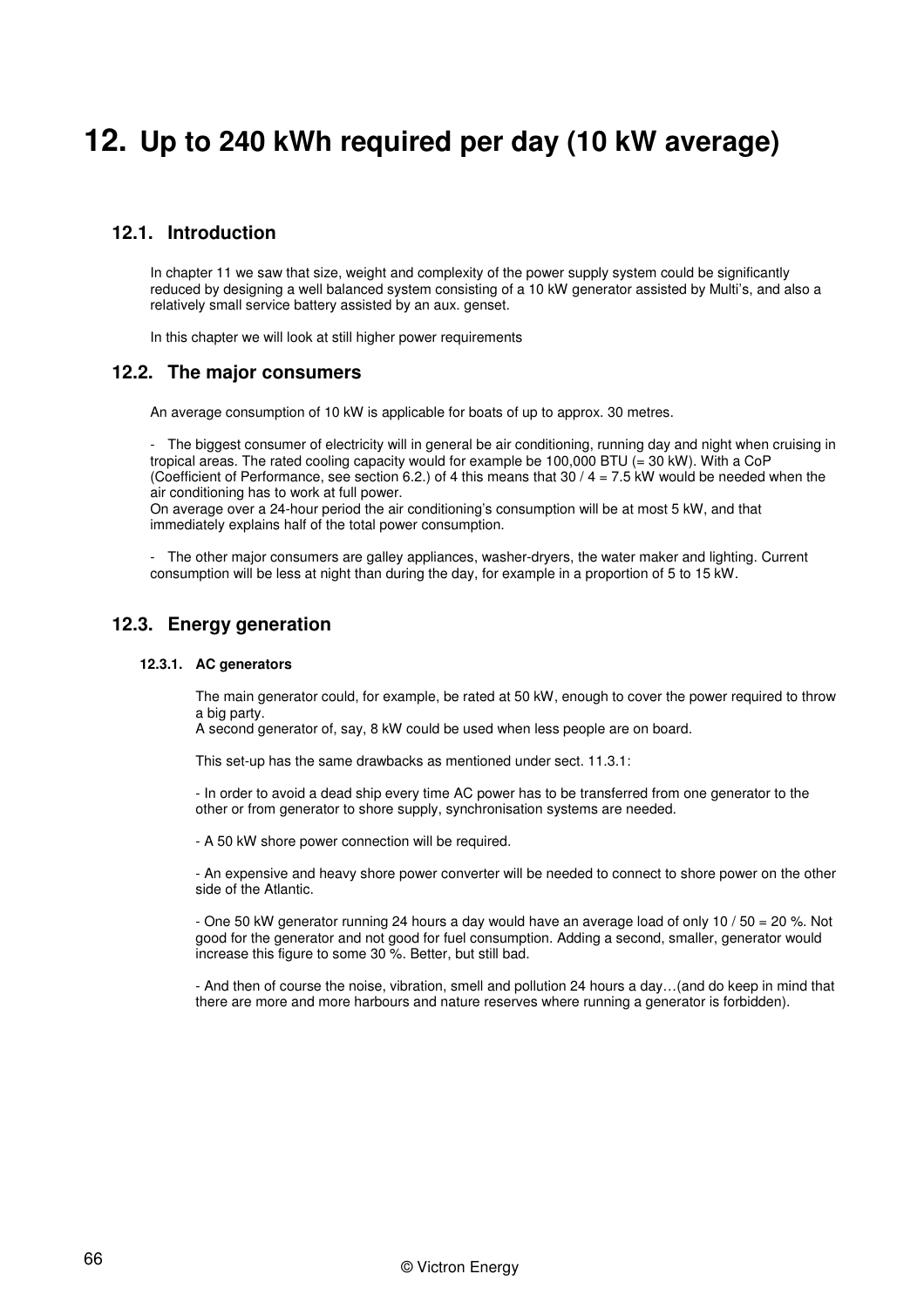#### **12.3.2. Adding a battery for a generator free period and battery assisted generator operation (PowerAssist)**

This alternative only makes sense if the peak power of 50 kW is an exceptional situation and of short duration, with power demand staying below 20 kW most of the time.

#### **The battery**

If power consumption can be reduced to an average of 4.5 kW over sizeable periods of time, for example 8 hours during the night and 6 to 8 hours during the day, the maximum daily amount of energy to be supplied by the battery would be  $4.5 \times 16 = 72$  kWh or  $72$  kWh  $/ 24$  V = 3000 Ah. With our rule of thumb from sect.8.5.2, a battery of 6000 Ah would be needed.

#### **The generator, Multi's and shore power**

Now we have to think differently, forget about peak power required and instead look at the daily energy needed (see sect.8.5.)

Of the 240 kWh required per day, in this example 72 kWh is supplied by the battery, and the remaining 168 kWh directly by the generator

The amount of energy needed to recharge the battery is 3000 Ah  $x$  30 V = 90 kWh. The daily energy to be supplied by the generator therefore amounts to  $168 + 90 = 258$  kWh. The generator, running during at least 8 hours per day, should be rated at  $258 / 8 = 32$  kW. With some margin, 40 kW would be installed.

Adding 3 Multi's per phase will increase continuous output power by  $9 \times 2.5 = 22.5$  kW to  $40 + 22.5 = 62.5$  kW.

When AC power demand increases beyond a pre-set limit, for example 35 kW in order not to run the generator at full load, the Multi's will start supplying additional AC power. The available energy from the 6000 Ah battery (24 x 6000 x 0.5 = 72 kWh) is more than sufficient to cover short time peak power demand.

When power demand drops below 35 kW, the Multi's will use the surplus power from the generator to recharge the batteries. The maximum recharge current of 9 parallel Multi's is  $9 \times 70 = 630$  A, which would take 630 A  $\times$  30 = 18.9 kW from the generator. Much more than needed: the average recharge current needed is 3000 Ah  $/ 8$  h = 375 A.

One attractive feature of the Multi's is that they will **automatically balance the load of the generator**: the Multi's will take most power from the phase(s) which otherwise would have the smallest load.

A solution to reduce shore power is again to implement the DC or the hybrid concept. The daily energy required of 240 kWh translates to (240 kWh / 24 h) / 24 V = 416 A at 24 V, which could be supplied by 6 off 100 A rectifiers. Shore power required would then be 18 kW (32 A 3-phase).

Alternatively, because the 18 kW is not so much less than the 50 kW peak power required, the Multi's could operate in shore power support mode, which would likewise limit shore power to 18 kW, but frequency conversion would not be possible.

By adding a 6000 Ah battery, 15 Multi's with PowerAssist and 6 off 100 A battery chargers to the system, we have been able to:

- Introduce 2 generator free periods per day of in total 16 hours.
- Reduce the rating of the generator from 50 kW (3 phase) to 40 kW (3 phase).
- Reduce shore power required from 50 kW (3 phase 75 A) to 20 kW (3-phase 32 A)
- Eliminate the need for a 50 kW shore converter
- Achieve uninterrupted AC power on board
- Substantially increase redundancy and therefore safety.

#### **12.3.3. Adding an 8 kW auxiliary AC generator**

On a big boat a small genset can be made inaudible and completely vibration free. So why not run a small genset during most of the day to reduce battery capacity?

- Battery capacity could be reduced substantially, for example to 2000 Ah which is the minimum needed to run 9 Multi's.

- Running this (single phase) genset in parallel with 3 of the 9 Multi's will provide up to 8 + 7.5 = 15.5 kW of AC power on one phase and 7.5 kW on the other 2 phases.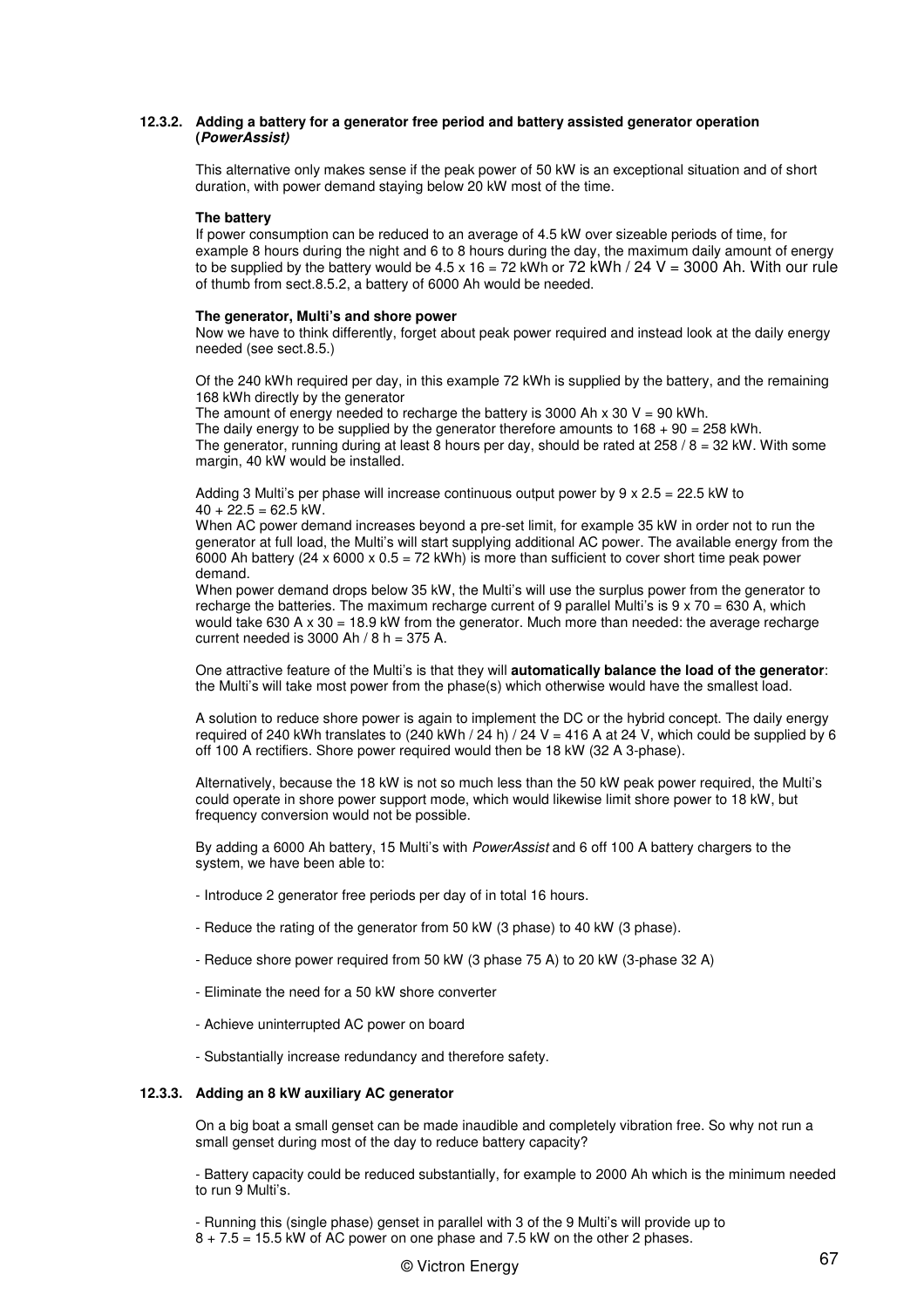- Main generator running hours can be drastically reduced.

- Running 24 hours a day, the auxiliary generator could also supply all hot water needed on board.

# **12.4. The alternatives for 10kW average consumption compared**

| Generating 240 kW per day (10 kW average) |                                                                                                      |                           |  |  |
|-------------------------------------------|------------------------------------------------------------------------------------------------------|---------------------------|--|--|
|                                           | 40 kW generator with 9 Multi's and<br>PowerAssist.<br>Service battery of 2000 Ah<br>Aux. genset 8 kW | <b>AC Concept</b>         |  |  |
| <b>Generators</b>                         |                                                                                                      |                           |  |  |
| Output                                    | $1x40$ kW + $1x8$ kW                                                                                 | 1x 50 kW + 1x 10 kW       |  |  |
| Hours per 24-hour period                  | $1x$ 4 hr and $1x$ 20 hr                                                                             | $1x 10$ hr and $1x 14$ hr |  |  |
| Consumption per 24-hour period            | 95 litres                                                                                            | 120 litres                |  |  |
| Weight                                    | 800 kg                                                                                               | 1200 kg                   |  |  |
| <b>Battery</b>                            |                                                                                                      |                           |  |  |
| Capacity                                  | 2000 Ah                                                                                              | 400 Ah                    |  |  |
| Weight                                    | 2000 kg                                                                                              | 400 kg                    |  |  |
|                                           |                                                                                                      |                           |  |  |
| <b>Shore power</b>                        | 18 kW                                                                                                | 50 kW                     |  |  |
| Rating                                    | $3 \times 32$ A                                                                                      | $3 \times 100$ A          |  |  |
| Weight auto transformer                   |                                                                                                      | n/a                       |  |  |
|                                           |                                                                                                      |                           |  |  |
| Weight 50 kW shore converter              | Not needed                                                                                           | 1300 kg                   |  |  |
| <b>DC-AC</b> inverter                     |                                                                                                      |                           |  |  |
| Output                                    | 22.5 kW (9 Multi's)                                                                                  | $6$ kW                    |  |  |
| Weight                                    | 162 kg                                                                                               | 54 kg                     |  |  |
|                                           |                                                                                                      |                           |  |  |
| <b>Battery chargers</b>                   |                                                                                                      |                           |  |  |
| Current                                   | 600 A                                                                                                | $\overline{75}$ A         |  |  |
| Weight                                    | 80 kg                                                                                                | $10$ kg                   |  |  |
| <b>Total weight</b>                       | 3000 kg                                                                                              | 2964 kg                   |  |  |
|                                           |                                                                                                      |                           |  |  |
| 2 weeks fuel consumption (see<br>note)    | 1330 litres                                                                                          | 1680 litres               |  |  |
|                                           |                                                                                                      |                           |  |  |
| Total weight incl. fuel for 2 weeks       | 4017 kg                                                                                              | 4375 kg                   |  |  |

## **Note: savings due to usable heat output of the auxiliary genset not included)**

What can we learn from the table?

The main lesson is that with 240 kWh of electric energy required per day, the limits of the new components and concepts presented in this book have been reached.

The battery needed to implement PowerAssist and the DC concept becomes really cumbersome and very expensive.

Only when a battery free period is a must, or when the energy needed is, for most of the time, much less than 240 kWh per day, will PowerAssist or the DC concept be attractive options.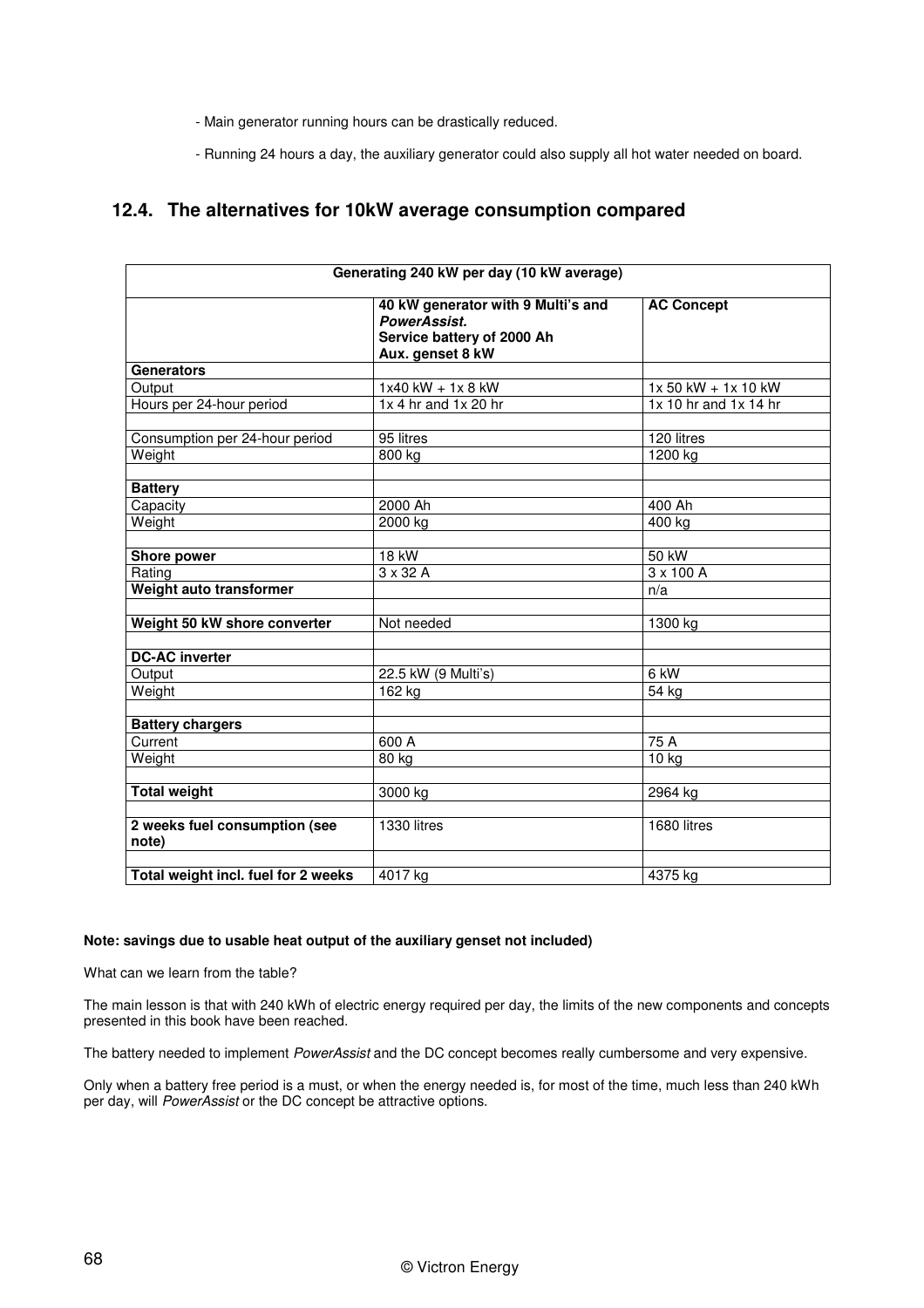# **13. Conclusion**

# **13.1. Consumption of electric energy on board**

- On small boats the refrigerator and freezer often are the most important consumers. Spending some money on good insulation and a good water-cooled refrigeration system can reduce battery capacity and recharge time needed dramatically.

- Similarly, small air conditioning systems can be incredibly inefficient.

- The impact on energy consumption of continuous and long duration consumers (mainly navigation and refrigeration equipment) is often underestimated.

- The impact of short duration consumers (microwave, electric stove, washing machine, pumps, electric winches) is often overestimated.

# **13.2. Energy generation**

- The first step to have more energy available on board is to increase alternator output by installing a second or bigger alternator and to increase battery capacity to at the very least 3 times the alternator output (C / 3 charging rate). Otherwise the battery will overheat and not absorb the available charge current.

- When designing a small autonomous power supply system one should, in the first instance, ignore the maximum power required, but consider the total amount of electric energy needed over a 24 hour period.

- A problem that is often overlooked when installing an AC generator on board is shore power. When no additional measures are taken the shore power rating must match (or even exceed, because of electric boiler heating) the rating of the generator. How easy is it to find to find

- in Europe: a berth with more than 16 A (3.7 kVA) shore power?

- in North America: a berth with more than 50 A (5.5 kVA) shore power?

# **13.3. The DC concept**

- In the DC concept a battery sits in between the consumers and suppliers of electrical power. The battery supplies additional energy when demand exceeds supply, and absorbs energy when supply exceeds demand.

- With the DC concept high power consumers (the electric stove) can operate together with low power suppliers (for ex. a 230 V / 4 A shore power outlet).

- The DC concept doubles as a 50 / 60 Hz shore power converter

# **13.4. PowerAssist: the hybrid or battery assisted AC concept**

Similarly to the DC concept, PowerAssist uses a battery to supply or absorb electric power, but now the link between suppliers and consumers is AC instead of DC. One or more Multi's operating in parallel with a generator or shore power will provide additional AC power when demand exceeds supply and absorb AC power to recharge the batteries when supply exceeds demand.

Similarly to the DC concept, PowerAssist allows high power consumers to operate with a lower power generator or shore supply.

- Like the DC concept, PowerAssist saves space and weight. Additionally the average load of the generator will be much higher. This will increase service life, decrease maintenance and decrease fuel consumption.

PowerAssist is not suitable for frequency conversion. Maximum flexibility is obtained by adding battery chargers to the system, and using the DC concept when connected to shore power.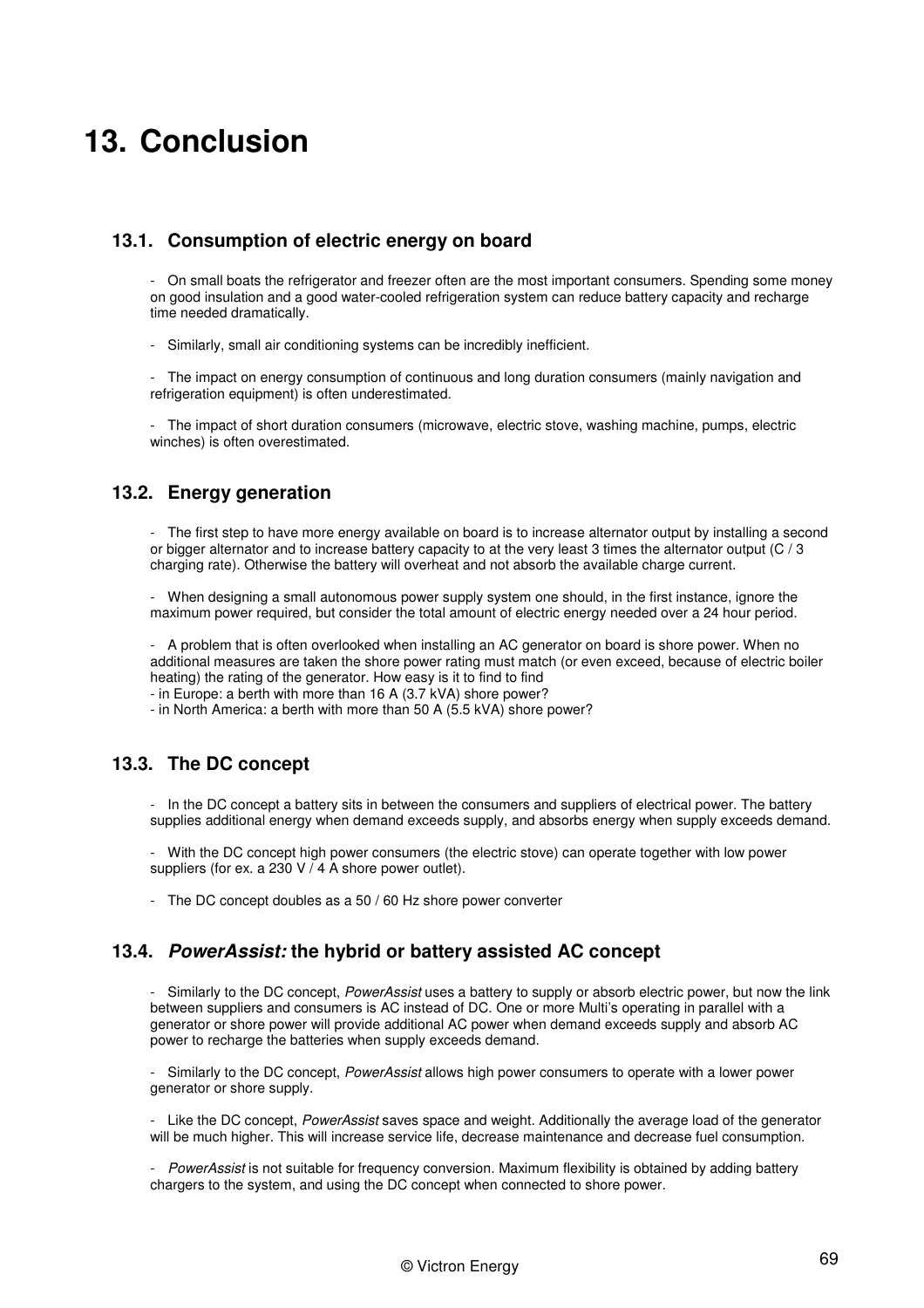# **The house battery**

-The useful capacity of the house battery is at most 50 % of its rated capacity. This is because a battery should not regularly be discharged more than 70 % (70 % DoD) and in general will not be recharged to more than 80 %  $(20 \%$  DoD).

-On bigger boats, with a substantial house battery to cover a generator free period, a small auxiliary genset can be used to reduce size and weight of the battery and at the same time produce useful heat for the boilers and for space heating.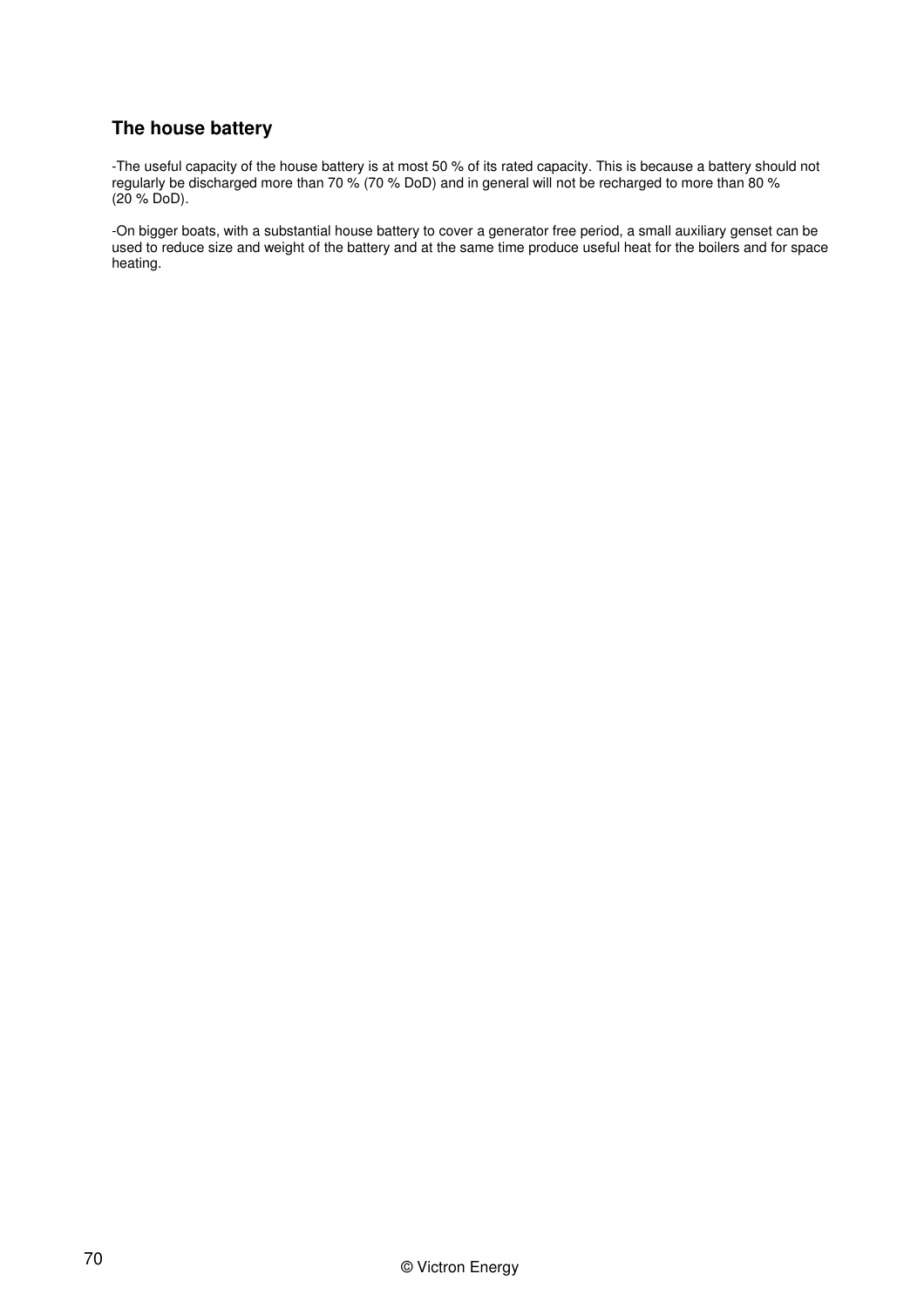# **Index**

**AC concept**, 41, 61, 69 **AC generator**, 55, 56 derating, 60 efficiency, 58 **adaptive charging**, 32 **air conditioning**, 36, 49 **alternator**, 30, 50 efficiency, 50 engine hours, 50 **battery** absorption time, 28 AGM, 13 bow thruster battery, 29, 32 capacity, 44, 56, 62, 67 capacity and discharge time, 15, 22 capacity and temperature, 16 charge efficiency, 21 charge voltage, 28 corrosion, 11 cost, 14 cycling, 17 diffusion, 24 diffusion process, 11 dimensions and weight, 15 energy efficiency, 21 equalizing, 26 flat-plate automotive, 12 float voltage, 28 flooded, 12, 20 gassing, 18, 26 gassing voltage, 20 gel, 13 lead-antimony, 12 lead-calcium, 12 overcharging, 18, 28 rapid discharging, 15, 22 self-discharge, 19 shedding, 11 specific gravity, 20 spiral cell, 13, 25 starter battery, 29, 31 stratification, 12, 18 sulphation, 12, 17, 18 temperature, 18 temperature compensation, 27 thermal runaway, 27 traction or deep-cycle, 12 tubular plate, 12 undercharging, 18 venting, 25 VLRA, 25 VRLA, 12 water / gas per Ah, 26 **battery capacity** usable capacity, 44 **battery charger**, 32 **adaptive charging**, 32 **BatterySafe mode**, 33 **BatteryStorage mode**, 33 **charging more than one bank**, 33 **battery charging**, 24 absorption, 24

absorption time, 28 bulk, 24 float, 25 float voltage, 28 overcharging, 28 **battery monitor**, 20 **BatterySafe mode**, 33 **BatteryStorage mode**, 33 **Coefficient of Performance**, 35 **cooking**, 38 **DC concept**, 40, 45 **DC generator**, 41, 57 **dishwasher**, 37, 54 **diving compressor**, 38 **efficiency** AC generator, 58 alternator, 50 **electric stove**, 37, 54 **energy**, 34 14 kWh per day, 52 240 kWh per day, 66 4 kWh per day, 47 48 kWh per day, 61 diesel fuel, 15 water, 15, 54 **energy consumption** air conditioning, 36, 49 bow thruster, 37 dishwasher, 54 diving compressor, 38 electric stove, 37, 54 electric winch, 37 freezer, 35 hot water kettle, 54 microwave oven, 49 refrigerator, 35 washing machine, 37, 54 water maker, 49 windlass, 37 **freezer**, 35 **frequency converter**, 56 **generator free period**, 41 **heat pump**, 35 **hydrometer**, 20 **inrush current of 3-phase electric motor**, 38 i**nverter** parallel connected, 10, 41 **microwave oven**, 49 **Multi**, 10, 41, 56 PowerControl, 41 **MultiPlus**, 10 PowerAssist, 43 **multistep regulator**, 31 **Peukert**, 22 **power**, 34 **PowerAssist**, 10, 43, 57, 69 **PowerControl**, 10, 42, 57 **refrigeration**, 35 **refrigerator**, 35 **shore power**, 43, 45, 51 DC-concept, 45 frequency and voltage conversion, 46 reducing peak power needed, 45 **solar energy**, 50